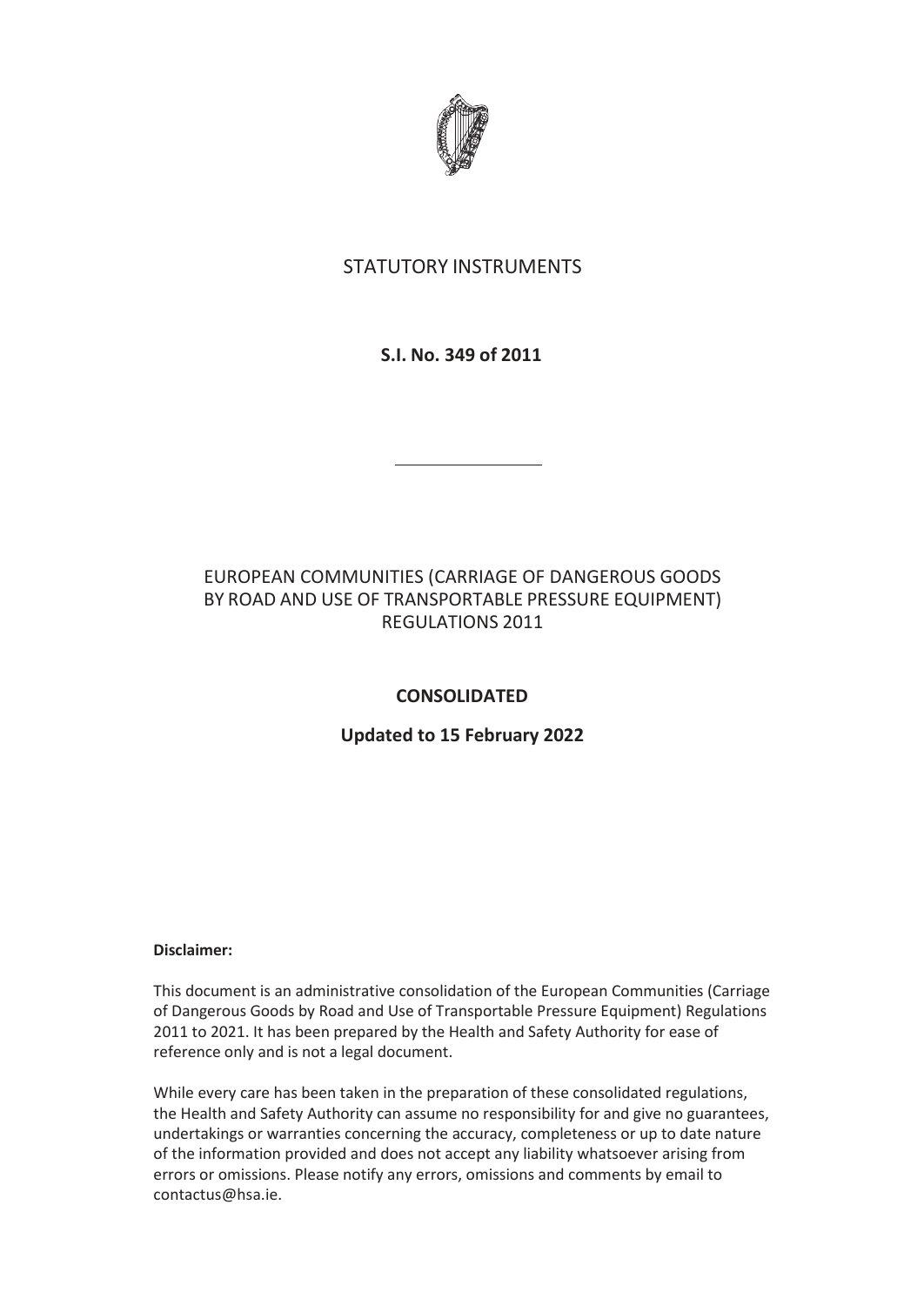

# STATUTORY INSTRUMENTS

# **S.I. No. 349 of 2011**

# EUROPEAN COMMUNITIES (CARRIAGE OF DANGEROUS GOODS BY ROAD AND USE OF TRANSPORTABLE PRESSURE EQUIPMENT) REGULATIONS 2011

# **CONSOLIDATED**

# **Updated to 15 February 2022**

### **Introduction**

This consolidated regulation presents the text of the Statutory Instrument (SI) 349 of 2011 as it has been amended since enactment, and preserves the format in which it was passed.

## **Regulations which are incorporated in this consolidation**

- European Communities (Carriage of Dangerous Goods by Road and Use of Transportable Pressure Equipment) (Amendment) Regulations 2013 (SI No. 238 of 2013)
- European Communities (Carriage of Dangerous Goods by Road and Use of Transportable Pressure Equipment) (Amendment) Regulations 2015 (SI No. 31 of 2015)
- European Communities (Carriage of Dangerous Goods by Road and Use of Transportable Pressure Equipment) (Amendment) (No.2) Regulations 2015 (SI No. 288 of 2015)
- European Communities (Carriage of Dangerous Goods by Road and Use of Transportable Pressure Equipment) (Amendment) Regulations 2017 (SI No. 5 of 2017)
- European Communities (Carriage of Dangerous Goods by Road and Use of Transportable Pressure Equipment) (Amendment) (No.2) Regulations 2017 (SI No. 282 of 2017)
- European Communities (Carriage of Dangerous Goods by Road and Use of Transportable Pressure Equipment) (Amendment) (No.3) Regulations 2017 (SI No. 555 of 2017)
- European Communities (Carriage of Dangerous Goods by Road and Use of Transportable Pressure Equipment) (Amendment) Regulations 2018 (SI No. 197 of 2018)
- European Communities (Carriage of Dangerous Goods by Road and Use of Transportable Pressure Equipment) (Amendment) Regulations 2019 (SI No. 277 of 2019)
- European Communities (Carriage of Dangerous Goods by Road and Use of Transportable Pressure Equipment) (Amendment) Regulations 2021 (SI No. 711 of 2021)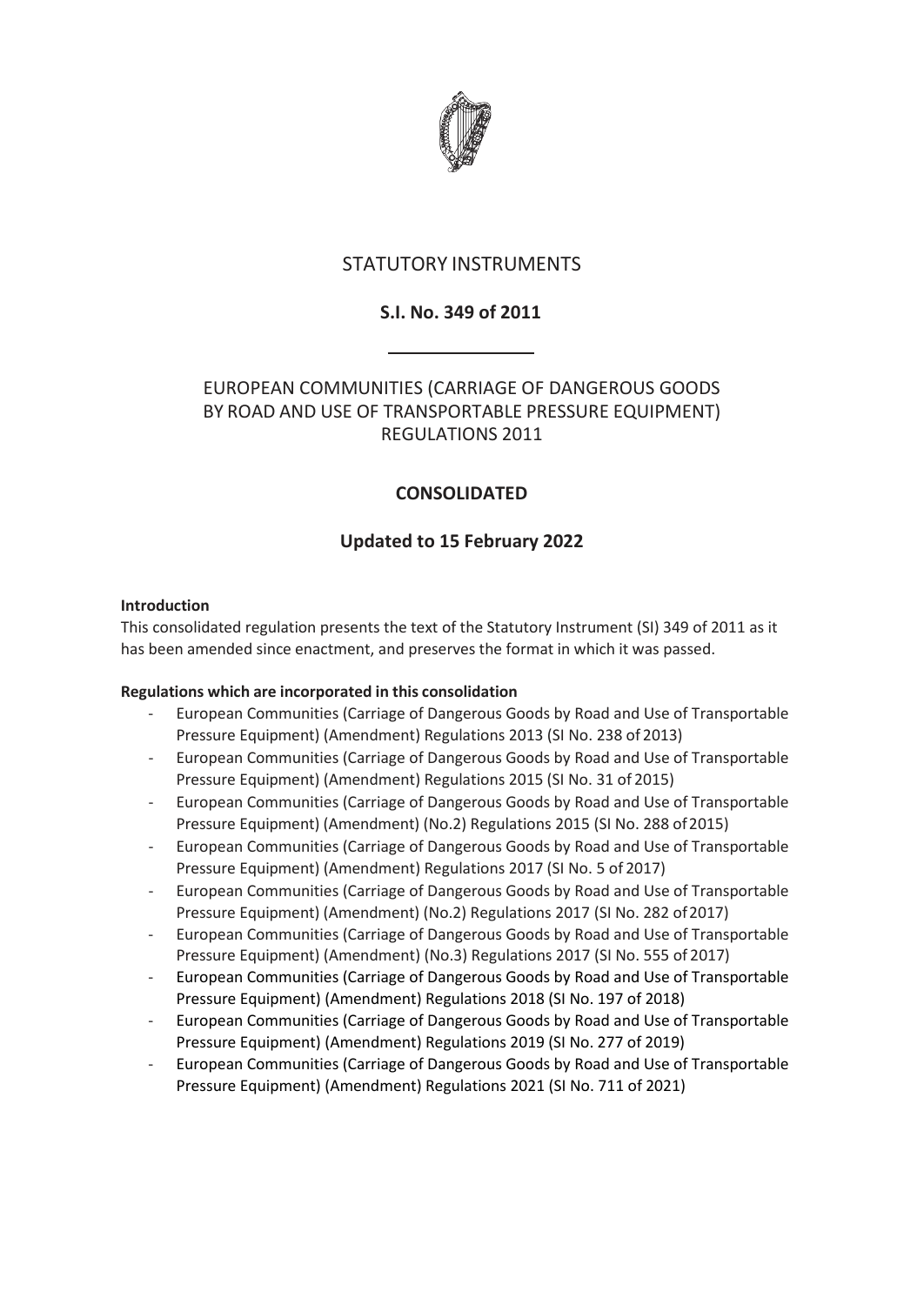### **Annotations**

This consolidated regulation includes textual amendments introduced by the subsequent related legislation. Amendments are numbered, colour coded and referenced in the consolidated text.

### **Material not updated in this revision**

Where other legislation is amended by these regulations, those amendments may have been superseded by other amendments in other legislation, or the amended legislation may have been repealed or revoked. This information is not represented in this revision. A list of legislative changes to statutory instruments from 1999 may be found at [www.irishstatutebook.ie.](http://www.irishstatutebook.ie./)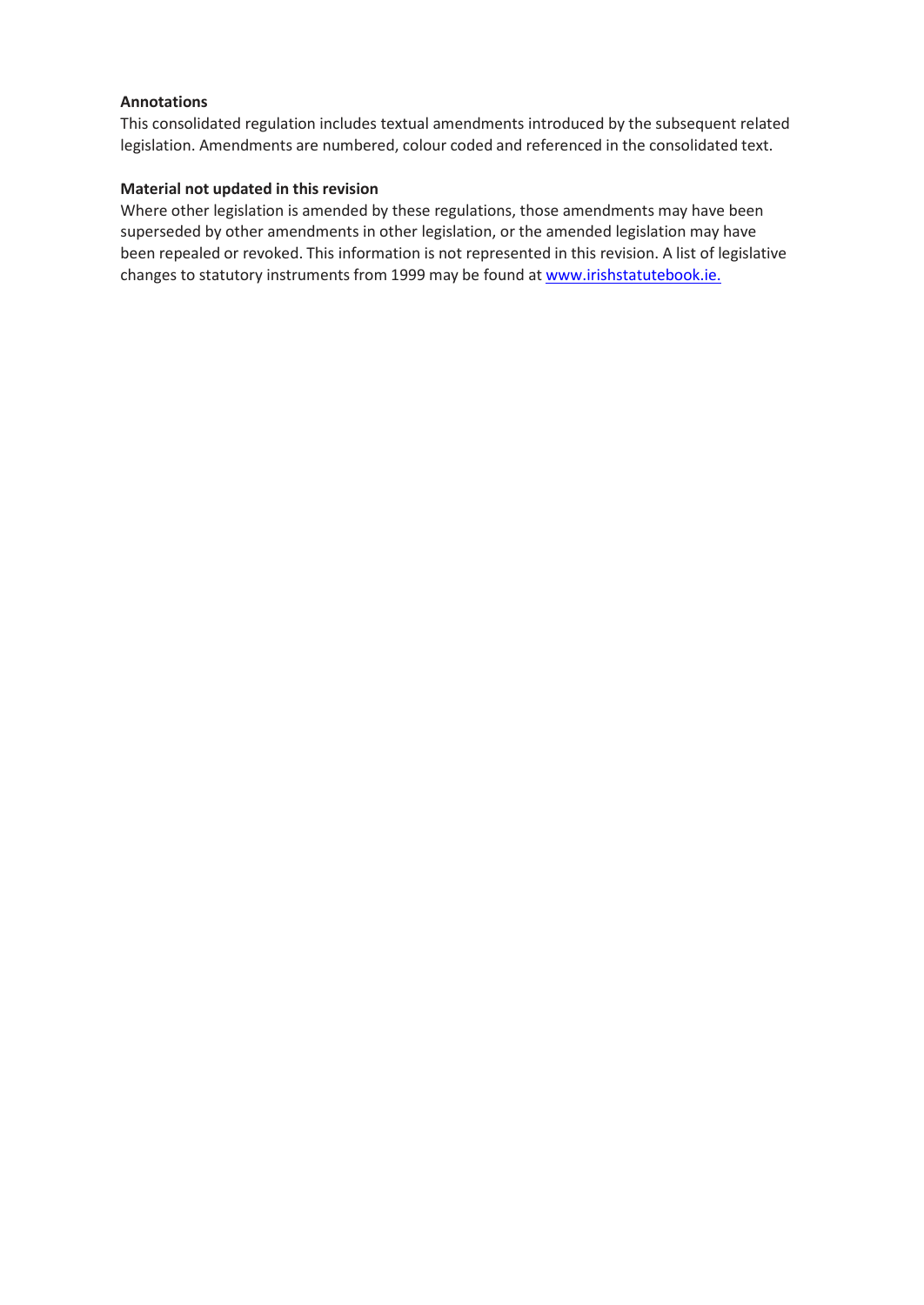# STATUTORY INSTRUMENTS

# **S.I. No. 349 of 2011**

EUROPEAN COMMUNITIES (CARRIAGE OF DANGEROUS GOODS BY ROAD AND USE OF TRANSPORTABLE PRESSURE EQUIPMENT) REGULATIONS 2011

**CONSOLIDATED**

**Updated to 15 February 2022**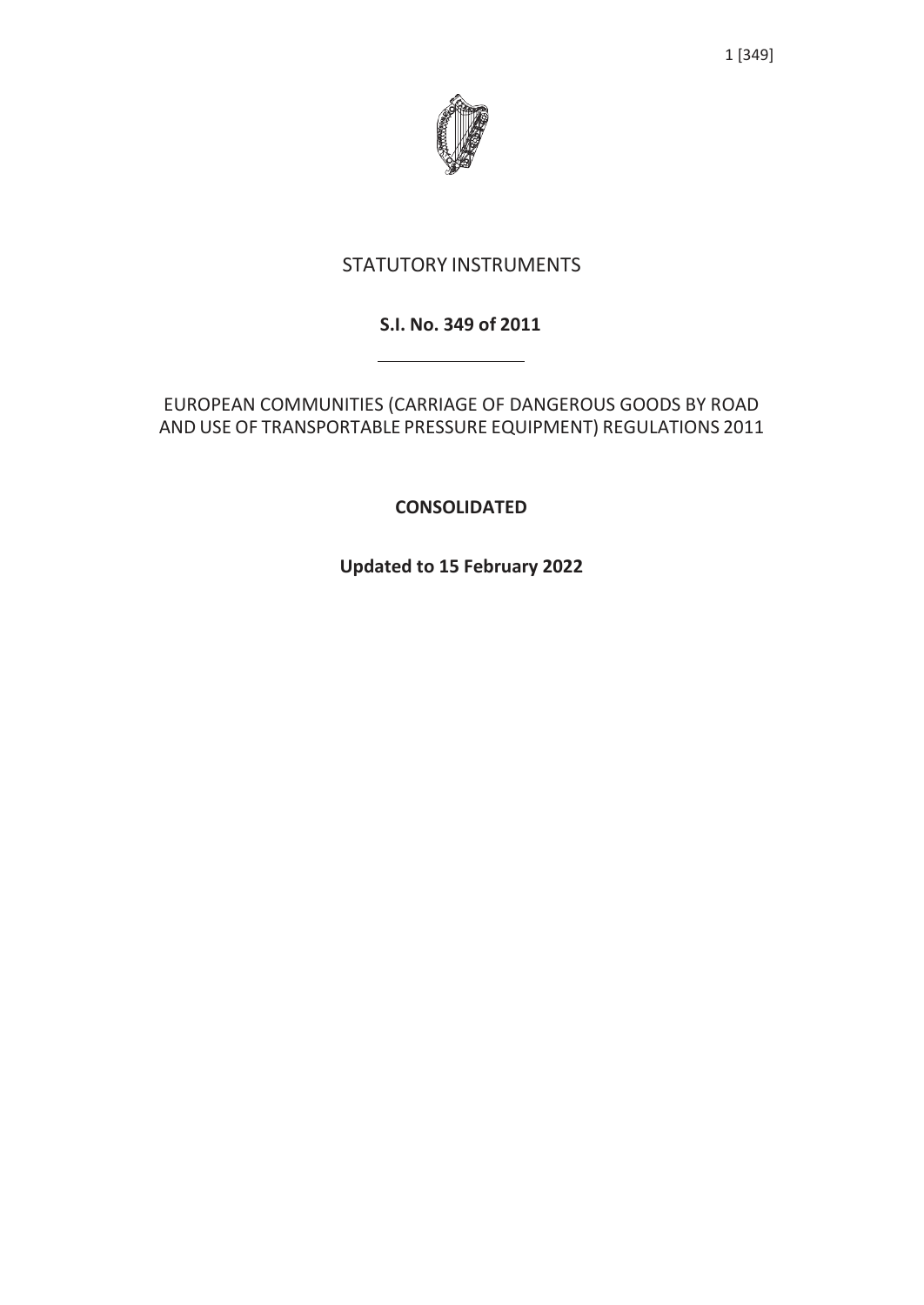### Arrangement of Regulations

## *PART 1*

### **PRELIMINARY AND GENERAL**

- 1. Citation.
- 2. Interpretation.
- 3. Service of notices.
- 4. Revocations.
- 5. Application and authorisations.
- 6. Application of Explosives Act 1875.
- 7. Period of transport.

## *PART 2*

### **GENERAL DUTIES**

Carriage of dangerous goods by road

- 8. Safe carriage of dangerous goods by road.
- 9. Prohibitions relating to transport equipment and documentation.

## *PART 3*

### **COMPETENT AUTHORITIES**

10. Competent authorities.

## *PART 4*

## **ENFORCEMENT**

## Chapter 1

### *Enforcement*

- 11. Appointment of inspectors.
- 12. Powers of inspectors.
- 13. Directions for improvement plan.
- 14. Contravention notice.
- 15. Prohibition notice.
- 16. Contravention of prohibition notice application to High Court.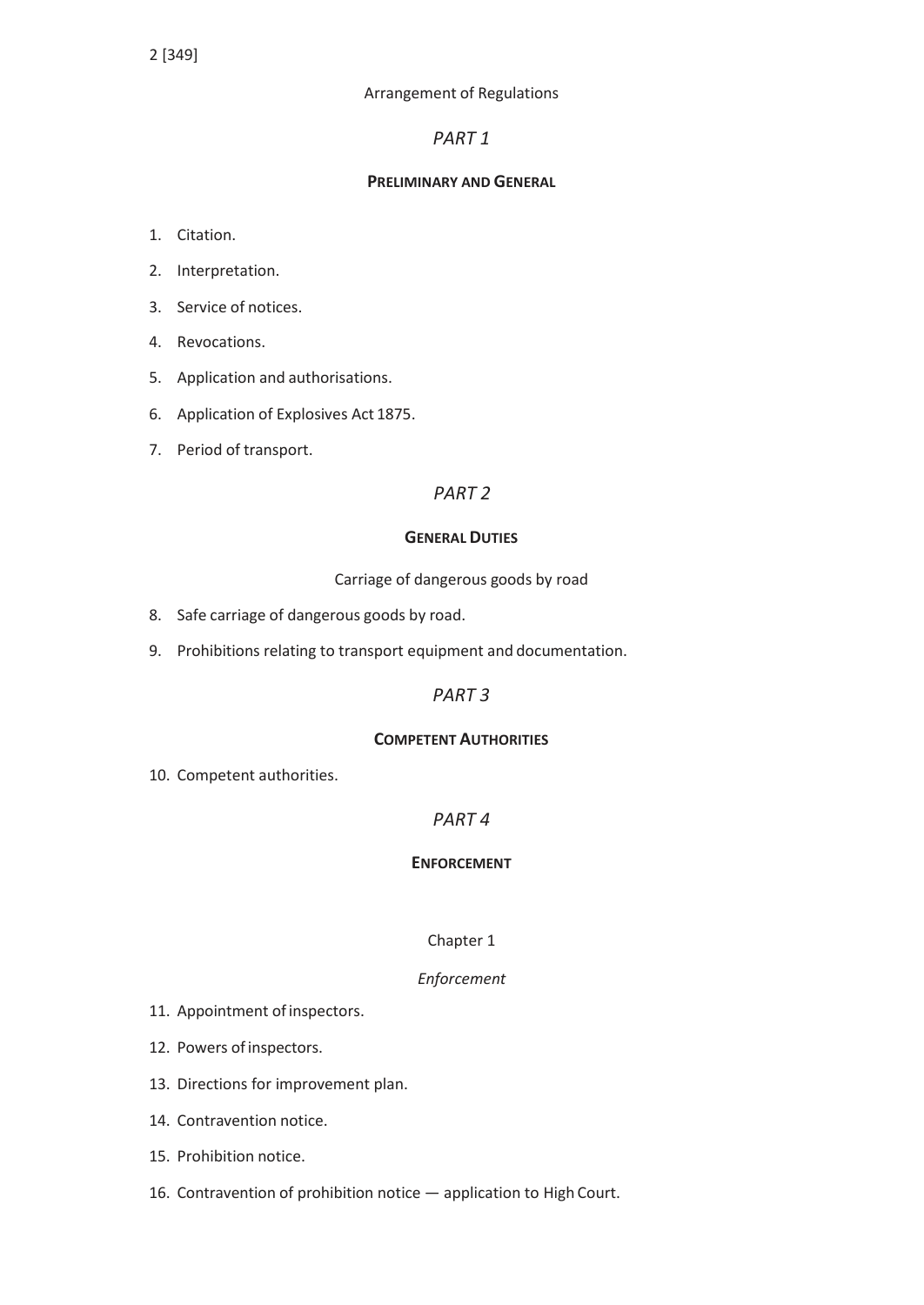- 17. Investigations and special reports.
- 18. Application to High Court regarding activities involved in the carriage of dangerous goods by road.
- 19. Arrest without warrant for certain offences where summons may not be satisfactory to ensure appearance.
- 20. Search warrants.

#### Chapter 2

#### *Obtaining and Disclosure of Information*

- 21. Power to require information.
- 22. Prohibition on unauthorised disclosure of information.
- 23. Disclosure of information.
- 24. Disclosure of information by inspector in certain circumstances.
- 25. Compilation of names of certain persons.

### *PART 5*

#### **OFFENCES AND PENALTIES**

- 26. Offences.
- 27. Penalties.
- 28. Fixed payment notice.
- 29. Offences by body corporate.
- 30. Onus of proof.
- 31. Prosecution of offences.
- 32. Appeals to Circuit Court from certain orders of District Court.
- 33. Evidence in proceedings.

#### *PART 6*

#### **MISCELLANEOUS**

- 34. Immunity andindemnification.
- 35. Powers of detention of an officer of customs and excise.
- 36. Consultants and advisers.
- 37. Notice or direction to be in writing.
- 38. ADR Contracting Parties.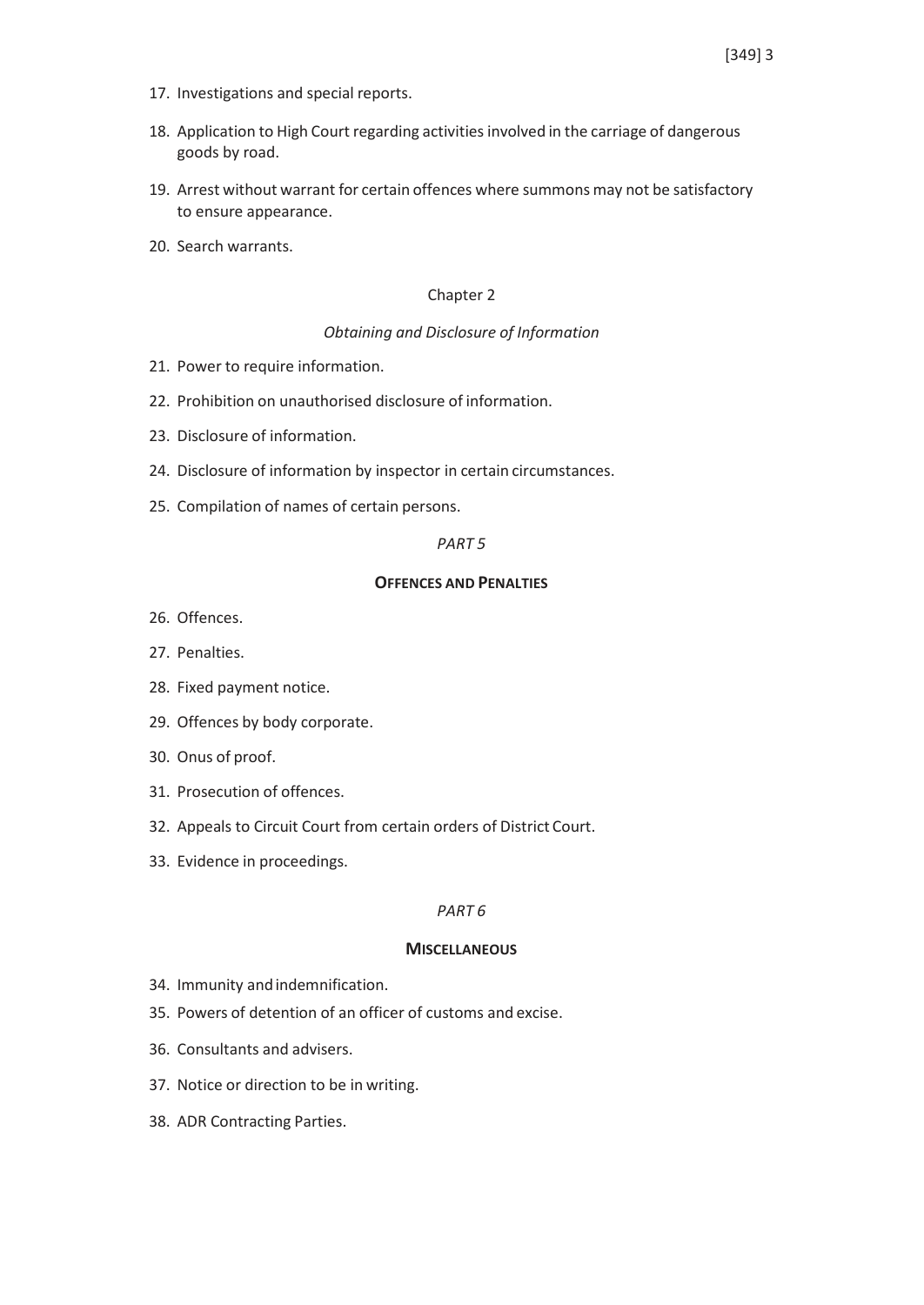### *PART 7*

### **FEES**

- 39. Fees forservices.
- 40. Prescription of persons by whom fees are payable.
- 41. Fees payable in respect of services provided.
- 42. Fees payable INAB.
- 43. Fees payable in connection with vehicle annual technical inspection.
- 44. Fees payable by training provider.
- 45. Fees payable by examination candidates.
- 46. Fees payable in connection with recognition and approval.
- 47. Feespayable in connectionwith tank, bulk containers and receptacle type approvaland testing and in connection with transportable pressure equipment.
- 48. Payment deadline.
- 49. Miscellaneous.

### *PART 8*

### **NATIONAL TRANSPORT EXEMPTIONS**

- 50. Application of exemptions in Regulations 51 to 57.
- 51. Existing vehicles.
- 52. Issue of vehicle certificate of approval (national transport only).
- 53. Vehicle certificate of approval offences.
- *54.* **[National tanks].** *(S.I. 238 of 2013, 3 (a))*
- *55.* **[Pressure receptacles constructed before 1 July 2003].** *(S.I. 238 of 2013, 3 (b))*
- 56. Exemptions relating to private premises.
- 57. Other miscellaneous exemptions.

### *PART 9*

### **TRANSPORTABLE PRESSURE EQUIPMENT**

- 58. Scope.
- 59. Assessment of conformity.
- 60. Periodic inspection and repeated use.
- 61. Reassessment of conformity.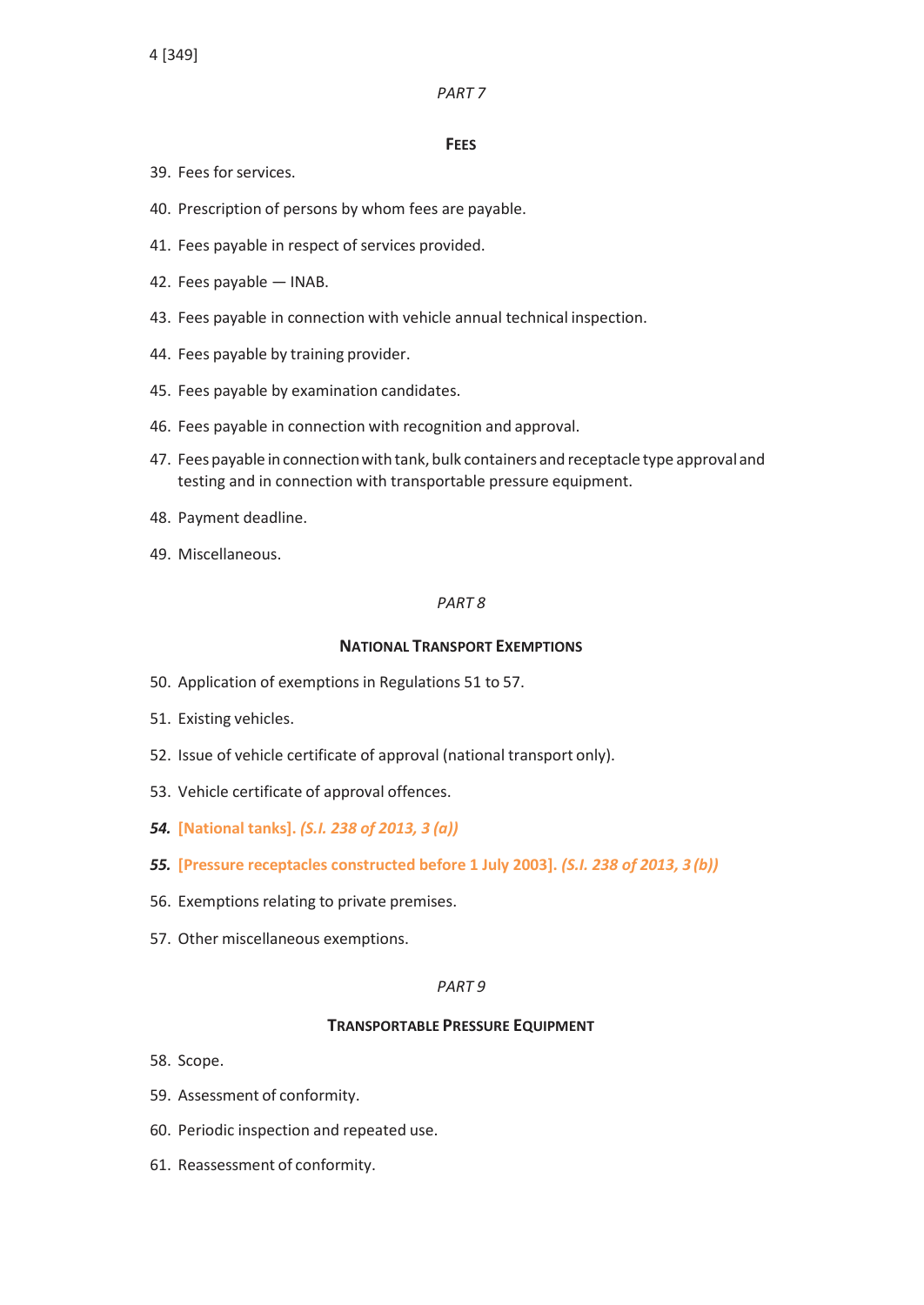- 62. Obligations of economic operators.
- 63. Obligations of manufacturers.
- 64. Obligations of importers.
- 65. Obligations of distributors.
- 66. Obligations of owners.
- 67. Obligations of operators.
- 68. Misleading and other markings.
- 69. Notifying authority.
- 70. Accreditation body.
- 71. Notified bodies.
- 72. Information obligation of notified bodies.
- 73. Appointment of notified bodies by the notifying authority.
- 74. Coordination of notified bodies.
- 75. Market surveillance.
- 76. Restriction or prohibition by a Competent Authority.
- 77. Notifications to the Commission and other Member States in respect of application of Regulation 76.
- 78. Publication of information on action taken regarding non-compliant products.
- 79. Sharing of information on application of the Directives.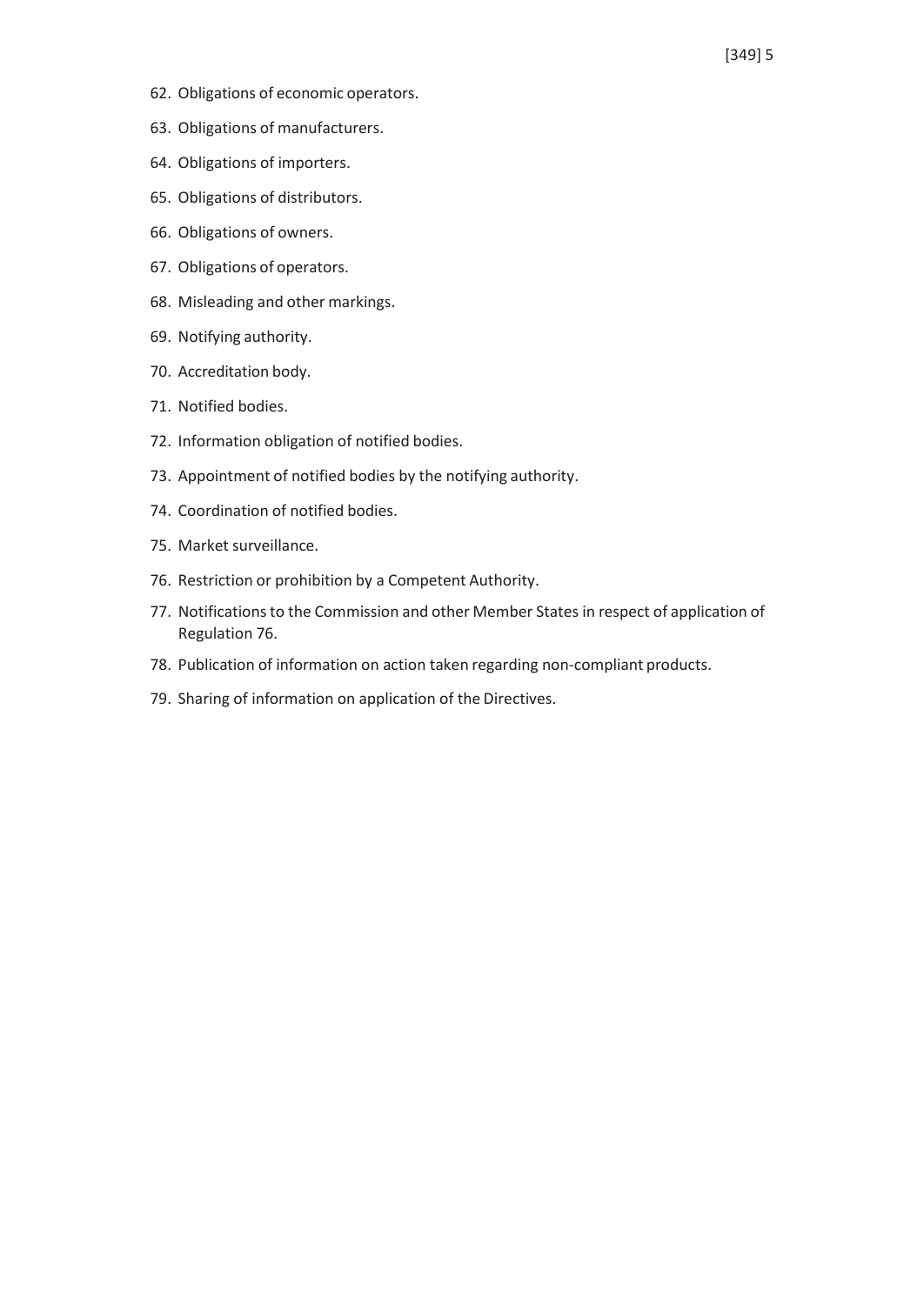## SCHEDULE 1

#### **EXISTING ENACTMENTS**

*Part 1*

#### **ENACTMENTS**

*Part 2*

### **REGULATIONS MADE UNDER THE EUROPEAN COMMUNITIES ACT 1972 WHICH ARE EXISTING**

#### **ENACTMENTS**

## SCHEDULE 2

Fixed Payment Notices

*Part 1*

#### **OFFENCES TO WHICH REGULATION 28 APPLIES**

*Part 2*

**PRESCRIBED FORM FOR THE PURPOSES OF REGULATION 28 — FIXED PAYMENT NOTICES**

*Part 3*

**PARTICIPANT IDENTIFIER,OFFENCE NUMBER, IDENTIFICATION, RISK CATEGORY AND FIXED PAYMENT TABLE**

## SCHEDULE 3

**FORM OF VEHICLE CERTIFICATE OF APPROVAL (NATIONAL TRANSPORT ONLY)**

*[…]* **(Deleting heading "Part 1")** *(S.I. 288 of 2015, 3)*

**VEHICLE CERTIFICATE OF APPROVAL (NATIONAL TRANSPORT ONLY)**

*[…]* **(Deleting "Part 2 Certificate of Approval for Vehicles Carrying Certain Dangerous Goods Under Regulations 51 (3)")** *(S.I. 288 of 2015, 3]*

SCHEDULE 4

**SPECIFIC REQUIREMENTS RELATING TO TANKS UNDER REGULATION 54**

*Part 1*

**MISCELLANEOUS GENERAL PROVISIONS**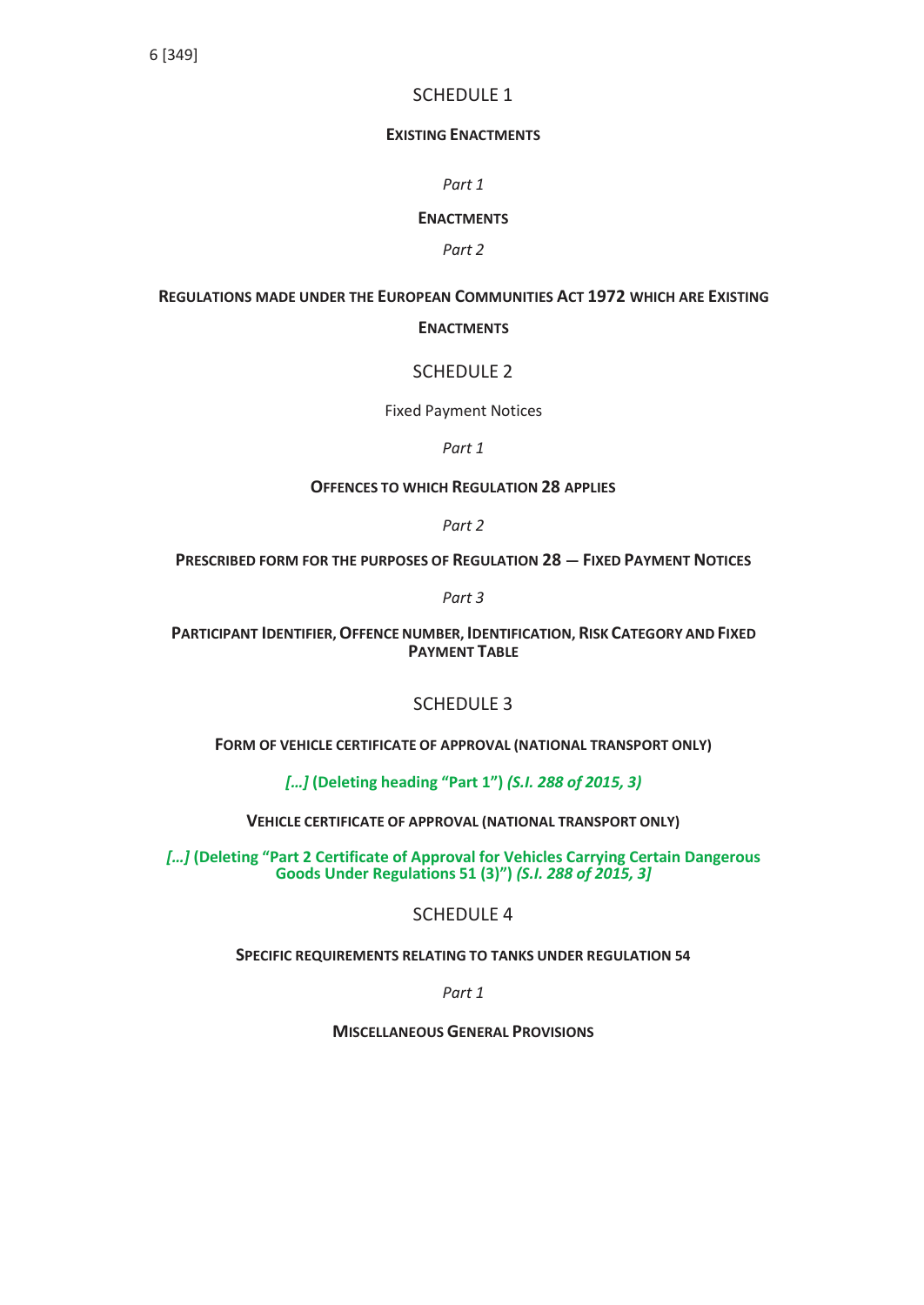#### *Part 2*

### **PARTICULARS TO BE INCLUDED IN CERTIFICATE OF THOROUGH EXAMINATION OF A TANK**

*Part 3*

**PARTICULARS TO BE INCLUDED IN CERTIFICATE OF PERIODIC INSPECTION OF A TANK**

*Part 4*

**PARTICULARS TO BE INCLUDED IN CERTIFICATE OF LEAKPROOFNESS OF A TANK**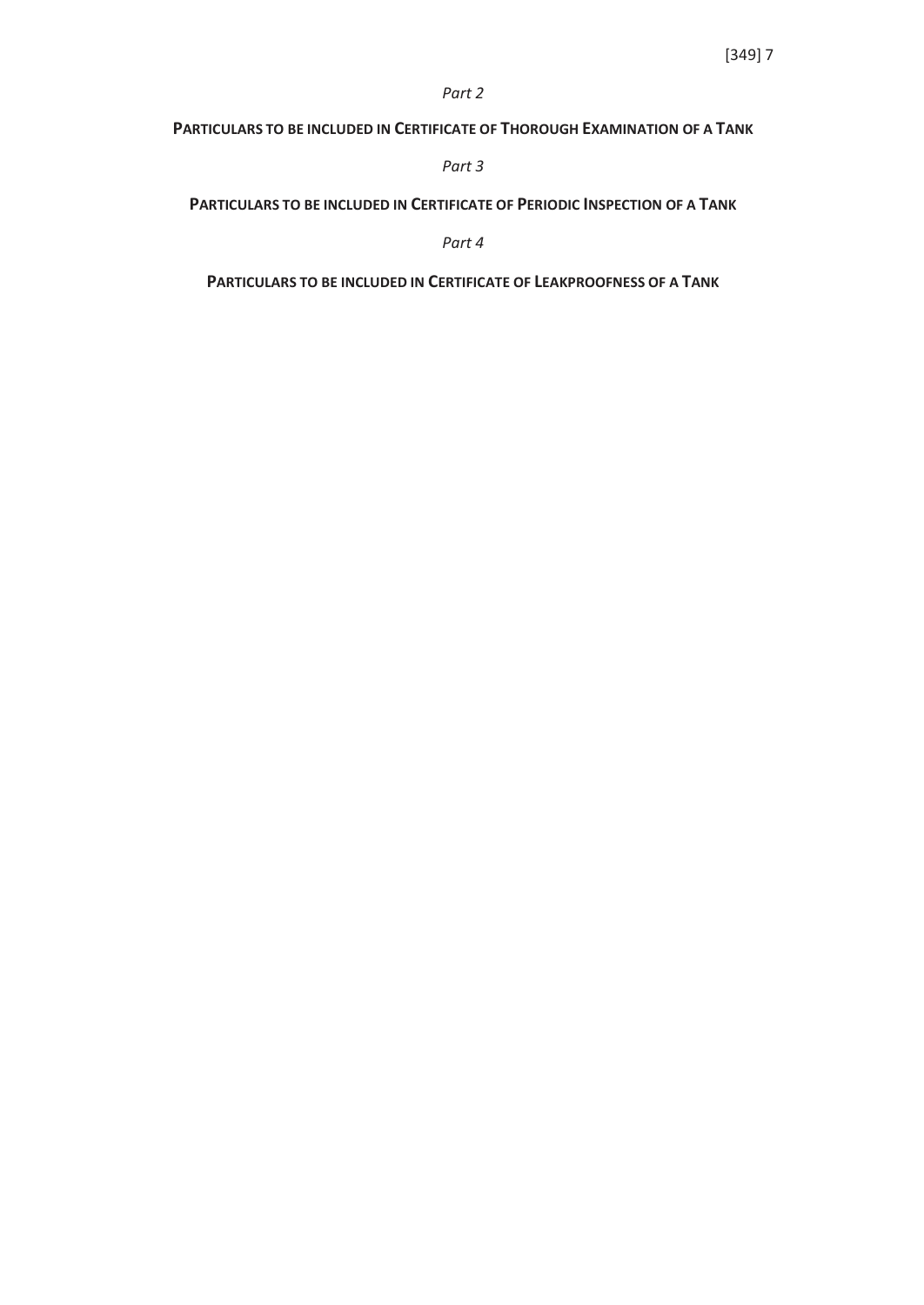# EUROPEAN COMMUNITIES (CARRIAGE OF DANGEROUS GOODS BY ROAD AND USE OF TRANSPORTABLE PRESSURE EQUIPMENT) REGULATIONS 2011

### **Updated to 15 February 2022**

I, RICHARD BRUTON, Minister for Jobs, Enterprise and Innovation, in exercise of the powers conferred on me by section 3 of the European Communities Act 1972 (No. 27 of 1972) as amended by the European Communities Act 2007 (No. 18 of 2007), and for the purpose of giving effect to the European Agreement Concerning the International Carriage of Dangerous Goods by Road (ADR), and the protocol of signature thereto done at Geneva on 30 September 1957, and the amending protocol thereto adopted at Geneva on 28 October 1993, and Directive 2008/68/EC of the European Parliament and of the Council of 24 September 2008 $^1$  on the inland transport of dangerous goods, adapted by Commission Directive 2010/61/EU (insofar as that Directive relates to the transport of dangerous goods by road)<sup>2</sup>, to enable effect to be given to Council Directive 95/50/EC of 6 October 1995<sup>3</sup>, on uniform procedures for checks on the transport of dangerous goods by road, Directive 2001/26/EC of the European Parliament and of the Council of 7 May 2001 amending Council Directive 95/50/EC, and Commission Directive 2004/112/EC of 13 December 2004 adapting to technical progress Council Directive 95/50/EC, and for the purpose of giving effect to Directive 2010/35/EU of the European Parliament and the Council of 16 June 2010 $4$  on transportable pressure equipment, and to provide for the repeal of certain other enactments hereby make the following regulations:

### PART 1

### **PRELIMINARY AND GENERAL**

### *Citation*

1. These Regulations may be cited as the European Communities (Carriage of Dangerous Goods by Road and Use of Transportable Pressure Equipment) Regulations 2011.

### *Interpretation*

2. (1) In these Regulations—

"accident" means an accident arising out of or in the course of which, in the case of the carriage of dangerous goods by road, results in injury to persons or environmental damage;

"accreditation" means accreditation in accordance with IS/EN/ISO/IEC/17020;

 OJ L260 30.09.2008, p.13 OJ L233 03.09.2010, p.27 OJ L249 17.10.1995, p.35 OJ L165 30.06.2010, p.1

> *Notice of the making of this Statutory Instrument was published in "Iris Oifigiúil" of* 8*th July*, 2011.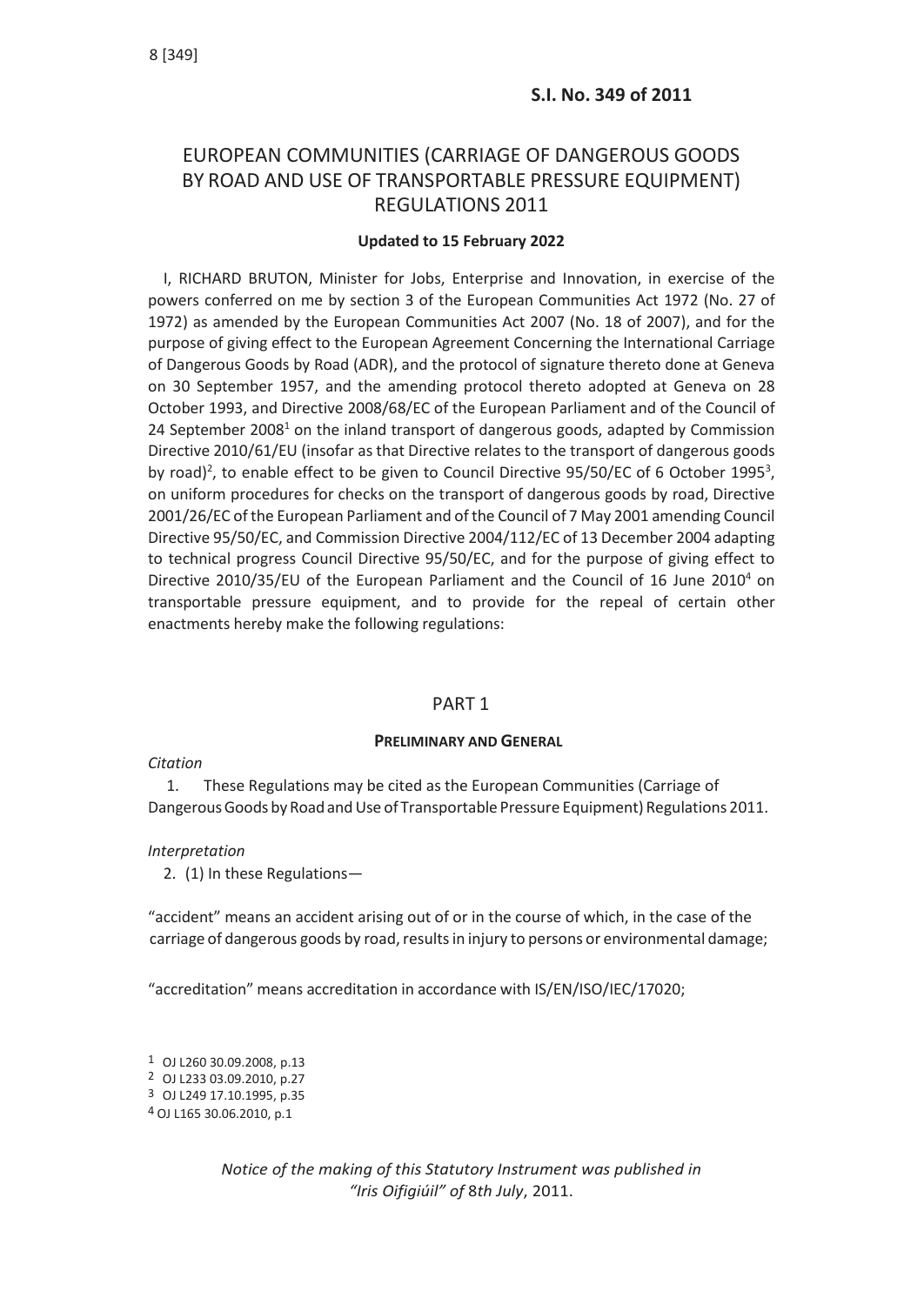"Accreditation and Market Surveillance Regulation" means Regulation (EC) No. 765/2008<sup>5</sup> of the European Parliament and of the Council of 9 July 2008 setting out the requirement for accreditation and market surveillance relating to the marketing of products and repealing Regulation (EEC) No. 339/93;

"accreditation body" means a body appointed for that purpose recognised by the European Co-operation for Accreditation (EA) and provides accreditation services in accordance with the relevant International Organisation for Standardisation ISO 17000 series of standards and guides and the harmonised EN 45000 series of European standards;

**["ADR" means the Agreement Concerning the International Carriage of Dangerous Goods by Road, the Annexes to it and the protocol of signature thereto done at Geneva on 30 September 1957, as amended, in the version applicable as from 1 January 2021];** *(S.I. 711 of 2021, 2 (1))*

## **["Annexes" means Annexes A and B to the ADR referred to in Annex I to the Directive;]** *(S.I. 238 of 2013, 4 (b))*

"approved" means approved in writing for the time being by a competent authority or conforming with a specification in writing by a competent authority;

"article" means—

- (a) any plant, machine, machinery, appliance, apparatus, tool or any other work equipment for use or operation (whether exclusively or not) by persons in the carriage of dangerous goods by road,
- (b) any article designed for use as a component in, part of or to control any such plant, machine, machinery, appliance, apparatus, work equipment, tool or any other work equipment, and

(c) any other product used by persons in the carriage of dangerous goods by road;

"authorisation" means an authorisation, exemption, approval, derogation as the case may be, issued by a competent authority under these regulations;

"authorised tester" means a person appointed by a competent authority for the purpose of Regulation 52 and subsection 9.1.2.3 of the ADR, who has, or who has access to, trained personnel;

"Authority" means the Health and Safety Authority;

5 O.J. L218, 13.8.2008, p.30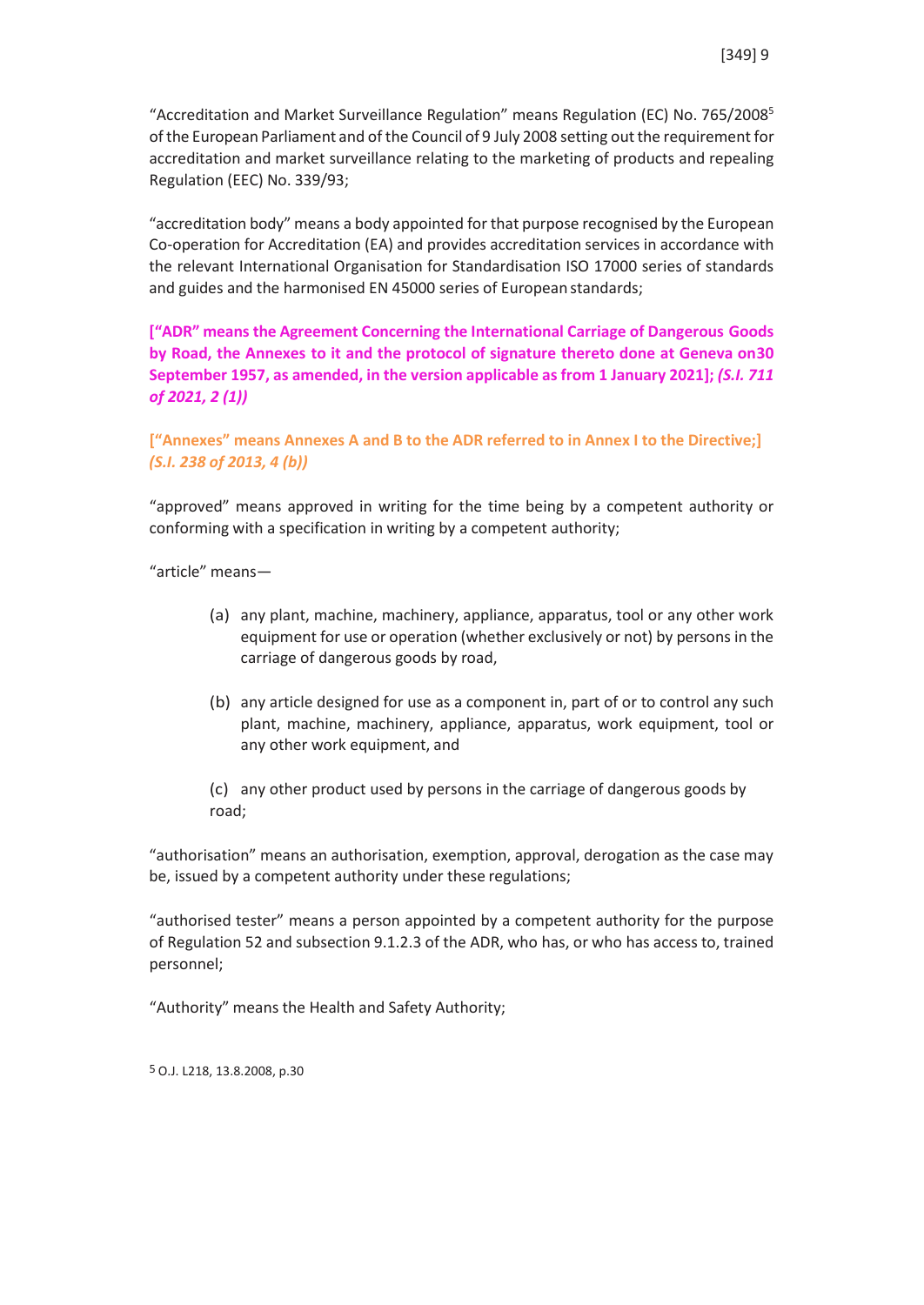''carriage of dangerous goods by road'' means any road transport operation performed by a vehicle wholly or partly on public roads, including the activity of loading and unloading, packing and filling, covered by the ADR, but does not include transport wholly performed within the perimeter of an enclosed area not open to the public;

"carrier" shall be read in accordance with paragraph (7);

"Class" means the class of dangerous goods according to Part 2 of the ADR;

''competent authority'' means a person appointed under Regulation 10(1) as a competent authority or a person appointed under Regulation 10(3);

"competent person" shall be read in accordance with paragraph (2);

"confidential information" includes—

- (a) information that is expressed by a competent authority or a person appointed under Regulation  $10(3)$ , as the case may be, to be confidential either as regards particular information or as regards information of a particular class or description, and
- (b) proposals of a commercial nature or tenders submitted to a competent authority or a person appointed under Regulation 10(3), as the case may be, by contractors, consultants or any other person;

"conformity assessment" means the assessment and the procedure for assessment of conformity set out in the Directives;

"consignor" shall be read in accordance with paragraph (9);

**['contract of carriage' means a written contract for the carriage of dangerous goodsby road in which one or more of the parties have identified themselves as a particular participant with specific obligations as set out chapter 1.4 of the ADR;]** *(S.I. 288 of 2015, 4 (a) (ii))*

"Contracting Party" means a state that is party to the ADR;

"contravention notice" means a notice served under Regulation 14;

''dangerous goods'' means those substances and articles the transport by road of which is prohibited, or authorised only in certain circumstances, by the ADR and includes wastes (being any dangerous goods or solution or mixture of dangerous goods for which no direct use is envisaged but which is or are transported for reprocessing, dumping, elimination by incineration or other methods of disposal);

**["the Directive" means Directive 2008/68/EC of the European Parliament and of the Council of 24 September 2008 as amended by Commission Delegated Directive (EU) 2020/1833 of 2 October 2020;]** *(S.I. 711 of 2021, 2 (3))*

6 OJ L260, 30.09.2008, p.13

<sup>7</sup> OJ L157, 23.06.2015, p.53

<sup>8</sup> OJ L345, 20.12.2016,p.48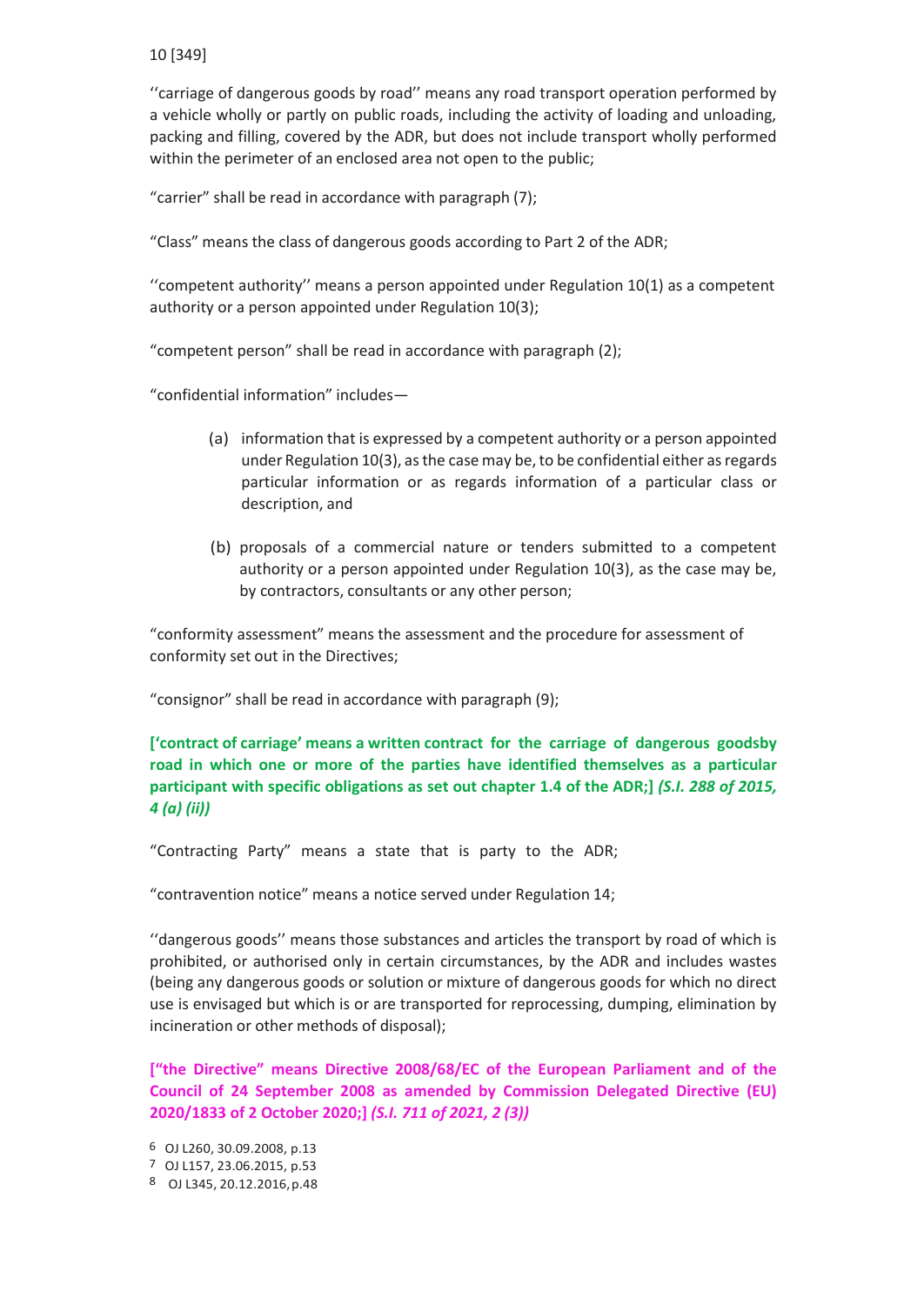## **["the Directives" means the Directive and Directive 2010/35/EU of the European Parliament and the Council of 16 June 20109 ;]** *(S.I. 282 of 2017, 3 (1) (iii))*

"economic operator" means the manufacturer, the authorised representative, the importer, the distributor, the owner or the operator, acting in the course of a commercial or public service activity, whether in return for payment or free of charge;

"employee" means a person who has entered into or works under (or, where the employment has ceased, entered into or worked under) a contract of employment and includes a fixed-term employee and a temporary employee and references, in relation to an employer, to an employee shall be construed asreferencesto an employee employed by that employer;

"employer", in relation to an employee—

- (a) meansthe person with whom the employee has entered into or for whom the employee works under (or, where the employment has ceased, entered into or worked under) a contract of employment,
- (b) includes a person (other than an employee of that person) under whose control and direction an employee works, and
- (c) includes where appropriate, the successor of the employer or an associated employer of the employer;

"existing enactments" means—

- (a) the enactments specified in Part 1 of Schedule 1, and
- (b) the regulations made under the European Communities Act 1972 for the time being in force specified in Part 2 of Schedule 1;

"first registration" means the first registration of a vehicle by the entry of its particulars—

- (a) in the State, in the register of vehicles established under section 131 of the Finance Act 1992 (No. 9 of 1992),
- (b) in a state outside of the State, in a register established under a law that corresponds or substantially corresponds to the provisions of section 131 of the Finance Act 1992 (No. 9 of 1992);

"Forfas" means the body of that name established by the Industrial Development Act 1993 (No. 19 of 1993);

"IMDG code" means the International Maritime Dangerous Goods Code, for the implementation of Chapter VII, Part A, of the International Convention for the Safety of Life at Sea, 1974 (SOLAS Convention), published by the International Maritime Organisation (IMO), London;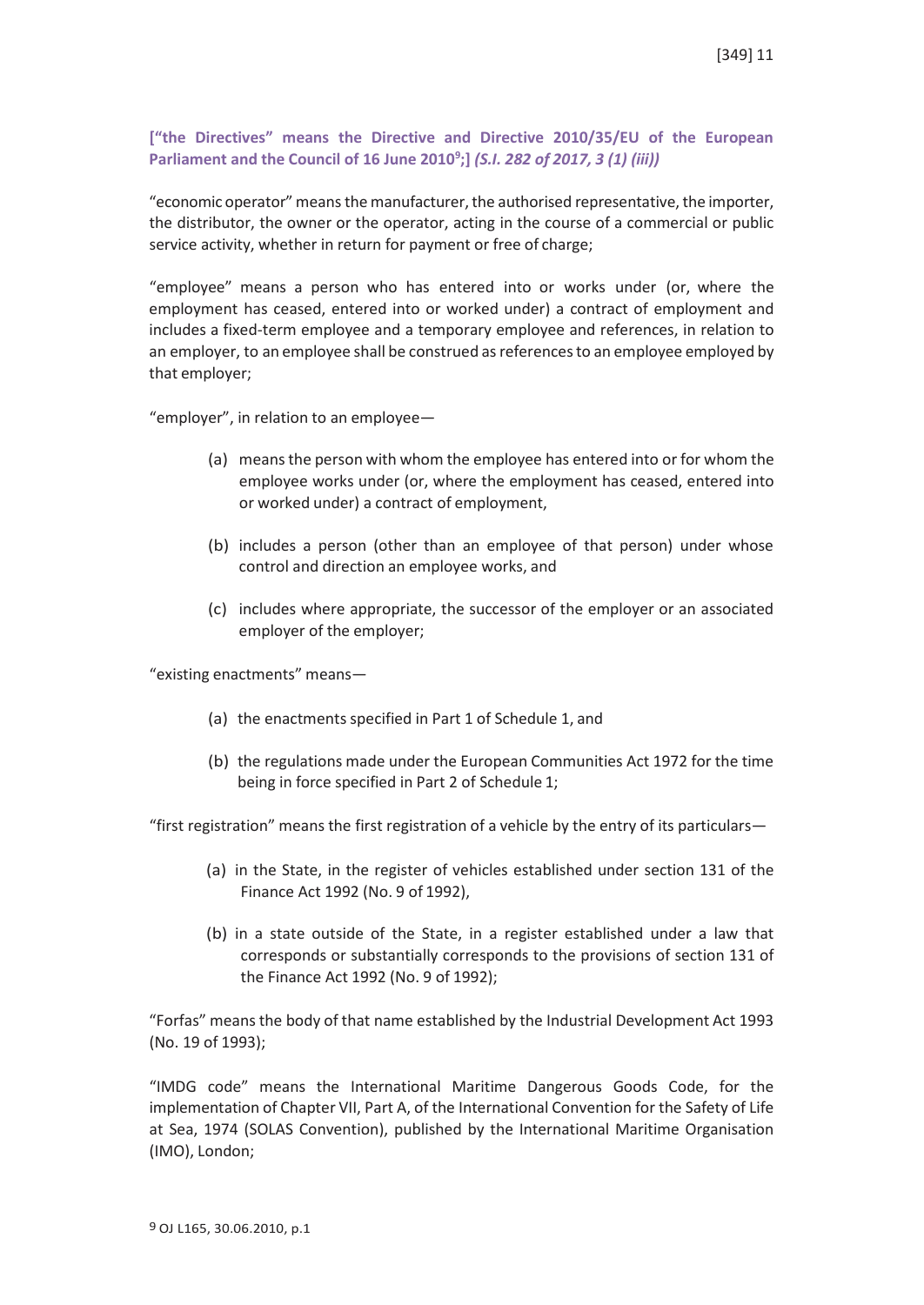"high consequence dangerous goods" are those which have the potential for misuse in a terrorist incident and which may, as a result, produce serious consequences such as mass casualties or mass destruction, which are listed in Chapter 1.10 of the ADR;

## **['INAB' means the Irish National Accreditation Board;]** *(S.I. 31 of 2015, 3 (a))*

"inspection body" means an inspection body, appointed by a competent authority for that purpose and which shall be accredited to carry out the inspections, checks and tests in accordance with IS/EN/ISO/IEC/17020 entitled 'General criteria for the operation of various types of bodies performing inspection' and published by the International Organisation for Standards (ISO);

"inspector" means a person appointed under Regulation 11 by a competent authority;

"intoxicant" includes alcohol and drugs and any combination of drugs or of drugs and alcohol;

"making available on the market" means any supply of transportable pressure equipment for distribution or use on the Union market in the course of a commercial or public service activity, whether in return for payment or free of charge;

"market surveillance" means the activities carried out and measures taken by public authorities to ensure that transportable pressure equipment during its life cycle complies with the requirements set out in Directive 2008/68/EC and these regulations and does not endanger health, safety or any other aspect of public interest protection;

"market surveillance authority" means, in relation to transportable pressure equipment, for the purposes of Part 9 of these Regulations, the Health and Safety Authority;

## **["Minister" means the Minister for Enterprise, Trade and Employment;]** *(S.I. 711 of 2021, 2 (2))*

"national accreditation body" means, in relation to transportable pressure equipment, the Irish National Accreditation Board, the sole body that performs accreditation with authority derived from the State;

**["national tank" means a tank to which Regulation 54 of the Principal Regulations applies.]** *(S.I. 282 of 2017, 3 (1) (v))*

"notified body" means **[a conformity assessment body or inspection body]** *(S.I. 555 of 2017, 3(1)(c))* meeting the requirements set out in the ADR and the conditions set out in Articles 20 and 26 of the TPE Directive and notified in accordance with Article 22 of the TPE Directive;

"notifying authority" means, in relation to transportable pressure equipment for the purposes of Part 9 of these Regulations, **[the Minister]** *(S.I. 555 of 2017, 3(1)(b));*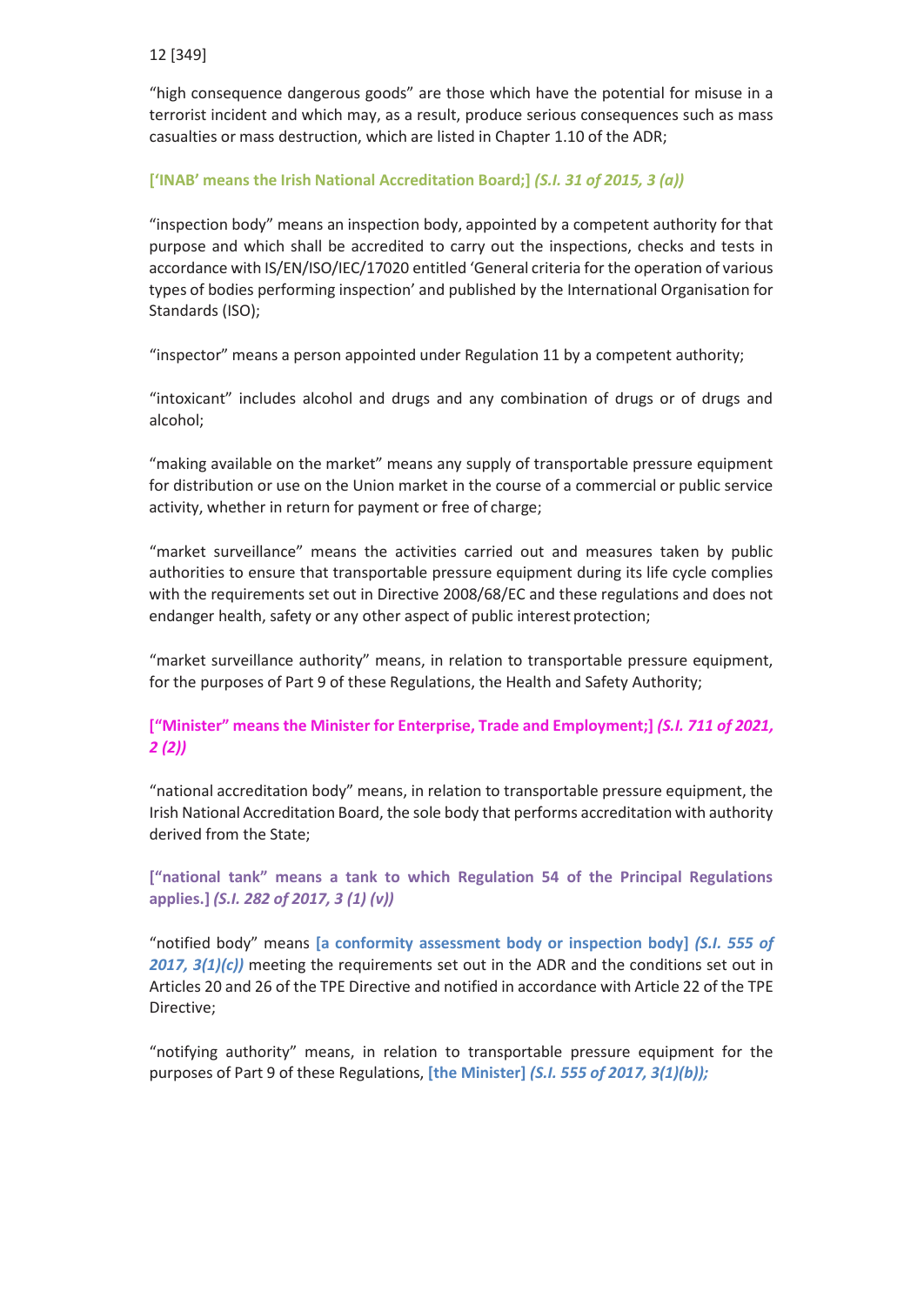"NSAI" means the National Standards Authority of Ireland;

"participant" means any person or enterprise involved in the carriage of dangerous goods by road and associated loading, unloading, packing and filling and includes consignor, carrier, consignee, driver, filler, loader, packer, unloader, tank-container or portable tank operator, vehicle crew, safety adviser, inspection body or person with a duty under the relevant transport statutory provisions;

"place" means any transport equipment, structure, premises, land or other location or part of such place, and includes any container, vessel, motor or other vehicle;

"placing on the market" means the first making available of transportable pressure equipment on the Union market:

''premises'' includes any building, dwelling, temporary construction or vehicle; "prohibition notice" has the meaning assigned to it by Regulation 15;

''public road'' means any street, road or other place within the State to which the public has access whether subject to or free of charge;

"reasonably practicable" has the meaning assigned by paragraph (3);

"record" includes any memorandum, book, report, statement, register, plan, chart, map, drawing, specification, diagram, pictorial or graphic work or other document, any photograph, film or recording (whether of sound or images or both), any form in which data (within the meaning of the Data Protection Acts 1988 and 2003) are held, any form (including machine-readable form) or thing in which information is held or stored manually, mechanically or electronically, and anything that is a part or copy, in any form, of any of, or any combination of, the foregoing;

"registered medical practitioner" means a person whose name is entered in the General Register of Medical Practitioners;

"relevant road transport statutory provisions" means as appropriate—

- (a) the Directives,
- (b) these Regulations,
- (c) Council Directive 95/50/EC,
- (d) the existing enactments;

"risk category" in relation Regulation 28, means the category of offence classified in accordance with risk as set out in Annex II of Council Directive 95/50/EC;

"safety adviser for the transport of dangerous goods", hereinafter referred to as "safety adviser", shall mean any person appointed in writing by the head of an undertaking whose role is to carry out the tasks and fulfill the functions specified in the ADR and as may be prescribed and who holds the appropriate training certificate for dangerous goods safety advisers (DGSA);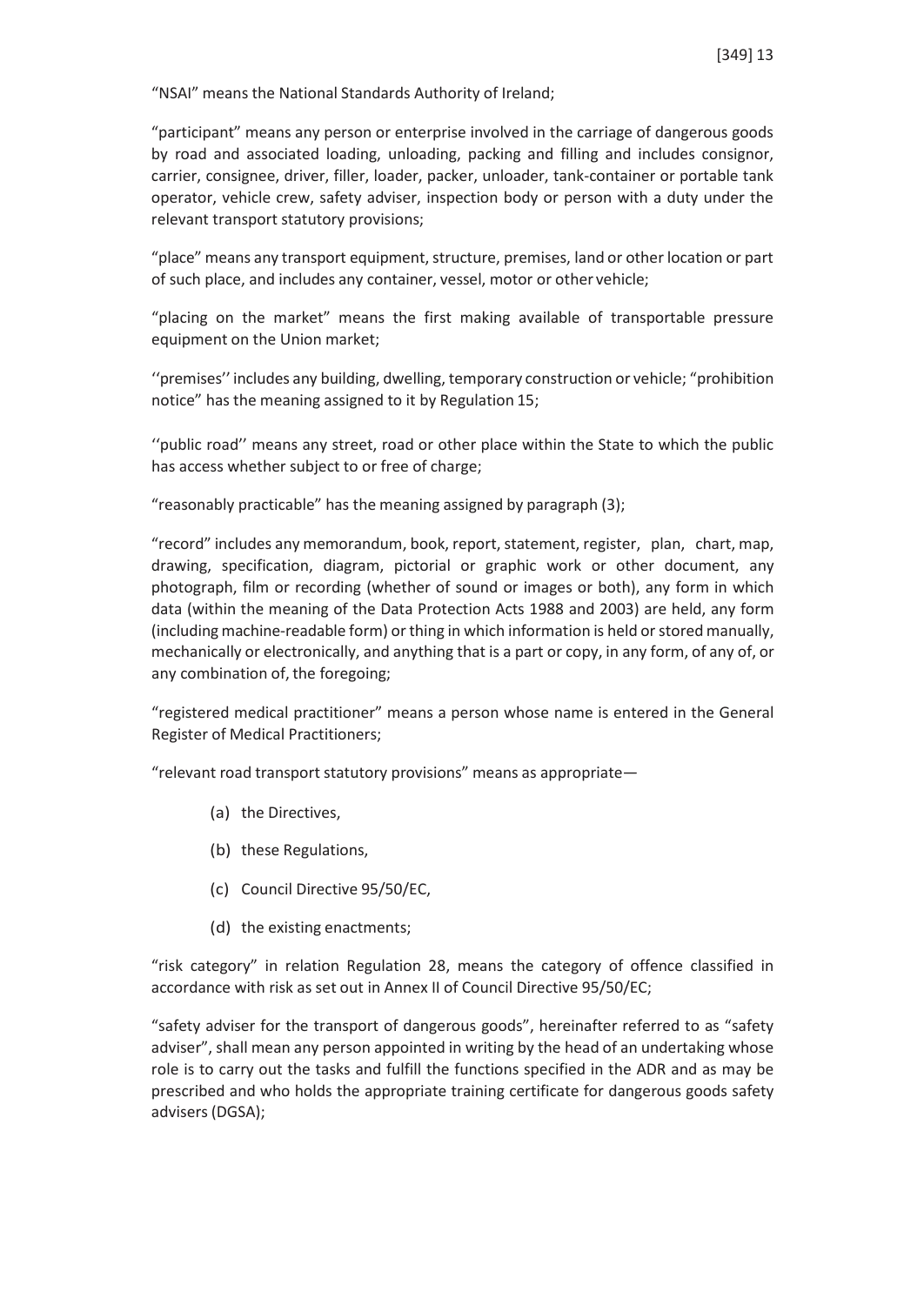"special report" means a report made under Regulation 17;

''training certificate'' means a certificate issued by a competent authority to a person who has passed an examination approved by a competent authority on the transport of dangerous goods by road;

**['transport equipment' or 'equipment' includes vehicles, tanks, tank containers, portable tanks, demountable tanks, tank swap bodies, tube trailers, bulk containers, intermediate bulk containers, containers, packaging, packages, receptacles, aerosols and any other item used or intended for use in the transport of dangerous goods by road;]** *(S.I. 238 of 2013, 4 (e))*

**["transportable pressure equipment" has the meaning as provided in Article 2(1) and of Directive 2010/35/EU on transportable pressure equipment]** *(S.I. 282 of 2017, 3 (1) (iv))*

"the TPE Directive" means Directive 2010/35/EU of the European Parliament and the Council of 16 June 2010 on transportable pressure equipment;

"type A notified body" means an inspection body conforming to ADR 1.8.6.2, 1.8.6.4, 1.8.6.5 and 1.8.6.8, and accredited to standard EN ISO/IEC 17020:2004 type A;

"undertaking" means a person being an individual, a body corporate or an unincorporated body of personsthat transports, loads or unloads dangerous goodsincluding the associated activities of packing and filling (whether carried on by him or her for profit or not);

"use" includes—

- (a) in the case of transport equipment, the manufacture, supply, operation, setting, repair, cleaning and maintenance of the transport equipment,
- (b) in the case of dangerous goods, the process, operation, storage, treatment, mixing, packing, conveyance, supply, handling, filling or emptying, loading and unloading of the dangerous goods, and
- (c) in the case oftransportable pressure equipment, the filling, temporary storage linked to carriage, emptying and refilling;

"vehicle" means any motor vehicle intended for use on the road, having at least four wheels and a maximum design speed exceeding 25 km/h, and any trailer, with the exception of vehicles which run on rails, mobile machinery and agricultural and forestry tractors that do not travel at a speed exceeding 40 km/h when transporting dangerous goods;

"vehicle certificate of approval" means the certificate of approval, in the format laid down in subsection 9.1.3.5 of the ADR;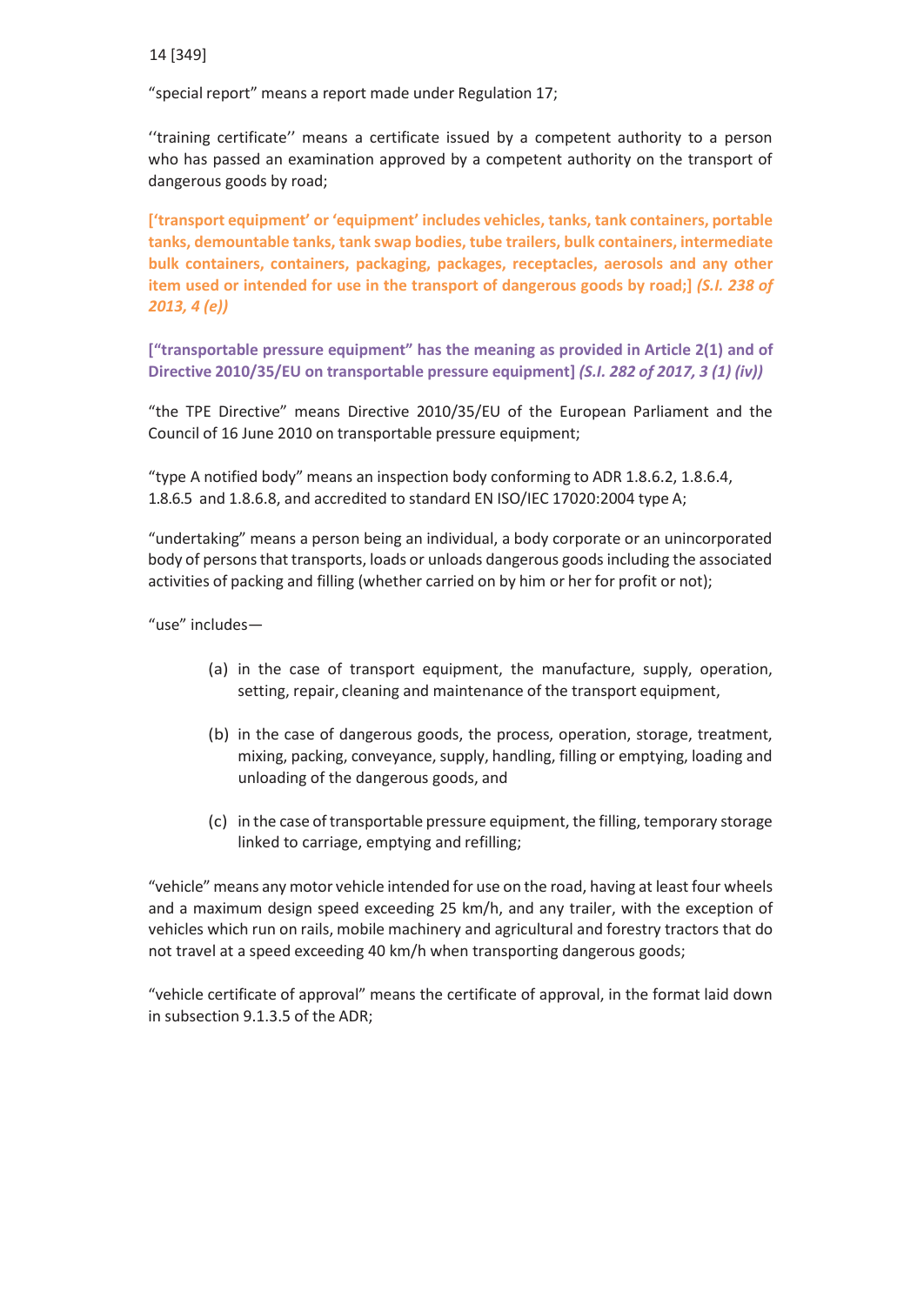"vehicle certificate of approval (national transport only)" means the certificate of approval, issued for a vehicle (for the carriage of the dangerous goods by road only in the State) and set out in Schedule 3 **(deleting "Part 1 or Part 2 of")** *(S.I. 711 of 2021, 2 (4))*

- (2) (*a*) For the purposes of the relevant road transport statutory provisions, a person is deemed to be a competent person where, having regard to the task he or she is required to perform and taking account of the size or hazards (or both of them) of the undertaking or establishment in which he or she undertakes work, the person possesses sufficient training, experience and knowledge appropriate to the nature of the work to be undertaken.
	- (b) Account shall be taken, as appropriate, for the purposes of paragraph (a) of the framework of qualifications referred to in the Qualifications (Education and Training) Act 1999.

(3) For the purposes of the relevant road transport statutory provisions, "reasonably practicable", in relation to the duties of an employer, means that an employer has exercised all due care by putting in place the necessary protective and preventive measures to prevent risk of injury to person or damage to property or to the environment in the transport of dangerous goods by road and where the putting in place of any further measures would be grossly disproportionate having regard to the unusual, unforeseeable and exceptional nature of any circumstance or occurrence that may result in an injury in the carriage of dangerous goods by road or damage to property or to the environment.

- (4) In these Regulations a reference to—
	- (a) Directive 95/50/EC shall be read as a reference to that instrument as amended or adapted,
	- (b) Directive 2010/35/EU shall be read as a reference to that instrument as amended or adapted, and
	- (c) Directive 2008/68/EC shall be read as a reference to that instrument as amended or adapted.

(5) A word or expression that is used in these Regulations and is also used in Directive 2008/68/EC of the European Parliament and of the Council of 24 September 2008 on the inland transport of dangerous goods, Council Directive 95/50/EC of 6 October 1995 on uniform procedures for checks on the transport of dangerous goods by road and Directive 2010/35/EU of the European Parliament and the Council of 16 June 2010 on transportable pressure equipment has, unless the contrary intention appears, the same meaning in these Regulations that it has in those Directives.

(6) A word or expression that is used in these Regulations and is also used in the ADR has, unless the contrary intention appears, the same meaning in these Regulations that it has in the ADR.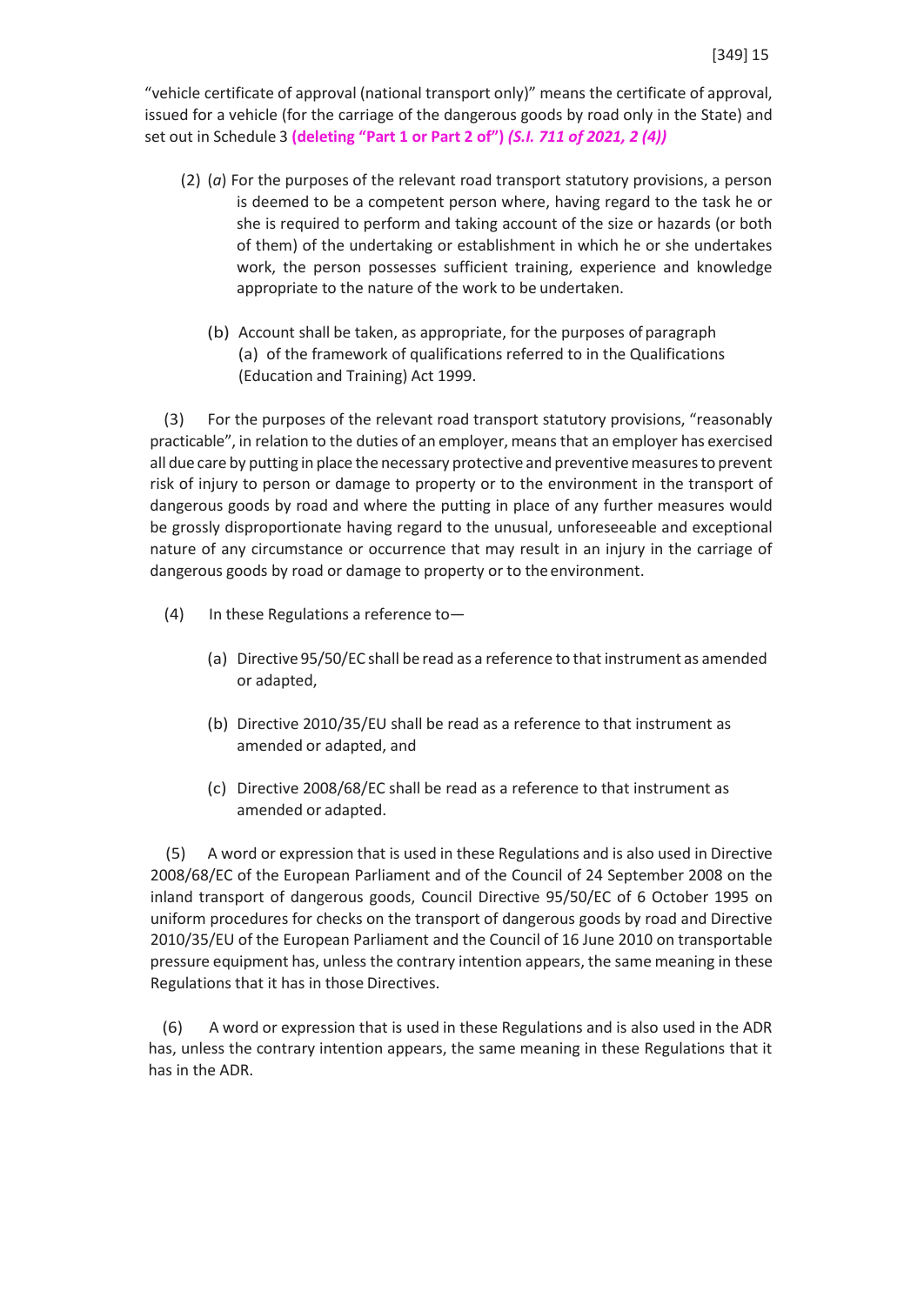(7) Notwithstanding paragraph (6), in these Regulations "carrier" means the person who carries out a transport operation with or without a transport contract and shall be construed as—

- (a) in the case of transport in a container or vehicle—
	- (i) the person who, having a place of business in the State, has the management of the container or the vehicle for the time being, or
	- (ii) if no person satisfies the requirements of clause (i), the driver of the vehicle or of the vehicle in which the container is carried (as the case may be), and
- (b) in the case of transport in a tank—
	- (i) the person (other than a tank-container or portable tank operator) who, having a place of business in the State, owns the tank,
	- (ii) if no person satisfies the requirements of clause (i), the person (other than a tank-container or portable tank operator) who, having a place of business in the State, acts as agent for the owner of that tank,
	- (iii) if no person satisfies the requirements of either clause (i) or (ii), the person (other than a tank-container or portable tank operator) who, having a place of business in the State, has the management of that tank for the time being, or
	- (iv) if no person satisfies the requirements of clause (i), (ii) or (iii), the driver of the vehicle on which the tank is carried.

(8) Notwithstanding paragraph (6), a person to whom a tank, container or vehicle is leased or hired shall be taken to be the owner of that tank, container or vehicle unless the leassor or, as the case may be, the hirer has made an agreement in writing with the person to whom he or she has leased or hired the tank, container or vehicle to the effect that the leassor or hirer (as the case may be) shall assume responsibilities as the owner imposed by or under these Regulations.

(9) Notwithstanding paragraph (6), in these Regulations "consignor" meansthe person who consigns dangerous goods either on that person's own behalf or for a third party and shall be construed as—

- (a) a person who, having a place of business in the State supplies, whether as a principal or agent for another, dangerous goods for transport by road,or
- (b) if no person satisfies the requirements of clause (*a*), the consignee of those goodsin so far asthat person has control overthe transport ofthose dangerous goods in the State,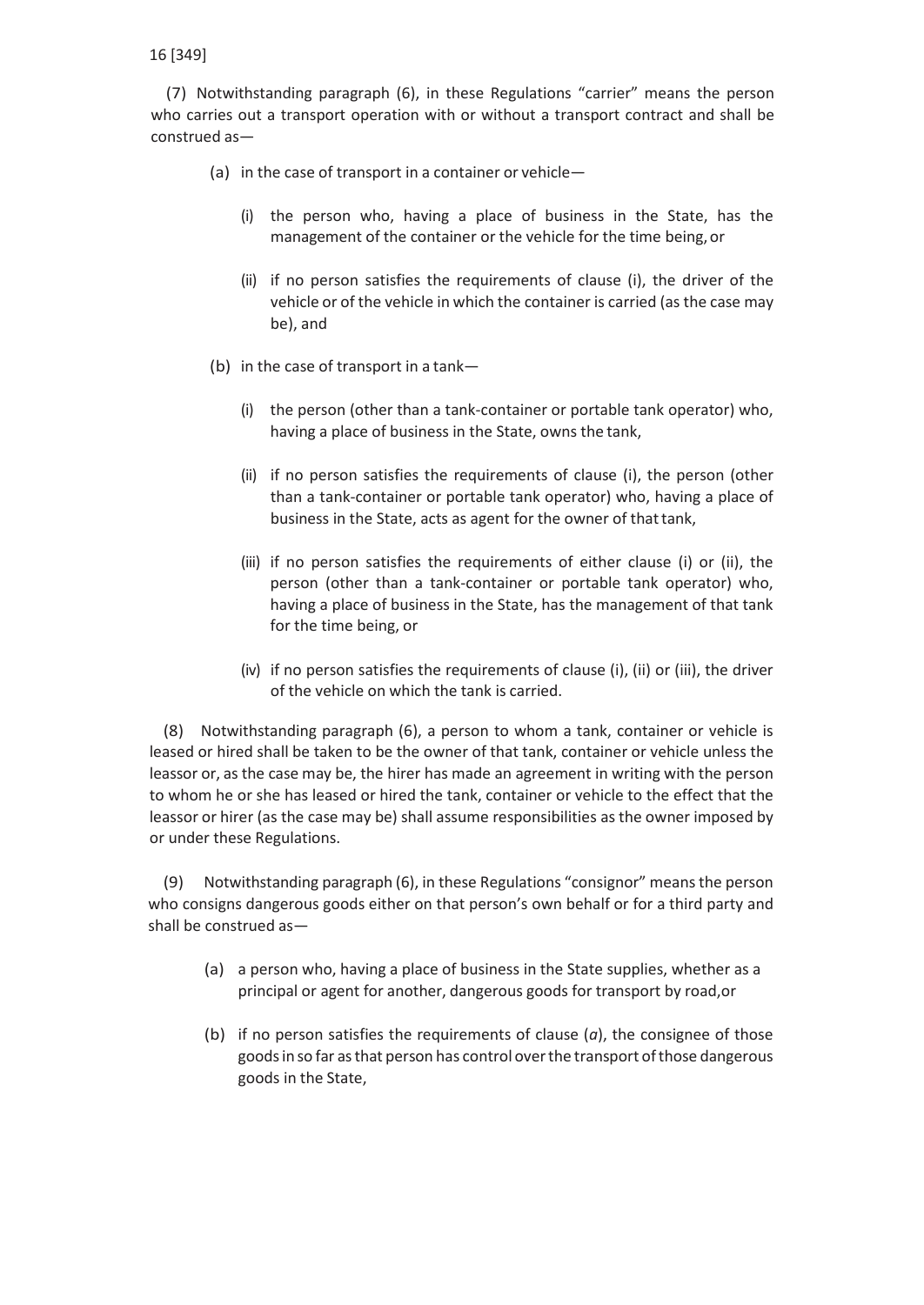### **[…] (deleting subparagraph (c)** *(S.I. 288 of 2015, 4 (b))*

(10) A reference in the ADR to "competent military authority" or "Contracting Party" or "national authorities" shall be treated as a reference to "competent authority" unless the context requires otherwise.

(11) The words "competent authorities" shall be read as "emergency services" in subsection 1.1.3.1(*d*) of the ADR.

(12) The official ADR language for the purposes of the application of these Regulations is English.

*(13)* **Notwithstanding paragraphs (6), (7), (8) and (9) and for the purposes of identifying the category of participant into which a person or enterprise falls under these Regulations, parties to contracts of carriage shall be identified in accordance with those contracts.]** *(S.I. 288 of 2015, 4 (c ))*

#### *Service of notices*

3. (1) A notice or other document required or authorised to be served on, sent or given to a person under the relevant road transport statutory provisions shall, subject to paragraph (2), be addressed to the person concerned by name, and may be served on, sent or given to the person in one of the following ways:

- (a) by delivering it to the person;
- (b) by leaving it at the address at which the person ordinarily resides or, in a case where an address for service has been furnished, at that address;
- (c) by sending it by post in a prepaid registered letter to the address at which the person ordinarily resides or, in a case in which an address for service has been furnished, to that address;
- (d) where the address at which the person ordinarily resides cannot be ascertained by reasonable inquiry and the notice or other document relates to any place of business, by delivering it to a person over the age of 16 years resident or employed at the place of business or by affixing it in a conspicuous position at or near the place of work;
- (e) if the person concerned has agreed to service of notices by means of an electronic communication (within the meaning assigned by section 2 of the Electronic Commerce Act 2000), service by such means, provided that there is a facility for confirming receipt of electronic communication and that such receipt has been confirmed;
- (f) where there is a facility for receiving a facsimile of the notice by electronic means at the address at which the person ordinarily resides or carries on business, by transmitting a facsimile of the notice by such means to that address,or
- (g) by any other means that may be prescribed.

(2) Where a notice or other document required or authorised under the relevant road transport statutory provisions to be served on, sent or given to a person who is the owner or occupier of a place of business and the name of the person cannot be ascertained by the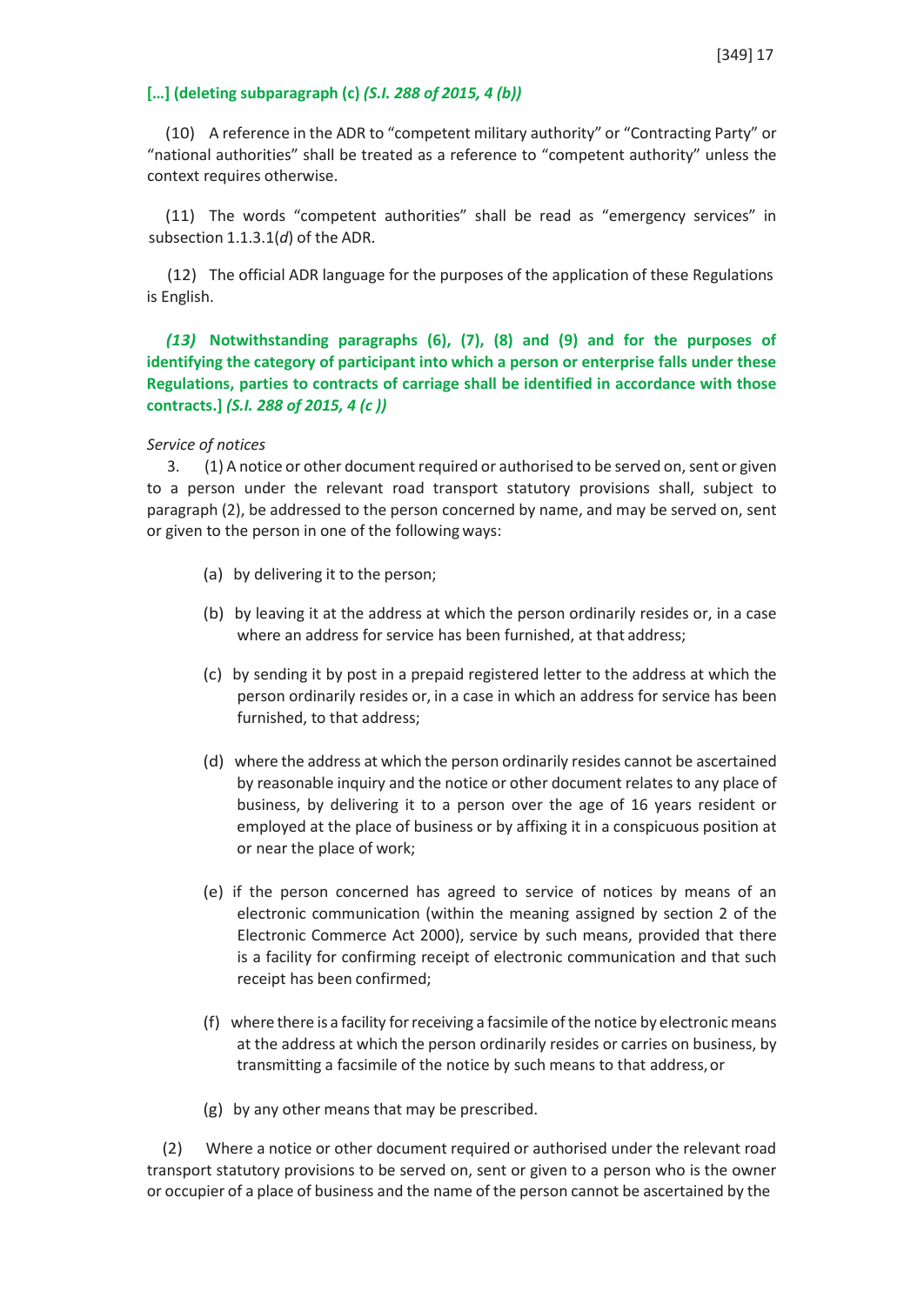reasonable inquiry, such notice or document may be addressed to the person by using the words "the owner" or, as the case may require, "the occupier".

(3) For the purposes of this Regulation, a company within the meaning of the Companies Acts shall be deemed to be ordinarily resident at its registered office, and every other body corporate and every unincorporated body shall be deemed to be ordinarily resident at its principal office or place of business.

### *Revocations*

4. (1) The Carriage of Dangerous Goods by Road Regulations 2010 *(S.I. No. 617 of 2010)*, Carriage of Dangerous Goods by Road Act 1998 (Appointment of Competent Authorities) Order 2010 *(S.I. No. 618 of 2010)*, Carriage of Dangerous Goods by Road Act 1998 (Fees) Regulations 2010 *(S.I. No. 619 of 2010)*, European Communities (Carriage of Dangerous Goods by Road) (ADR Miscellaneous Provisions) Regulations 2010 *(S.I. No. 620 of 2010)* and the European Communities (Transportable Pressure Equipment) Regulations 2004 (S.I. No. 374 of 2004) are hereby revoked.

(2) Where any document refers to any of the Regulations revoked by paragraph (1), and provision is made by these Regulations corresponding to that enactment, then, unless the context otherwise requires, that reference shall be construed as, or, as the case may be, as including, a reference to the corresponding provision of these Regulations.

(3) Subject to paragraph (2), in so far as any instrument (including any order or regulation) made or issued and any other thing done under an existing enactment set out in Part 1 or Part 2 of Schedule 1 is in force immediately before the revocation of such enactment by paragraph (1) could have been made, issued or done under a corresponding provision of these Regulations, it shall not be invalidated by the repeals effected by paragraph (1) but, except in so far as these Regulations otherwise provides, shall continue in force as if made, issued or done under these Regulations.

(4) Notwithstanding paragraph (1) any authorisation or certificate issued pursuant to the provisions of the revoked enactments shall remain valid until their expiry dates.

(5) Notwithstanding paragraph (4) the additional transitional provisions laid down in Annex 1, Section 1.2 of the Directive shall apply.

(6) Notwithstanding paragraph (4) for the purpose of the existing derogations set out in Annex 1, Section 1.3 of the Directive the date of authorisation shall be deemed to be 30 June 2011 and, unless otherwise indicated, derogations shall be valid for a period of six years.

### *Application and authorisations*

5. (1) These Regulations shall apply to—

(a) the carriage of dangerous goods by road within or between the State and other Member States or Contracting Parties to ADR, whether on international transport or national transport only, in or on a vehicle, including the activities of loading and unloading, and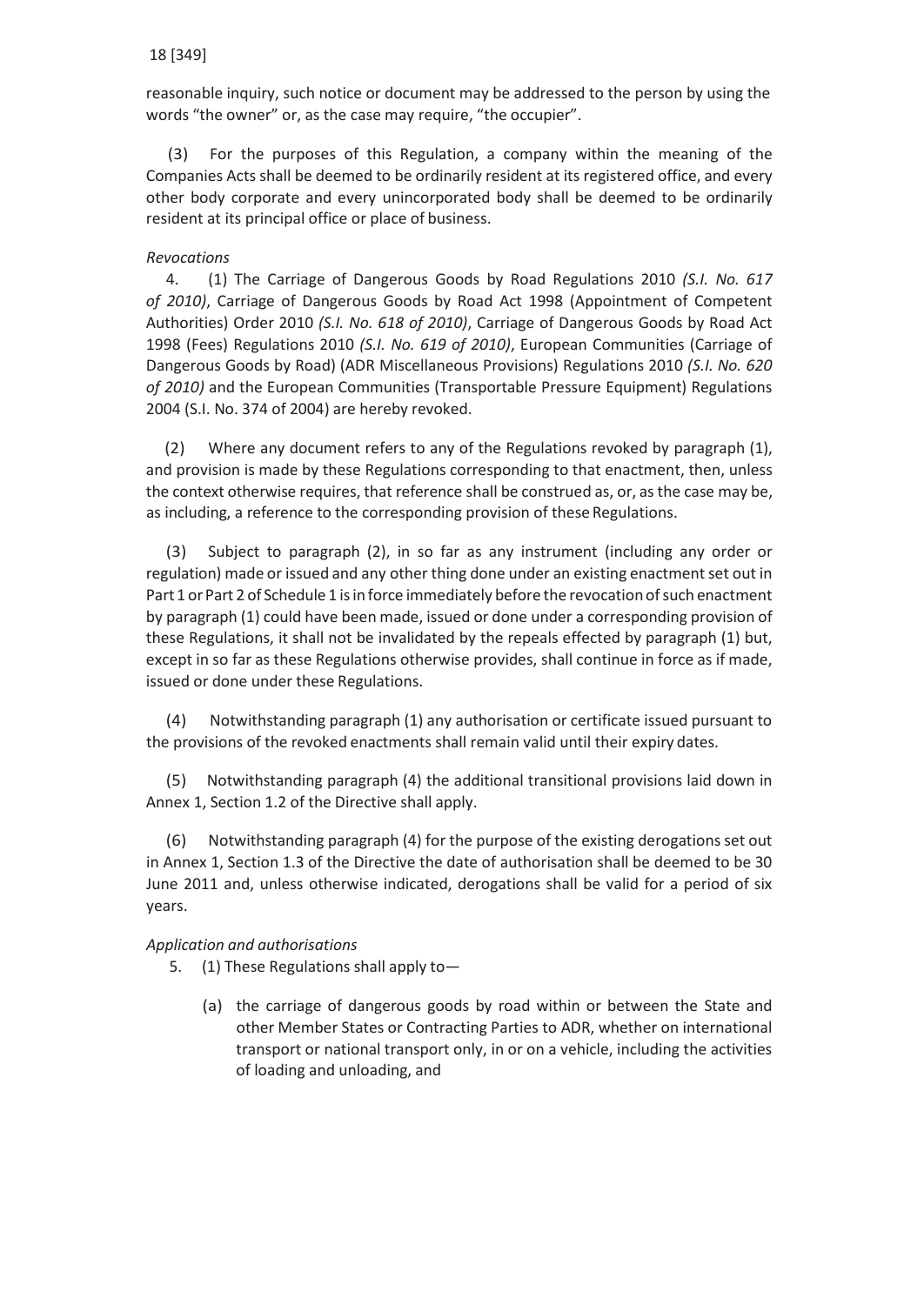- (b) the carriage of dangerous goods by road within the State or between the State and third countries, whether on international transport or national transport only, in or on a vehicle, including the activities of loading andunloading.
- (2) These Regulations shall not apply to the carriage of dangerous goods by road:
	- (a) by vehicles under the responsibility of the Defense Forces orthe armed forces of a Contracting Party, or
	- (b) wholly performed within the perimeter of an enclosed area with restricted public access,
	- (c) where a vehicle is being used to transfer dangerous goods—
		- (i) between private premises and another vehicle situated in the immediate vicinity of those premises, or
		- (ii) between one part of a private premises and another part of the premises situated in the immediate vicinity of that first mentioned part, where both parts are occupied by the same person, notwithstanding that those parts may be separated by a public road,

provided that the transfer of the dangerous goods is carried out by means of the most direct and shortest route between a private premises and a vehicle or the two parts of a private premises, as appropriate.

(3) If a competent authority, in the event of an accident or incident within the State, considersthat the safety provisions applicable have been found to be insufficient to limit the hazards involved in transport operations and if there is an urgent need to take action, it shall, at the planning stage, notify the Commission of the measures which it proposes to take and shall implement them in accordance with any Commission authorisation granted pursuant to Article 9(2) of the Directive and for the duration of that authorisation.

- (4) (*a*) A competent authority may **[following notification to the Minister],** *(S.I. 238 of 2013, 5)* exceptionally and provided that safety is not compromised, issue individual authorisations to carry out transport operations of dangerousgoods within the State which are prohibited by the Directives or to carry out such operations under conditions different from those laid down in the Directives, provided that those transport operations are clearly defined and limited in time.
	- (*b*) A participant availing of an authorisation in accordance with paragraph (3) or 4(*a*) shall ensure that a copy of the authorisation accompanies the load of dangerous goods at all times, while it is being carried by road.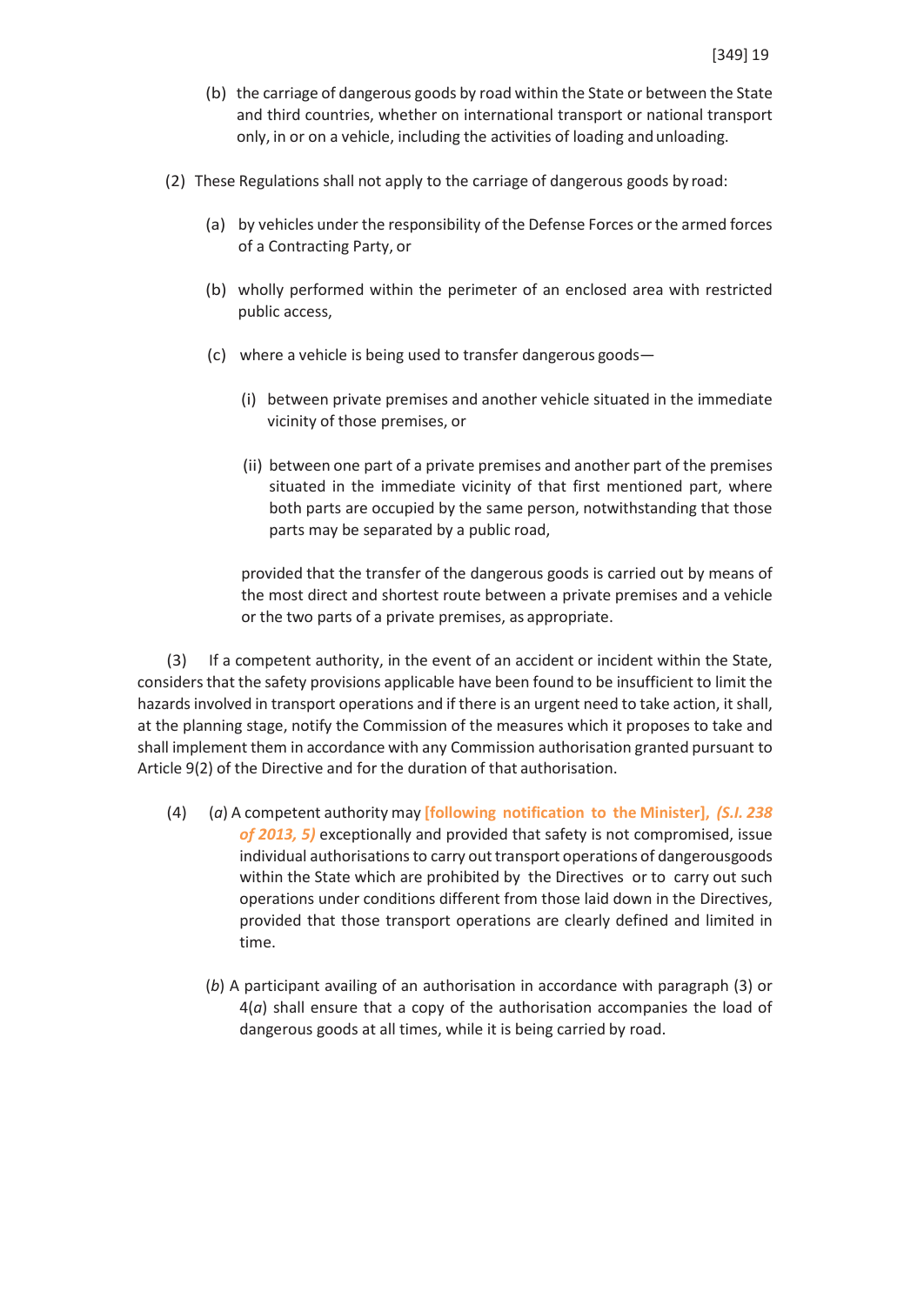### *Application of Explosives Act 1875*

6. (1) Section 75 of the Explosives Act 1875 shall not apply in relation to the transport of explosives by road.

(2) The Minister may by order revoke any bye-law made under section 37 of the Explosives Act 1875, in so far as it relates to the transport of explosives by road.

(3) Any bye-law made under section 37 of the Explosives Act 1875 after the commencement of this Regulation shall not apply to the transport of explosives by road.

#### *Period of transport*

7. (1) For the purposes of the relevant road transport statutory provisions, a transport unit is taken to be engaged in the carriage of dangerous goods by road throughout the period—

- (a) in the case of a vehicle or tank, other than those used for the transport of radioactive material of ADR Class 7, from the commencement of loading or filling it with the dangerous goods concerned for the purpose of the transport of those goods by road until the said vehicle or tank has been unloaded and, in the case of a tank, cleaned and purged, or subjected to other action, to nullify the hazard, if necessary;
- (b) in the case of a container, otherthan those used forthe transport ofradioactive material of ADR Class 7, where—
	- (i) it has been loaded with the dangerous goods before being placed on the vehicle which is to be used for its transport, from the time when it is placed on the vehicle for the purpose of its transport by road until the time when it has been removed from the vehicle, or
	- (ii) it has been placed on the vehicle which is to be used for its transport before the commencement of loading, from the commencement of loading of the said item with dangerous goods for the purpose of transport by road until the time when either it is removed from the relevant vehicle or it has been unloaded;
- (c) in the case of radioactive material of ADR Class 7, for all operations and conditions associated with and involved in the transport of radioactive material by road, including—
	- (i) design, fabrication and maintenance of packaging,
	- (ii) preparation, consigning, handling, transport, storage in transit and receipt at the final destination of packages,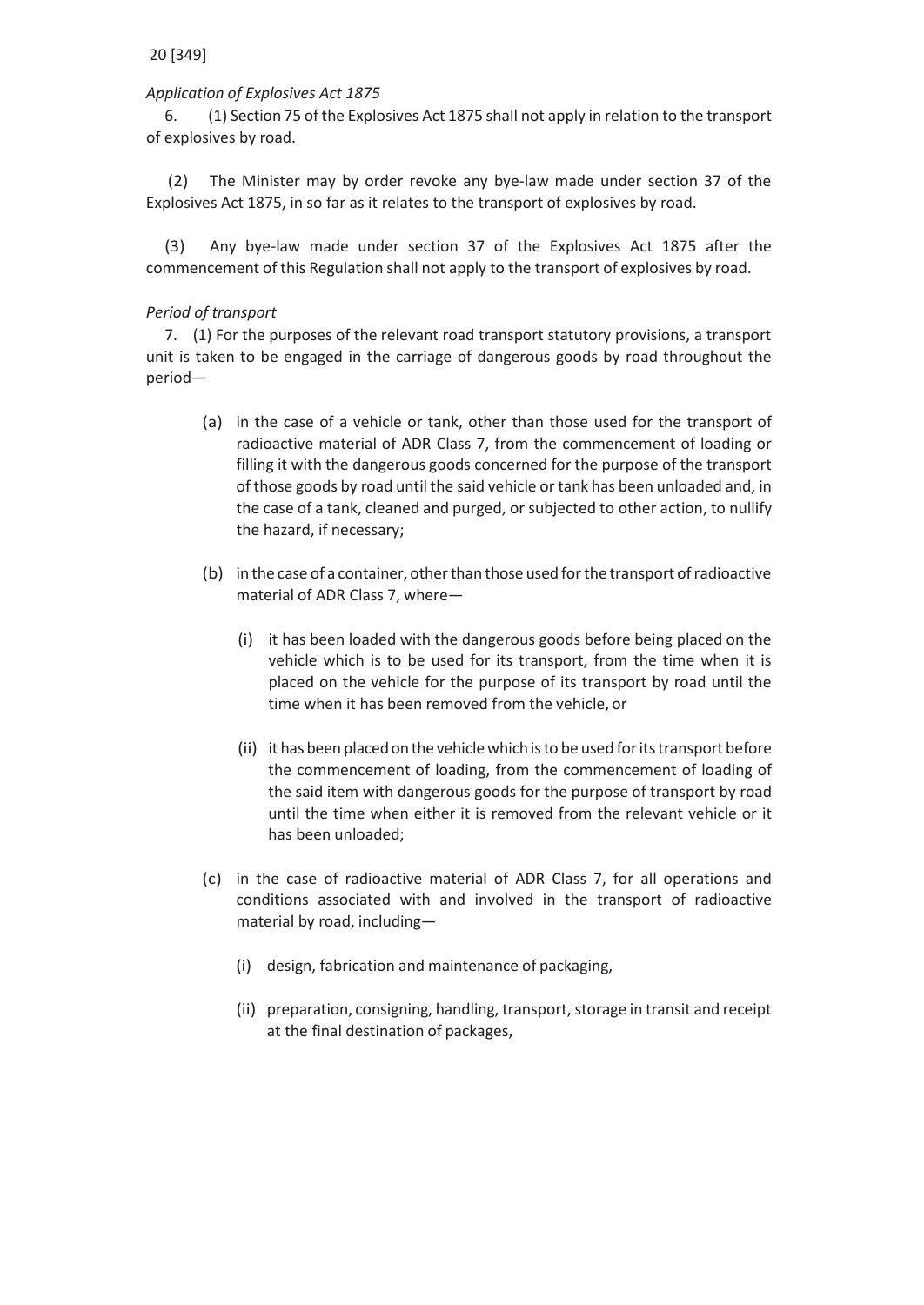- (iii) normal and accident conditions of transport by road encountered in transport and storage during transit, and
- (iv) transport by road which is incidental to the use of the radioactive material.

#### PART 2

#### **General Duties**

#### Carriage of dangerous goods by road

#### *Safe carriage of dangerous goods by road*

- 8. (1) A participant shall—
	- (a) take all practical steps to prevent risk of injury to persons or damage to property or to the environment in or resulting from the carriage of dangerous goods, and
	- (b) ensure that the relevant road transport statutory provisions that apply are complied with.

(2) Without prejudice to the generality of paragraph (1), the duties of a participant includes—

- (a) providing the information, instruction, training and supervision necessary to ensure, to prevent risk of injury to persons, or damage to property or to the environment in or resulting from such transport;
- (b) the keeping of required training records;
- (c) preparing and revising, as appropriate, adequate plans and procedures to be followed and measures to be taken in the case of an emergency or serious and imminent danger and taking the appropriate measures required to avoid damage or injury;
- (d) the notification of emergency services of any immediate risk to public safety, property or the environment;
- (e) ensuring that he orshe is not underthe influence of an intoxicantto the extent that he orshe is in such a state asto create risk of injury to persons or damage to property or to the environment in or resulting from such transport;
- (f) not misrepresenting himself or herself, on entering into a contract of employment, to an employer with regard to the level of training as may be prescribed;
- (g) ensuring all practicable steps are taken that transport equipment and as appropriate, associated fittings—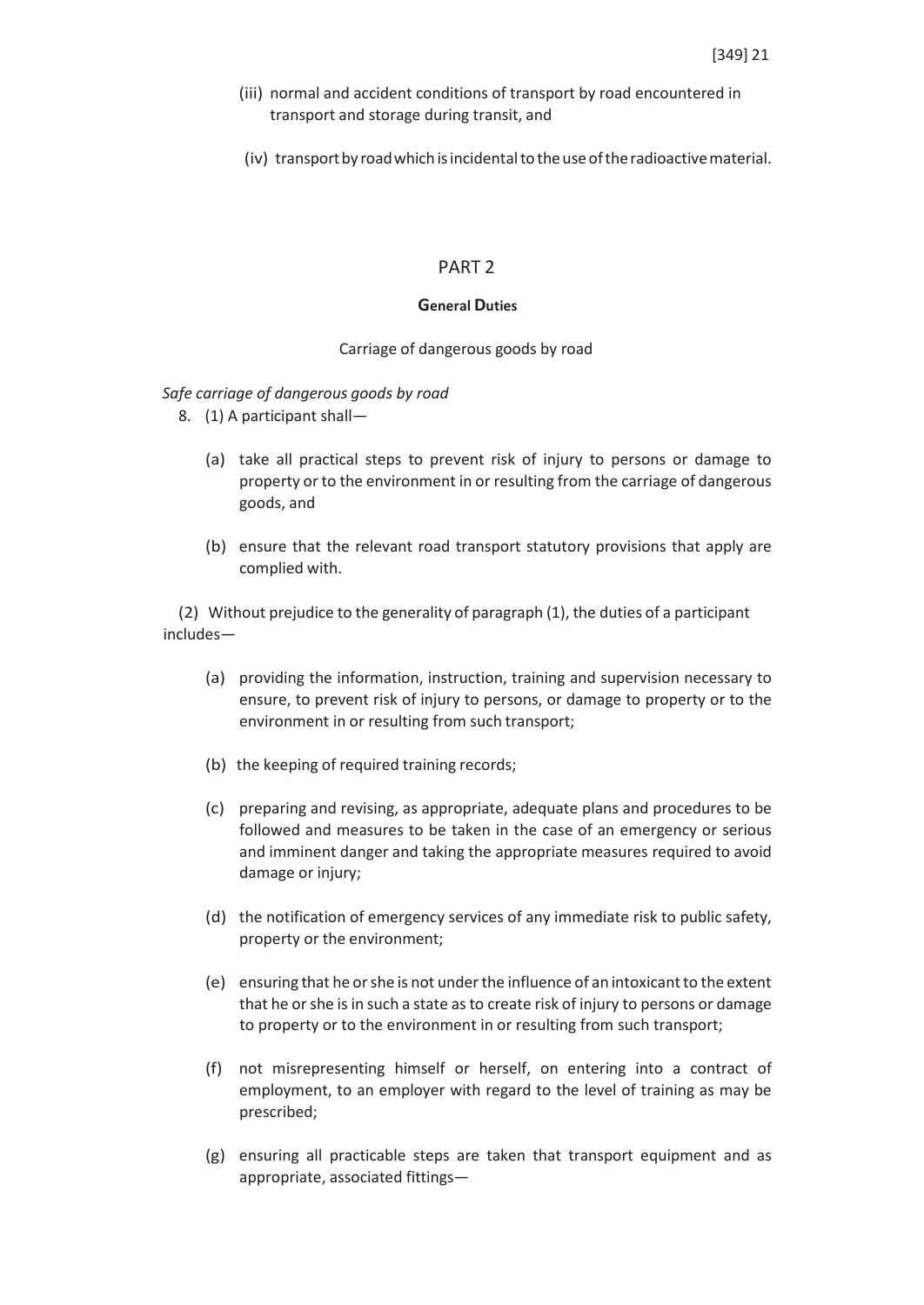- (i) are properly designed, of adequate strength, good construction and free from patent defect,
- (ii) are constructed of materials that are not chemically incompatible with or liable to react dangerously with the dangerous goods being carried,
- (iii) are designed, constructed and maintained so as to prevent any of the contents escaping except that this requirement shall not prevent the fitting of a suitable safety device,
- *(iv)* comply, as appropriate, with Part 6, Part 9 and the associated provisions of **[the ADR,]** *(S.I. 238 of 2013, 6 (a) (i))*
- *(v)* are suitable for the purpose for which they are being used and in compliance with Part 4 and the associated provisions of **[the ADR, and]** *(S.I. 238 of 2013, 6 (a) (ii)*
- *(vi)* **[(vi) are labelled, marked, placarded and plated in accordance with the ADR and all such labels, marks, placards and orange plates are clearly visible;],** *(S.I. 238 of 2013,6 (a) (iii))*
- (h) shall ensure that transportable pressure equipment—
	- (i) is safe and suitable for its purpose,
	- (ii) meets the relevant provisions of the Directives,
	- (iii) has been assessed by an inspection body, in accordance with the prescribed relevant conformity assessment procedures, and
	- (iv) bares the conformity marking, the identification number of the notified body and any marking required pursuant to the ADR.
- (i) shall ensure consignment procedures are in accordance with Part 5 of the ADR.
- (j) shall ensure the provisions concerning the conditions of carriage, loading, unloading and handling are in accordance with Part 7 of theADR.
- (k) shall ensure the requirements for vehicle crews, equipment, operation and documentation are in accordance with Part 8 of the ADR.

(3) Without prejudice to the generality of paragraph (2) and subjectto any derogations, an undertaking shall not engage in the carriage of high consequence dangerous goods unless a security plan as required by Chapter 1.10 of the ADR is available and the security plan, devices, equipment and arrangements are in place to comply with the requirements of that Chapter.

(4) Subject to Regulation 5(2) and any derogations made under these Regulations, dangerous goodsshall not be supplied for transport by road and shall not be carried by road unless their transport is permitted and in accordance with the ADR.

(5) Dangerous goods shall be classified in accordance with Part 2 and the associated provisions of the ADR.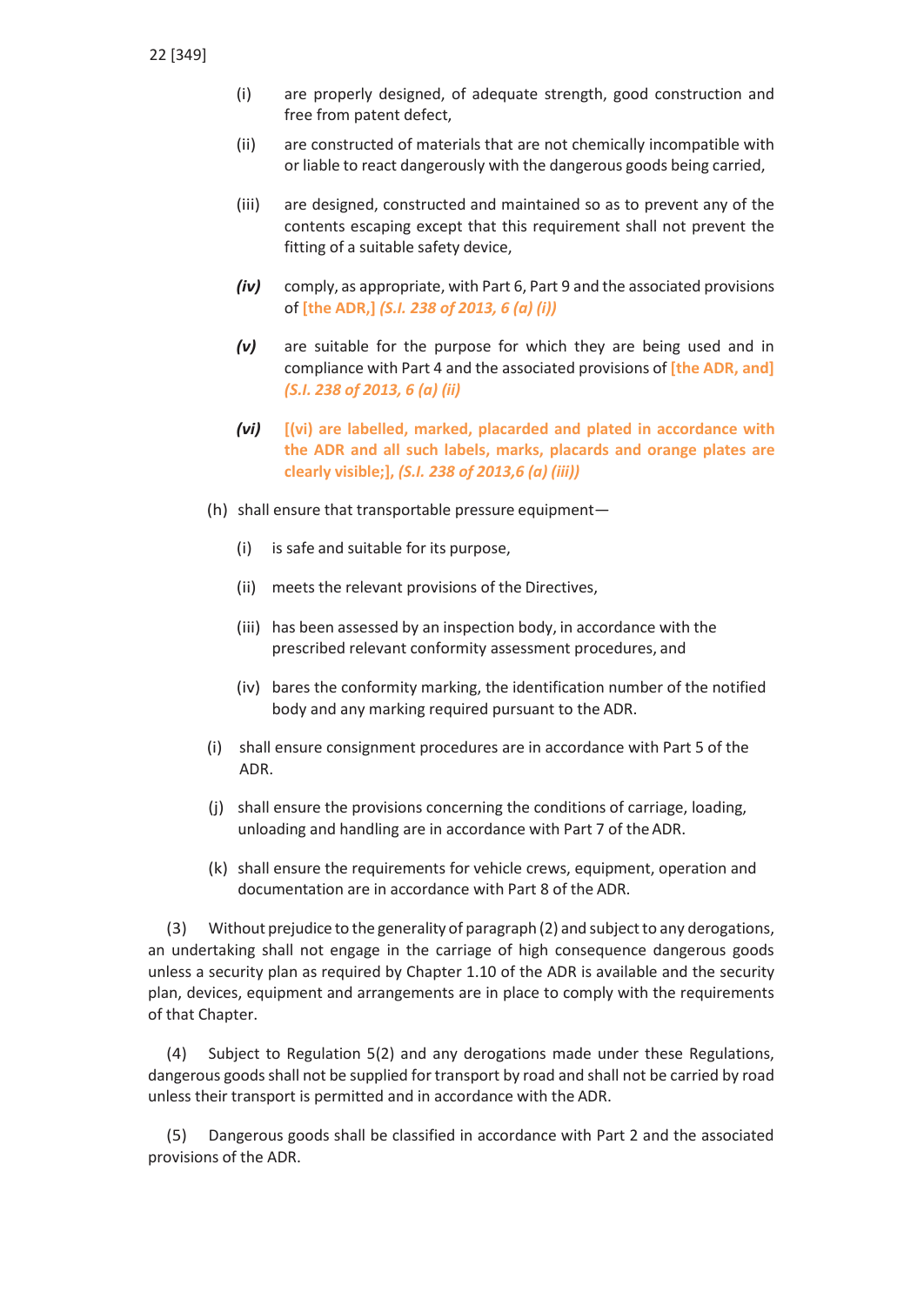(6) A person shall not procure the carriage of dangerous goods by road without disclosing their precise nature or that they are dangerous.

(7) A person shall comply with the relevant duties in accordance with section 1.4.1, 1.4.2, 1.4.3, 1.7.6, 1.8.3 and chapter 8.3 and the associated provisions of the ADR.

**[(8) (a) Subject to subparagraph (b), an undertaking shall comply with the requirement to appoint a safety adviser as specified in section 1.8.3 of the ADR.**

**(b) Subparagraph (a)shall not apply to those undertakings whose activities meet those described in sub-section 1.8.3.2, indents (a) and (b), 1.7.1.4, 2.2.62.1.5, and chapters 3.3, 3.4 and 3.5 of the ADR.**

*(c)* **An undertaking who appoints more than one safety adviser under subparagraph (a) shall co-ordinate the activity of each safety adviser to ensure compliance with sub-sections 1.8.3.3 and 1.8.3.6 of the ADR.]** *(S.I. 238 of 2013, 6 (b))*

**[(9) Vehicles subject to approval certification required by Part 9 of the ADR or Part 8 of these regulationsshall have the appropriate approval certificatewhen carrying dangerous goods, including during periods in which the vehicle is parked in secure premises or other off road location.**

*(10)* **Without prejudice to any requirement in these regulations to have readily available a certificate or document, a participant shall on request present a specified certificate or document to the inspector or member of An Garda Síochána making such a request within 10 days of the request.]** *(S.I. 238 of 2013, 6 (d))*

*Prohibitions relating to transport equipment and documentation*

- 9. A person shall not—
	- (a) in applying for a certificate granted under these Regulations or in giving any information required of him or her under these Regulations, make a statement which he or she knows to be false in a material respect, or make any such false statement reckless as to its truth or otherwise;
	- (b) forge, alter or use with intent to deceive any—
		- (i) transport document,
		- (ii) instructions in writing,
		- (iii) certificate or authorisation granted under these Regulations,

or, with intent to deceive, make or possess any document resembling such a transport document, instructions in writing, certificate or authorisation; or

(c) without authority interfere with transport equipment being used or intended to be used for the carriage of dangerous goods by road or remove, obliterate or alter any labeling on such equipment which denotes the dangerous nature of the goods being carried or intended to be carried or any safety instructions to be followed in relation thereto.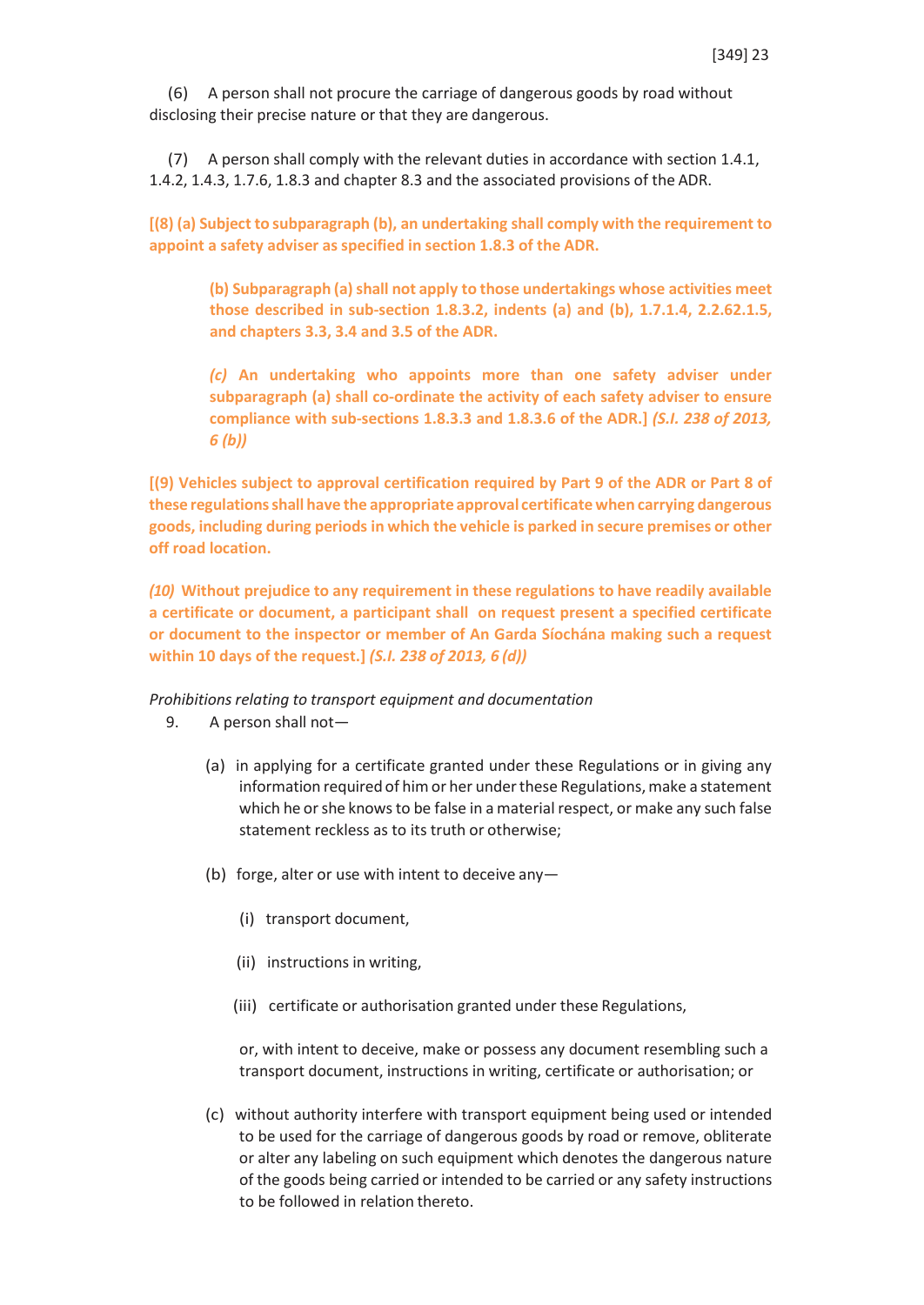## PART 3

### **Competent Authorities**

### *Competent authorities*

10. (1) The following persons are appointed to be competent authorities to perform the functions conferred on competent authorities by or under the relevant road transport statutory provisions, and the functions to be performed by them are set out as follows, namely—

- *(a)* the Road Safety Authority, in respect of the technical examination of vehicles and the issue of annual certificates of approval for such vehicles required under the relevant road transport statutory provisions and pursuant to its functions, responsibilities and powers under the Road Safety Authority Act (Conferral of Functions) Order 2006 *(S.I. No. 477 of 2006);*
- (b) the National Standards Authority of Ireland, in respect of such inspections and conformity assessment relating to compliance with requirements for the construction and testing of receptacles, type approval and conformity assessment of receptacles, vehicles, tanks and tank-containers, design type testing and approval of packaging and the design type testing and approval of intermediate bulk containers as may be required under Parts 6 and 9 of the ADR;
- (c) INAB, asthe accreditation body in respect of accreditation of inspection bodies or persons required under the relevant road transport statutory provisions;
- (d) the Minister for Justice and Equality, in respect of matters relating to the carriage by road of explosive substances and articles of ADR Class 1, including, vehicle and premises inspections, requirements for the construction and use of vehicles intended for the transport of explosive substances and articles and Mobile Explosive Manufacturing Units (MEMU's), the approval of specialisation training courses for the training of drivers of vehicles carrying explosives of the ADR Class 1, and the examination of persons who have participated in those courses required under the relevant road transport statutory provisions;
- (e) the **[Environmental Protection Agency],** *(S.I. 288 of 2015, 5 (a))* in respect of matters relating to the carriage by road of radioactive materials of the ADR Class 7, including, vehicle and premises inspections, the approvalof specialisation courses for the training of drivers of vehicles carrying radioactive material of the ADR Class 7 and the examination of persons who have participated in those courses required under the relevant road transport statutory provisions;
- (f) **[the National Roads Authority, or "Transport Infrastructure Ireland" (specified as a name by which the National Road Authority may describe itself for operational purposes in accordance with the Roads Act 2015 (Operational Name of National Roads Authority) Order 2015 (S.I. No. 297 of 2015)), in respect of matters relating to the carriage by road of dangerous goods through the following tunnels required under the relevant road transport statutory provisions-**
	- (i) **Dublin Tunnel***;*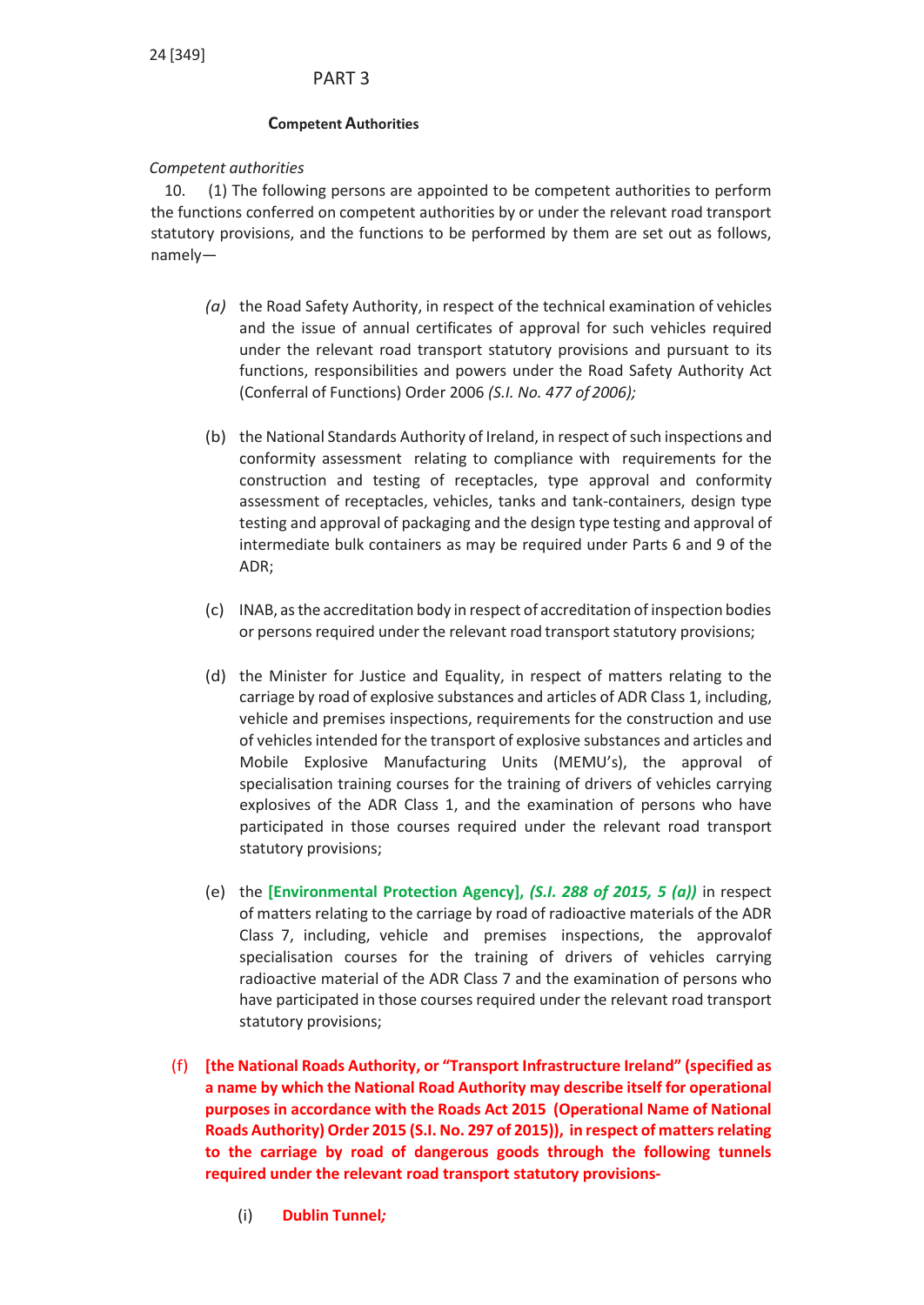- (iii) **Limerick Tunnel; and**
- (iv) **any other tunnel on a national road subject to the provisions of the European Communities (Minimum Safety Requirements for Tunnels in the Trans-European Road Network) Regulations 2006 (S.I. No. 213 of 2006); and]** *(S.I. 197 of 2018, 3 (2))*
- $(g)$  the Health and Safety Authority, in respect of all other functions required to be performed by a competent authority pursuant to the relevant road transport statutory provisions, including matters relating to transportable pressure equipment, other than those functions specified in paragraphs (*a*) to (*f*) of this Regulation, and which functions, without prejudice to the generality of the foregoing, include—
	- (i) vehicle and premises inspections,—
	- **[(ii) the approval of driver]** *(S.I. 238 of 2013, 7 (b))***—**
		- **(I)** basic training courses, and
		- **(II)** specialisation training courses for transport in tanks for the carriage of dangerous goods by road other than those goods referred to in subparagraph (*d*) or (*e*),
	- (iii) the examination of persons who have participated in the courses to which clause (ii) refers, required under the relevant road transport statutory provisions,
	- (iv) the issue of driver training certificates, and
	- (v) the administration of the Safety Adviser examination scheme as provided in Chapter 1.8 of the ADR.

## **[(2) [A competent authority shall—**

- **(a) keep such records, and**
- **(b) furnish such information in relation to its functions under these Regulations to the Minister and to any other Minister or competent authority whose functional responsibility may be concerned,**

### **as the Minister, other relevant Minister or competent authority may, from time to time, require.]** *(S.I. 288 of 2015, 5 (b))*

A competent authority appointed for the purposes of these Regulations may appoint in writing a person to perform some or all of its functions under the relevant road transport statutory provisions, which appointment may be revoked by the competent authority at any time.

(4) A person appointed under paragraph (3) shall, in accordance with any guidelines given to the person by the competent authority—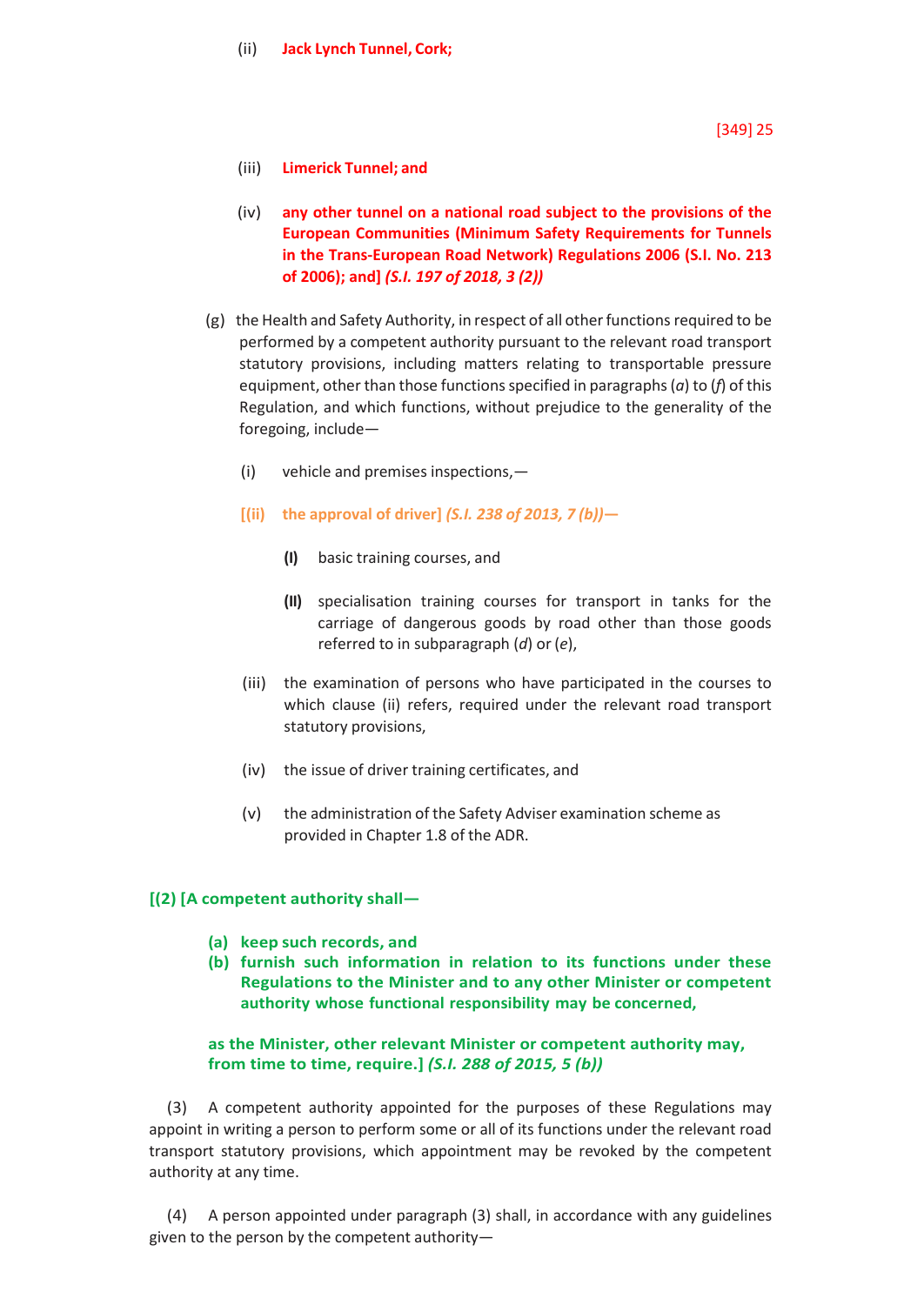- (a) make adequate arrangements for the performance of those functions,
- (b) perform any other functions conferred on the person by any of the relevant road transport statutory provisions.

(5) A person appointed under paragraph (3) shall have all the powers of a competent authority under these Regulations in respect of the performance of itsfunctions.

(6) The duties falling to each of the bodies appointed under paragraph (1) as a competent authority for the purposes of the relevant road transport statutory provisions and the functions to be performed by them, may be kept under review by a National Coordination Committee which may be established by the Minister and which, if established, will comprise representatives of the Minister and the competent authorities and representatives of such other bodies or groups as the Minister may, from time to time, decide.

(7) The Minister for Justice and Equality, the **[Environmental Protection Agency]** *(S.I. 288 of 2015, 5 (c))* and the Authority, in respect of their areas of responsibility as defined under this Regulation shall, for the purposes of Council Directive 95/50/EC of 6 October 1995 on uniform procedures for checks on the transport of dangerous goods by road as amended by Directive 2001/26/EC of the European Parliament and of the Council of 7 May 2001 amending Council Directive 95/50/EC and Commission Directive 2004/112/EC of 13 December 2004 adapting to technical progress Council Directive 95/50/EC—

- (a) fulfill the checks requirements in paragraphs 1 and 2 of Article 3 of that Directive,
- (b) carry out checks in accordance with paragraphs 1 to 5 of Article 4 of that Directive,
- (c) co-operate with competent authorities in other Member States of the European Union in fulfilling the requirements of paragraph 2 of Article 7 and Article 8 of that Directive, and
- (d) supply such information to the Commission as is required by paragraph 1 of Article 9 of that Directive.

(8) Where an inspector carries out a check for the purposes of paragraph (7)(*a*), a certificate containing the particulars showing the result of the check as required by paragraph 1 of Article 4 of Directive 95/50/EC shall be drawn up by the inspector and given to the driver of the vehicle.

(9) (a) A competent authority may recognise different reference temperatures from those set out in Part 4 to the ADR, paragraphs (5) (*b*) and (*c*) of packing instructions P200 of section 4.1.4 or sub-sections 4.2.2.7.2, 4.3.3.2.2 or 4.3.3.2.3, in relation to the filling of pressure receptacles and tanks intended to be used only for the national carriage of liquefied gas.

- (b) A competent authority may recognise standards for the construction of a shell of a tank intended to be used only for the national carriage of liquefied gas which specify—
	- (i) A different design reference temperature for the shell of the tank from that set out in sub-section 6.7.3.1; or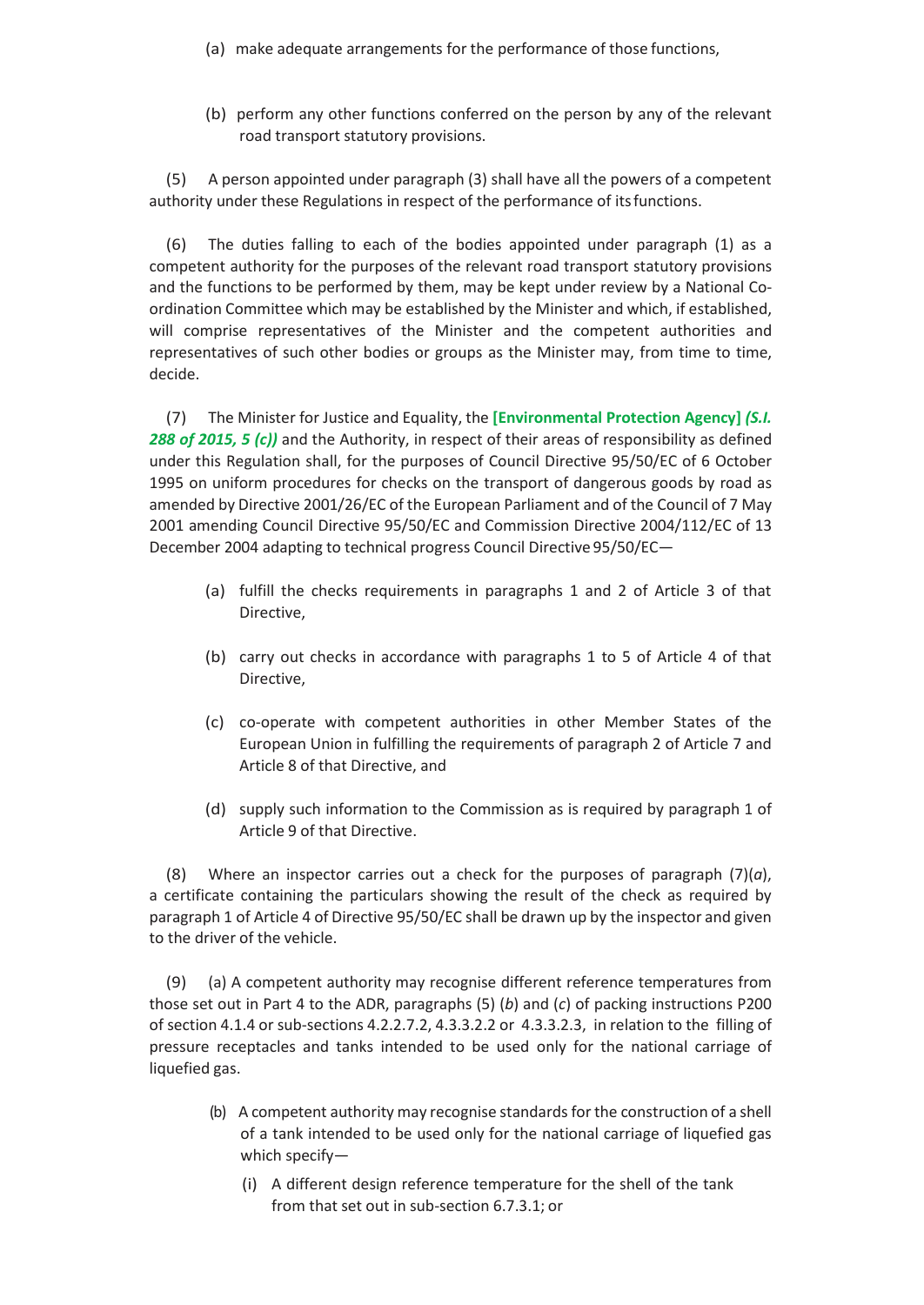(ii) A different test pressure for the shell of the tank from that set out in sub-sections 4.3.3.2.2 and 4.3.3.2.3,

provided that the temperature or pressure specified in the standard is such that it will ensure that the shell is safe and suitable for its intended use.

- (10) (a) In respect of transport equipment which under these Regulations may not be used in connection with the carriage of dangerous goods unless it has been approved for that use, a competent authority may appoint such persons as it thinks fit to determine whether the transport equipment should be approved and if so, to approve that equipment for use.
	- (b) Where it is a function of a competent authority by virtue of this Part, to approve, appoint or authorise a body or expert to carry out, witness, supervise or decide to waive an inspection, examination, test or approval in respect of transport equipment used in connection with the carriage of dangerous goods, that function is to be performed by the appointment of a person pursuant to paragraph (*a*).
	- (c) Notwithstanding Part 8 of these Regulationsthe inspections, tests and checks required to be performed or witnessed by a person appointed by the competent authority, shall when carried out in the State be performed or **[witnessed]** *(S.I. 238 of 2013, 7 (c))* by an inspection body or expert who shall be accredited in accordance with the Directives.

### PART 4

#### **Enforcement Chapter**

#### Chapter 1

#### *Enforcement*

#### *Appointment of inspectors*

11. (1) Each of the following shall be an appointing authority for the purposes of this Regulation:

- (a) the Minister;
- (b) the Road Safety Authority,
- (c) the Minister for Justice and Equality,
- (d) the Authority,
- *(e)* the **[Environmental Protection Agency,]** *(S.I. 288 of 2015, 6)*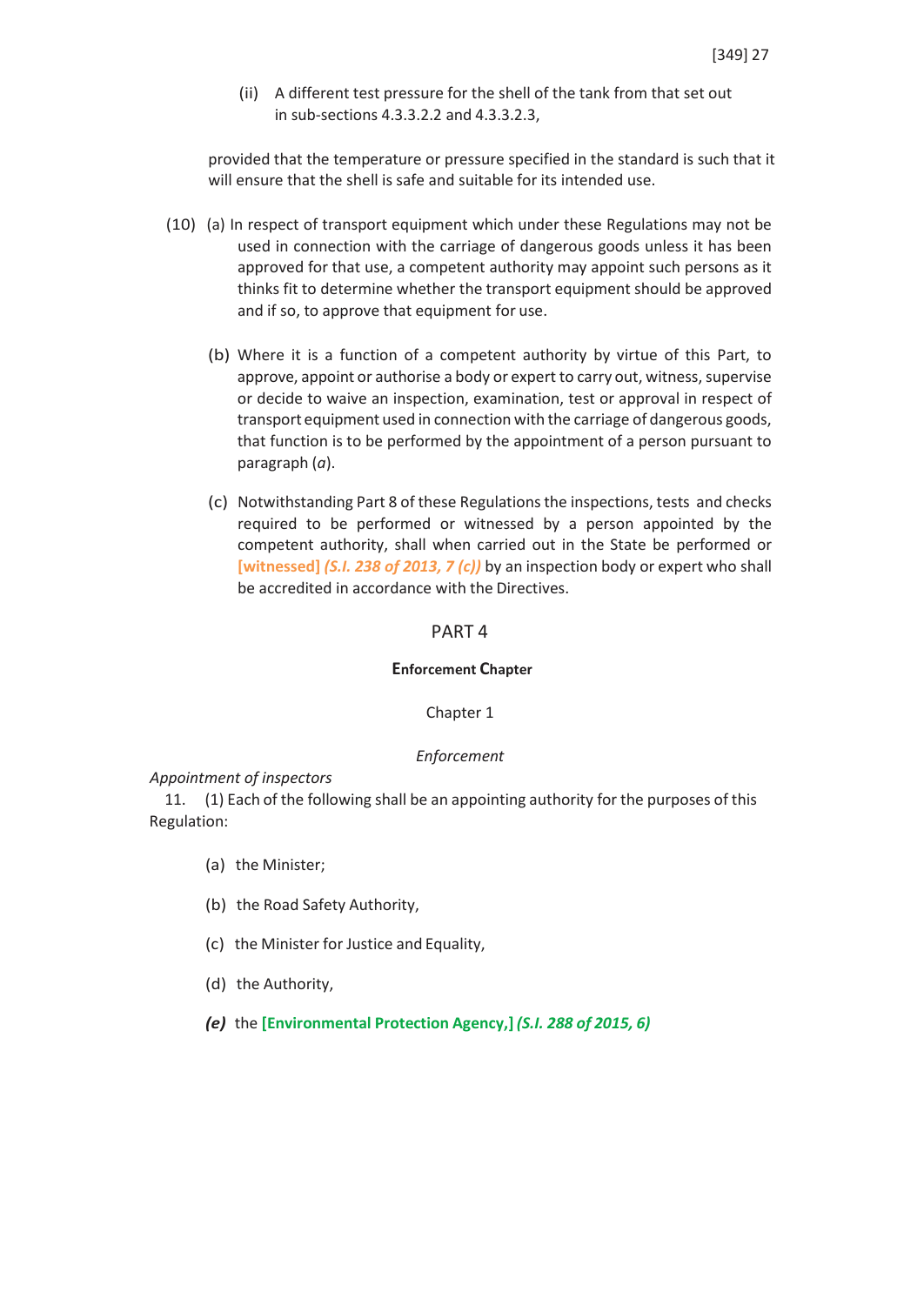- (f) the National Standards Authority of Ireland,
- (g) a person appointed under Regulation10(3).

(2) An appointing authority may appoint such and so many persons as it considers appropriate to be inspectors for the purposes of the enforcement of all or any of the relevant road transport statutory provisions within its relevant area of responsibility in accordance with Regulation 10.

(3) An inspector appointed under this Regulation shall be furnished with a certificate of his or her appointment as an inspector by that competent authority.

(4) When exercising a power conferred on him or her by this Regulation, an inspector shall, if requested by a person affected, produce the certificate of his or her appointment or a copy of it to that person and a form of personalidentification.

(5) An appointment under this Regulation shall cease when the appointing authority that made the appointment revokes the appointment.

(6) An inspector appointed immediately before the commencement of these Regulations under section 6 of the Carriage of Dangerous Goods by Road Act 1998 continues to be an inspector as if appointed under this Regulation.

## *Powers of inspectors*

12. (1) An inspector shall, for the purposes of the relevant road transport statutory provisions, have power to do any one or more of the following:

- (a) subject to paragraph (5), at any time enter, inspect, examine and searchany place to which the inspector has reasonable grounds for believing that the relevant road transport statutory provisions apply or which is used for a purpose connected with the carriage of dangerous goods by road and/or the supply of transportable pressure equipment;
- (b) inquire into, search, examine and inspect-
	- (i) any place referred to in paragraph (*a*),
	- (ii) any activity, installation, process, procedure, matter or thing at that place,
	- (iii) any transport equipment, transportable pressure equipment or any dangerous goods or records relating to them, to ascertain whether the relevant road transport statutory provisions have been or are being complied with and, for that purpose, take with him or her and use any equipment or materials he or she considers necessary,
	- (iv) any transport equipment, transportable pressure equipment, together with its load, if any, whether stationary or otherwise, and inspect any documents, goods, record or recording equipment being carried in or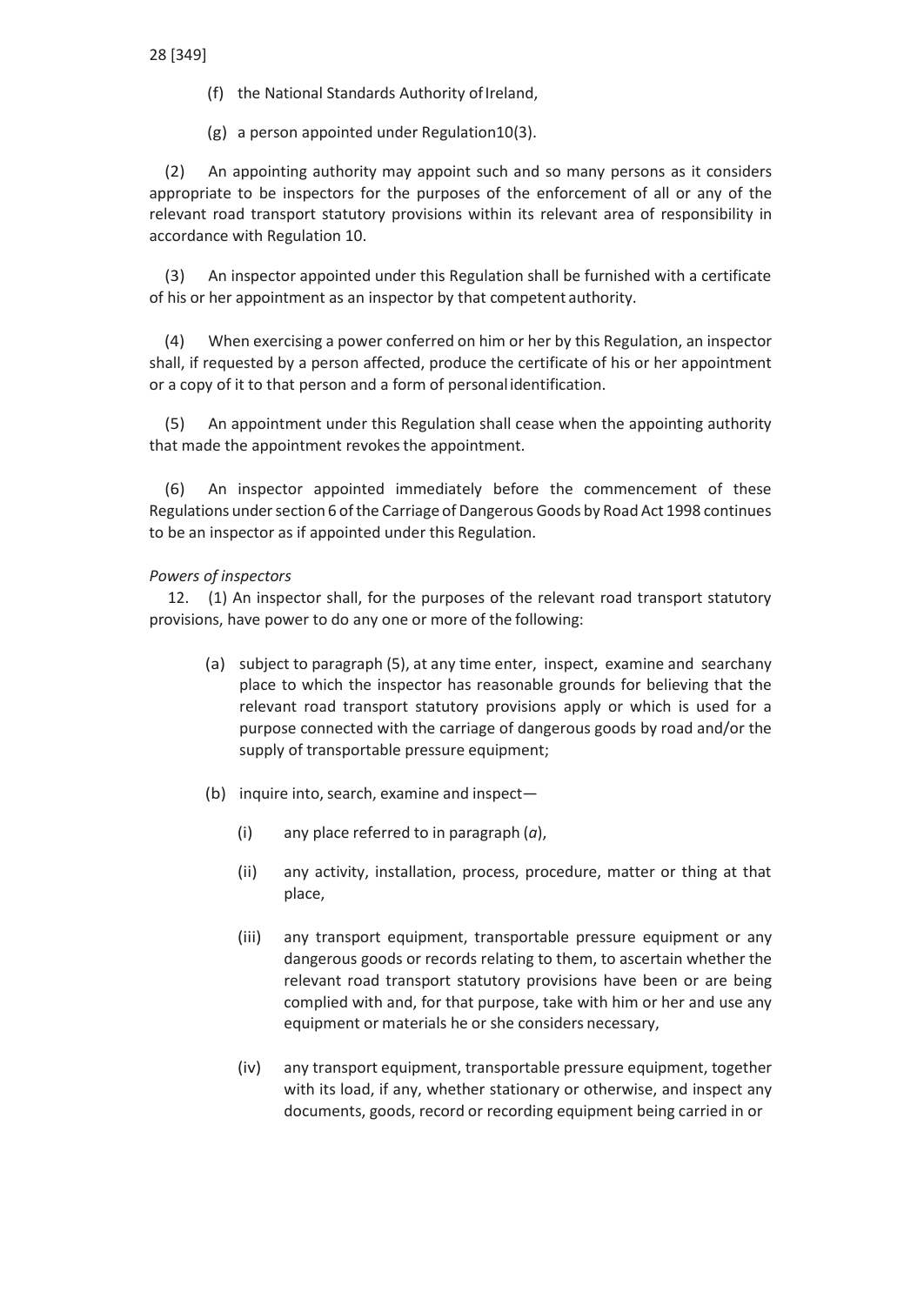on the vehicle or by any member of the crew, which are kept or used for a purpose connected with the carriage of dangerous goods by road, and

- (v) for the purposes of sub-paragraph  $(1)(b)(iii)$  and  $(1)(b)(iv)$  stop a vehicle when in the presence of a member of An Garda Síochána;
- (c) require that that place and anything at it be left undisturbed for so long as is reasonably necessary for the purpose of any search, examination, investigation, inspection or inquiry under the relevant road transport statutory provisions;
- (d) require the person in charge to produce to the inspector—
	- (i) any transport equipment, transportable pressure equipment or goods to which the relevant road transport statutory provisions apply which is in the possession or under the control of such person, and
	- (ii) any records and, in the case of such information in a non-legible form, to reproduce it in a legible form and to give to the inspector such information as the inspector may reasonably require in relation to any entries in those records;
- (e) inspect and take copies of or extracts from any such records or any electronic information system at that place, including in the case of information in a nonlegible form, copies of or extracts from such information in a permanent legible form or require that such copies be provided;
- (f) require a person at that place by whom or on whose behalf a computer is or has been used to produce or store records or any person having control of, or otherwise concerned with the operation of the computer, to afford the inspector access thereto and all reasonable assistance as the inspector may require;
- (g) remove from that place and retain the records (including documents stored in a non-legible form) and copies taken and detain the records for such period as the inspector reasonably considers to be necessary for further examination or until the conclusion of any legal proceedings;
- (h) require that records at that place be maintained for such period as may be reasonable;
- (i) require the person in charge to give the inspector such information as the inspectormay reasonably require forthe purposes of any search, examination, investigation, inspection or inquiry under the relevant road transport statutory provisions;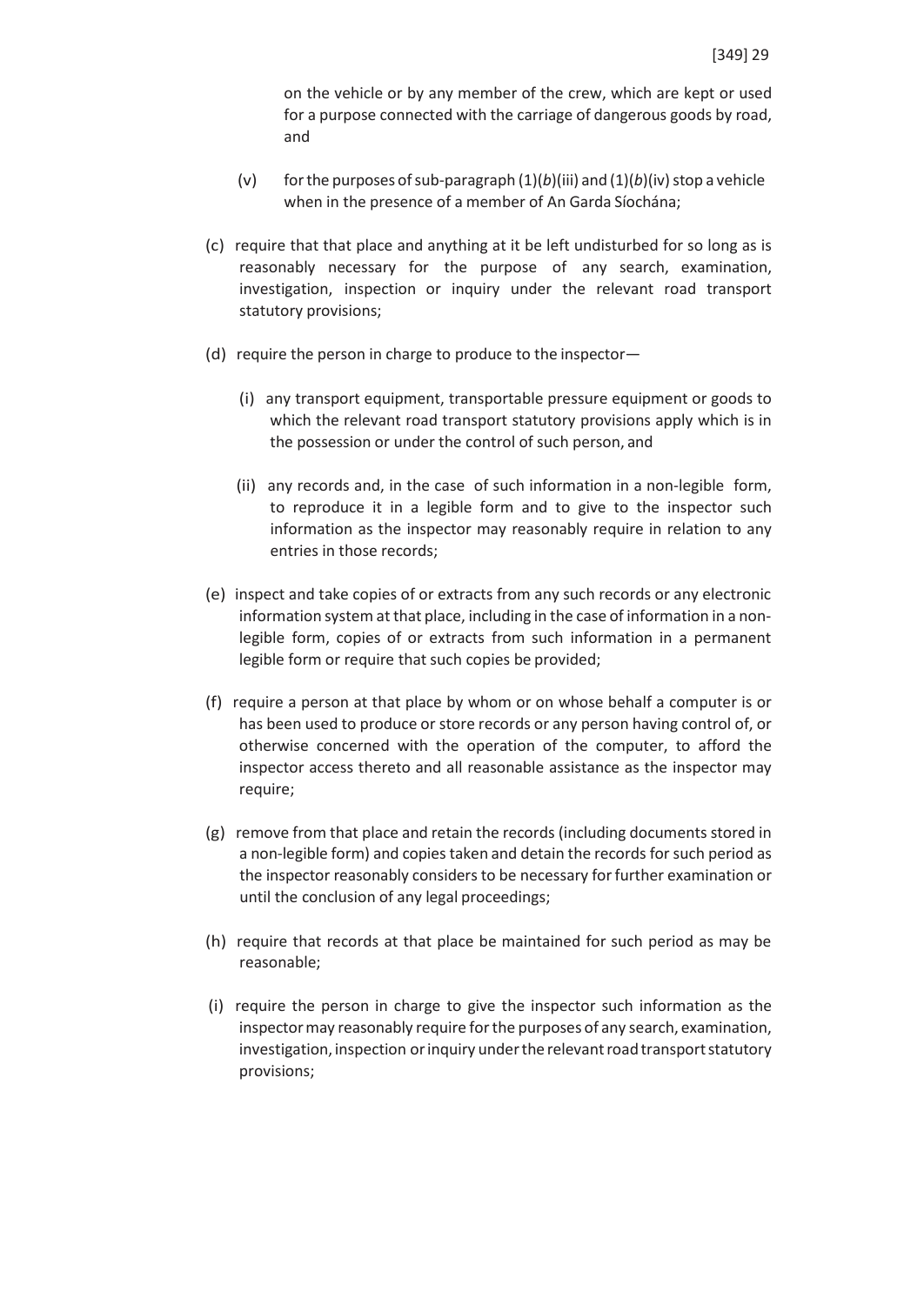- (i) require the person in charge to give the inspector such assistance and facilities within the person's power or control as are reasonably necessary to enable the inspector to exercise any of his or her powers under the relevant road transport statutory provisions;
- (k) require by notice, at a time and place specified in the notice, any person (including the person in charge) to give the inspector any information that the inspector may reasonably require in relation to the place, any dangerous goods, transport equipment, transportable pressure equipment, activity, installation or procedure at the place, and to produce to the inspector any records that are under that person's power or control;
- (l) examine any person whomthe inspectorreasonably believesto be able to give to the inspector information relevant to any search, examination, investigation, inspection or inquiry under the relevant road transport statutory provisions and require the person to answer such questions as the inspector may ask relative to the search, examination, investigation, inspection or inquiry and to sign a declaration of the truth of the answers;
- (m) require that any procedure be followed for the purposes of any search, examination, investigation, inspection or inquiry under the relevant road transport statutory provisions;
- (n) take any measurements or photographs or make any tape, electrical or other recordings that the inspector considers necessary for the purposes of any search, examination, investigation, inspection or inquiry under the relevant road transport statutory provisions;
- (o) in relation to sub-paragraph (*a*), take samples of air,soil, water or waste at or near that place;
- (p) where appropriate, install, use and maintain at that place monitoring instruments, systems and seals for the purposes of the relevant road transport statutory provisions;
- (q) in relation to sub-paragraph (*a*), there, or at any other place, carry out, or have carried out, such testing, examination or analysis of any dangerous goods, transportable pressure equipment or transport equipment found at that place, as he or she reasonably considers to be necessary, and for that purpose—
	- (i) require the person in charge to supply the inspector without charge any such goods, equipment or samples thereof, or
	- (ii) remove any such goods, equipment or samples thereof;
- (r) cause any dangerous goods, transportable pressure equipment or transport equipment found at that place in respect of which there has been or there appears to the inspector to have been a contravention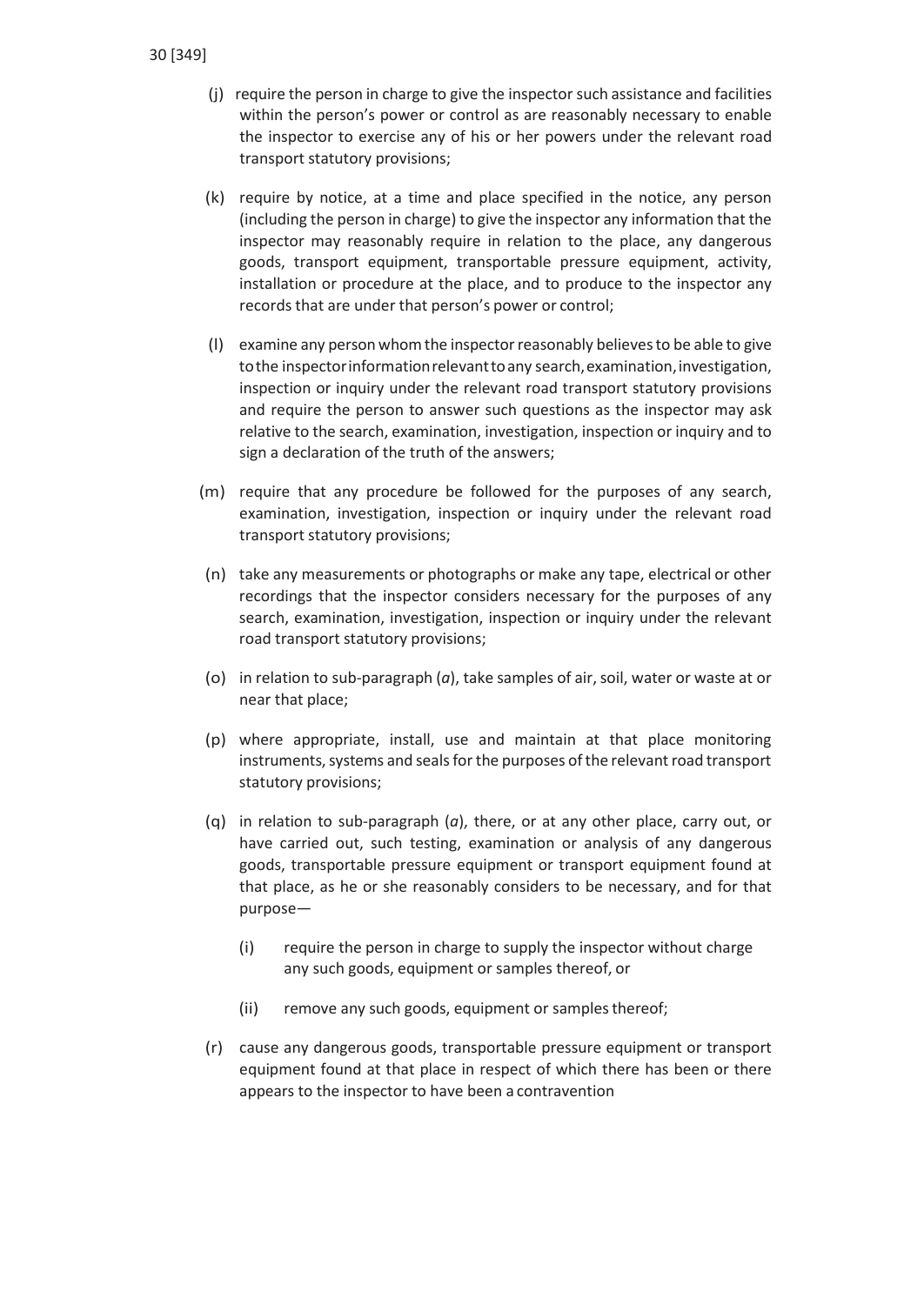of the relevant road transport statutory provisions, to be subjected to any testing, examination or analysis in accordance with paragraph (*q*) (but not so as to damage or destroy it unless this is necessary for the purposes of the relevant road transport statutory provisions) and where an inspector proposes to exercise the power conferred by this paragraph in the case of dangerous goods or transport equipment found at any place, he or she shall, if so requested by the person in charge, cause anything that is to be done by virtue of that power to be done in the presence of that person;

- (s) remove and retain for such period as is necessary any dangerous goods, transportable pressure equipment or transport equipment found at that place for all or any of the following purposes:
	- (i) to examine or arrange for its examination, testing oranalysis;
	- (ii) to ensure that it is not tampered with before the examination of it under subparagraph (i) is completed;
	- (iii) to ensure that it is available for use as evidence in anyproceedings;
- **(t) [where necessary—**
	- (i) **require the disposal of dangerous goods and transport equipment, separately or of both in respect of which there has been or there appears to the inspector to have been a contravention of the relevant road transport statutory provisions at the expense of the person in charge, or remove the dangerous goods or transport equipment and arrange for it to be disposed of at the expense of the person incharge, and**
	- (ii) **require that such disposal shall be—**
		- **(I) such as will prevent the dangerous goods and transport equipment or both from being used or placed on the market, and**
		- *(II)* **in compliance with requirements under the Waste Management Acts 1996 to 2011;]** *(S.I. 238 of 2013, 8)*
- (u) require the removal from the market of dangerous goods, transportable pressure equipment or transport equipment by the person who has placed those dangerous goods, transportable pressure equipment or transport equipment on the market, where it appears to the inspector that, in relation to those dangerous goods, transportable pressure equipment or transport equipment, the relevant road transport statutory provisions have been contravened;
- (v) require that any transport equipment be operated or set in motion or that a procedure be carried out that may be relevant to any search, examination, investigation, inspection, or inquiry under the relevant road transport statutory provisions;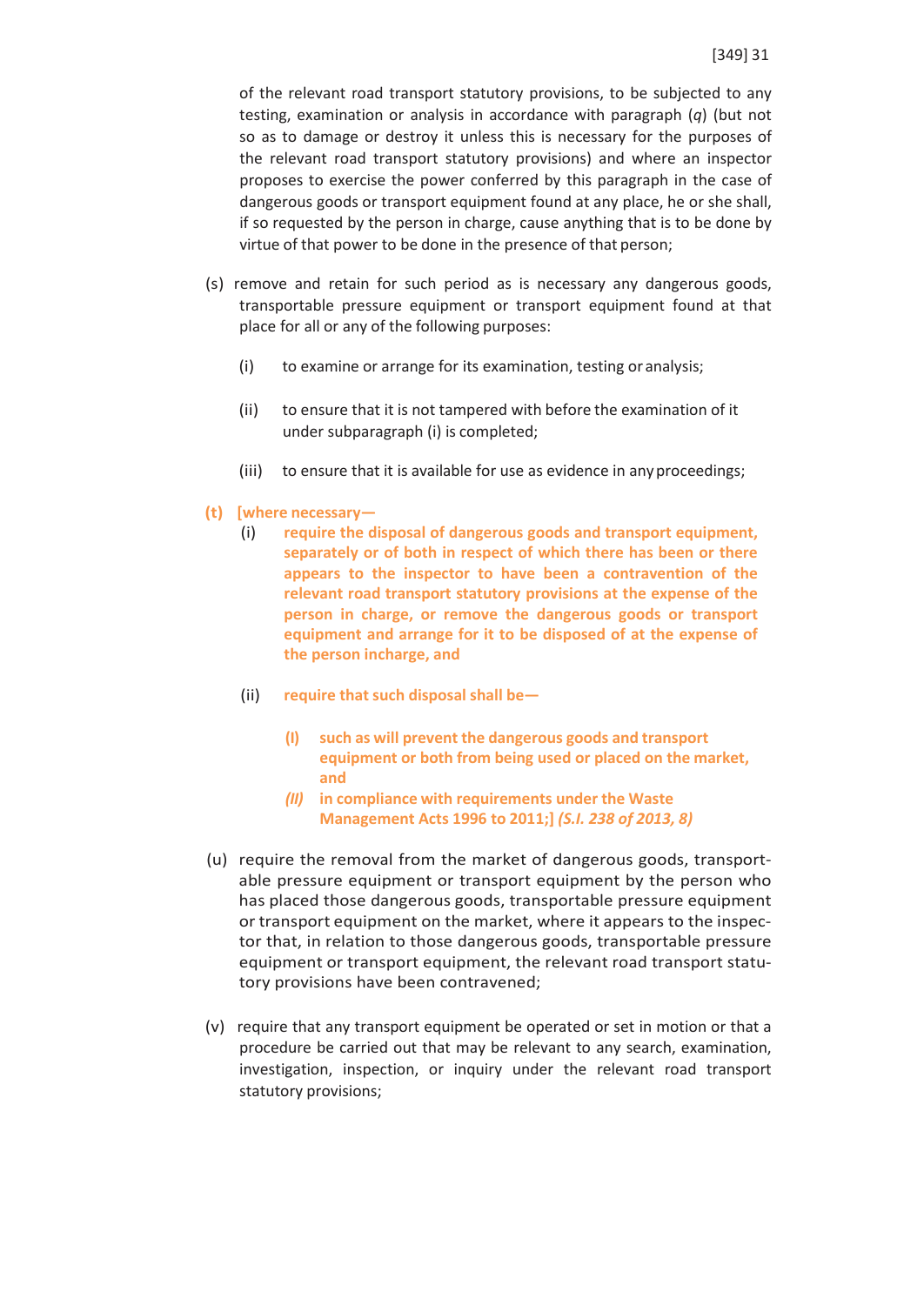(w) investigate any accident involving transportable pressure equipment or the carriage of dangerous goods by road.

(2) Where dangerous goods, transportable pressure equipment or transport equipment are found at a place, and an inquiry is made by an inspector in the course of a search, examination, investigation or inspection as to the identity of the person who supplied the dangerous goods, transportable pressure equipment or transport equipment, the person in charge shall give the inspector the name and address of the supplier from whom the dangerous goods, transportable pressure equipment or transport equipment was purchased or otherwise obtained.

(3) Before exercising any of the powers conferred by paragraphs (*q*) to (*t*) of paragraph (1), an inspector shall, in so far as it is practicable, consult such persons as appear to him or her to be appropriate for the purpose of ascertaining what dangers, if any, there may be in doing what he or she proposes to do under those paragraphs.

(4) Where under the powers conferred by paragraph (1)(*s*), an inspector removes and retains any dangerous goods or equipment found at a place, he or she shall, in so far as is practicable, take a sample thereof and give it to the person in charge, marked by the inspector in a manner sufficient to identify it.

- (5) An inspector shall not enter a dwelling other than—
	- (a) with the consent of the occupier, or
	- (b) in accordance with a warrant of the District Court issued under paragraph (8) authorising such entry.

(6) A competent authority or a person appointed under Regulation 10(3) may authorise any other person as it considers appropriate to accompany an inspector in the performance of his or her functions.

(7) Where an inspector in the exercise of his or her powers under this Regulation is prevented from entering any place, an application may be made to the District Court for a warrant under paragraph (8) authorising such entry.

(8) Without prejudice to the powers conferred on an inspector by or under any other provision of this Regulation, if a judge of the District Court is satisfied by information on oath of an inspector that there are reasonable grounds for believing that—

- (a) there are any dangerous goods, transportable pressure equipment or transport equipment at any place or any records(including documents stored in a non-legible form) or information held at any place relating to a place that the inspector requires to inspect for the purposes of the relevant road transport statutory provisions, or
- (b) there is, orsuch an inspection is likely to disclose, evidence of a contravention of the relevant road transport statutory provisions;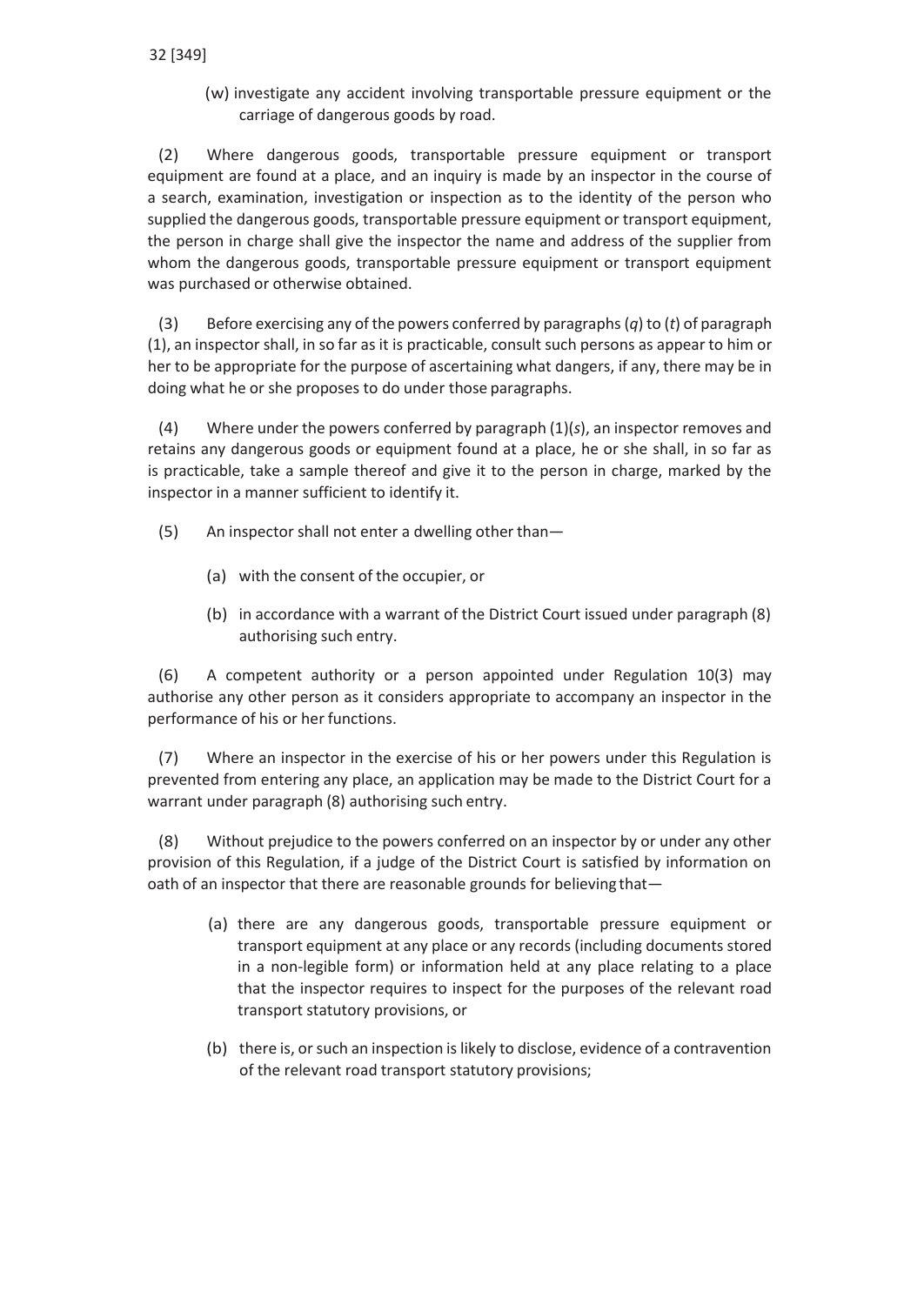the judge may issue a warrant authorising an inspector, accompanied by such other inspectors or such other competent persons as may be appropriate or members of An Garda Síochána as may be necessary, at any time or times, within one month from the date of issue of the warrant, on production of the warrant if requested, to enter the place,if necessary by the use of reasonable force, and perform the functions conferred on an inspector by or under the relevant road transport statutory provisions.

(9) Where an inspector has reasonable grounds for apprehending any serious obstruction in the performance of his or her functions or otherwise considers it necessary, he or she may be accompanied by a member of An Garda Síochána or any other person authorised by a competent authority or a person appointed under Regulation 10(3), when performing any functions conferred on him or her by or under the relevant road transport statutory provisions.

(10) A statement or admission made by a person pursuant to a requirement under paragraph (1)(i), (k) or (l) shall not be admissible in proceedings brought against that person for an offence (other than an offence under Regulation 26(8)).

(11) Where an inspector, upon reasonable grounds, believes that a person has committed an offence under the relevant road transport statutory provisions the inspector may require that person to provide his or her name and the address at which he or she ordinarily resides.

- (12) In this Regulation "person in charge" means, in relation to a place—
	- (a) the person under whose direction and control the activities at that place are being conducted, or
	- (b) the person whom the inspector has reasonable grounds for believing is in control of that place.

#### *Directions for improvement plan*

13. (1) Where an inspector is of the opinion that there is occurring or likely to occur in the carriage of dangerous goods by road any activity that involves orislikely to involve a risk of injury to person, or damage to property or to the environment, he or she may give a direction to a person whom the inspector considers to be in control of the activity to which a duty under the relevant road transport statutory provisions applies, requiring submission of an improvement plan to the inspector (in this Regulation and in Regulation 14 referred to as a "plan").

- (2) A direction given under paragraph  $(1)$  shall—
	- (a) identify the activity which is or is likely to be a risk,
	- (b) require the submission to the inspector, not later than one month after the giving of the directions, of a plan specifying the remedial action proposed to be taken, and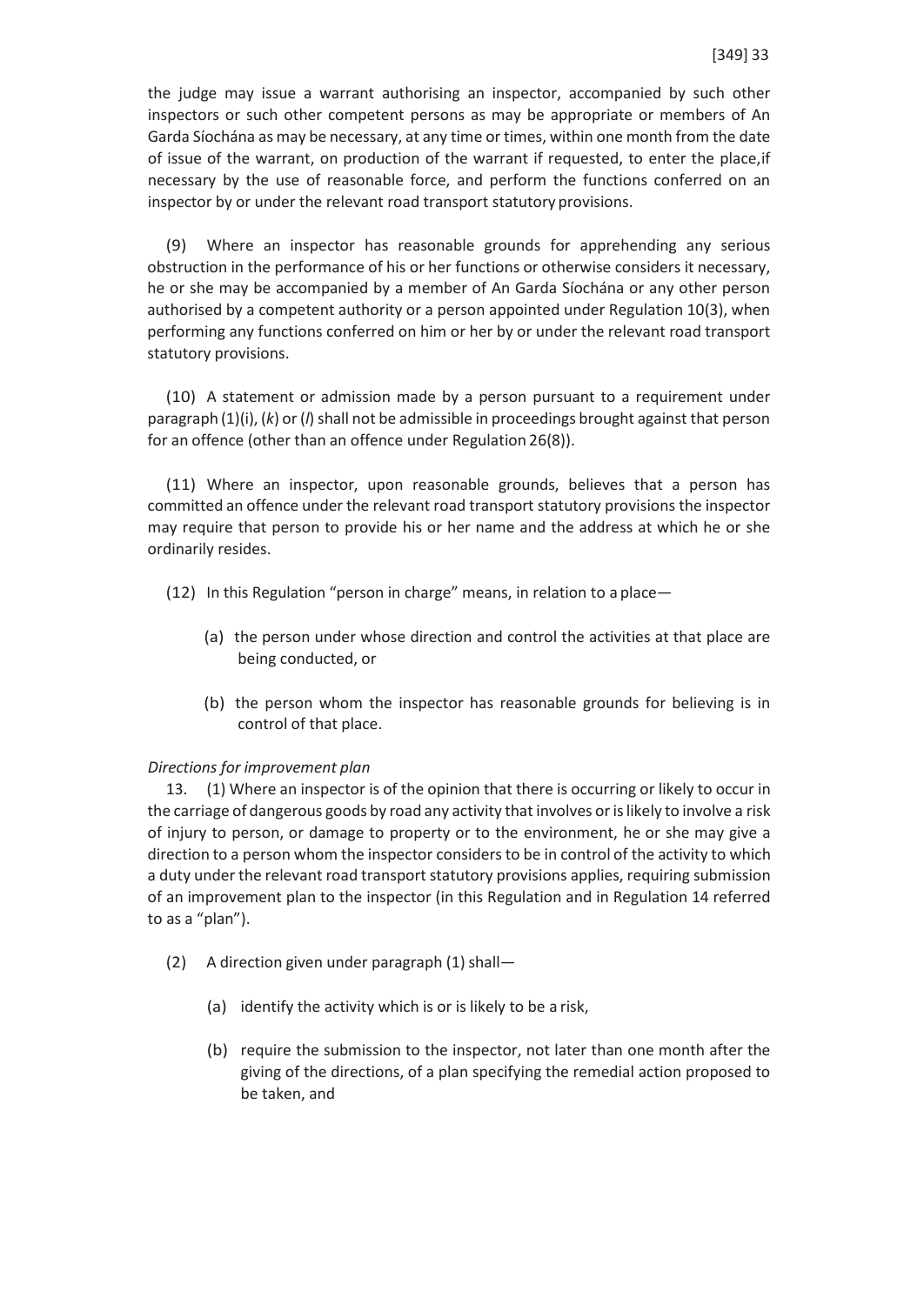(c) include any other requirements that the inspector considers necessary.

(3) An inspector shall, not later than one month after receiving a plan submitted under subsection (1) or a revised improvement plan submitted pursuant to a direction under subsection (4), confirm by notice to the person who submitted the plan whether or not the inspector is satisfied that the plan is adequate.

(4) If an inspector is not satisfied that a plan is adequate he shall, not later than one month after receiving the plan, require, by direction in writing, the person who prepared the plan to—

- (a) revise the plan in such manner as is specified in the direction, and
- (b) resubmit the plan as so revised to the inspector not later than the date of the expiration of such period as is specified in the direction.

(5) Where an inspector confirms by notice under subsection (3) that he is satisfied that a plan is adequate the person concerned shall implement the plan forthwith.

(6) A person to whom a direction under this section applies shall comply with the direction.

(7) A direction or notice underthissection shall be signed and dated by the inspector.

*Contravention notice*

14. (1) An inspector who is of the opinion that a person—

- (a) is contravening or has contravened any of the relevant road transport statutory provisions, or
- (b) has failed to comply with a direction under Regulation 13. or
- (c) has submitted a plan in relation to which an inspector has confirmed by notice under **[Regulation 13(4)]** *(S.I. 282 of 2017, 3 (2))* that he orshe is not satisfied as to the adequacy of that plan, or
- (d) has failed to implement the plan,

may serve a notice (in these Regulations referred to as a "contravention notice") on the person who has or may reasonably be presumed to have control overthe activity concerned.

- (2) A contravention notice shall—
	- (a) state that the inspector is of the opinion referred to in paragraph (1),
	- (b) state the reasons for that opinion,
	- (c) identify the relevant road transport statutory provision in respect of which that opinion is held,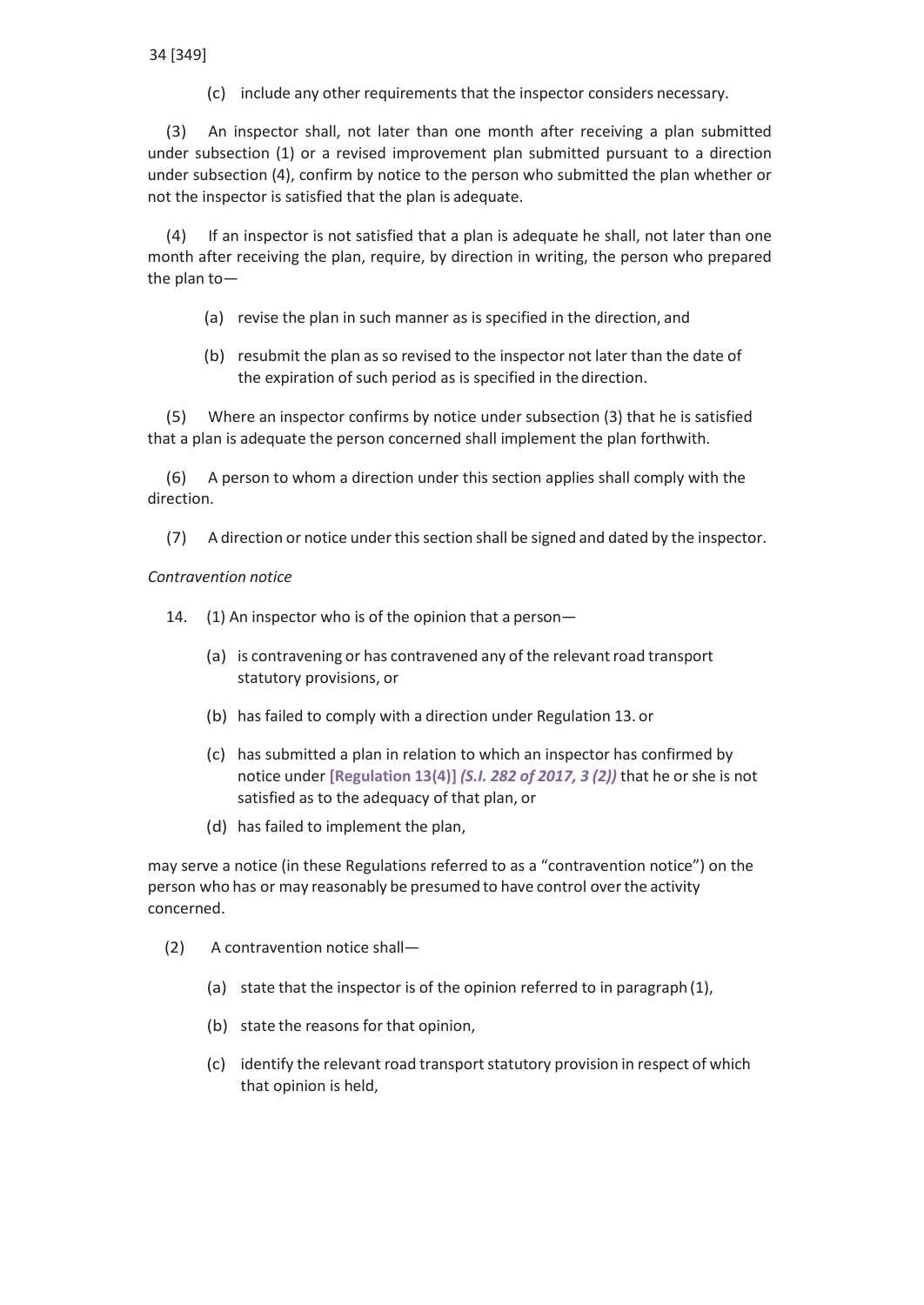- (d) direct the person to—
	- (i) remedy the contravention or the matters occasioning that notice, and/ or
	- (ii) take the action to be specified by the inspector in accordance with Regulations 75 and 76, as being appropriate,

by a date specified in the notice, that shall not be earlier than the end of the period within which an appeal may be made under paragraph (6),

- (e) include information regarding the making of an appeal under paragraph(6),
- (f) include any other requirement that the inspector considers appropriate, and
- (g) be signed and dated by the inspector.
- (3) A contravention notice may include directions—
	- (a) as to the measures to be taken to remedy any contravention or matter to which the notice relates, or to otherwise comply with the notice, and
	- (b) to bring the notice to the attention of any person who may be affected by it, or to the public generally.

(4) A person on whom a contravention notice has been served and who is of the opinion that the contravention notice has been complied with shall confirm in writing to the inspector that the matters referred to in the notice have been so remedied.

(5) Where a person on whom a contravention notice has been served confirms in writing to the inspector in accordance with paragraph (4) that the matters referred to in the contravention notice have been remedied, the inspector shall, on being satisfied that the matters have been so remedied, within one month of receipt of such confirmation, give notice to the person concerned of compliance with the contravention notice.

(6) A person aggrieved by a contravention notice may, within 14 days beginning on the day on which the notice is served on him, appeal against the notice to a judge of the District Court in the district court district in which the notice was served and, in determining the appeal, the judge may, if he or she is satisfied that it is reasonable to do so, confirm, vary or cancel the notice.

(7) A person who appeals under paragraph (6) shall at the same time notify the relevant competent authority, or a person appointed under Regulation 10(3), of the appeal and the grounds for the appeal and the relevant authority or person shall be entitled to appear, be heard and adduce evidence on the hearing of the appeal.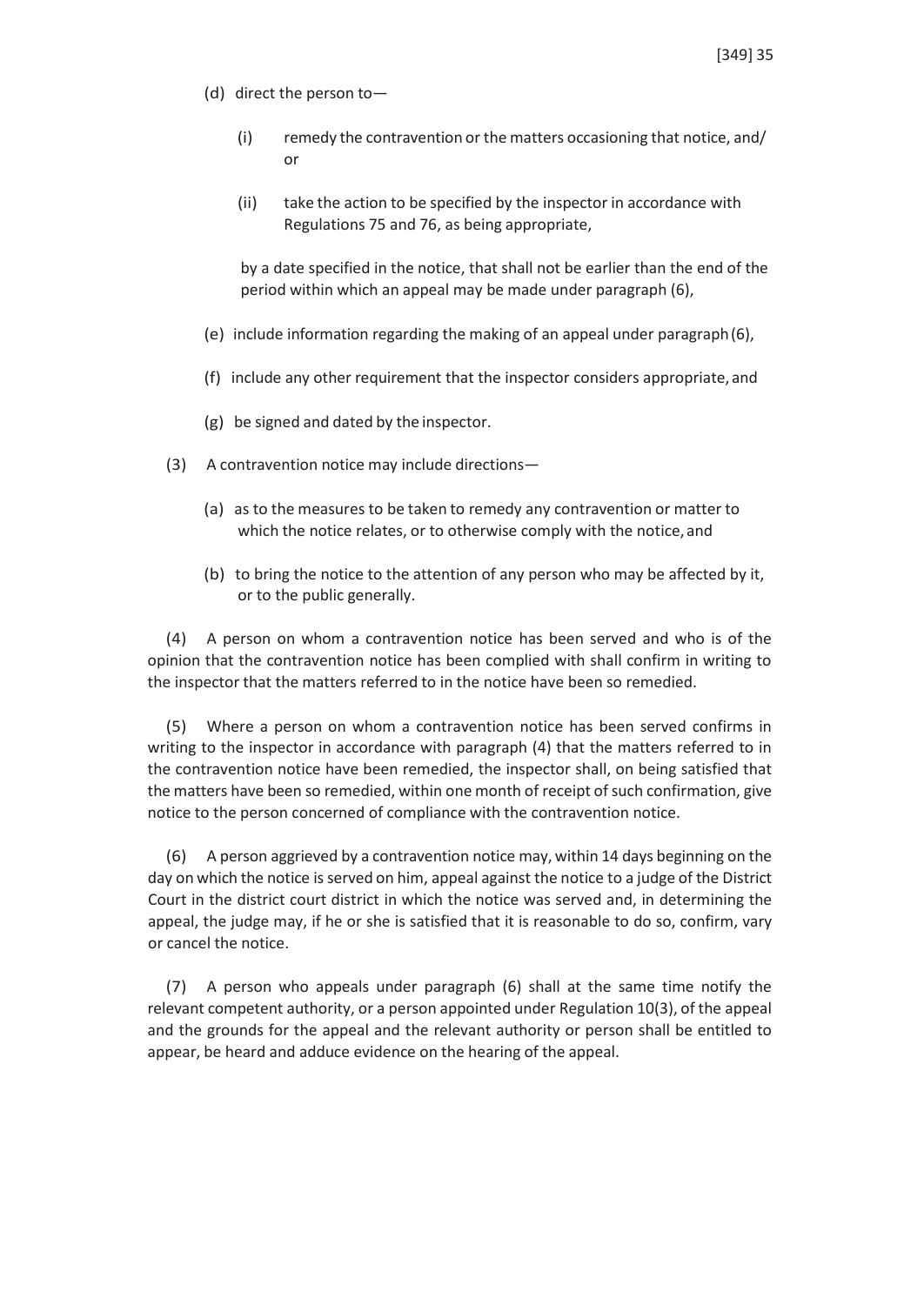(8) Where an appeal under paragraph (6) is taken, and the contravention notice is not cancelled, the notice shall take effect on the later of—

- (a) the day next following the day on which the notice is confirmed on appeal or the appeal is withdrawn, or
- (b) the day specified in the notice.

(9) Where there is no appeal under paragraph (6), the contravention notice shall take effect on the later of—

- (a) the end of the period for making an appeal, or
- (b) the day specified in the notice.
- (10) An inspector may—
	- (a) withdraw a contravention notice at any time, or
	- (b) where no appeal is made or pending under paragraph (6), extend the period specified under paragraph (2)(*d*).

# *Prohibition notice*

15. (1) Where an inspector or a member of An Garda Síochána is of the opinion that there is occurring or likely to occur in the carriage of dangerous goods by road any activity (whether by reference to any transport equipment or dangerous goods or otherwise) that involves or is likely to involve a risk of serious injury to persons or damage to property or to the environment, such as but not limited to, acts or omissions contravening a contravention notice, the inspector or a member of An Garda Síochána may serve a notice (in these Regulations referred to as a "prohibition notice") on the person who is or who may reasonably be presumed to be in control of the activity concerned.

- (2) A prohibition notice shall—
	- (a) state that the inspector or a member of An Garda Síochána is of the opinion referred to in paragraph (1),
	- (b) state the reasons for that opinion,
	- (c) specify the activity in respect of which that opinion is held,
	- (d) where in the opinion of the inspector the activity involves a contravention, or likely contravention, of any of the relevant road transport statutory provisions, specify the provision or provisions in question,
	- (e) prohibit the carrying on of the activity concerned until the matters that give rise or are likely to give rise to the risk are remedied, and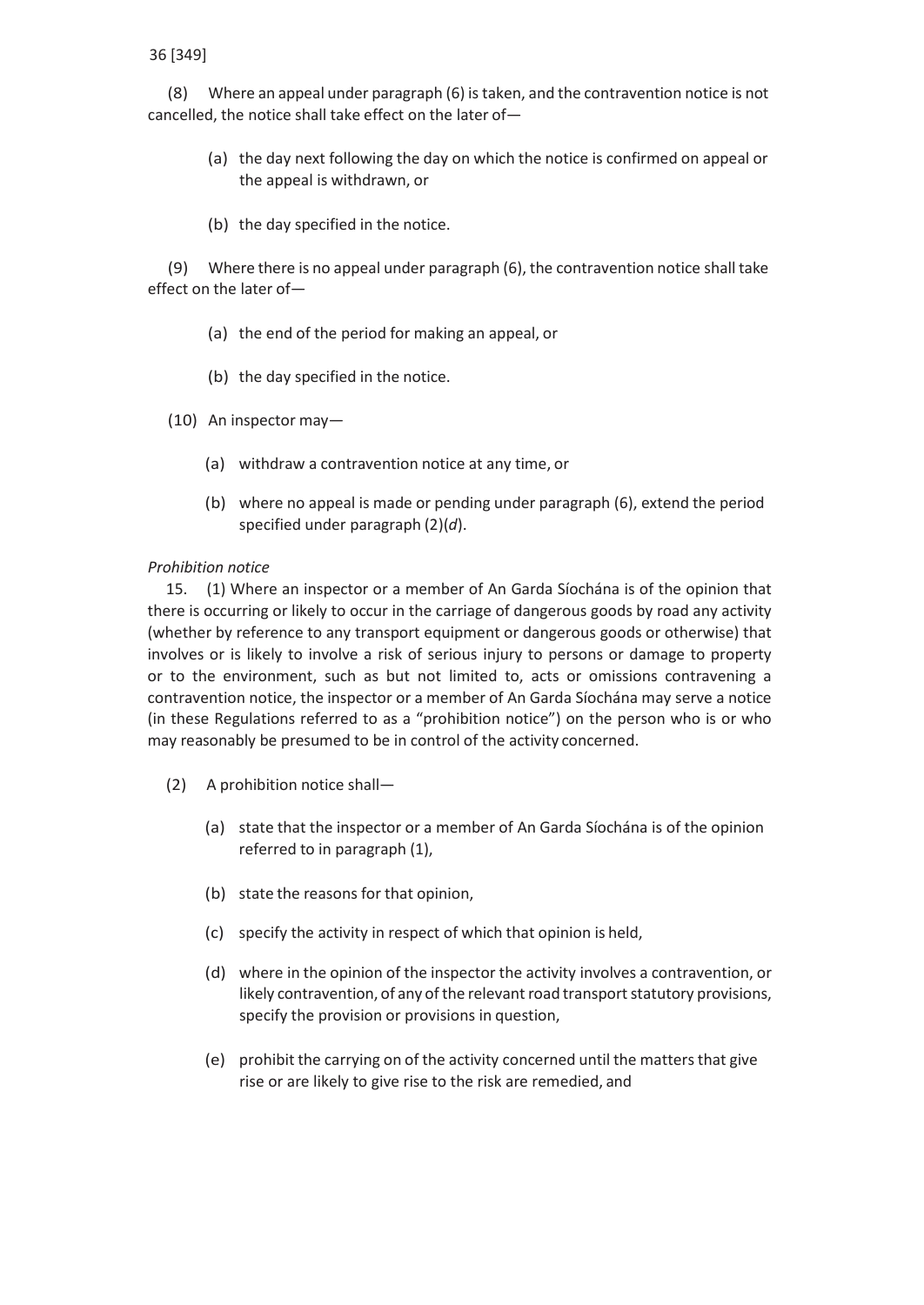- (f) be signed and dated by the inspector or a member of An Garda Síochána.
- (3) A prohibition notice may include directions—
	- (a) as to the measures to be taken to remedy any contravention or matter to which the notice relates, or to otherwise comply with the notice, and
	- (b) to bring the notice to the attention of any person who may be affected by it, or to the public generally.
- (4) A prohibition notice shall take effect—
	- (a) when the notice is received by the person on whom it is served, or
	- (b) where an appeal is brought against the prohibition notice, on the day immediately following—
		- (i) the day on which the notice is confirmed on appeal or the appeal is withdrawn, or
		- (ii) the day specified in the notice,

whichever occurs later.

(5) The bringing of an appeal against a prohibition notice shall not have the effect of suspending the operation of the notice but the appellant may apply to the court to have the operation of the notice suspended until the appeal is disposed of and, on such application, the court may, if it thinks proper to do so, direct that the operation of the notice be suspended until the appeal is disposed of.

(6) A person on whom a prohibition notice is served may, within 7 days beginning on the day on which the notice is served on him, appeal against the notice to a judge of the District Court in the district court district in which the notice wasserved and in determining the appeal the judge may, if he is satisfied that it is reasonable to do so, confirm, vary or cancel the notice.

(7) Where, on the hearing of an appeal under this Regulation, a prohibition notice is confirmed, notwithstanding paragraph (4), the judge by whom the appeal is heard may, on the application of the appellant, suspend the operation of the prohibition notice for such period as in the circumstances of the case the judge considers appropriate.

- (8) A person who—
	- (a) brings an appeal under paragraph (6),or
	- (b) brings an appeal and applies for the suspension of the operation of a prohibition notice under paragraph (7),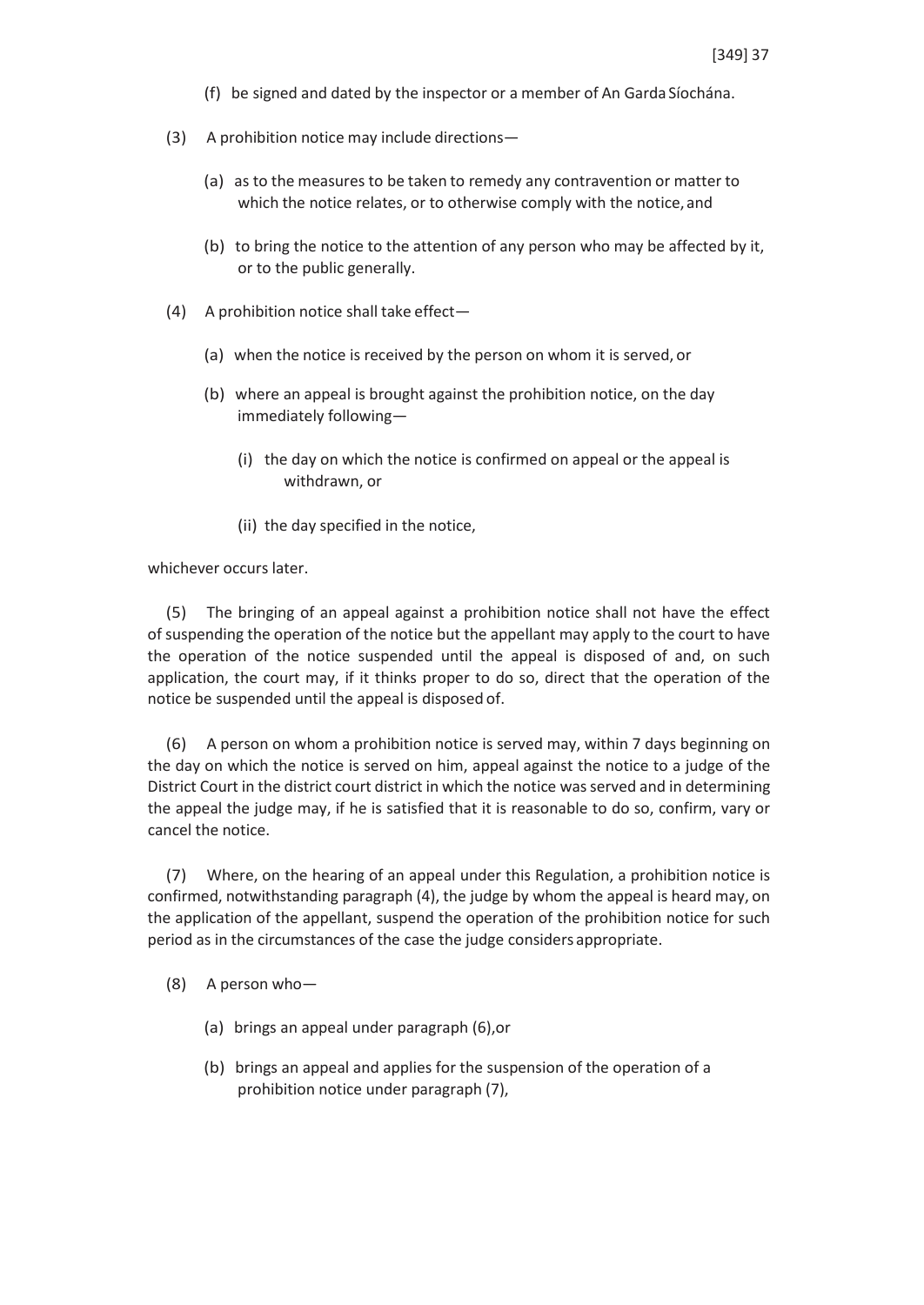shall at the same time notify the relevant competent authority, or person appointed under Regulation 10(3), of the appeal or the appeal and application, and the grounds for the appeal or appeal and application.

(9) A person on whom a prohibition notice has been served who is of the opinion that the matters referred to in the notice have been remedied by the date specified in the notice shall confirm in writing to the inspector or a member of An Garda Síochána, as appropriate, that those matters have been so remedied.

(10) Where a person on whom a prohibition notice has been served confirms in writing to the inspector or a member of An Garda Síochána, as appropriate, in accordance with paragraph (9) that the matters referred to in the prohibition notice have been remedied, the inspector or a member of An Garda Síochána, as appropriate, shall, on being satisfied that the matters have been so remedied, within one month of receipt of such confirmation, give notice to the person concerned of such compliance with the prohibition notice.

(11) An inspector or a member of An Garda Síochána, as appropriate, may at any time withdraw a prohibition notice if—

- (a) the inspector or the member of An Garda Síochána, as appropriate, is satisfied that the activity to which the notice relates no longer involves a risk of serious injury to person, or damage to property or to the environment, or
- (b) the inspector or a member of An Garda Síochána, as appropriate, is satisfied that the notice was issued in error or is incorrect in some material respect.

# *Contravention of prohibition notice* — *application to High Court*

16. (1) Where a person contravenes a prohibition notice an inspector or a memberof An Garda Síochána, as appropriate, may apply *ex parte* to the High Court for an order prohibiting the continued contravention of the notice.

(2) The High Court may, upon an application under this Regulation, order the person on whom the prohibition notice concerned was served to cease doing such acts as the High Court directs.

# *Investigations and special reports*

17. (1) A competent authority or a person appointed under Regulation 10(3) may at any time direct any of its staff or any other person to—

- (a) investigate the causes and circumstances surrounding any risk of serious injury to person or damage to property or to the environment or any other activity to which the relevant road transport statutory provisions relate, and
- (b) submit a report (in these Regulations referred to as a "special report") of the investigation to that authority or person.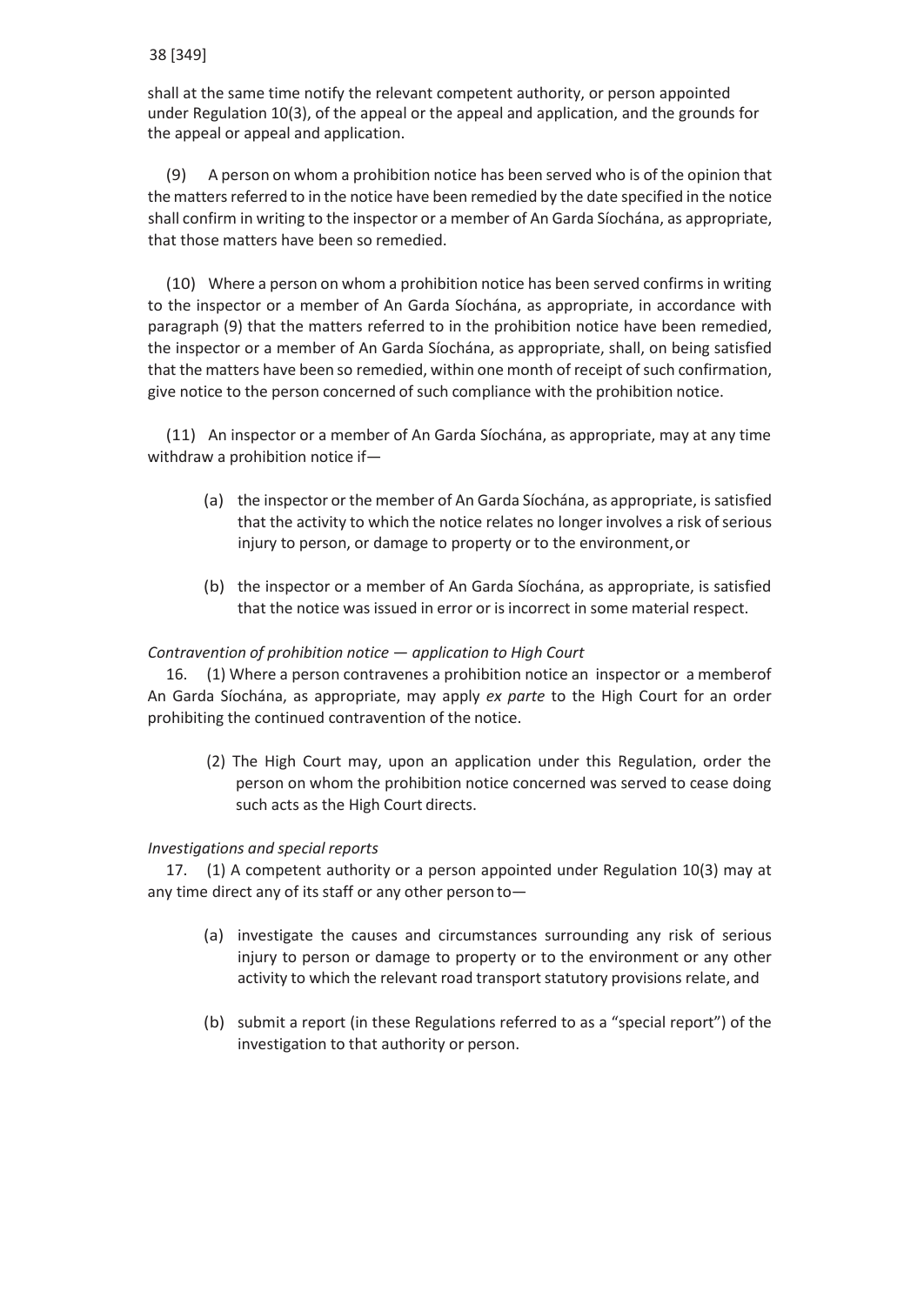(2) A person, who is not an inspector, carrying out an investigation under this Regulation shall, for the purposes of the investigation, have all the powers of an inspector under these Regulations.

(3) In the case of a person referred to in paragraph (2), appointed by a competent authority or a person appointed under Regulation 10(3) to carry out an investigation and make a special report (other than a member of the staff of a competent authorityor a person appointed under Regulation 10(3)), the appointing authority or person may pay to the person charged with carrying out the investigation such fees and expenses as the Minister or any relevant Minister may, with the approval of the Minister for Finance, determine.

(4) A competent authority or a person appointed under Regulation 10(3) may, to the extent that the Minister or any relevant Minister may determine, discharge the costs, other than those to which paragraph (3) applies, if any, incurred in the preparation of a special report.

(5) A copy of a special report shall be submitted as soon as practicable after the completion of an investigation to the Minister and to any relevant Minister.

(6) A competent authority or a person appointed under Regulation 10(3) may publish a special report, and, if the Minister, upon consultation with a relevant Minister, directs, it shall publish the special report.

# *Application to High Court regarding activities involved in the carriage of dangerous goods by road*

18. (1) Where a competent authority or a member of An Garda Síochána or a person appointed under Regulation 10(3) considers that any activity which involves or is likely to involve a contravention of the relevant road transport statutory provisions and the risk therefrom to health or damage to property or to the environment is so serious that that activity should be restricted to reduce the risk to a reasonable level, the competent authority or a member of An Garda Síochána or a person appointed under Regulation 10(3) may apply *ex parte* to the High Court for an order restricting or prohibiting that activity.

(2) The High Court may, upon an application under paragraph (1), make such order as it considers appropriate.

(3) An order under this Regulation shall have effect notwithstanding the terms of any permission given under any other enactment for the activity to which the application under this Regulation relates.

(4) On an application by any person for the revocation or variation of an order under paragraph (1), a relevant competent authority or a member of An Garda Síochána or a person appointed under Regulation 10(3) shall be entitled to be heard.

# *Arrest without warrant for certain offences where summons may not be satisfactory to ensure appearance*

19. (1) Where a member of An Garda Síochána has reasonable grounds—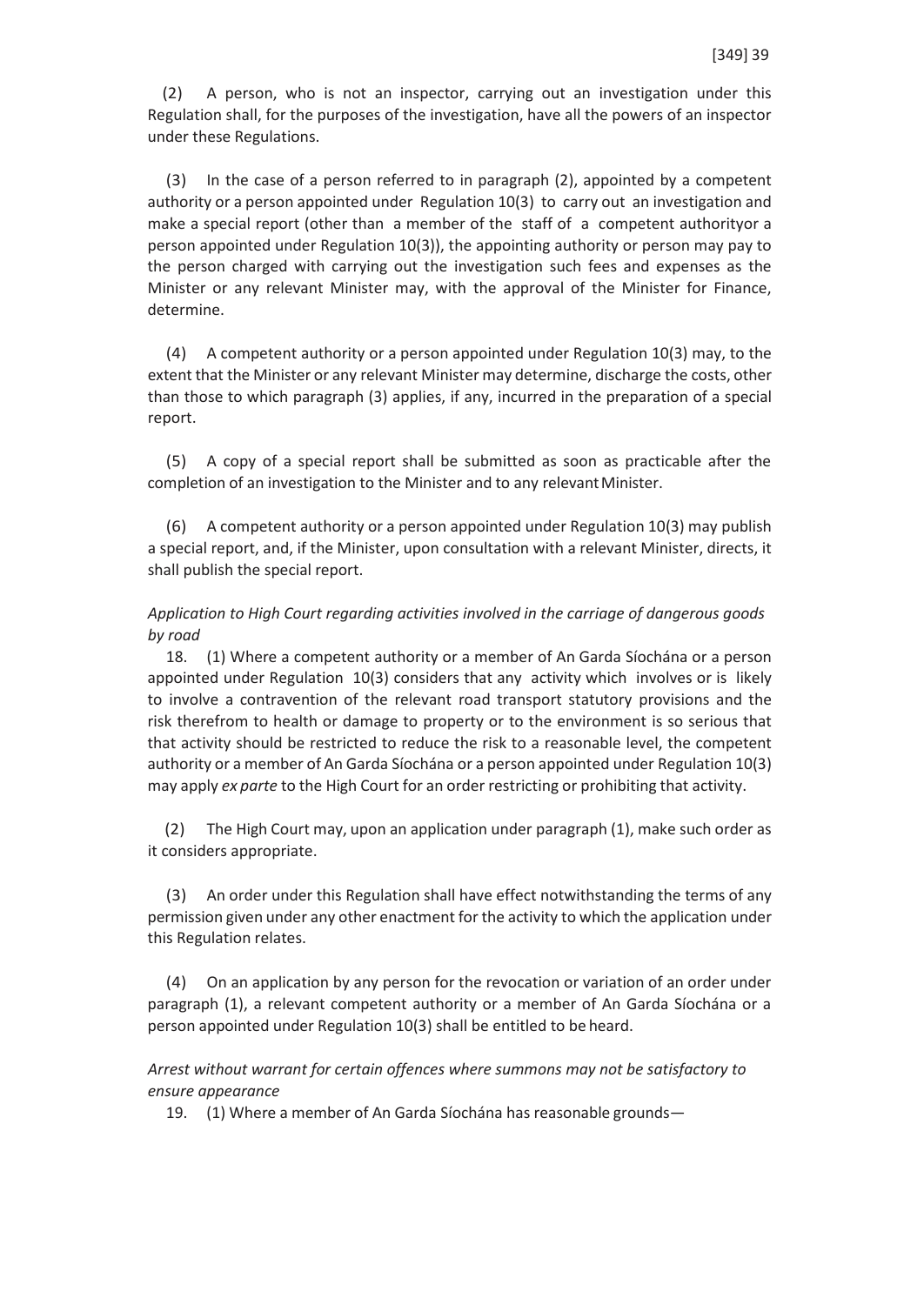- (a) for believing that an offence resulting from a contravention of these Regulations has been or is being committed in connection with the operation on a public road of transport equipment, and
- (b) for doubting that an address provided as an address for service by the person whom the member believes to have committed or to be committing the offence is a satisfactory address for service of a summons on the person for the prosecution of the offence,

the member may, without warrant, arrest the person.

(2) For the purposes of paragraph (1)(*b*), an address is a satisfactory address for service if it appears to the member of An Garda Síochána that—

- (a) the person will be at the address for a sufficiently long period for it to be possible to serve the person with a summons; or
- (b) that some other person specified by the first-mentioned person will accept service of a summons for the first-mentioned person at the address.

# *Search warrants*

20. (1). If a judge of the District Court is satisfied on the sworn information of an inspector that there are reasonable grounds for suspecting that—

- (a) a premises is used for a purpose connected with the carriage of dangerous goods by road,
- (b) transport equipment used for that purpose is at the premises,
- (c) there is information or material relating to the carriage of dangerous goods by road required by an inspector for examination held in any premises or part of any premises dwelling, or
- (d) an offence under these Regulations has been or is being committed therein,

the judge may issue a warrant authorising an inspector, accompanied by other inspectors or members of An Garda Síochána, at any time or times within one month from the date of issue of the warrant, on production if so required of the warrant, to enter that premises, if need be by reasonable force, and exercise all or any ofthe powers conferred on an inspector under Regulation 12.

# Chapter 2

*Obtaining and Disclosure of Information*

# *Power to require information*

21. (1) A competent authority or a person appointed under Regulation 10(3) may, by notice (in these Regulations referred to as an "information notice") served on a person, require the person to give to that authority or person, within such period and in such form as may be specified in the notice, any information specified in the notice that the relevant authority or person may reasonably require for the proper performance by it of its functions under the relevant road transport statutory provisions.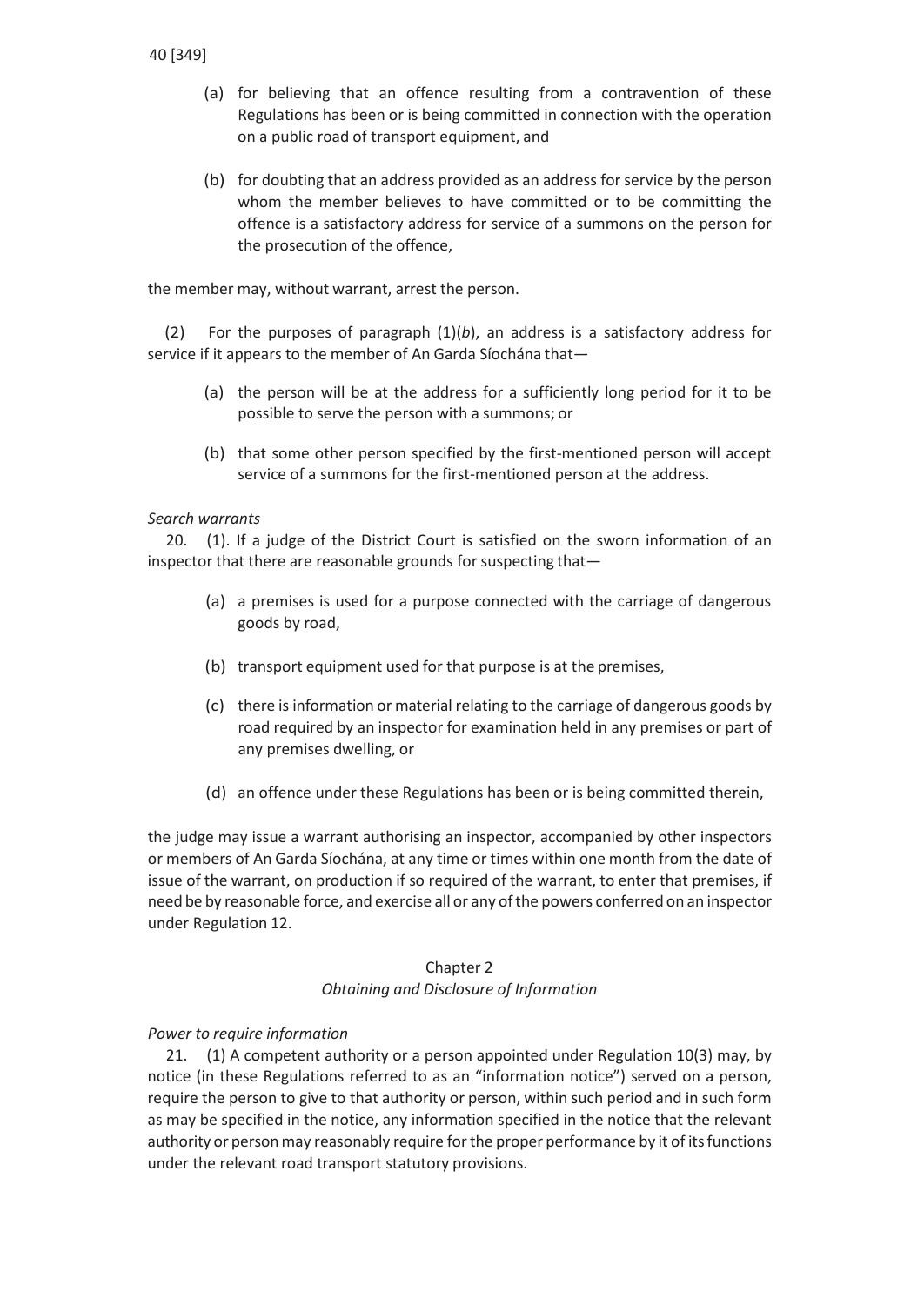(2) The period specified in the information notice may be extended at the discretion of the relevant authority or person on the application of the person on whom the notice is served.

(3) A person on whom an information notice is served may, within 7 days beginning on the day on which the notice is served on him or her, appeal against the notice to a judge of the District Court in the district court district in which the notice was served and in determining the appeal the judge may, if he or she is satisfied that it is reasonable to doso, confirm, vary or cancel the notice.

(4) Where, on the hearing of an appeal under paragraph (3), an information notice is confirmed or varied, the judge of the District Court by whom the appeal is heard may, on the application of the appellant, suspend the operation of the notice for such period as in the circumstances of the case the judge considers appropriate.

(5) A person on whom an information notice is served shall comply with the notice before—

- (a) the day immediately following the day on which the notice is confirmed or varied or the appeal is withdrawn, or
- (b) the end of the period specified in the notice, or
- (c) where the period referred to in (*b*) is extended under paragraph (2), the end of that extended period, or
- (d) where the operation of the notice has been suspended under paragraph (4), the end of the period of suspension,

whichever occurs latest.

# *Prohibition on unauthorised disclosure of information*

22. (1) A person shall not, save as otherwise provided for by law, disclose information obtained by him while performing functions as—

- (a) a member or member of staff of a competent authority or a person appointed under Regulation 10(3),
- (b) an inspector,
- (c) a person (other than a member of staff of a competent authority or a person appointed under Regulation 10(3)) appointed to carry out an investigation under Regulation 17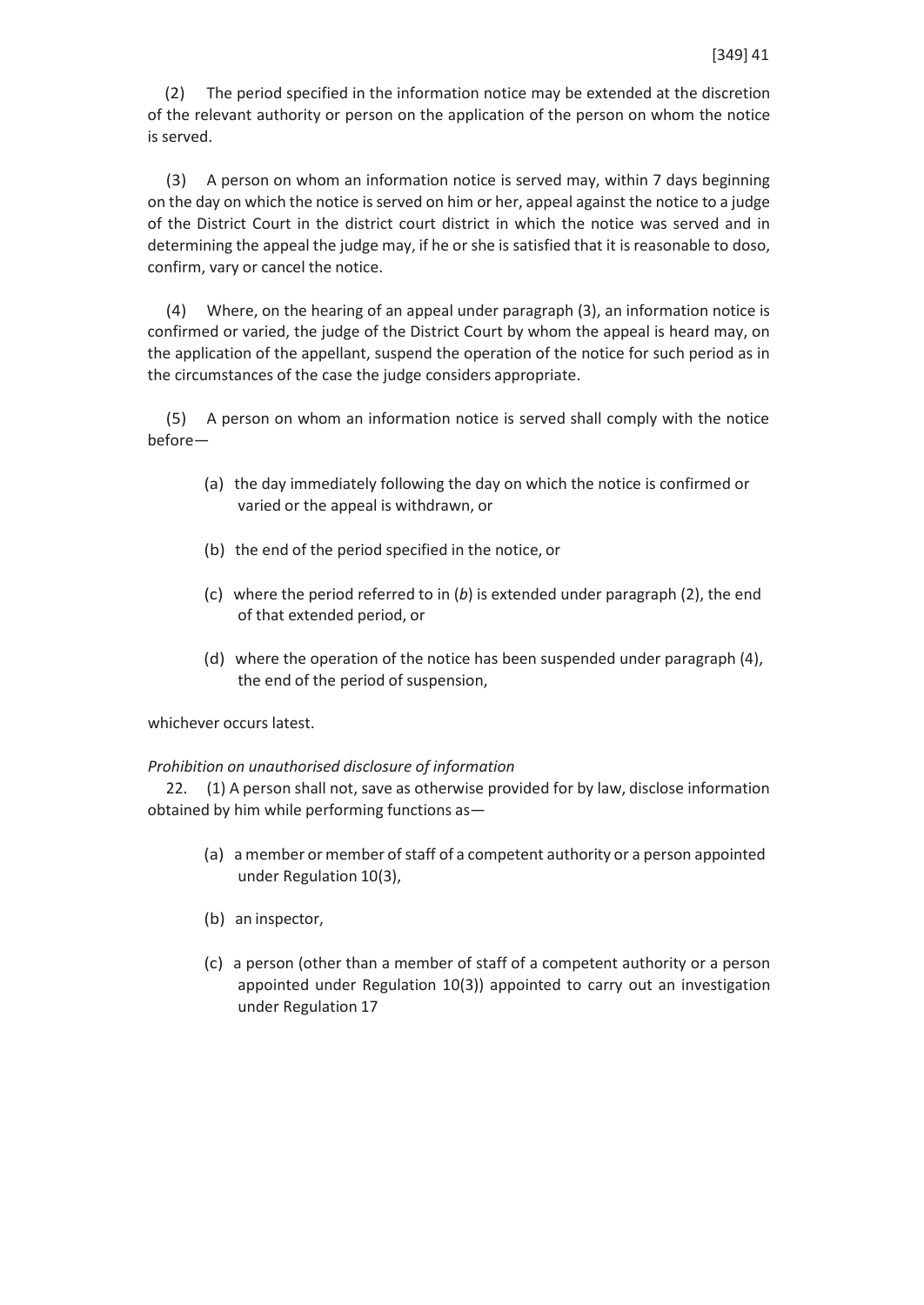(d) a consultant or adviser to a competent authority or a person appointed under Regulation 10(3) or a person employed by him or her,

unless he or she is duly authorised to so do by the competent authority or person concerned.

(2) Paragraph (1) shall not prevent the disclosure of information where that disclosure is—

- (a) for the purpose of the discharge of functions under the relevant road transport statutory provisions,
- (b) made with the consent of the person to whom the information applies,or
- (c) for the purposes of—
	- (i) any legal proceedings(including by means of a report to a coroner holding an inquest under the Coroners Acts 1962 and 2005 on the body of a person whose death may have been caused through personal injury), or
	- (ii) any investigation or special report under Regulation 17.

#### *Disclosure of information*

23. (1) The Revenue Commissioners may, where they consider it appropriate for the purpose of facilitating the exercise or performance by a competent authority or a person appointed under Regulation 10(3) of any of their powers or duties under the relevant road transport statutory provisions, authorise the disclosure to a competent authority or to an inspector of an authority or a person appointed under Regulation 10(3) of any information obtained by the Revenue Commissioners in relation to transport equipment or dangerous goods imported into the State.

(2) A member of An Garda Síochána may give to a competent authority or a person appointed under Regulation 10(3) such information in relation to personal injury to a person resulting from the carriage of dangerous goods by road as may be necessary for enforcement of the relevant road transport statutory provisions.

(3) The Minister, following consultation with any other Minister of the Government that he considers appropriate, may prescribe persons requiring them to give to a competent authority or a person appointed under Regulation 10(3) such information in relation to injury to persons or damage to property or to the environment in the carriage of dangerous goods by road as may be necessary for promoting the prevention of risk of injury to persons or damage to property or to the environment in or resulting from the transport of dangerous goods by road.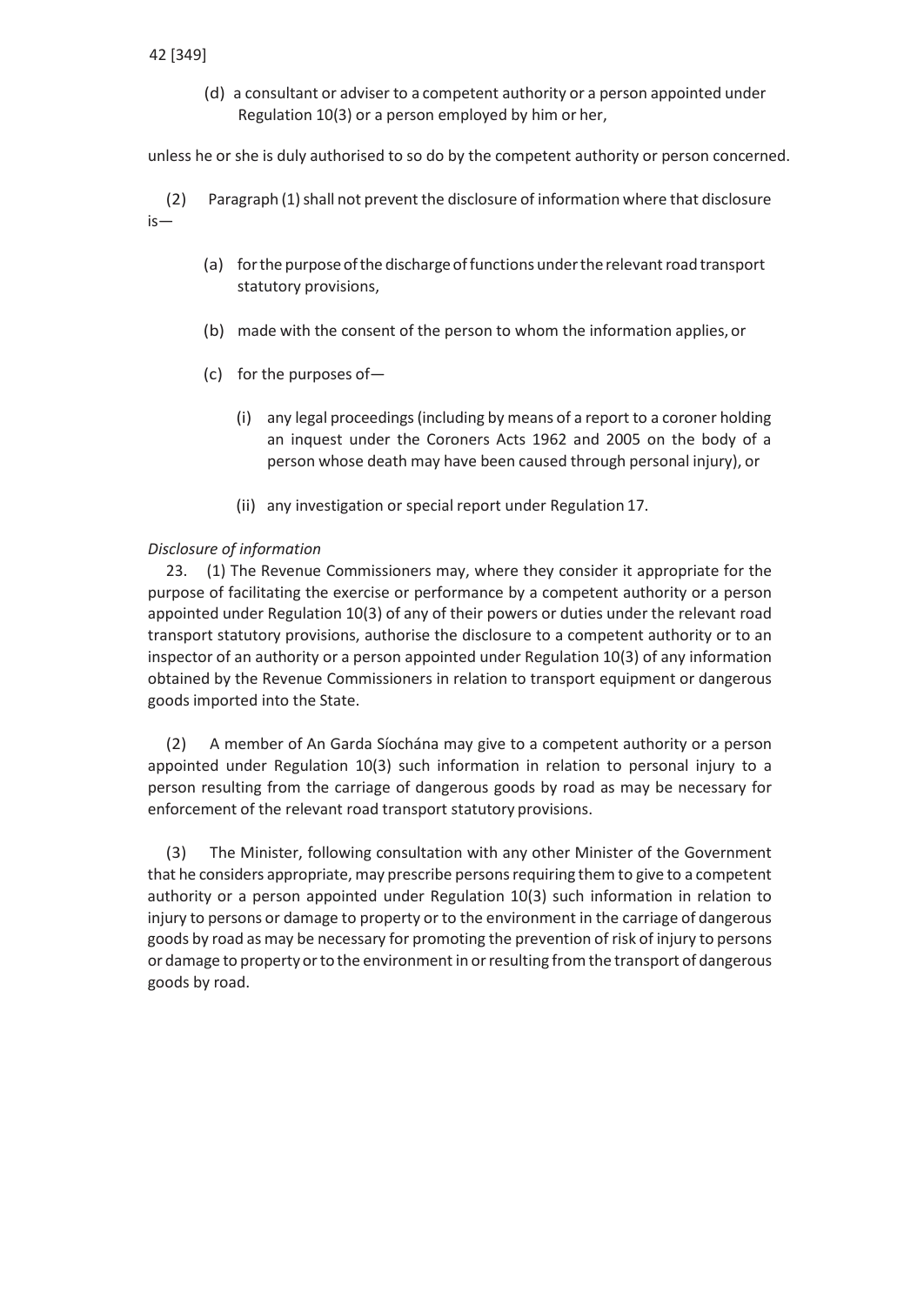### *Disclosure of information by inspector in certain circumstances*

24. (1) An inspector shall not disclose any information relating to any manufacturing, trade or commercial secrets or work processes that was obtained by the inspector in the performance of his or her functions under these Regulations.

(2) An inspector shall not disclose any information relating to any manufacturing, trade or commercial secrets or work processes that was obtained by the inspector in the performance of his or her functions under these Regulations.

(3) Paragraphs (1) and (2) do not prevent the disclosure of information where that disclosure is—

- (a) for the purpose of his or her functions under these Regulations,
- (b) made with the relevant consent, or
- (c) for the purposes of any legal proceedings or of any investigation or special report under Regulation 17.

### *Compilation of names of certain persons*

25. A competent authority or a person appointed under Regulation 10(3) may from time to time compile a list of names and addresses of every participant—

- (a) on whom a fine or other penalty was imposed by a court under any of the relevant road transport statutory provisions,
- (b) on whom a prohibition notice was served under Regulation 15, or
- (c) in respect of whom an order was made under Regulation 16 or 18.

# PART 5

### **Offences and Penalties**

*Offences*

26. (1) A person who contravenes a provision of the ADR that applies to him or her shall be guilty of an offence.

(2) A person who contravenes a provision of Regulations 8 or 9 shall be guilty of an offence.

(3) A person who contravenes a provision of relevant road transport statutory provisions that is declared in those provisions to be a penal provision shall be guilty of an offence.

*(4)* **[A person who contravenes a requirement in a prohibition notice or a contravention notice shall be guilty of an offence.]** *(S.I. 238 of 2013, 9)*

(5) A person who forges or utters knowing it to be forged—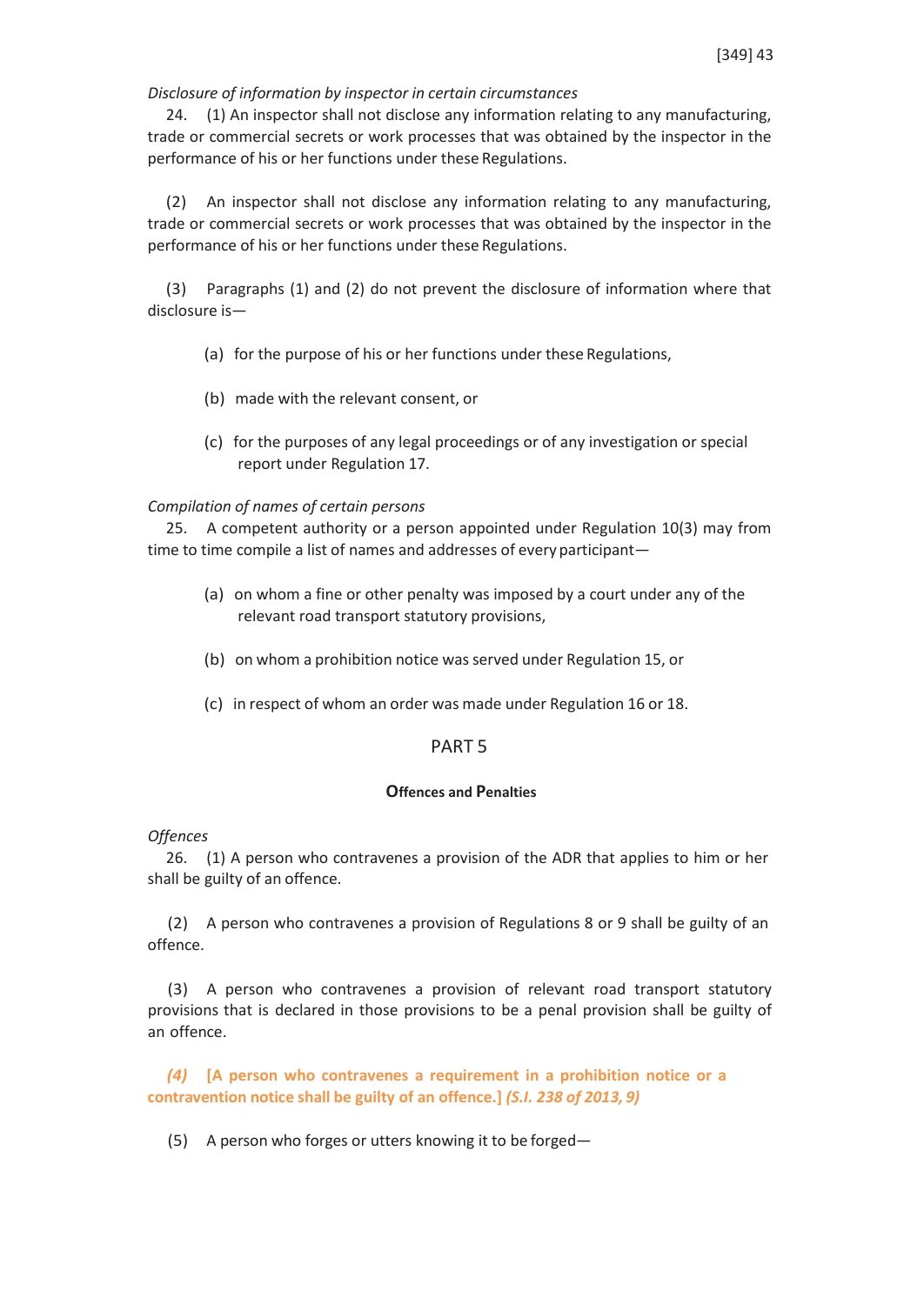- (a) a register, record, licence, authorisation, direction, or permit under the relevant road transport statutory provisions or a document purporting to be an extract therefrom, or
- (b) a contravention notice, a prohibition notice or an information notice, (in this Regulation referred to as a "forged document")

shall be guilty of an offence.

(6) A person who alters, with intent to defraud or deceive, or who utters knowing it to be so altered—

- (a) a register, record, licence, authorisation, direction, or permit under the relevant road transport statutory provisions or a document purporting to be an extract therefrom, or
- (b) a contravention notice, a prohibition notice or an information notice, (in this Regulation referred to as an "altered document")

shall be guilty of an offence.

(7) A person who has, without lawful authority, a forged document or an altered document in his or her possession shall be guilty of anoffence.

(8) Any person who obstructs or interferes with an inspector or a member of An Garda Síochána in the course of exercising a power conferred on him or her by these Regulations or a warrant under Regulation 12 or impedes the exercise by the inspector or member, as the case may be, of such power, or fails or refuses to comply with a request or requirement of, or to answer a question asked by, an inspector or such a member pursuant to a power conferred by these Regulations, or in purported compliance with such request or requirement or in answer to such question givesinformation to the inspector or member that he or she knows to be false or misleading in any material respect, shall be guilty of an offence.

(9) Any person who obstructs or interferes with an officer of customs and excise in the course of exercising a power conferred on him by these Regulations shall be guilty of an offence.

(10) A person who falsely represents himself or herself to be an inspector shall be guilty of an offence.

(11) A person who, at any time during the period of 3 months immediately following the affixing of a notice in accordance with Regulation 3(1)(*d*), removes, alters, damages or defaces the notice without lawful authority shall be guilty of an offence.

(12) A person who states to a competent authority or a person appointed under Regulation 10(3) that another person has committed an offence under this Regulation or has failed to comply with a provision of the relevant road transport statutory provisions knowing the statement to be false shall be guilty of an offence.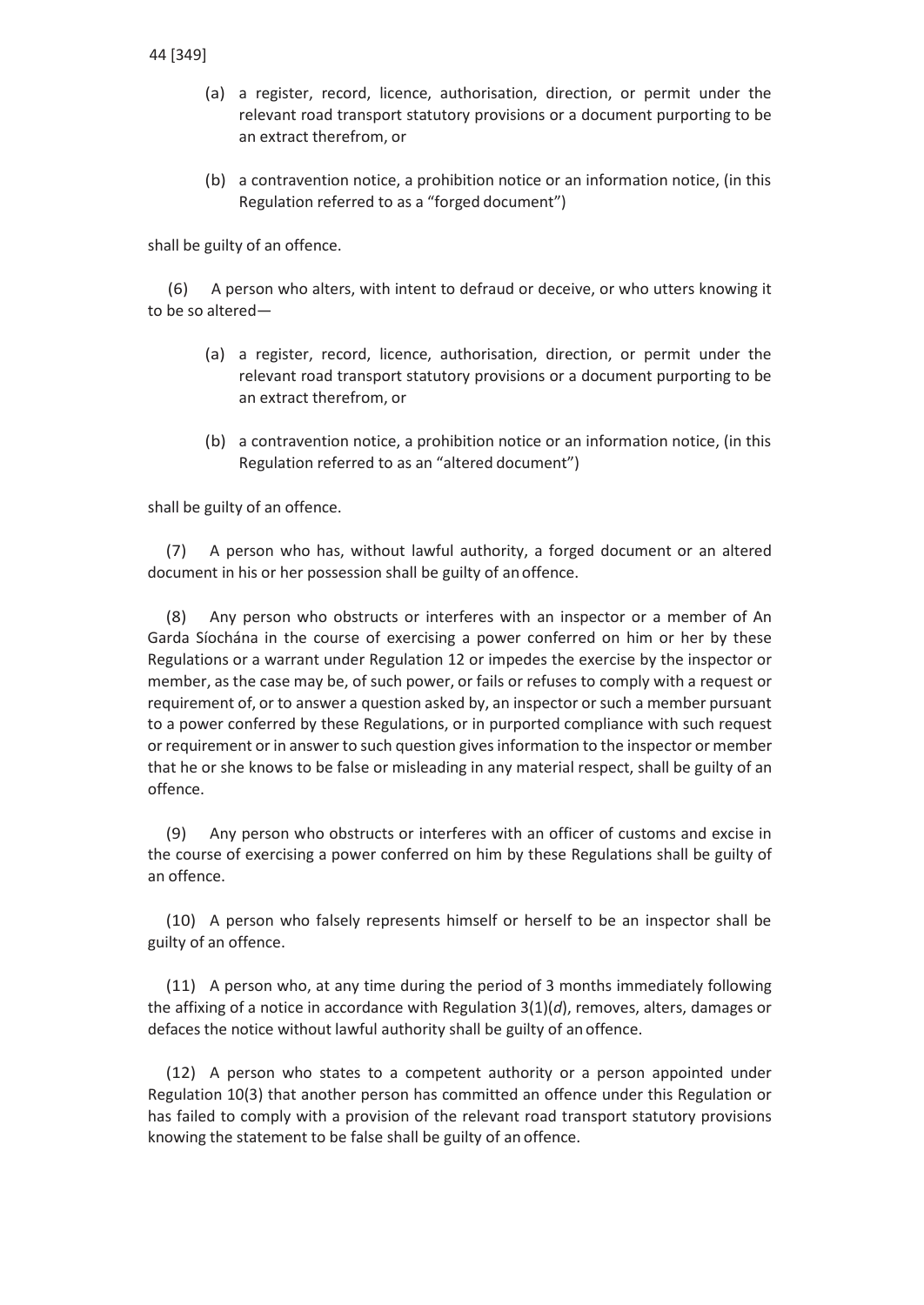(13) A person who, in purported compliance with a requirement in an information notice, furnishes information to a competent authority or a person appointed under Regulation 10(3) that he or she knows to be false or misleading in a material respect shall be guilty of an offence.

(14) A person who contravenes any requirement of an information notice under Regulation 21, shall be guilty of an offence.

(15) A person who fails to comply with or who contravenes a requirement or provision in Part 8 is guilty of an offence.

(16) A person who fails to comply with or who contravenes a requirement or provision in Part 9 is guilty of an offence.

#### *Penalties*

27. (1) A person found guilty of an offence under Regulation 26 (other than paragraph (14)) shall be liable—

- (a) on summary conviction, to a class A fine or imprisonment for a term not exceeding 12 months or both, or
- (b) on conviction on indictment, to a fine not exceeding  $$500,000$  or imprisonment for a term not exceeding 3 years or both.

(2) A person guilty of an offence under Regulation 26(14) shall be liable on summary conviction to a class A fine.

(3) Where a person is convicted of an offence under the relevant road transport statutory provisions in proceedings brought by a competent authority or a member of An Garda Síochána or a person appointed under Regulation 10(3), the court may order the person to pay to that competent authority or An Garda Síochána or person appointed under Regulation 10(3) the costs and expenses measured by the court, incurred by the competent authority or An Garda Síochána or person appointed under Regulation 10(3) in relation to the investigation, detection and prosecution of the offence, including costs and expenses incurred in the taking of samples, the carrying out of tests, examinations and analyses and in respect of the remuneration and other expenses of employees, consultants and advisers engaged by the competent authority or An Garda Síochána or person appointed under Regulation 10(3).

#### *Fixed payment notice*

28. (1) Where an inspector has reasonable grounds for believing that a participant has committed an offence listed in Part 1 to Schedule 2 and is liable to summary prosecution in respect thereof, the inspector may give to the participant a notice in writing (in these Regulations referred to as a "fixed payment notice") **[based on the form set out]** *(S.I. 238 of 2013, 10)* in Schedule 2 stating that—

(a) the participant is alleged to have committed that offence,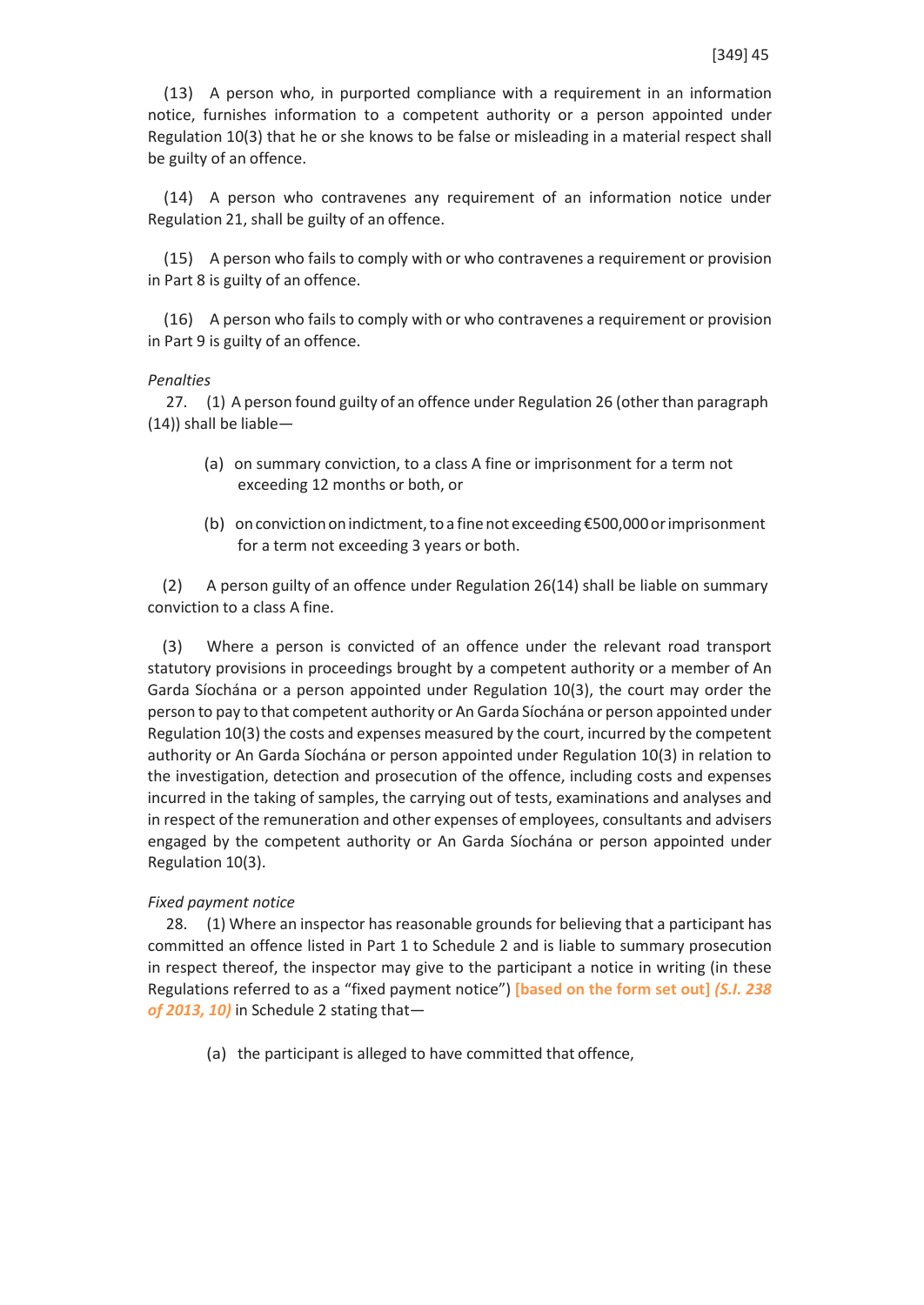- (b) the participant may during the period of 21 days beginning on the date of the notice make to the competent authority or person appointed under Regulation 10(3) concerned at the address specified in the notice, and accompanied by the notice, a payment of—
	- (i) €100 in relation to each risk category III alleged offence,
	- (ii) €250 in relation to each risk category II alleged offence, or
	- (iii)€500 in relation to each risk category I alleged offence,
- (c) the participant is not obliged to make the payment specified in the notice, and
- (d) a prosecution of the participant to whom the notice is given in respect of the alleged offence will not be instituted during the period of 21 days beginning on the date of the notice and, if the payment specified in the notice is made during that period, no prosecution in respect of the alleged offence will be instituted.
- (2) Where a fixed payment notice is given under paragraph  $(1)$ 
	- (a) the determination of the risk category to be applied where an option is indicated in Schedule 2, Part 3, is at the discretion of the inspector and, in doing so, the inspector shall take account of the particularcircumstances.
	- (b) the participant to whom it applies may, during the period of 21 days beginning on the date of the notice, make to the competent authority or person appointed under Regulation 10(3) concerned at the address specified in the notice the payment specified in the notice accompanied by the notice,
	- (c) the competent authority or person appointed under Regulation 10(3) may, upon receipt of the payment, issue a receipt for it and any payment so received shall not be recoverable by the participant who made it, and
	- (d) a prosecution in respect of the alleged offence(*s*) shall not be instituted in the period specified in the notice, and if the payment so specified is made during that period, no prosecution in respect of the alleged offence shall be instituted.

(3) In summary proceedingsfor an offence underthe relevant road transportstatutory provisions it shall be a defence for the defendant to prove that he has made a payment, in accordance with this Regulation, pursuant to a fixed payment notice issued in respect of that offence.

(4) Moneysreceived pursuant to the giving of a fixed payment notice shall be disposed of in a manner determined—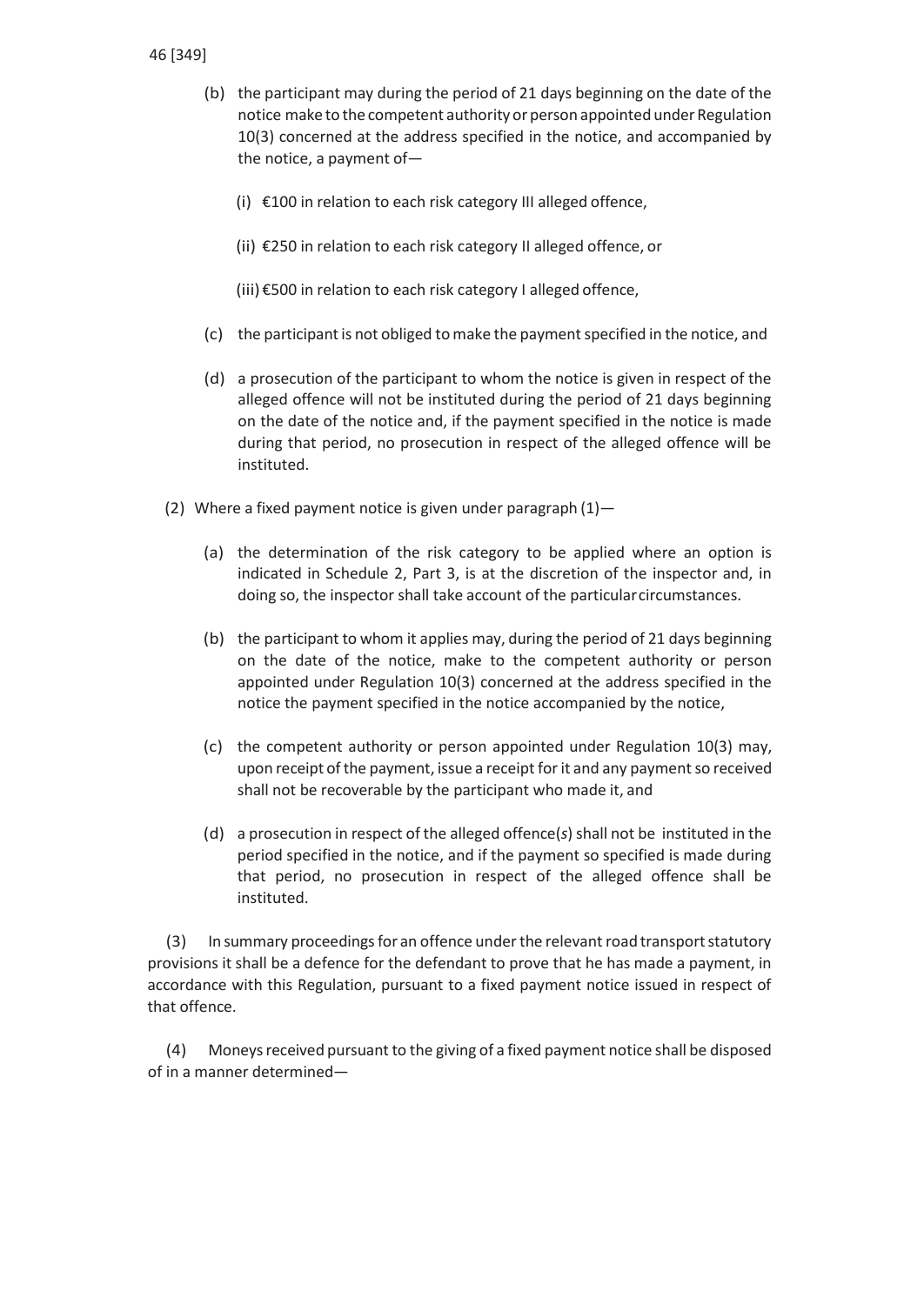- (a) by the Authority, with the prior consent of the Minister and the Minister for Finance,
- (b) by a competent authority or person appointed under Regulation 10(3) (other than the Authority or a Minister of the Government), with the prior consent of the relevant Minister and the Minister for Finance, or
- (c) by a competent authority who is a Minister of the Government, with the prior consent of the Minister for Finance.

### *Offences by body corporate*

29. Where an offence under these Regulations has been committed by a body corporate and is proved to have been committed with the consent or connivance of, or to be attributable to any neglect on the part of, a person being a director, manager, secretary or other officer of the body corporate, or a person who was purporting to act in any such capacity, that person as well as the body corporate shall be guilty of an offence and shall be liable to be proceeded against and punished as if he or she were guilty of the firstmentioned offence.

#### *Onus of proof*

30. In any proceedings for an offence under anyof the relevant road transport statutory provisions consisting of a failure to comply with a duty or requirement to do something so far as is practicable or so far as is reasonably practicable, or to use the best practicable meansto do something, it shall be for the accused to prove (asthe case may be) that it was not practicable or not reasonably practicable to do more than was in fact done to satisfy the duty or requirement, or that there was no better practicable means than was in fact used to satisfy the duty or requirement.

### *Prosecution of offences*

31. (1) Subjectto paragraphs(2) and (3),summary proceedingsin relation to an offence under the relevant road transport statutory provisions may be brought and prosecuted by a competent authority or a member of An Garda Síochána or a person appointed under Regulation 10(3).

(2) Notwithstanding section 10(4) of the Petty Sessions (Ireland) Act 1851 and subject to paragraph (3), summary proceedings for any offence under these Regulations may be instituted at any time within 12 months from the date on which the offence was committed or alleged to have been committed.

(3) Where a special report is submitted under Regulation 17 to a competent authority or a person appointed under Regulation 10(3) and it appears from the report that one or more of the relevant road transport statutory provisions was contravened during any period to which the report relates, summary proceedings for an offence consisting of the contravention concerned may be instituted at any time within 6 months of the submission of the report under Regulation 17 or 12 months after the date of the contravention, whichever occurs later.

### *Appeals to Circuit Court from certain orders of District Court*

32. For the avoidance of doubt, an order of the District Court confirming, varying or cancelling a notice under Regulation 14(6), 15(6) or 21(3) is a decision of a judge of the District Court for the purpose of section 84 of the Courts of Justice Act1924.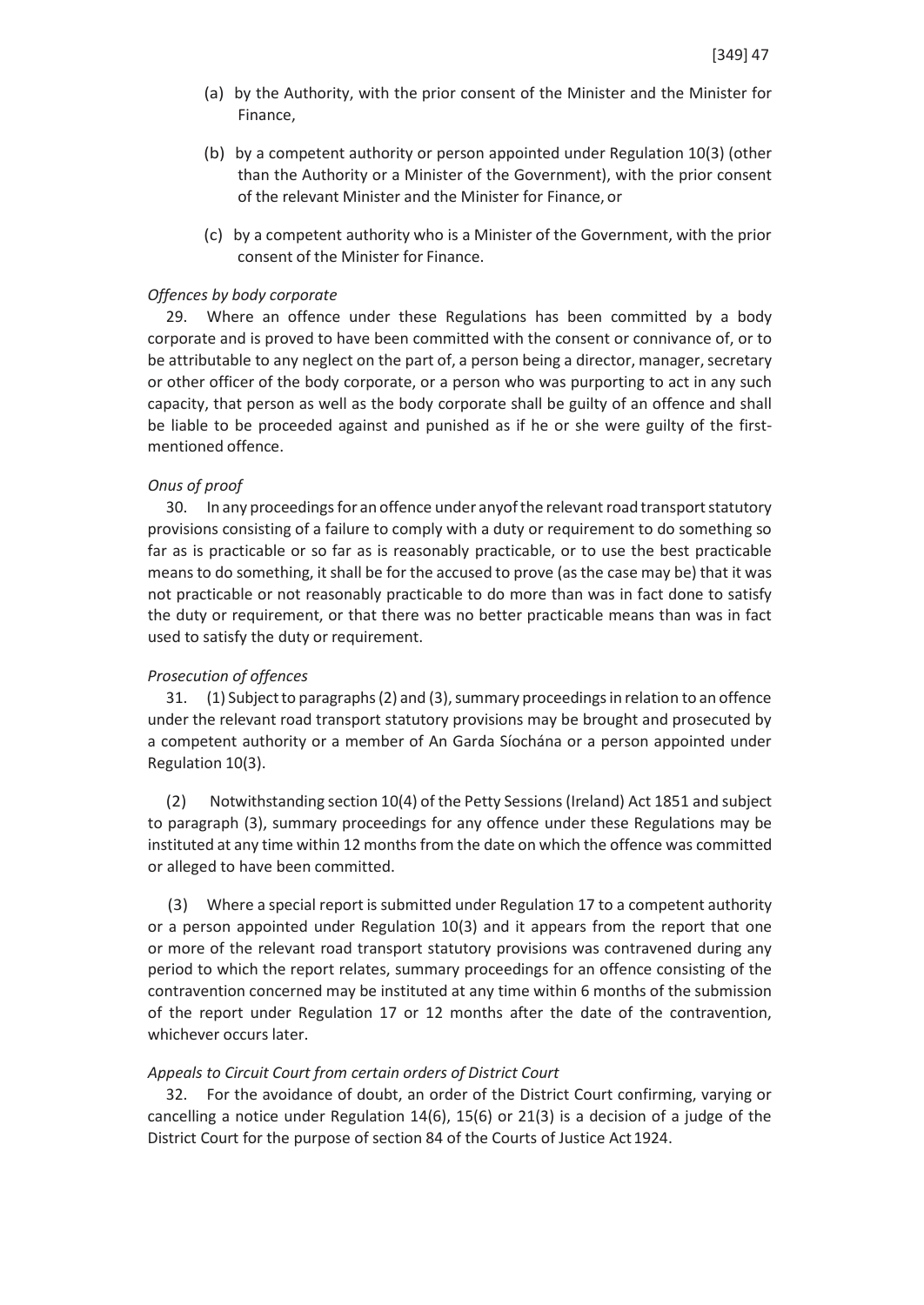# *Evidence in proceedings*

33. (1) In proceedings for an offence under these Regulations, any document purporting to have been prepared or kept—

- (a) pursuant to a requirement in the relevant road transport statutory provisions, or
- (b) in the ordinary course of business by a person who had, or may reasonably be considered to have had, personal knowledge of the matters specified in the document, shall be admissible as evidence of the matters specified in the document.

(2) In proceedings for an offence under these Regulations, a document purporting to be a reproduction in legible form of a document stored in non-legible form to which paragraph (1) applies shall be admissible as evidence of the matters specified therein, if the court before which the proceedings have been brought is satisfied that it was reproduced in the course of the normal operation of the reproduction system concerned.

- (3) This Regulation shall not apply to—
	- (a) a document containing information that is privileged from disclosure in proceedings for an offence,
	- (b) a document prepared by a person who would not be compellable to give evidence at the instance of the party seeking to have the document admitted as evidence of the matters specified in the document,
	- (c) a document (other than a technical document) prepared for the purposes, or in contemplation, of—
		- (i) the investigation of any offence,
		- (ii) an investigation orinquiry carried out pursuant to or under any enactment,
		- (iii) any proceedings whether civil or criminal, or
		- (iv) proceedings of a disciplinary nature, or
	- (d) a document (other than a technical document) prepared after the alleged commission of the offence concerned.

(4) Nothing in this Regulation shall operate to render inadmissible in proceedings under these Regulations any document as evidence of any matter specified therein, that is so admissible by virtue of any rule of law or enactment other than these Regulations.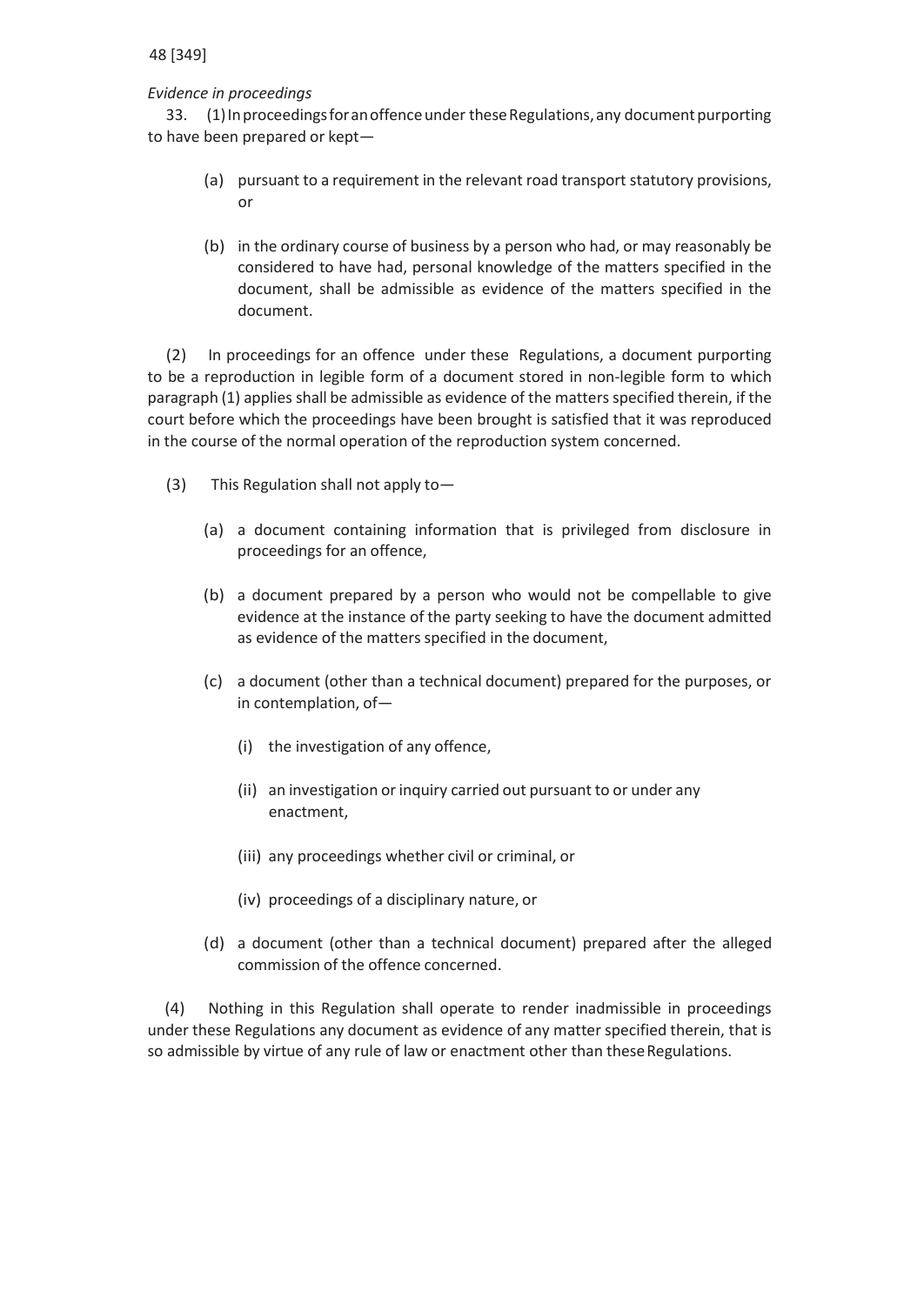(5) In this Regulation—

"business" includes any trade, profession or other occupation carried on—

- (a) for reward or otherwise, and
- (b) either in the State or outside the State;

"technical document" means—

- (a) a map, plan, drawing or photograph (including any explanatory material in or accompanying the document concerned),
- (b) a record of a direction given by an inspector or amember of An Garda Síochána pursuant to any enactment,
- (c) a record of the receipt, handling, transmission, examination or analysis of anything by any person acting on behalf of any party to the proceedings for the offence concerned, or
- (d) a record by a registered medical practitioner of an examination of a living or dead person.

# PART 6

#### **Miscellaneous**

#### *Immunity and indemnification*

 $34.$  (1) None of the following persons, that is to say, a competent authority, an inspector, or a member or a member of staff of a competent authority or a person or a member or a member of staff of a person appointed under Regulation 10(3) shall be liable in damages in respect of any act done or omitted to be done by it or him or her in the performance, or purported performance, of that person's functions, unless the act or omission concerned was done in bad faith.

(2) A competent authority or a person appointed under Regulation 10(3) shall, subject to the provisions of any enactment or rule of law, indemnify an inspector appointed by that competent authority, or a member or member of staff of that competent authority or person, in respect of any act done or omitted to be done by him or her in the performance, or purported performance, of his or her functions as such inspector, member or member of staff, unless the act or omission concerned was done in bad faith.

#### *Powers of detention of an officer of customs and excise*

35. For the purpose of the performance by a competent authority or a person appointed under Regulation 10(3) of any functions conferred on it or him or her under any of the relevant road transport statutory provisions, an officer of customs and excise, following a request in that behalf by that competent authority or person, may detain **[any dangerous goods or transport equipment, or both]** *(S.I. 238 of 2013, 11 (a))* being exported or imported for so long as is reasonably necessary for an inspector to examine it for the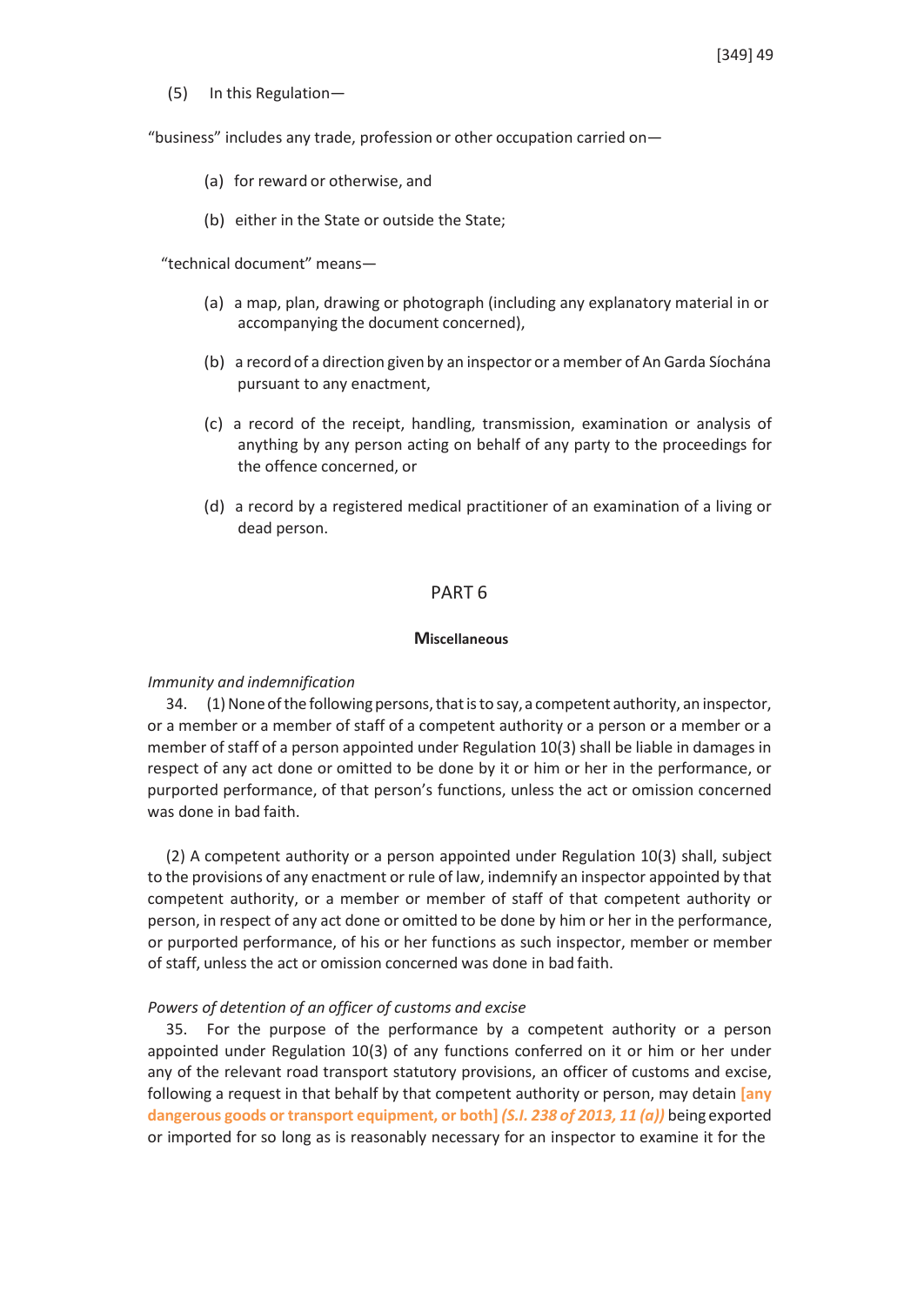purposes of the relevant road transport statutory provisions, which period shall not in any case exceed 72 hours from the time when **[the dangerous goods or transport equipment, or both]** *(S.I. 238 of 2013, 11 (b))* concerned are detained.

# *Consultants and advisers*

36. (1) A competent authority or a person appointed under Regulation 10(3) may, from time to time, engage consultants or advisers that it, him or her considers necessary or expedient for the performance by it, him or her of its, his or her functions.

(2) Any fees payable by a competent authority or a personappointed under Regulation 10(3) to a consultant or adviser engaged under this Regulation shall be paid by it out of moneys at its, his or her disposal and taking account of guidelines issued from time to time by the Minister or the Minister for Finance.

(3) A competent authority or a person appointed under Regulation 10(3) shall comply with any directions with regard to consultants or advisers engaged under this Regulation that the Minister, following consultation with any other Minister of the Government that he or she considers appropriate, may give to it, him or her with the consent of the Minister for Finance.

# *Notice or direction to be in writing*

37. Any notice or direction under these Regulations shall be in writing.

# *ADR Contracting Parties*

38. (1) In accordance with Article 7(2) of the Agreement concerning the International Carriage of Dangerous Goods by Road (ADR) and following the State having deposited its instrument of accession with the United Nations on 12 October 2006 the Agreement entered into force in the State on 12 November 2006. **(deleting the word "European" where it appears before the word "Agreement")** *(S.I. 711 of 2021, 3)*

(2) The Minister may, after consultation with the Minister for Foreign Affairs and Trade, by notice in the *Iris Oifigiúil*, declare that—

- (a) any state specified in the notice is a Contracting Party, or
- (b) a declaration (the text of which shall be set out in the notice) has been made pursuant to Article 10 or 12 of the ADR to the Secretary- General of the United Nations, and the notice shall be evidence of the facts declared.

(3) The Minister may, after consultation with the Minister for Foreign Affairs and Trade, by notice in the *Iris Oifigiúil*, amend or revoke a notice under paragraph(2).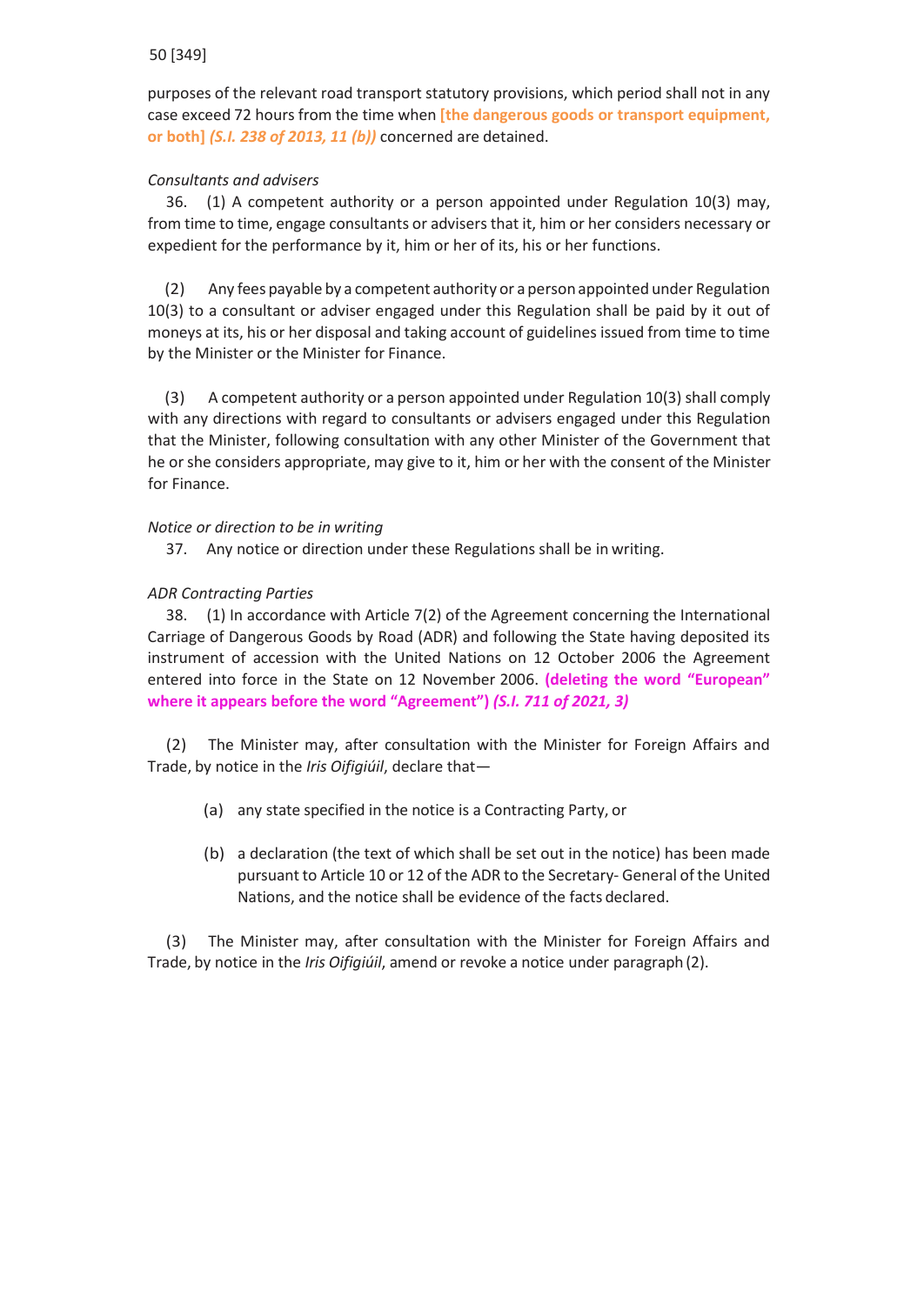### PART 7

### **Fees**

# *Fees for services*

39. (1) Subject to the approval of the Minister and the Minister for Finance and in consultation with any otherrelevant Minister, a competent authority or a person appointed under Regulation 10(3), as the case may be, may  $-$ 

- (a) determine the amount of such fees as it considers appropriate in consideration of—
	- (i) the performance by that competent authority or a person appointed under Regulation 10(3), as the case may be, of itsfunctions,
	- (ii) the provision by it of services (other than a service consisting of the provision of advice to the Minister, to another Minister of the Government or to another competent authority), and
	- (iii) the carrying on by it of activities,
- (b) exempt from the payment of fees in different circumstances or classes of circumstances or for different cases or classes of cases, or for the waiver, remission or refund (in whole or in part) of fees,
- (c) sell anything produced, published or developed by it, or in co-operation with another competent authority, and
- (d) enter into contracts upon such terms and conditions as it considers appropriate (including terms and conditions relating to payments to another national authority) for the further development and commercial exploitation of anything produced, published or developed by it,

and shall record receipts from such fees, sales or payments as income.

(2) A competent authority or a person appointed under Regulation 10(3), as the case may be, shall make available on request and free of charge, details of fees determined under this Regulation.

(3) Fees, prices and payments referred to in this Regulation in respect of functions performed, services provided, activities carried on or things sold, shall not, save with the prior approval of the Minister, in consultation with any other relevant Minister, be less than the cost of the performance of the function, the provision of the service, the carrying on of the activity or the production, publication or development of the thing, as the case may be.

(4) A competent authority or a person appointed under Regulation 10(3), as the case may be, may recover any amount due and owing to it, him or her under this Regulation from the person by whom it is payable as a simple contract debt in any court of competent jurisdiction.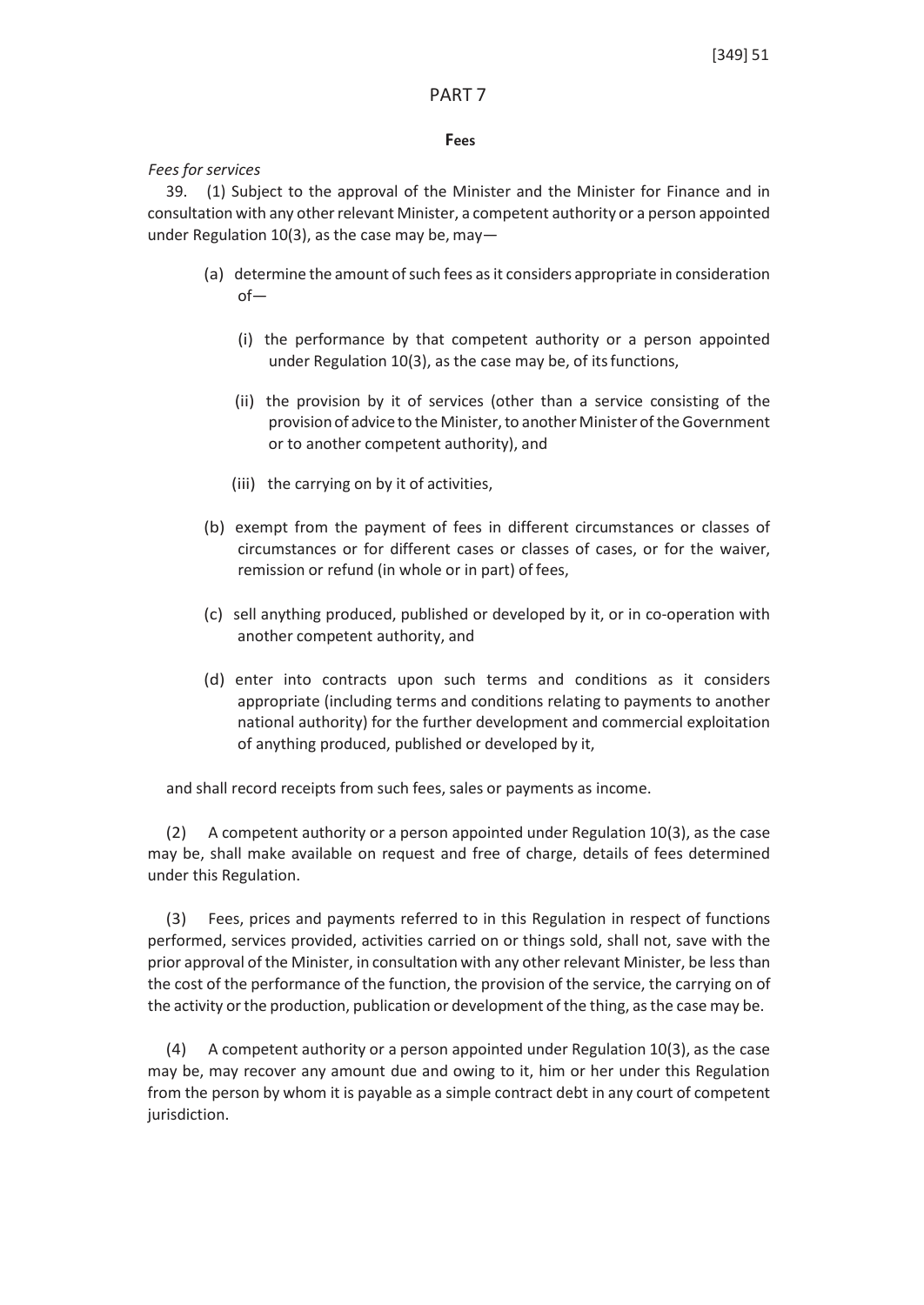# *Prescription of persons by whom fees are payable*

40. Persons referred to in Regulation 41, 43, 44, 45 or 46 as being persons by whom fees are to be paid in respect of the performance by a competent authority of a function referred to in the Regulation concerned, are prescribed asthe persons by whom the feesreferred to in the relevant Regulation in respect of the performance of the function concerned are to be paid for the purpose of the relevant road transport statutory provisions.

# *Fees payable in respect of services provided*

41. (1) A competent authority, or an authorised examiner or an accreditation body or inspection body engaged for the purpose of the relevant road transport statutory provisions, may charge and is entitled to be paid for the performance by it of a function conferred on it by or under the relevant road transport statutory provisions, by the person who requests the performance of that function, a fee (which shall include all costs incurred by the competent authority, authorised examiner, accreditation body or inspection body, as the case may be, in the performance of that function including administrative costs).

- (2) Functions referred to in paragraph (1) shall include the following:
	- (a) accreditation of an inspection body by an accreditation body for the purposes of Part 6 of the ADR,
	- (b) performance of an annual technical inspection of a vehicle by a competent authority or the authorised examiner appointed by the competent authority for the purposes of Chapter 9.1 of the ADR and issuing a vehicle certificate of approval for the purpose of those provisions,
	- (c) performance of periodic and intermediate technical inspections of tanks by a competent authority or the authorised examiner appointed by the competent authority for the purposes of Part 6 of theADR,
	- (d) approval of courses for the training of drivers by a competent authority for the purposes of Chapter 8.2 of the ADR,
	- (e) continual inspection and validation of approved training courses by a competent authority,
	- (f) organisation and supervision of examinations, issue of a driver training certificate, extension of the validity of a driver training certificate or the replacement of a driver training certificate, in the event of the original certificate being lost or destroyed, by a competent authority or body appointed by the competent authority for the purposes of Chapter 8.2 of the ADR,
	- (g) recognition or approval, or both, of procedures for testing the design typesof packagings, IBC's and large packagings, by a competent authority or body appointed by the competent authority for the purposes of Chapters 6.1 to 6.6 of the ADR,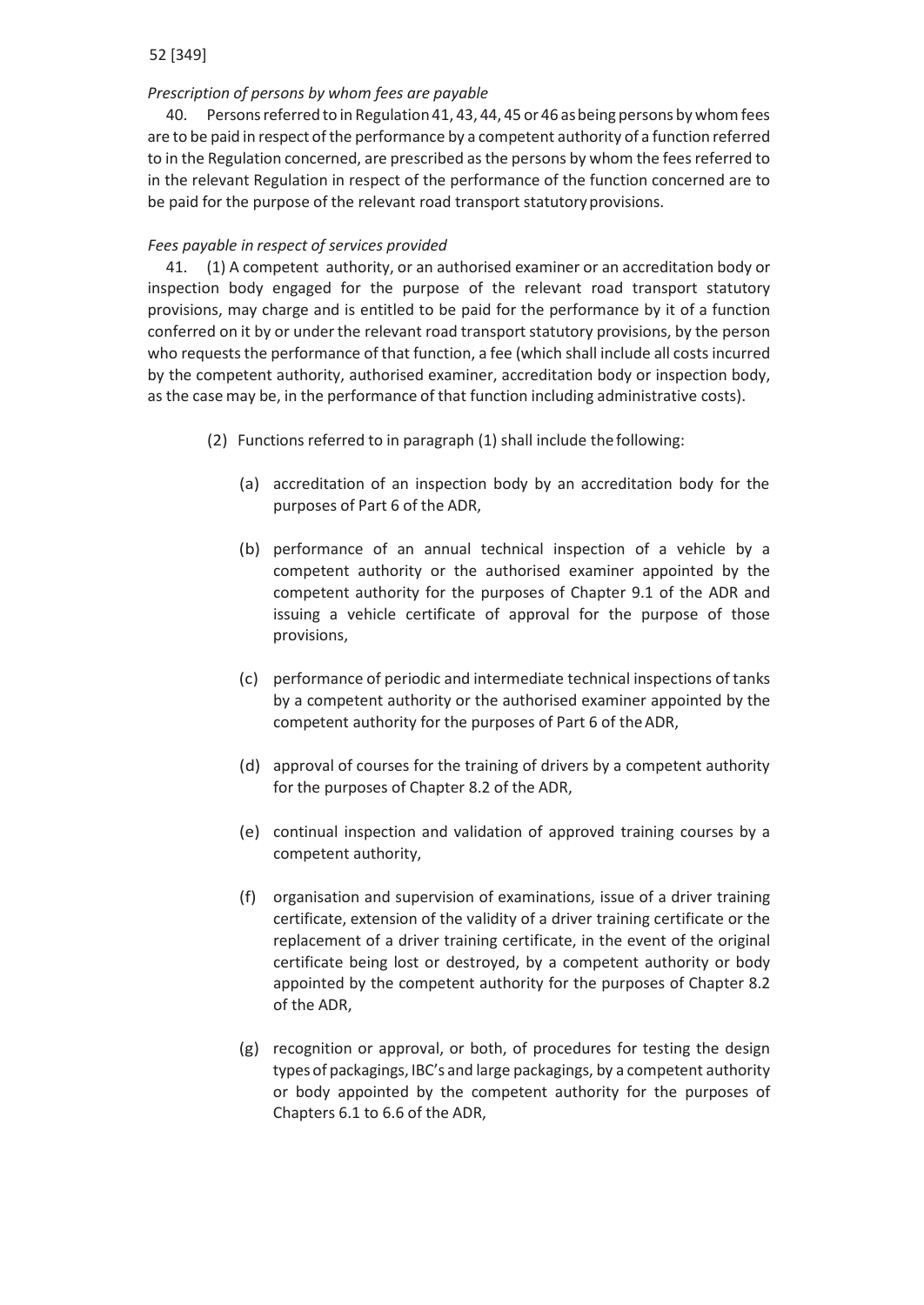- (h) performance of design type approval or issue of a certificate of type approval of transport equipment forthe purposes of Chapters 6.7 to 6.12 of the ADR by a competent authority or an inspection body as the case may be,
- (i) issue of replacement vehicle certificates of approval by a competent authority or the authorised examiner appointed by the competent authority, in the event of the original certificate being lost, destroyed or mutilated,
- (j) organisation and supervision of examinations, issue of dangerous goods safety adviser vocational training certificate, extension of validity or the replacement of a dangerous goods safety adviser training certificate, in the event of the original certificate being lost or destroyed, for the purposes of Chapter 1.8 of the ADR, by the competent authority or body appointed by the competent authority, or
- (k) performance of inspection body functions in accordance with Chapter 1.8 of the ADR.

### *Fees payable* — *INAB*

*42.* **(1) [The fees charged by the Authority in consideration of the performance by INAB of its functions]** *(S.I. 31 of 2015, 3 (b) (i) (I))* in relation to the accreditation of a body as an inspection body accredited by an accreditation body recognised by the European Co-operation for Accreditation (EA), to carry out the inspections and tests in accordance with ISO/IEC/17020 entitled 'General criteria for the operation of varioustypes of bodies performing inspection', **[in accordance with section 47 (amended by section 33 of the Industrial Development (Forfás Dissolution) Act 2014) of the Safety, Health and Welfare at Work Act 2005, are payable to the Authority in accordance with the terms and conditions of the invoice issued by the Authority].** *(S.I. 31 of 2015, 3 (b) (i)(II))*

#### **[***…Deletion of paragraphs (2) and (3***]** *(S.I. 31 of 2015, 3 (b) (ii))*

### *Fees payable in connection with vehicle annual technical inspection*

43. A competent authority and or authorised examiner engaged for the purposes of the relevant road transport statutory provisions by a competent authority, may charge and is entitled to be paid for the performance by it of a function conferred on it under the relevant road transport statutory provisions, by the owner of the vehicle who requests the performance of that function, a fee (which shall include all costs incurred by the competent authority and or authorised examiner in the performance of the function including administrative costs) as follows:

- (a) a fee of €151.25 in respect of an application for a vehicle technical inspection for the purposes of Part 9 of the ADR,
- (b) a fee of €14.40 in respect of the validity of a vehicle certificate of approval being extended, or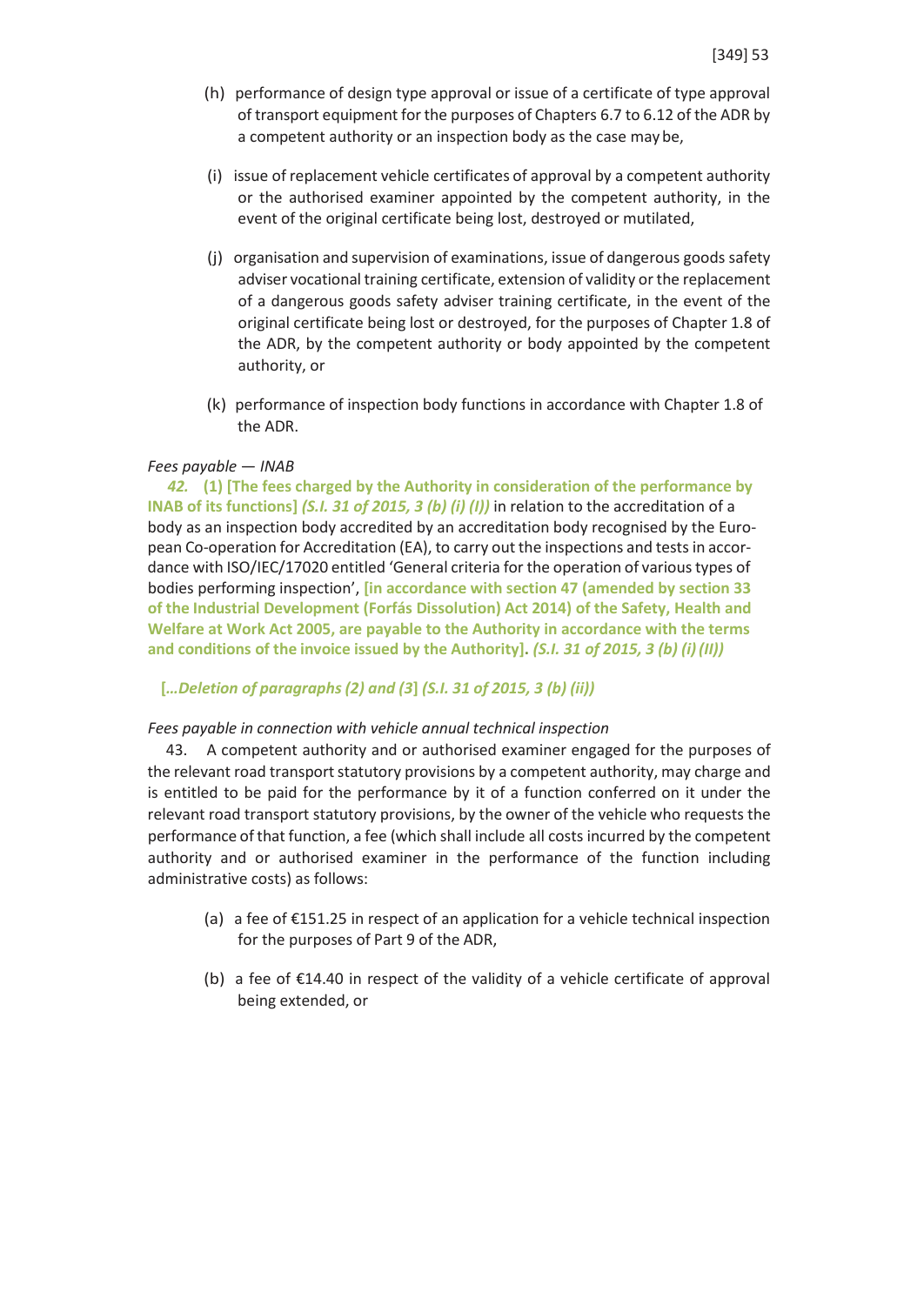(c) a fee of €30 in respect of the issue of a replacement vehicle certificate of approval by the authorised examiner, in the event of the original certificate being lost, destroyed or mutilated.

# *Fees payable by training provider*

44. A competent authority may charge and is entitled to be paid for the performance by it of a function conferred on it under the relevant road transport statutory provisions, by the training provider who requested the performance of the function, a fee (which shall include all costs incurred by the competent authority in the performance of the function including administrative costs) as follows:

- (a) a fee of €2,300 in respect of an application for approval of an initial training course by the competent authority, being in this case the Authority for the purposes of Chapter 8.2 of the ADR,
- (b) a fee of €680 in respect of an application for approval of a refresher training course by the competent authority, being in this case the Authority for the purposes of Chapter 8.2 of the ADR,
- (c) a fee of €680 in respect of an application of an initial tank specialisation course by the competent authority, being in this case the Authority for the purposes of Chapter 8.2 of the ADR,
- (d) a fee of €680 in respect of an application for approval of a refresher tank specialisation course by the competent authority, being in this case the Authority for the purposes of Chapter 8.2 of the ADR,
- (e) a fee of €50 in respect of an application for approval of an additional or replacement trainer by the competent authority, being in this case the Authority for an approved course for the purposes of Chapter 8.2 of the ADR,
- (f) a fee of €680 in respect of an application for approval of an initial Class 1 specialisation training course by the competent authority, being in this case the Minister of Justice and Equality for the purposes of Chapter 8.2 of the ADR,
- (g) a fee of  $\epsilon$ 680 in respect of an application for approval of a refresher Class 1 specialisation training course by the competent authority, being in this case the Minister of Justice and Equality for the purposes of Chapter 8.2 of the ADR,
- (h) a fee of €680 in respect of an application for approval of an initial Class 7 specialisation training course by the competent authority, being in this case the **[Environmental Protection Agency]** *(S.I. 288 of 2015, 7)* for the purposes of Chapter 8.2 of the ADR,
- (i) a fee of €680 in respect of an application for approval of a refresher Class 7 specialisation training course by the competent authority, being in this case the **[Environmental Protection Agency]** *(S.I. 288 of 2015, 7)* for the purposes of Chapter 8.2 of the ADR,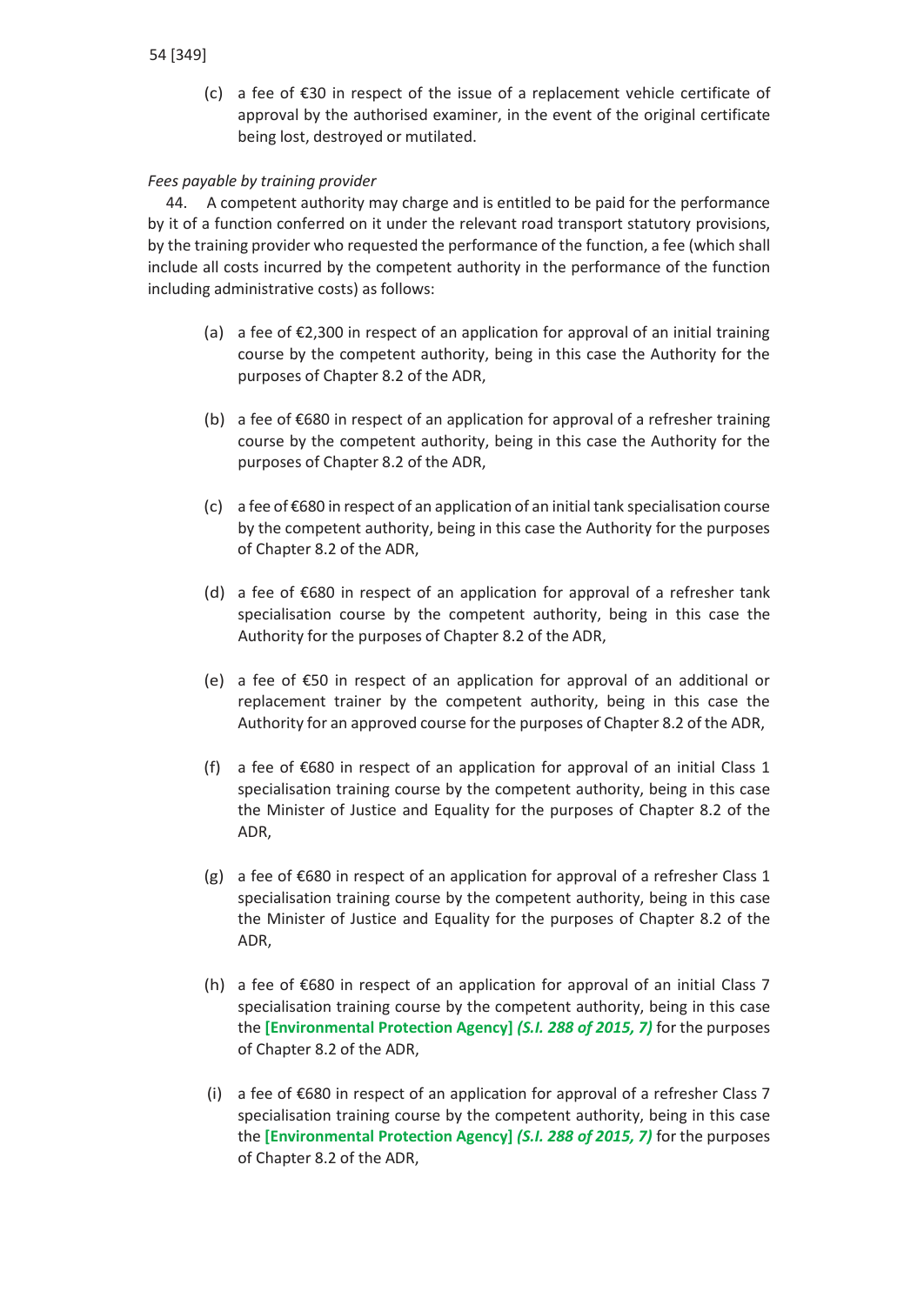- (j) an annual fee of €900 in respect of the continual inspection and validation of a training course by the competent authority, being in this case the Authority,
- (k) an annual fee of €500 in respect of the continual inspection and validation of a training course by the competent authority being, in this case the Minister of Justice and Equality,
- (l) an annual fee of €500 in respect of the continual inspection and validation of a training course by the competent authority being, in this case the **[Environmental Protection Agency]** *(S.I. 288 of 2015, 7)***,** and
- (m) a late submission fee of €250 in respect of (*j*), (*k*) and (*l*) where submissions by a training provider are provided outside a due date set by the competent authority.

#### *Fees payable by examination candidates*

**[45. A competent authority or the Minister, as the case may be, may charge and is entitled to be paid for the performance by the competent authority or the Minister, as the case may be, of a function conferred on it or the Minister under the relevant road transport statutory provisions, by the examination candidate who requests the performance of the function, a fee (which shall include all costs incurred by the competent authority or the Minister, as the case may be, in the performance of the function including administrative costs) as follows:**

- **(a) a fee of €110 in respect of an application for an initial basic or initial specialisation examination to be carried out with the approval of the competent authority being, in this case, the Authority, the Minister for Justice and Equality or the [Environmental Protection Agency]** *(S.I. 288 of 2015, 8)***as the case may be, for the purposes of subsection 8.2.2.7 of the ADR,**
- **(b) a fee of €110 in respect of an application for a refresher basic or refresher specialisation examination to be carried out with the approval of a competent authority being, in this case the Authority, the Minister for Justice andEquality or the [Environmental Protection Agency]** *(S.I. 288 of 2015, 8)***, as the case may be, for the purposes of subsection 8.2.2.7 of the ADR,**
- **(c) a fee of €15 in respect of an application for a grant of a driver training certificate, an amended driver training certificate, or an extension in respectof a drivertraining certificate in accordance with subsection 8.2.2.8 of theADR, as the case may be, or**
- *(d)* **a fee of €15 in respect of an application for a replacement driver training certificate, in the event of the original certificate being lost or destroyed.]** *(S.I. 238 of 2013, 12)*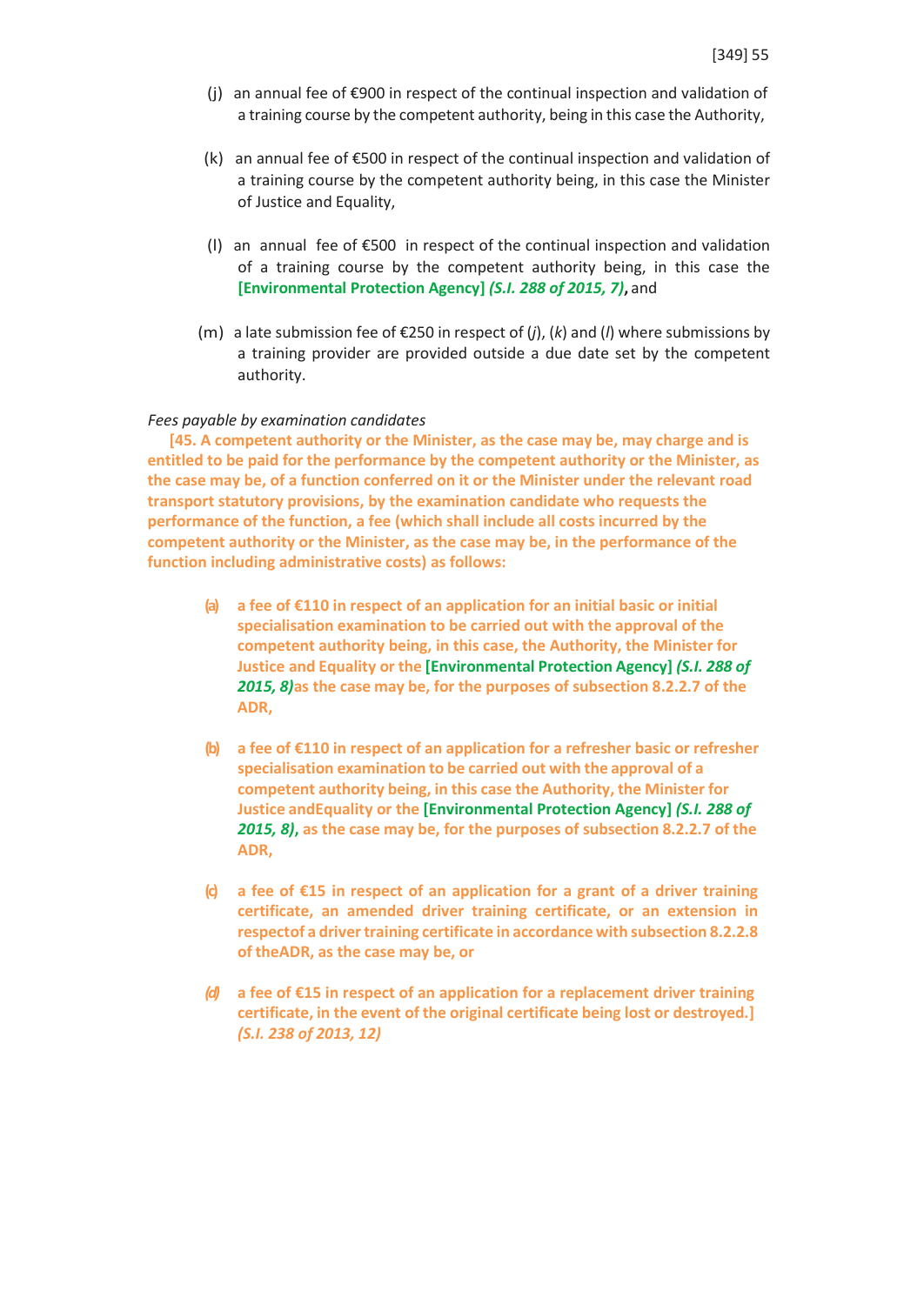# *Fees payable in connection with recognition and approval*

46. The NSAI may charge and is entitled to be paid for the performance by it of a function conferred on it under the relevant road transport statutory provisions, by the person who requests the performance of that function, a fee (which shall include all costs incurred by the NSAI in the performance of the function including administrative costs) as follows:

- (a) a fee for the conformity assessment or approval of procedures for testing the design types of packagings, IBC's and large packagings, tanks and vehicles for the purposes of Chapters 6.1 to 6.12 of the ADR and
- (b) a fee for amendment to, or re-validation or replacement of, an approval referred to in paragraph (*a*).

# *Fees payable in connection with tanks, bulk containers and receptacle type approval and testing and in connection with transportable pressure equipment*

47. (1) The competent authority or inspection body may charge and is entitled to be paidforthe performance by it of a function conferredonit underthe relevantroad transport statutory provisions, by the person who requests the performance of that function, a fee (which shall include all costs incurred by the competent authority or inspection body in the performance of the function including administrative costs) as follows:

- (a) a fee for the issue of an ADR type approval certificate for tanks and bulk containers for the purpose of Chapters 6.7 to 6.12 of the ADR, and
- (b) a fee for amendment to, or re-validation or replacement of, an ADR type approval certificate referred to in paragraph (*a*).

(2) (*a*) On the making of an application to a notifying authority and/or accreditation body for the—

- (i) appointment of a notified body, or
- (ii) amendment of an existing appointment of such a body;

there shall be payable by the applicant in connection with the performance by or on behalf of the notifying authority or accreditation body of its functions in relation to that application the relevant fee.

- (b) The fees referred to in respect of subparagraphs (i) or (ii) of paragraph (2)(*a*) are-
	- (i) a fee for processing an application, and
	- (ii) such fee as is reasonable in relation to the actual work to be performed in respect of the determination of the suitability of the applicant for appointment or for the amendment of an existing appointment.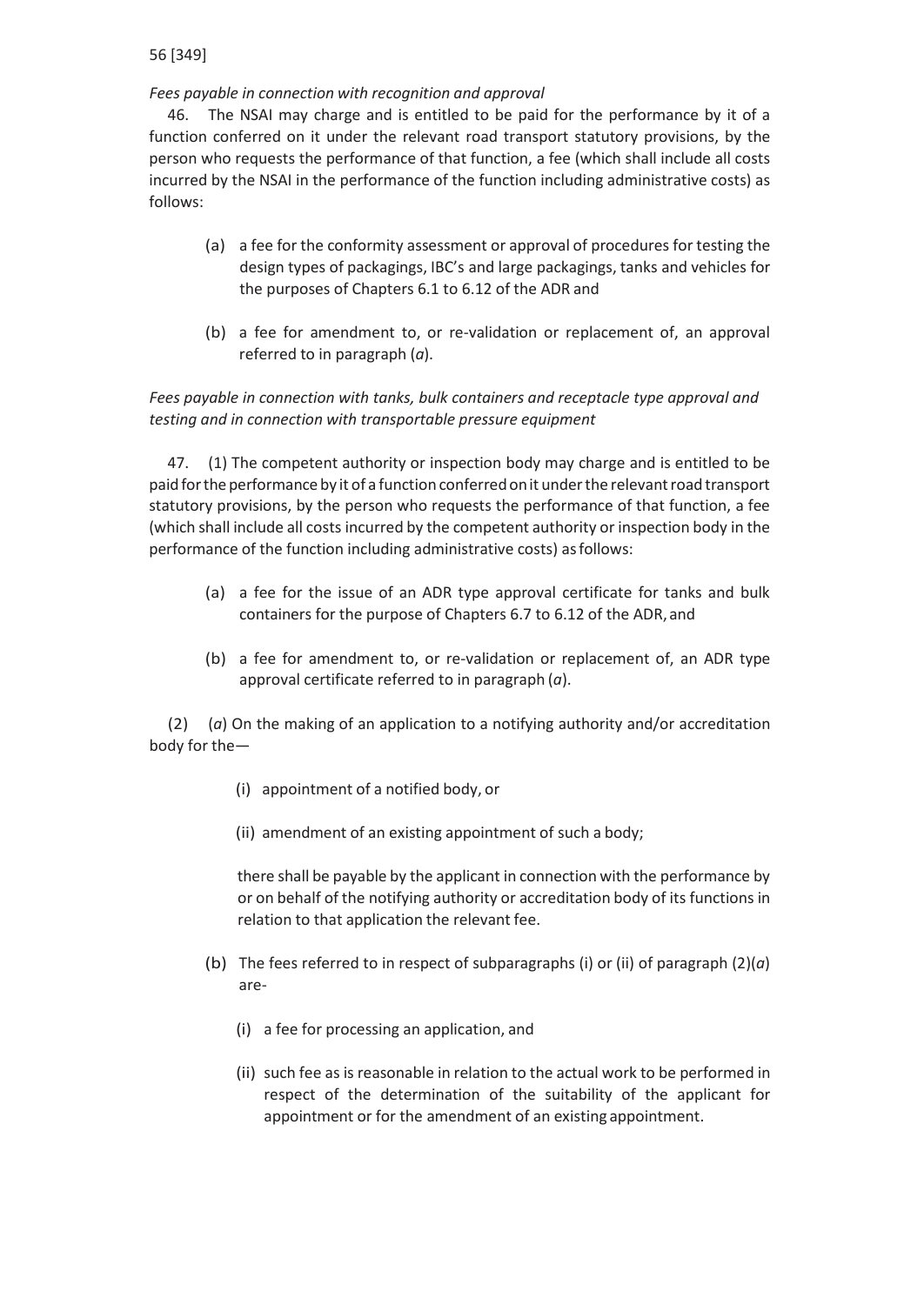- (c) A fee, which shall be reasonable in relation to the actual work performed, shall be payable by the relevant notified body in respect of any inspection undertaken by or on behalf of the notifying authority and or accreditation body.
- (d) A notifying authority and or accreditation body may recover, as a simple contract debt in any court of competent jurisdiction, from the person by whom it is payable, any amount due and owing to it under this Regulation.

(3) Subject to subparagraph (*a*), where an application has been made to a notified body in accordance with these Regulations, the notified body may charge such fees in connection with, or incidental to, carrying out its duties according to sections 1.8.6, 1.8.7, subsections 6.2.2.10 and 6.2.3.6 to 6.2.3.8 of the ADR.

- (a) The fees shall not exceed—
	- (i) the costs incurred or to be incurred by the notified body in performing the relevant function; and
	- (ii) an amount on account of profit which is reasonable in the circumstances having regard to the—
		- (I) character and extent of the work done or to be done by that body on behalf of the applicant, and
		- (II) commercial rate normally charged on account of profit for that work or similar work.
- (b) In relation to paragraph (*a*) a notified body may require the payment of fees or a reasonable estimate thereof in advance of carrying out the work requested by the applicant.
- (c) A notified body may recover, as a simple contract debt in any court of competent jurisdiction, from the person by whom it is payable, any amount due and owing to it under this Regulation.

# *Payment Deadline*

48. The fees referred to in Regulations 46 and 47 shall be paid by a person referred to in those Regulations as the person who requests the performance of a function by a competent authority, notifying authority or inspection body, not later than 30 days from the day on which the competent authority, notifying authority or inspection body furnishes an invoice to the person in respect of the performance of the function concerned.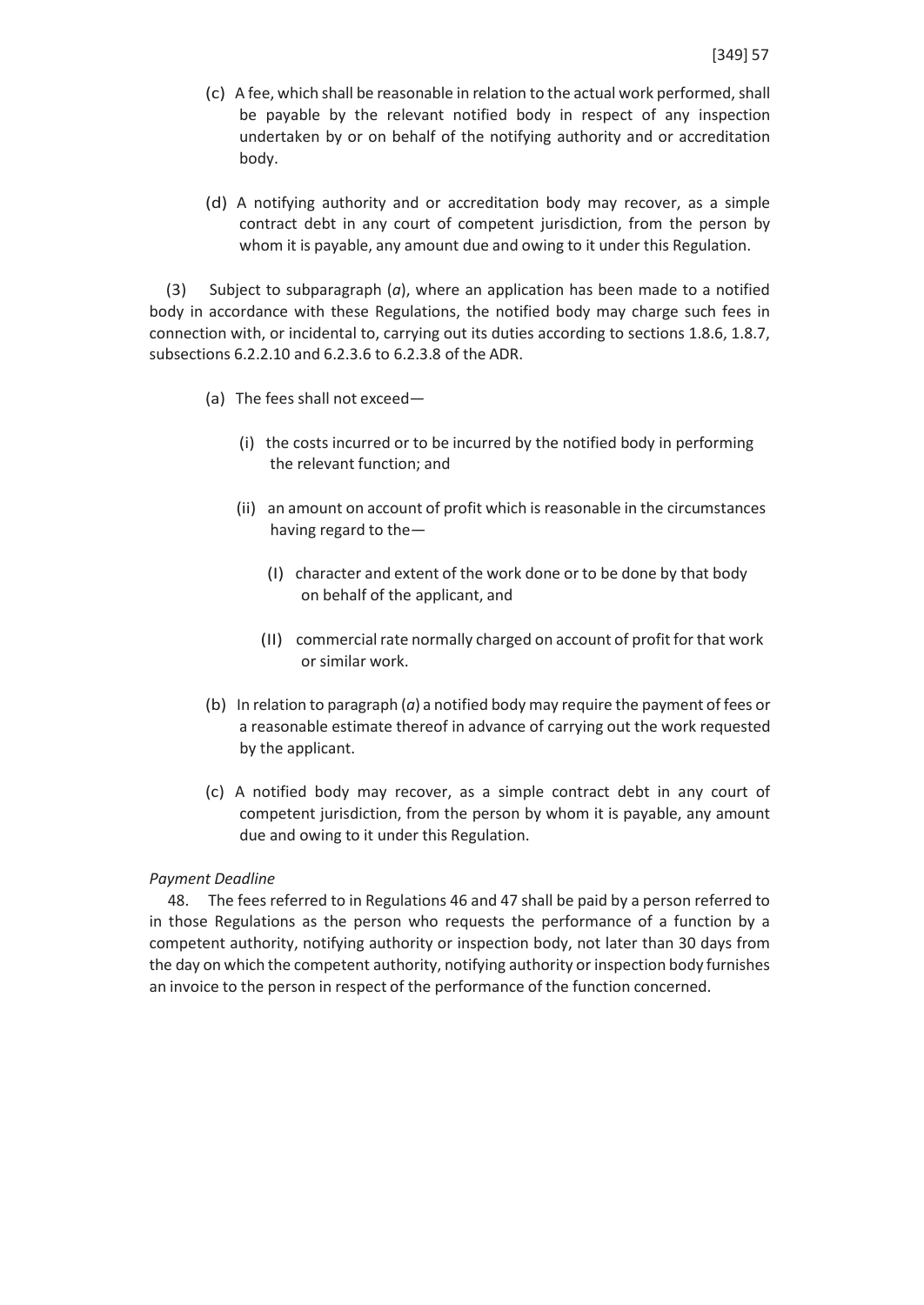### *Miscellaneous*

49. (1) Fees received by the Minister or the Minister for Justice and Equality under these Regulations shall be paid into the Exchequer in accordance with the directions of the Minister for Finance.

(2) Any fees prescribed by these Regulations are not inclusive of Value Added Tax.

(3) Any fees payable under this Part shall not include any costs connected with a criminal investigation or prosecution under these Regulations.

# PART 8

### **National Transport Exemptions**

*Application of Exemptions in Regulations 51 to 57*

**[50 (1) The exemptions set out in Regulations 51 to 57 apply only to the carriage of dangerous goods by road in the State.**

**(2) ADR tanks and national tanks subject to the Air Pollution Act 1987 (Petroleum Vapour Emissions) Regulations 1997** *(S.I. No 375 of 1997)* **shall be taken to comply with Regulations 7 to 9 of said regulations.]** *(S.I. 282 of 2017, 3 (3))*

### *Existing vehicles*

51. (1) Notwithstanding Part 2 of these Regulations, and by derogation from Part 9 of the ADR relating to anti-lock braking systems and endurance braking, vehicles not fitted with anti-lock brakes and endurance braking and first registered before 1 April 2002 shall be taken to comply with these Regulations as respects the requirements for braking equipment in subsection 9.2.3.1 of the ADR.

(2) Notwithstanding Part 2 of these Regulations, tank-vehicles meeting the ADR requirements for the base vehicle but fitted with a tank to which Regulation 54 applies, shall be taken to comply with Part 9 of the ADR.

**[…** *Deleting paragraph (3),***]** *(S.I. 288 of 2015, 9)*

### *Issue of vehicle certificate of approval (national transport only)*

**[52. Notwithstanding Regulation 51 and following the examination of a vehicle referred to in that Regulation in accordance with Part 9 of the ADR, where a competent authority or its appointed authorised tester is satisfied that the vehicle complies with the requirements of Part 9 of the ADR, that authority or tester shall, in the case of a vehicle referred to in paragraph (1) or (2) of Regulation 51, issue a vehicle certificate of approval (national transport only) for that vehicle in the format set down in [Deleting ….Part 1 of]** *(S.I. 277 of 2019, 4) Schedule 3.] (S.I. 197 of 2018, 3(3))*

**[…** *Deletion of Regulation 52 (2)***]** *(S.I. 282 of 2017, 3 (4))*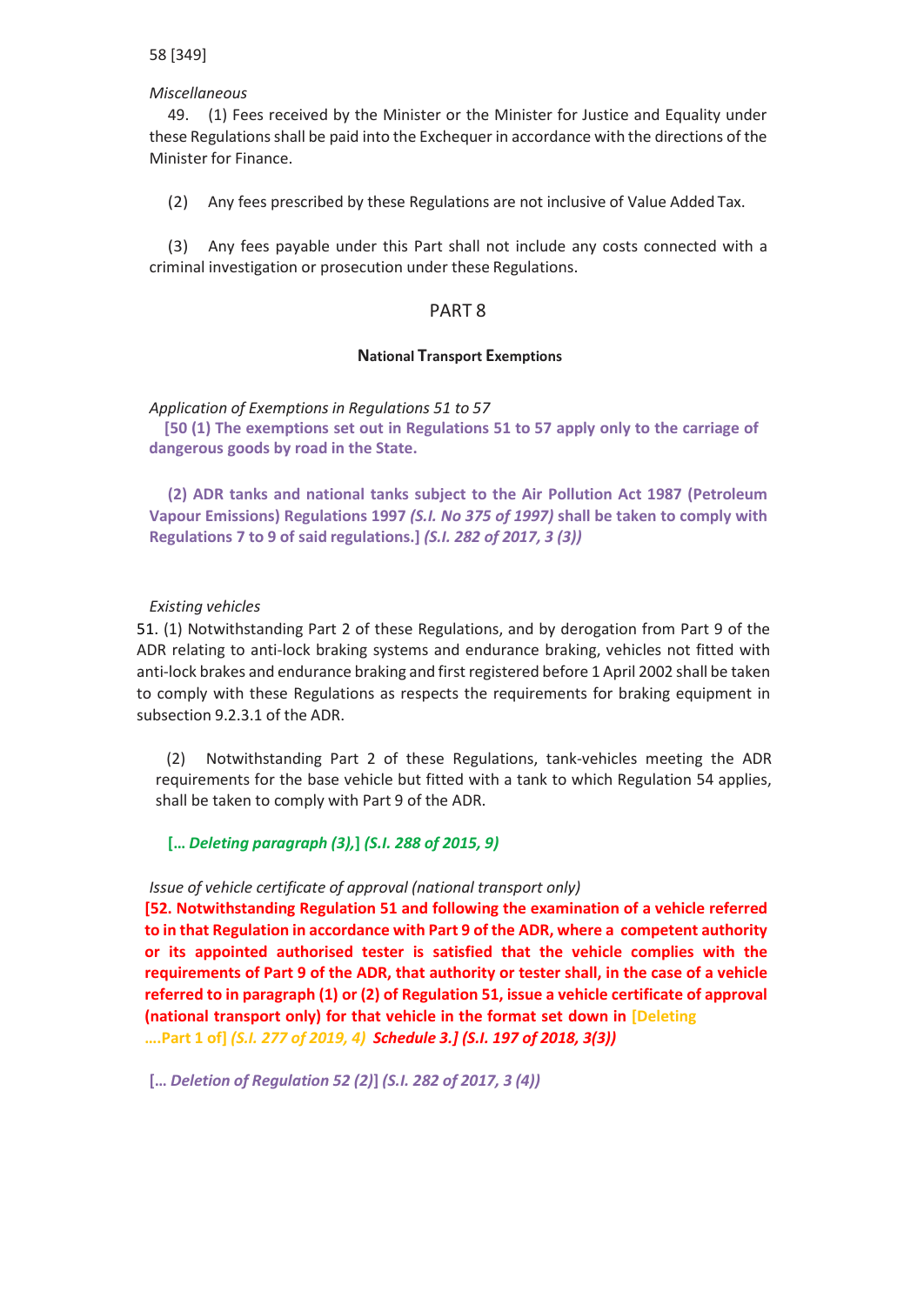### *Vehicle certificate of approval offences*

- 53 (1) (a) The carrier and the driver of a vehicle referred to in **[Regulation 52]** *(S.I. 197 of 2018,* **3(4))** shall ensure that the vehicle certificate of approval (national transport only) is carried in the cab of the vehicle whenever the vehicle is being used for the transport of dangerous goods.
	- (b) Notwithstanding—
		- (i) subparagraph (*a*), and in the case of a vehicle referred to in Regulation 51, where the vehicle consists of a drawing vehicle coupled to a trailer or a semi-trailer and is being used for the transport of dangerous goods, the vehicle certificate of approval (national transport only), or
		- (ii) Part 2 of these Regulations, and by derogation from subsection 8.1.2.2(*a*) of the ADR, where the vehicle consists of a drawing vehicle coupled to a trailer or a semi-trailer and is being used for the transport of dangerous goods within the State only, the vehicle certificate of approval, for the trailer or semi-trailer component need not be carried on the transport unit but shall be produced, on request, at an agreed location to an inspector or a member of An Garda Síochána as appropriate, within 10 days of such request.
	- (2) (*a*) A carrier or a driver who fails to comply with paragraph (1)(*a*)is guilty of an offence and shall be liable on summary conviction to a class D fine.
		- (*b*) A carrier who fails to comply with a request under paragraph (1)(*b*) is guilty of an offence and is liable on summary conviction to a class D fine.

#### *[National tanks*

- **54. Notwithstanding Part 2 of these Regulations, a tank and its respective fittings, that is not fully in compliance with Chapters 6.7, 6.8, 6.9, 6.10 or 6.12 of the ADR, as the case may be, and that was constructed before 1 July 2003, or in the case of mobile explosive manufacturing units, before 1 July 2009 or for tanks constructed to EN12493 inclusive of Annex C shall be taken to comply with the ADR […]** *(S.I. 282 of 2017, 3 (5))* **where—**
	- **(a) all practicable steps are taken to ensure that the tank and itsfittings meet the requirements specified in Schedule 4,**
	- **(b) the tank isfitted with a corrosion-resistant metal plate or plates permanently attached to the tank in a place readily accessible for inspection,**
	- **(c) the following particulars, regarding the tank are marked on the plate or plates referred to in paragraph (b), by stamping into the metal or other similar method—**
		- **(i) itsserial number,**
		- **(ii) its water capacity in litres and in the case of multiple compartment shells, the capacity of each compartment followed by the symbol "S" when the shell or compartments of more than 7500 litres are divided by surge plates into sections of not more than 7500 litres capacity,**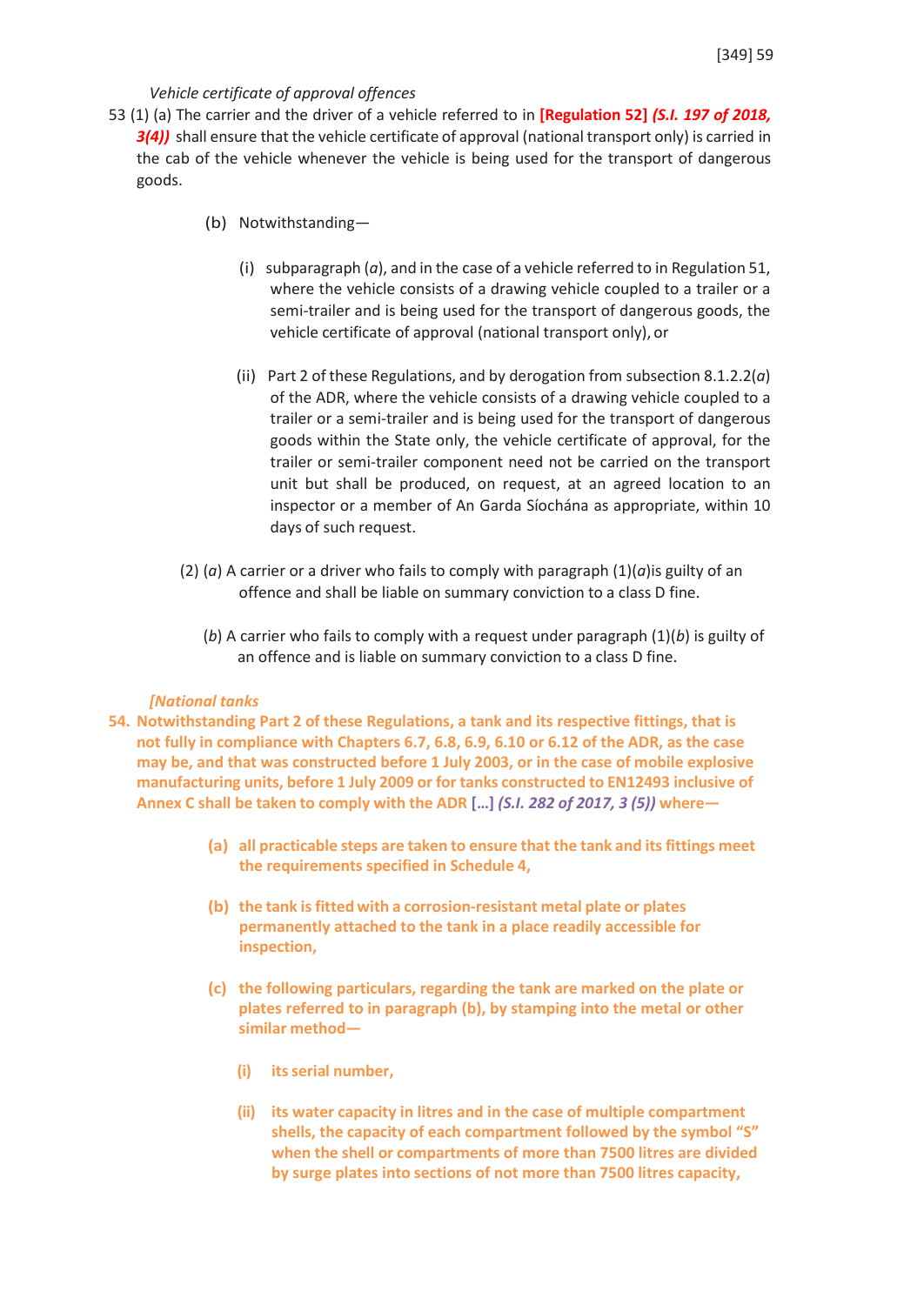- **(iii) its maximum safe working pressure on pressure filled or pressure discharged tanks,**
- **(iv) the month and year of its most recent thorough examination,**
- **(v) the month and year of its most recent periodic test, if appropriate,**
- **(vi) the month and year of its most recent leakproofnesstest,**
- **(vii) its operating temperature range, if appropriate,**
- **(viii) the identification mark of the competent person who carried out the most recent thorough examination, periodic inspection or leakproofness test, as appropriate,**
- **(ix) the name of the owner or operator**
- **(x) the unladen mass and maximum permissible mass of a tank-vehicle, and**
- **(xi) the tare and maximum permissible gross mass for a tank-container or portable tank, and**
- *(d)* **marking requirements in (c)(ii), (iii), (ix), (x) and (xi) shall apply from 31 December 2013, after which date the marks may be applied at the next due tank examination, inspection or test.]** *(S.I. 238 of 2013, 14)*

#### **[***Pressure receptacles constructed before 1 July 2003***]** *(S.I. 238 of 2013, 15 (a))*

- 55. Notwithstanding Part 2 of these Regulations, a receptacle used for the transport of gases of the ADR Class 2 and its fittings, that is not fully in compliance with Chapter 6.2 of the ADR and that was constructed before 1 July 2003 **[and in use within the State prior to 1 July 2017] (***S.I. 282 of 2017, 3 (6) (a))* is taken to comply with the ADRwhere
	- a. all practicable steps are taken to ensure that the receptacle and its fittings are
		- i. properly designed, of adequate strength, good construction and free from obvious defect,
		- ii. constructed of materials that are not chemically incompatible with or liable to react dangerously with the dangerous goods being carried,
		- iii. suitable for the purpose for which they are being used,
		- iv. designed, constructed and maintained so as to prevent any of the contents escaping except in the interests of safety, where the contents may be released using a suitable safety device, and

**[(v) periodically inspected by an inspection body accredited type A or B**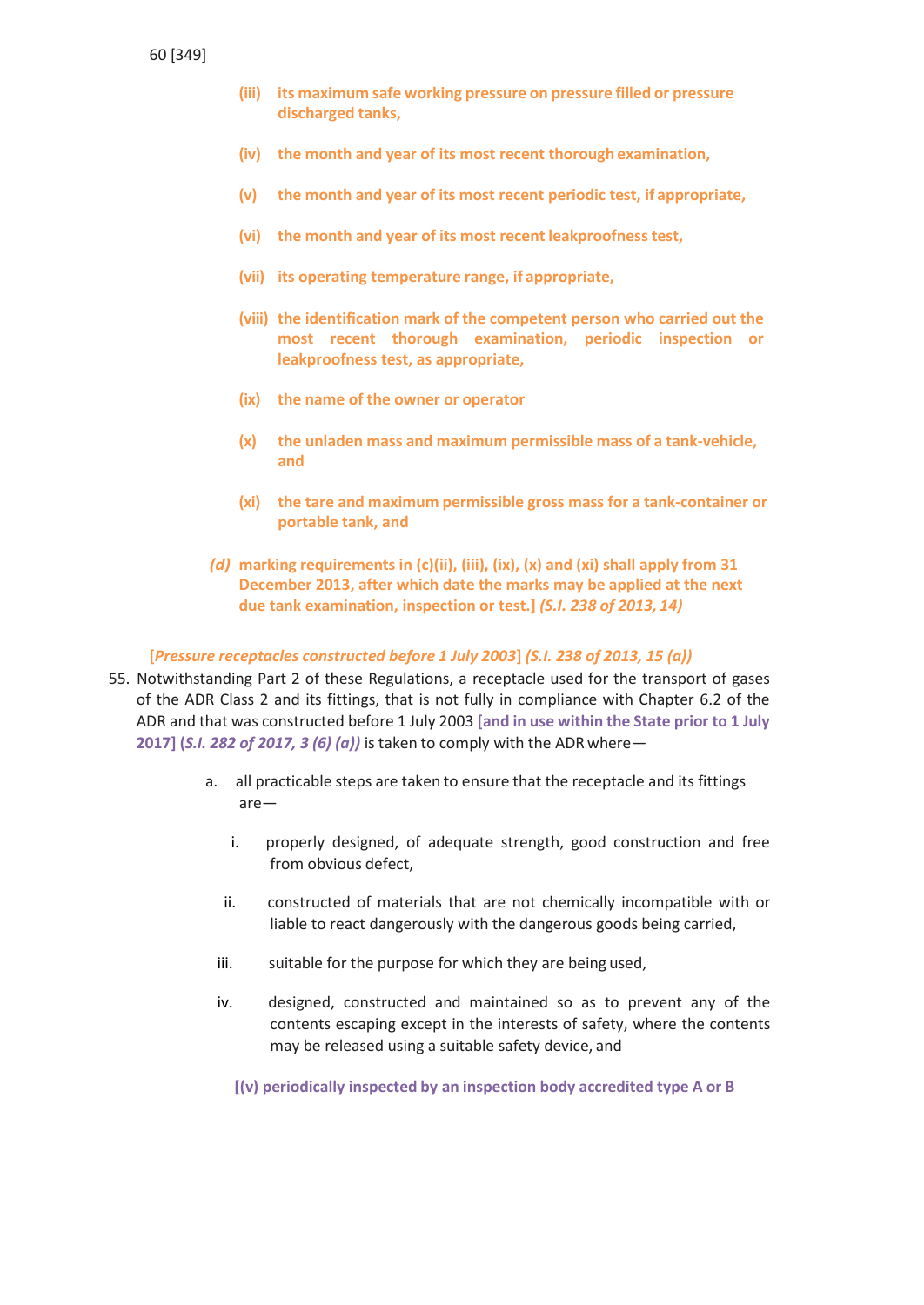**or a competent person under the surveillance of an inspection body type A and otherwise in accordance with the relevant ADR subsections 6.2.1.6, 6.2.2.4, 6.2.3.5, 6.2.4.2 and at the intervals specified in the ADR and after any major repairs which may affect the integrity of the receptacle,]** *(S.I. 282 of 2017, 3 (6) (b))*

and

- b. the receptacle has the following particulars stamped either into the metal on a reinforced part of the receptacle or **[indelibly printed on the cylinder]** *(S.I. 282 of 2017, 3 (6) (c))* on a ring or disc immovably affixed to the receptacle
	- i. the name of the owner,
	- ii. its serial number,
	- iii. its year of manufacture,
	- iv. its water capacity in litres,
	- v. its test pressure,
	- vi. (I) the year and,subject to sub-clause (II), the month of its last **[periodic inspection]** *(S.I. 277 of 2019), 5)*
		- (II) where a receptacle is used to carry gases of the ADR Class 2 for which the interval between periodic inspections is 10 years or more the month of the last **[periodic inspection]** *(S.I. 277 of 2019), 5)* need not be indicated,
		- vii. (I) the tare weight of the receptacle without fittings and accessories, or
			- (II) in the case where the receptacle is a liquefied petroleum gas(LPG) (propane, butane or mixtures of propane and butane of the ADR Class 2, with UN numbers 1978, 1011 and 1965 respectively) cylinder the tare weight inclusive of fittings andaccessories,
			- and
	- *viii.* the identification mark of the **[inspection body responsible for the periodic inspection.]** *(S.I. 282 of 2017, 3 (6), (d))*

### *Exemption relating to private premises*

56. Notwithstanding Part 2, these Regulations do not apply where a vehicle is being used to transfer dangerous goods—

> a. between private premises and another vehicle situated in the immediate vicinity of those premises, or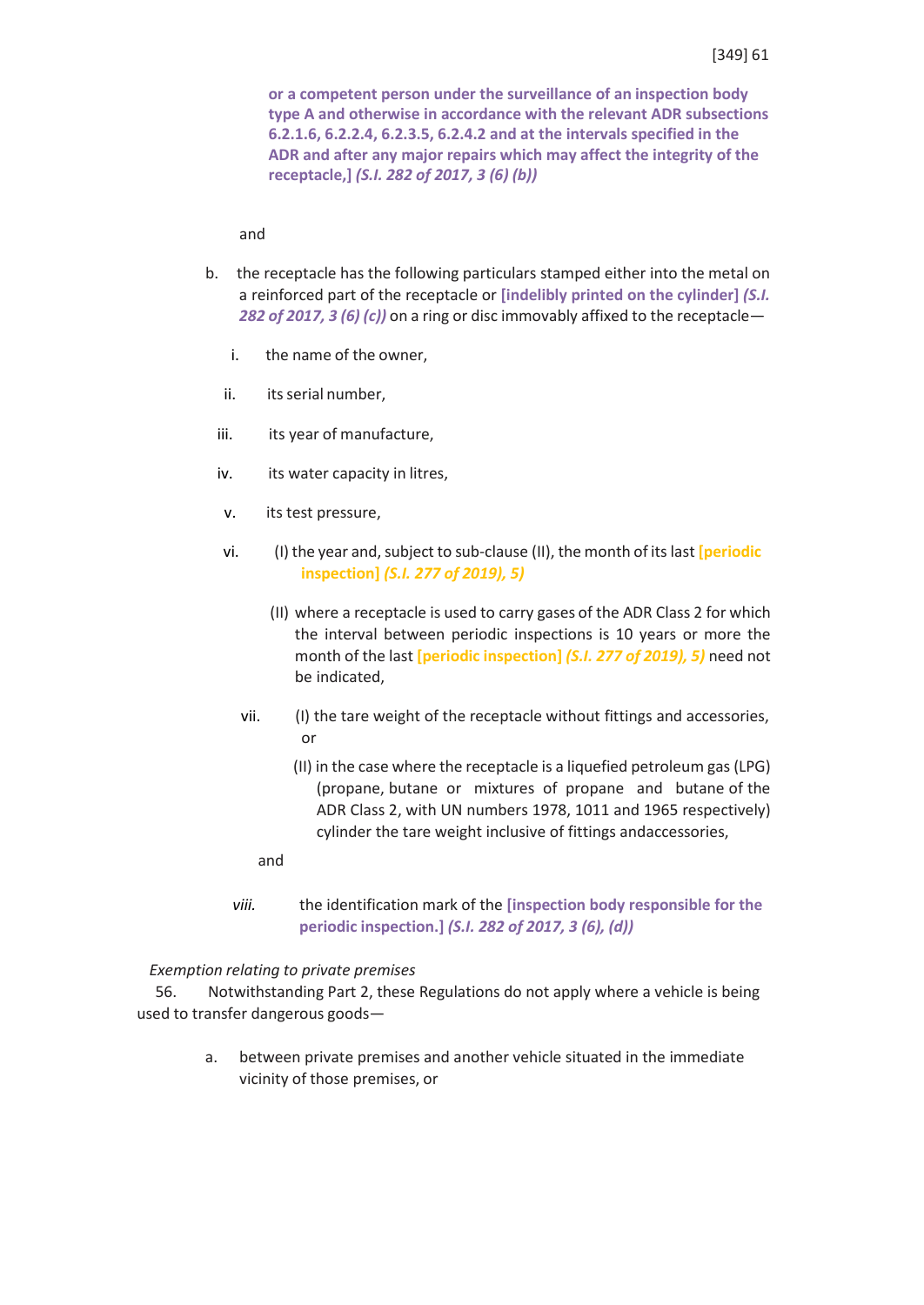b. between one part of a private premises and another part of the premises situated in the immediate vicinity of that first mentioned part, where both parts are occupied by the same person, notwithstanding that those parts may be separated by a public road,

provided that the transfer of the dangerous goods is carried out by means of the most direct and shortest route between a private premises and a vehicle or the two parts of a private premises, as appropriate.

# *[Retail distribution by road*

**56A. (1) This exemption does not apply to the carriage of Class 1, 4.2, 6.2 or 7 goods.**

**(2) Subject to paragraph 1, the requirements for packaging to be a combination package as specified in ADR 3.4.2 or 4.1 and for markings to be affixed for the final stages of the carriage operation in ADR 5.2 and 6.1.3 need not be complied with if:**

- **(a) the goods for carriage by road were originally packed in limited quantities in accordance with ADR 3.4 or combination packagings in accordance with ADR 4.1;**
- **(b) the quantity carried on the transport unit does not exceed 30 kilograms or litres per type, colour, strength or inner package size of a substance or an article, and a total of 333 kilograms or litres per transport unit; and**
- **(c) the goods have been removed from their outer packaging for the final stages of the carriage operation between a distribution centre and a retailer or end-user, or a retailer and end-user, or between an end-user and retailer or distribution centre.]** *(S.I. 197 of 2018, 3 (5))*

# *[Other miscellaneous exemptions*

**57. The following exemptions(subject to the conditionstherein referred to) apply to the provisions of Part 2 of these Regulations namely—**

- **a. in preparing a road transport document, pursuant to Chapter 5.4 of the ADR, when dangerous goods are carried to be delivered to multiple consignees who cannot be identified at the start of the carriage, the words "Delivery Sale" may be used,**
- **b. notwithstanding the provisions of subsection 7.5.11 of the ADR, the loading and unloading of dangerous goods in a public place to which special provision CV1 of Chapter 7.5 applies, is permitted withoutspecial permission from a competent authority,**
- **c. flexible hose reels (including fixed pipelines associated with them) attached to tank vehicles engaged in the retail distribution of petroleum products with UN numbers 1011, 1202, 1223, 1863, 1965 or 1978 are not required to be empty during transport by road where adequate measures are taken by the carrier to prevent any loss of contents,**
- **d. a transport document as referred to in Chapter 5.4 of the ADR is not required for the transport of pesticides of ADR Class 3, with the ClassificationCode FT2, and pesticides of ADR Class 6, with the Classification Code T6, where the quantity of the dangerous goods being carried does not exceed the quantities set out in subsection 1.1.3.6 of the ADR,**
- **e. subject to paragraph (f), the transport of marine distress pyrotechnical articles of ADR Class 1, with UN numbers 0092, 0093, 0191, 0195, 0197, 0240,**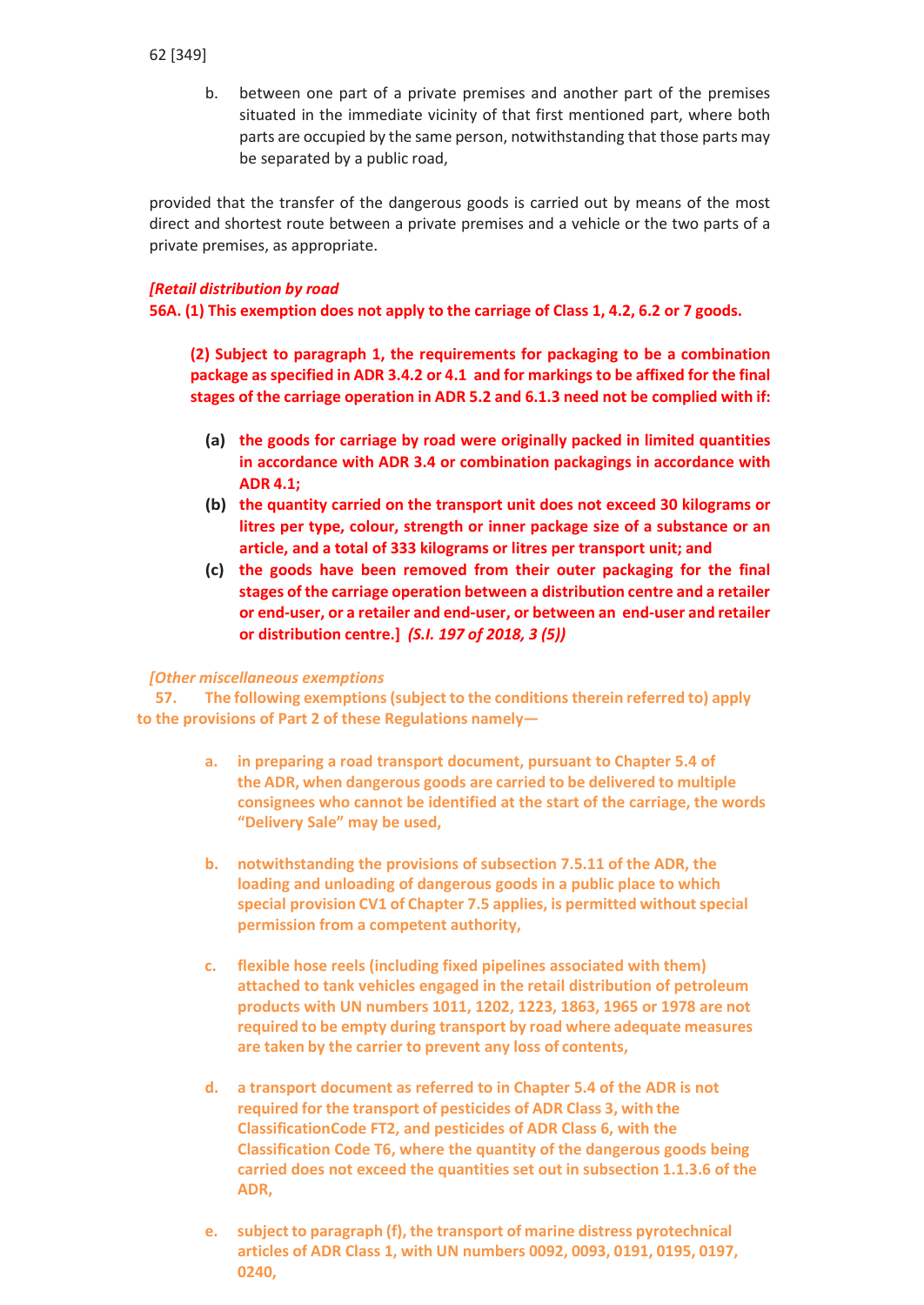**0312, 0403, 0404 or 0453, to a military barracks or range is exemptfrom-**

**[349] 63**

- i. **the requirement for a transport document in accordance with subsection 8.1.2.1 (a) of the ADR,**
- ii. **the packaging requirements of Chapters 4.1 and 6.1 of the ADR, and**
- iii. **the package marking and labelling requirements of Chapter 5.2 of the ADR,**
- **f. paragraph (e) appliesto the articlesreferred to in that paragraph pursuant to subsections 4.1.1.1 and 4.1.1.2 of the ADR where-**
- i. **the transport of the articles is for their disposal following the expiry of their shelf life,**
- ii. **they are packaged by one of the methods listed in thepacking instruction P135 of section 4.1.4 of the ADR,**
- iii. **their packagings are—**
	- **1. of good quality,**
	- **2. strong enough to withstand the shocks andloadings normally encountered during transport,**
	- **3. constructed and closed so as to prevent loss of contents during transport, and**
	- **4. not affected or significantly weakened by the pyrotechnical articles,**
	- iv. **they are not packed together with any other article orsubstance,**
	- v. **each package is clearly marked with the following inscription, namely—**

**"Time Expired Pyrotechnics",**

- vi. **the transport is in compliancewith—**
	- **1. subsection 1.1.3.6 of the ADR,**
	- **2. the exemptions related to quantities carried per transport unit, and**
	- *3.* **the conditions to which the exemptions are subject pursuant to [paragraph (e)],** *(S.I. 282 of 2017, 3 (7))*
- vii. **the load is accompanied by a transport document containing—**
	- **1. the name and address of the consignor,**
	- **2. the name and address of the military barracks or range to whichthe load is being consigned,**
	- **3. a description of the articles being consigned, including their UN number, name and classification code,**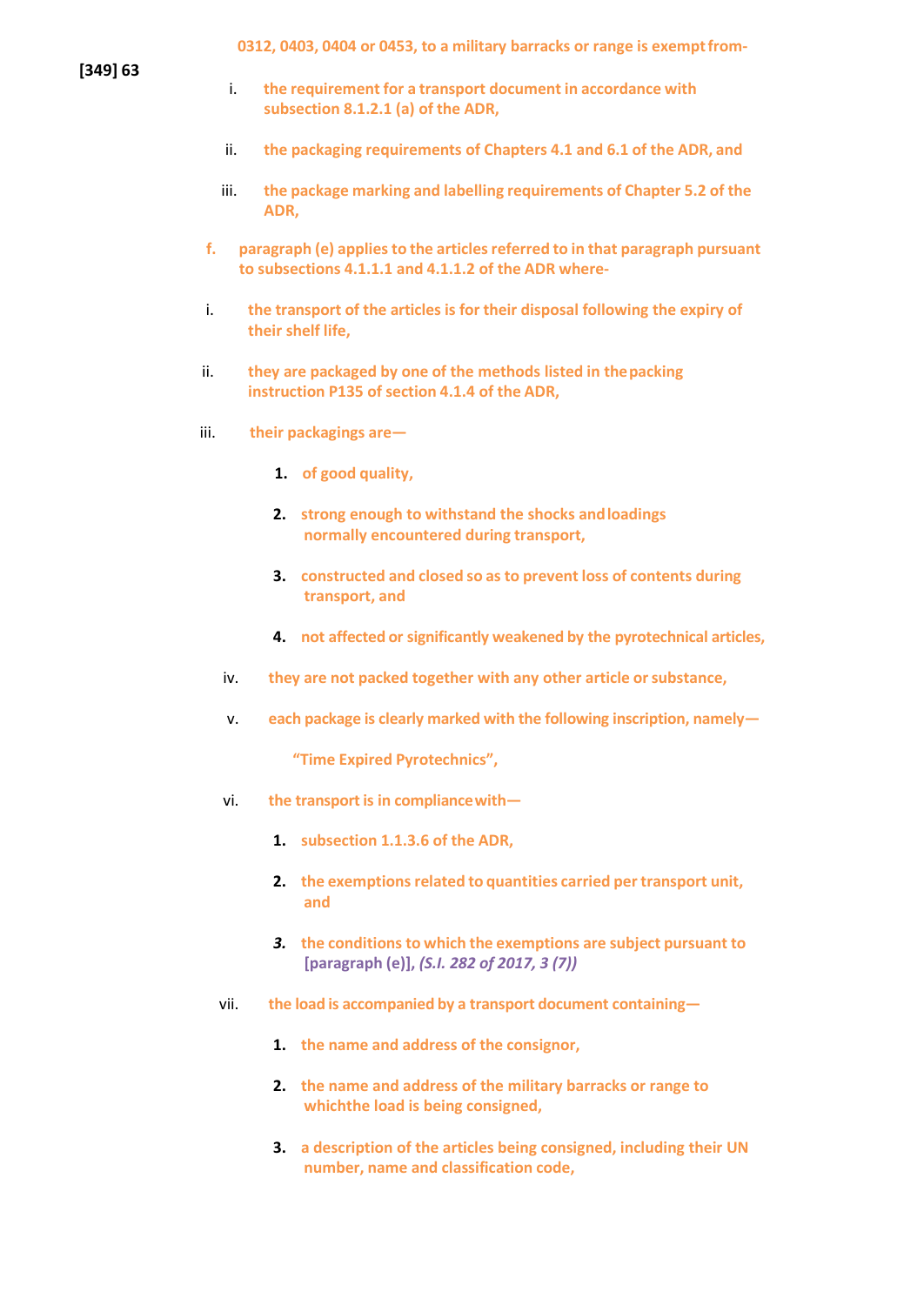- **4. the number of packages and total mass of the load of them, and**
- **5. the following inscriptions**
	- **a. "Time Expired Pyrotechnics", and**
	- **b. "Load not exceeding the exemption limits prescribed in subsection 1.1.3.6 of the ADR",**
- viii. **their transport is to a military barracks or range, and**
- ix. **a complete itemised list of the articlesis provided to the military barracks or range at least two days prior to the delivery of the articles,**
- **g. in the case of the transport in bulk of ammonium nitrate based fertiliser with UN number 2067, from a port where it is being unloaded from a ship, where the transport involves multiple loads in the same vehicle of that fertiliser only on the same or consecutive days**
	- i. **the transport document, required by section 5.4.1 of the ADR to be provided in respect of the first load, shall be sufficient for subsequent loads in respect of the same vehicle on the same or subsequent consecutive days, and**
	- ii. **the special provision CV24, of section 7.5.11 of the ADR, shall not apply, provided that it is complied with before the first load and after the last load in respect of the same vehicle,**
- **h. the requirements of Chapters 5.3 and 5.4 and Parts 7, 8 and 9 of the ADR and the provisions of Chapter 3.2 of the ADR that relate to transport of gases to be used as dispensing agents for beverages do not apply to the transport of gases of ADR Class 2 in cylinders, provided that as respects beverages for which the gases being carried are to be used as dispensing agents where the gases and beverages are being carried in the same vehicle**
	- i. **they are so carried on the same vehicle as the beverages,**
	- ii. **the gases are dispensing agents for the beverages, and**
	- iii. **the beverages are not classified as dangerous according to theADR,**
- **i. the provisions of Chapters 4.1, 6.2 of the ADR and Columns (8), (9a) and (9b) of Chapter 3.2 of the ADR do not apply to the transport of gases of ADR Class 2 in cylinders or pressure drums in the case of a multimodal transport, that includes transport by sea, of the gases, providedthat—**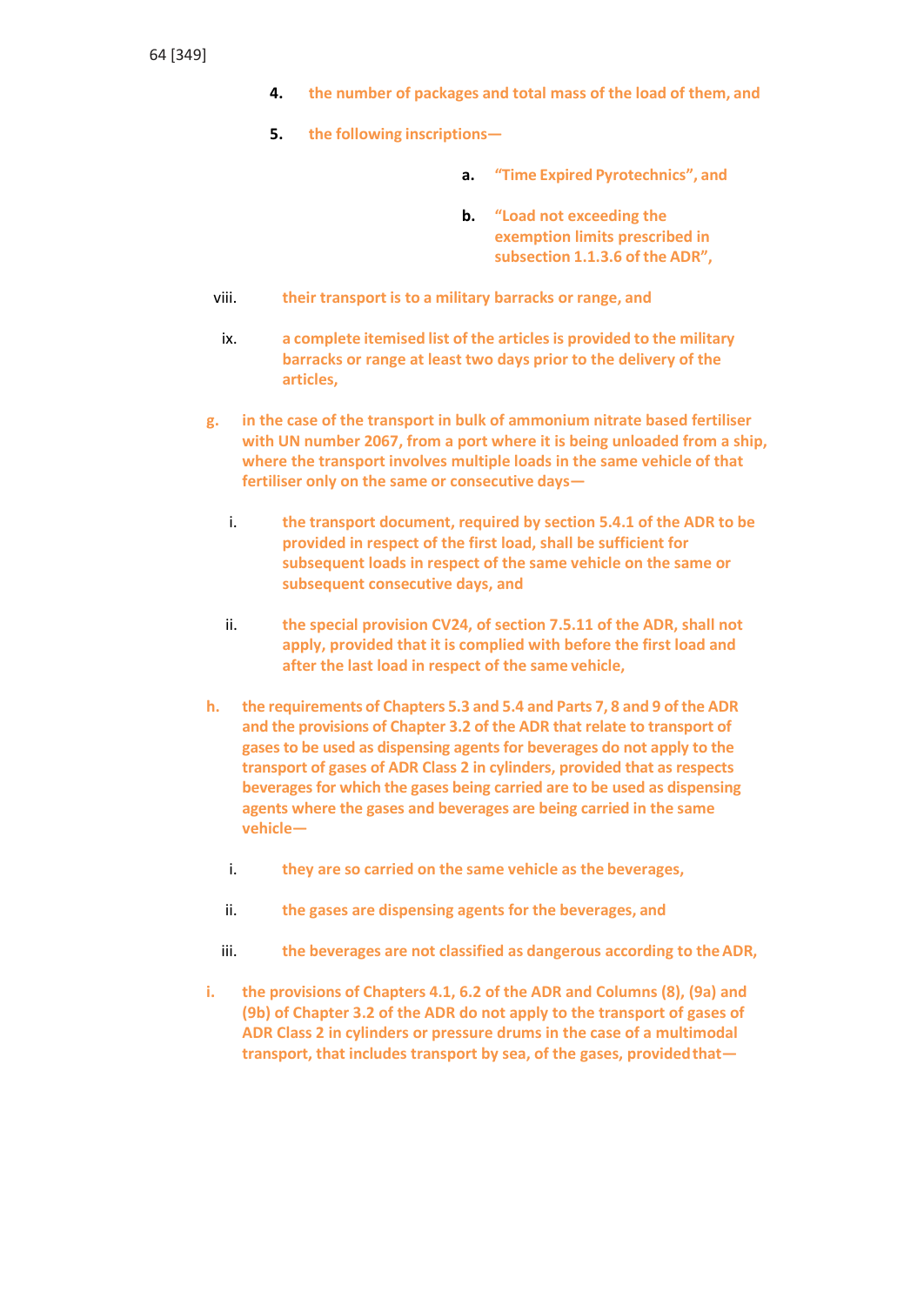- i. **consignors comply with the provisions of Chapters 4.1, 6.2 and therelevant provisions of Chapter 3.2 of the IMDGCode,**
- ii. **the transport within the State consists of a single journey and is completed within a single day,**
- iii. **the cylinders or pressure drums are not refilled in the State,**
- iv. **the empty cylinders or pressure drums, whether uncleaned or cleaned, are returned to the country of origin, from where they originated, and**
- v. **small quantities are carried per load,**
- *j.* **in the case where the competent authority has recognised reference temperatures or standards in accordance with Regulation 10(9)(a) or (b), Part 2 of these Regulations do not apply in relation to national carriage to the extent that it imposesrequirements on that carriage that conflict with the reference temperatures or standards recognised in accordance with Regulation 10(9)(a) or (b).]** *(S.I. 238 of 2013, 16)*

### PART 9

#### **Transport Pressure Equipment**

#### *Scope*

58. (1) Subject to paragraph (2), these Regulations apply to:-

- a. new transportable pressure equipment, within the meaning of Article 1(2)(*a*) of the TPE Directive;
	- b. forthe purposes of periodic inspections, intermediate inspections, exceptional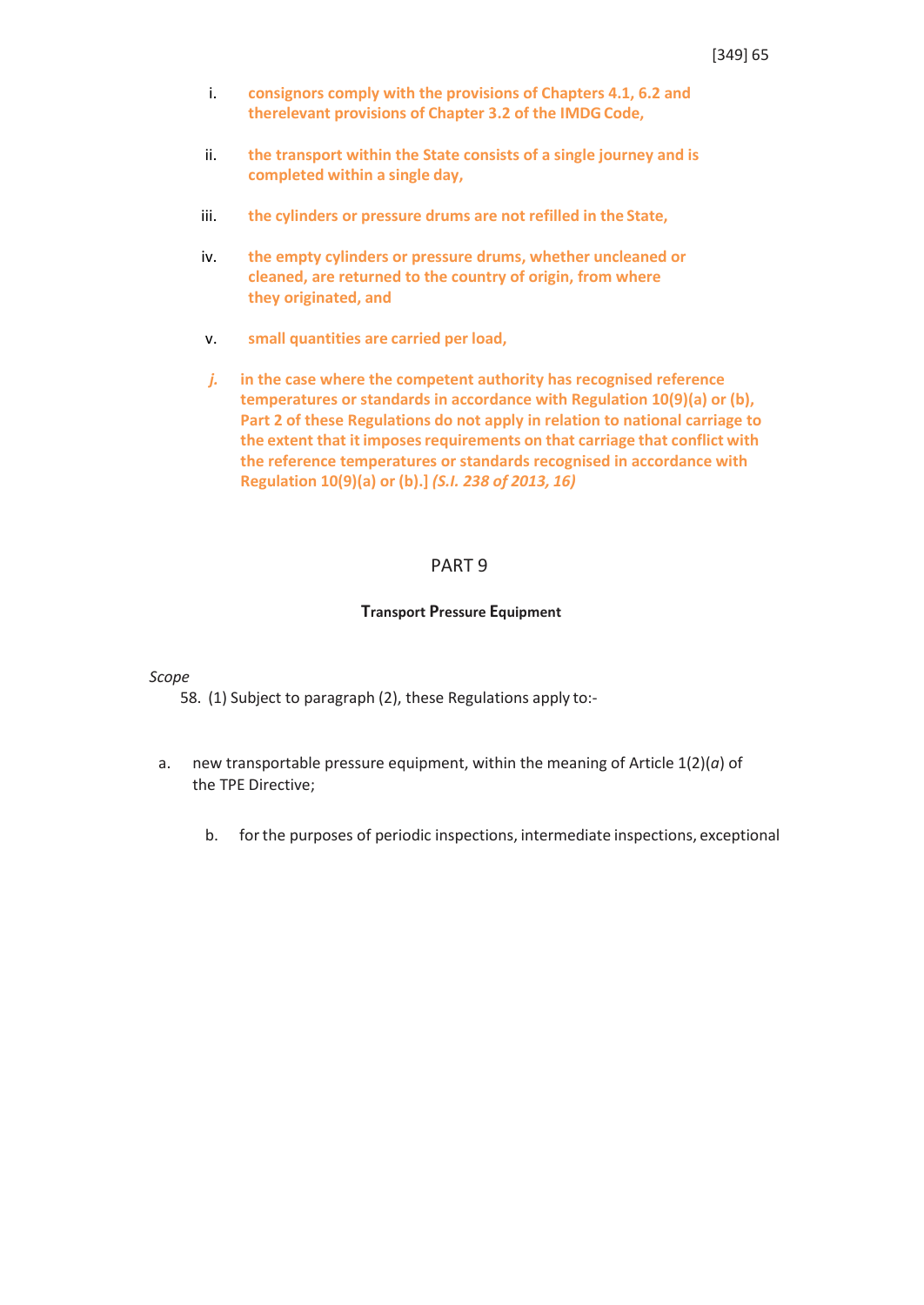checks and use, transportable pressure equipment that is within the meaning of Article 1(2)(*b*) of the TPE Directive, and

- c. for the purposes of reassessment of conformity, transportable pressure equipment that is within the meaning of Article 1(2)(*c*) of the TPE Directive
- (2) These Regulations do not apply to transportable pressure equipment:
	- (a) that is within the meaning of Article 1(3) of the TPE Directive;
	- (b) used exclusively for the transport of dangerous goods between a Member State and third countries carried out in accordance with Article 4 of Directive 2008/68/EC.

# *Assessment of conformity*

**[59. (1) Transportable pressure equipment within the scope of Article 1(2)(***a***) of the TPE Directive shall meet the conformity assessment, periodic inspection, intermediate inspection and exceptional checks requirements set out in the ADR (Subsections 1.8.6, 1.8.7, 6.2.2.11, 6.2.3.6 to 6.2.3.8, and TA4 and TT9 of 6.8.4) and in Chapters 3 and 4 of the TPE Directive.]** *(S.I.282 of 2017, 3 (8))*

- (2) The marking requirements applicable to the assessment of conformity set out in Articles 14 and 15 of the TPE Directive are to be complied with in relation to the equipment.
- (3) A separate conformity assessment may be carried out for demountable parts of refillable transportable pressure equipment.

# *Periodic inspection and repeated use*

**[60. (1) If the transportable pressure equipment within the scope of Article 1(2)(***b***) ofthe TPEDirective bears a marking referred to inArticles 14 and 15 ofthat Directive, it shall be subjectto periodic inspection, intermediate inspection and exceptional checks requirementsset out in the ADR (Subsections 1.8.6, 1.8.7, 6.2.2.11, 6.2.3.6 to 6.2.3.8, and TA4 and TT9 of 6.8.4) and Chapters 3 and 4 of the TPE Directive.] (***S.I. 282 of 2017, 3 (9)***)**

(2) The marking requirements applicable to periodic inspectionsset out in Articles 14 and 15 of the TPE Directive are to be complied with in relation to the equipment.

# *Reassessment of conformity*

61. (1) Transportable pressure equipment within the scope of Article  $1(2)(c)$  of the TPE Directive may be reassessed for conformity in accordance with this regulation.

- (2) The equipment shall be—
	- (a) reassessed by a type A notified body in accordance with the procedure set out in Annex III to the TPE Directive; and
	- (b) marked in accordance with the requirements of Articles 14 and 15 of the TPE Directive that are applicable to the reassessment of conformity.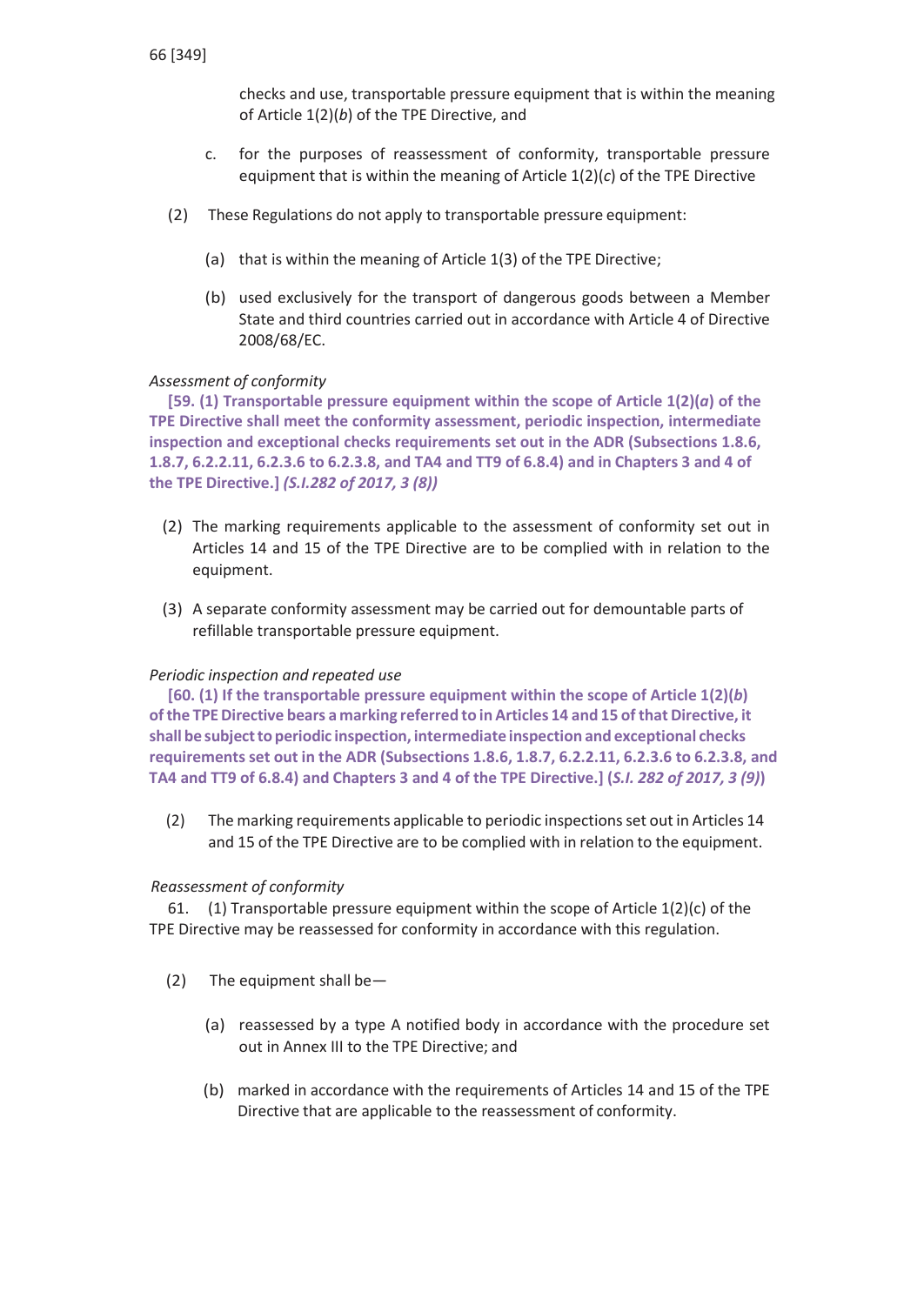(3) If the equipment has been manufactured in seriesto a design type which has been reassessed by a type A notified body in accordance with paragraph  $(2)(a)$ , the procedure set out in Annex III to the TPE Directive may be undertaken by a notified body notified for periodic inspection of that equipment and references in that Annex to "type A notified body" are to be treated as references to a notified body notified for periodic inspection of that equipment.

### *Obligations of economic operators*

62. (1) Equipment may only be placed or made available on the market, put into service or used by an economic operator if that operator—

- (a) ensures that the equipment meets the requirements as set out in the Directives; and
- (b) if it is a manufacturer, complies with Regulation 63;
- (c) if it is an importer, complies with Regulation 64;
- (d) if it is a distributor, complies with Regulation 65;
- (e) if it is an owner, complies with Regulation 66; or
- (f) if it is an operator, complies with Regulation 67.

(2) On receipt of a request from the market surveillance authority an economic operator shall identify to the authority any economic operators who have supplied it with, or to whom it has supplied, transportable pressure equipment over at least the previous 10 years.

(3) Where the market surveillance authority is of the opinion that the transportable pressure equipment presents a risk, the relevant economic operator shall cooperate as necessary with the authority, including granting access to its premises and providing samples as required.

(4) Where the market surveillance authority, upon evaluation of transportable pressure equipment, finds that the equipment is not in compliance with the Directives, the relevant economic operator shall take the recommended corrective action in respect of the equipment placed or made available on the market.

(5) Where the market surveillance authority, upon evaluation of transportable pressure equipment, finds that the equipment is in compliance with the Directives, butstill presents a risk, the relevant economic operator shall take the recommended corrective action in respect of the equipment placed or made available on themarket.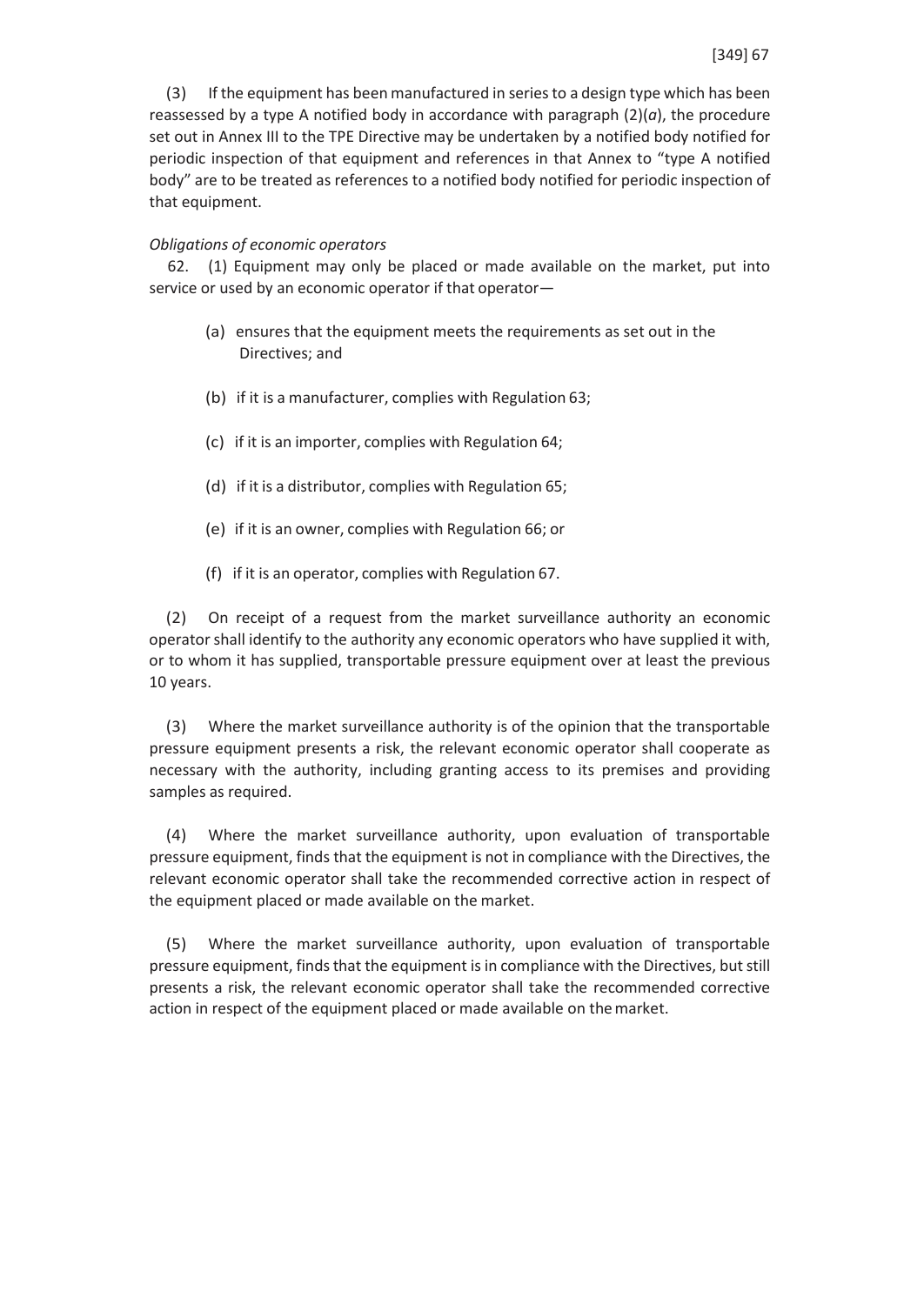# *Obligations of manufacturers*

- 63. (1) A manufacturer shall—
	- (a) ensure that equipment has been designed, manufactured and documented in accordance with the requirements as set out in the Directives.
	- (b) ensure a conformity assessment is carried out by a type A notified body in accordance with the provisions of the Directives;
	- (c) mark equipment in accordance with Articles 14 and 15 of the TPE Directive;
	- (d) keep the technical documentation specified in the Directives for the period specified in the Directives.
- (2) Where a manufacturer knows or has reason to believe that equipment that it has placed on the market does not comply with the Directives, that manufacturer shall—
	- (a) take immediate corrective measures to ensure that the equipment complies with the Directives, and/or
	- (b) withdraw the equipment from the market,and/or
	- (c) issue a recall of the equipment from the enduser.
- (3) Where a manufacturer considers that equipment it has placed on the market presents a risk, that manufacturer shall immediately inform the competent authorities of the Member States on whose markets equipment has been placed or made available of the risk, including details of any non-compliance with the Directives and any action taken in accordance with paragraph (2).
- (4) A manufacturer shall record all instances of non-compliance with the Directives and any corrective measures taken.
- (5) On receipt of a reasoned request from the competent authority, a manufacturer shall—
	- (a) provide the competent authority, all information and documents necessary to show that the equipment meets the requirements of the Directives;and
	- (b) cooperate with the competent authority in any action it takes to eliminate risks posed by that equipment.
- (6) A manufacturer shall only provide to operators information that complies with the requirements of the Directives.
- (7) This Regulation applies to an importer or a distributor as if it were a manufacturer where it—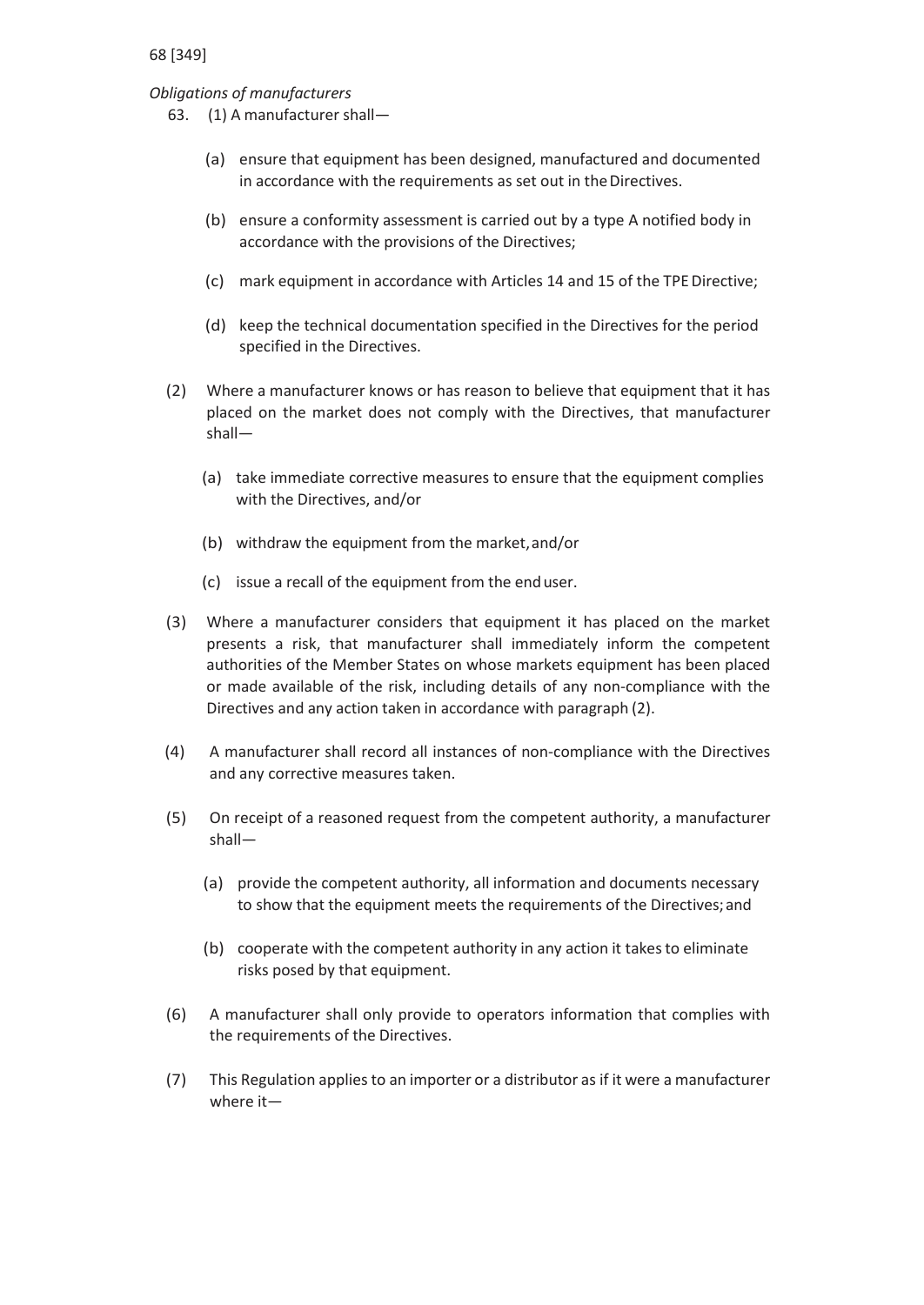- (a) places transportable pressure equipment on the market under its own name or trademark, or
- (b) modifies transportable pressure equipment already placed on the market in such a way that compliance with the Directives may be affected.

(8) Manufacturers may, by written mandate, appoint an authorised representative to perform specific tasks in accordance with Article 5 of the TPE Directive.

(9) Regulation 2(12) applies to all documentation and information to be provided in this Regulation.

### *Obligations of importers*

64. (1) An importer shall ensure that—

- (a) the manufacturer has complied with conformity assessment and drawn up the technical documentation in accordance with the Directives;
- (b) equipment has been marked in accordance with Articles 14 and 15 of the TPE Directive;
- (c) the certificate of conformity for the equipment either contains or hasits name and address attached to it;
- (d) the conditions in which equipment under its responsibility is stored and transported do not jeopardise its compliance with the Directives; and
- (e) the technical documentation specified in the Directives is kept for the period set out in the Directives and can be made available to the market surveillance authorities on request.

(2) Where an importer considers or has reason to believe that transportable pressure equipment is not in compliance with the Directives, it shall not place the equipment on the market until it has been brought into compliance.

(3) Where an importer considers that equipment presents a risk before it has been placed on the market, that importer shall inform the manufacturer and the market surveillance authority of the risk.

(4) Where an importer knows or has reason to believe that equipment it has placed on the market does not comply with the Directives, that importershall—

- (a) take immediate corrective measures to ensure that the equipment complies with the Directives, and/or
- (b) withdraw the equipment from the market, and/or
- (c) issue a recall of the equipment from the end user.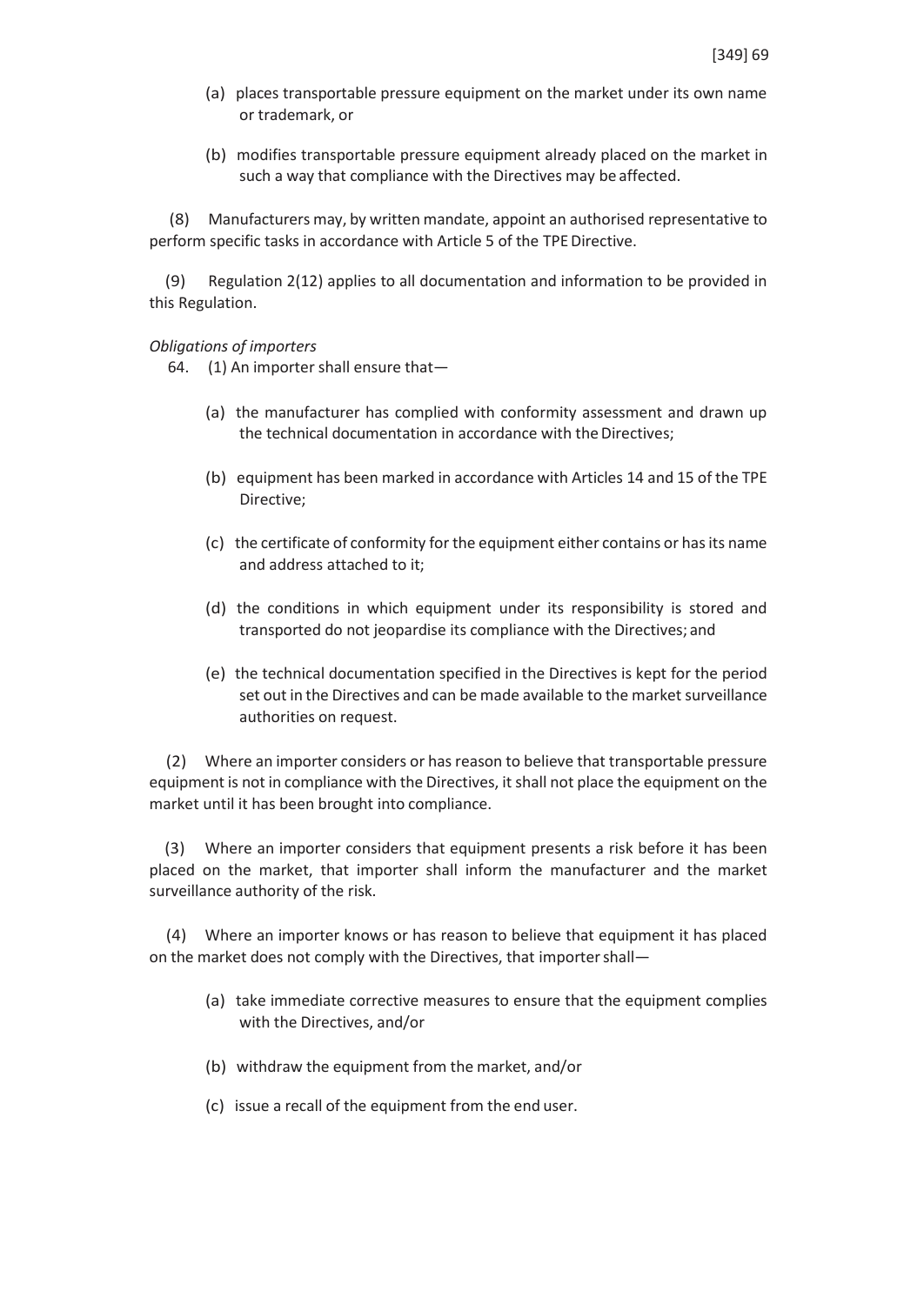(5) Where an importer considersthat equipment it has placed on the market presents a risk, that importer shall immediately inform the manufacturer and the competent authorities of the Member States on whose markets equipment has been placed or made available of the risk, including details of any non-compliance with the Directives and any action taken in accordance with paragraph (2).

(6) An importer shall record all instances of non-compliance with the Directives and any corrective measures taken.

(7) On receipt of a reasoned request from the competent authority, an importer shall—

- (a) provide that competent authority, all information and documents necessary to show that the transportable pressure equipment meets the requirements of the Directives; and
- (b) co-operate with that competent authority in any action taken to eliminate risks posed by that equipment.

(8) An importer shall only provide to operators information that complies with the requirements of the Directives.

(9) Regulation 2(12) applies to all documentation and information to be provided in this Regulation.

## *Obligations of distributors*

65. (1) A distributor shall ensure that—

- (a) the equipment has been marked in accordance with Articles 14 and 15 of the TPE Directive;
- (b) the certificate of conformity for the equipment contains or has attached to it the name and address of the importer where relevant; and
- (c) the conditions in which equipment under its responsibility is stored and transported do not jeopardise its compliance with the Directives.

(2) Where a distributor considers or hasreason to believe that transportable pressure equipment is not in compliance with the Directives, it shall not make the equipment available on the market until the equipment has been brought into compliance.

(3) Where a distributor considers that transportable pressure equipment presents a risk before it has been made available on the market, that distributor shall inform the manufacturer or the importer and the market surveillance authority of the risk.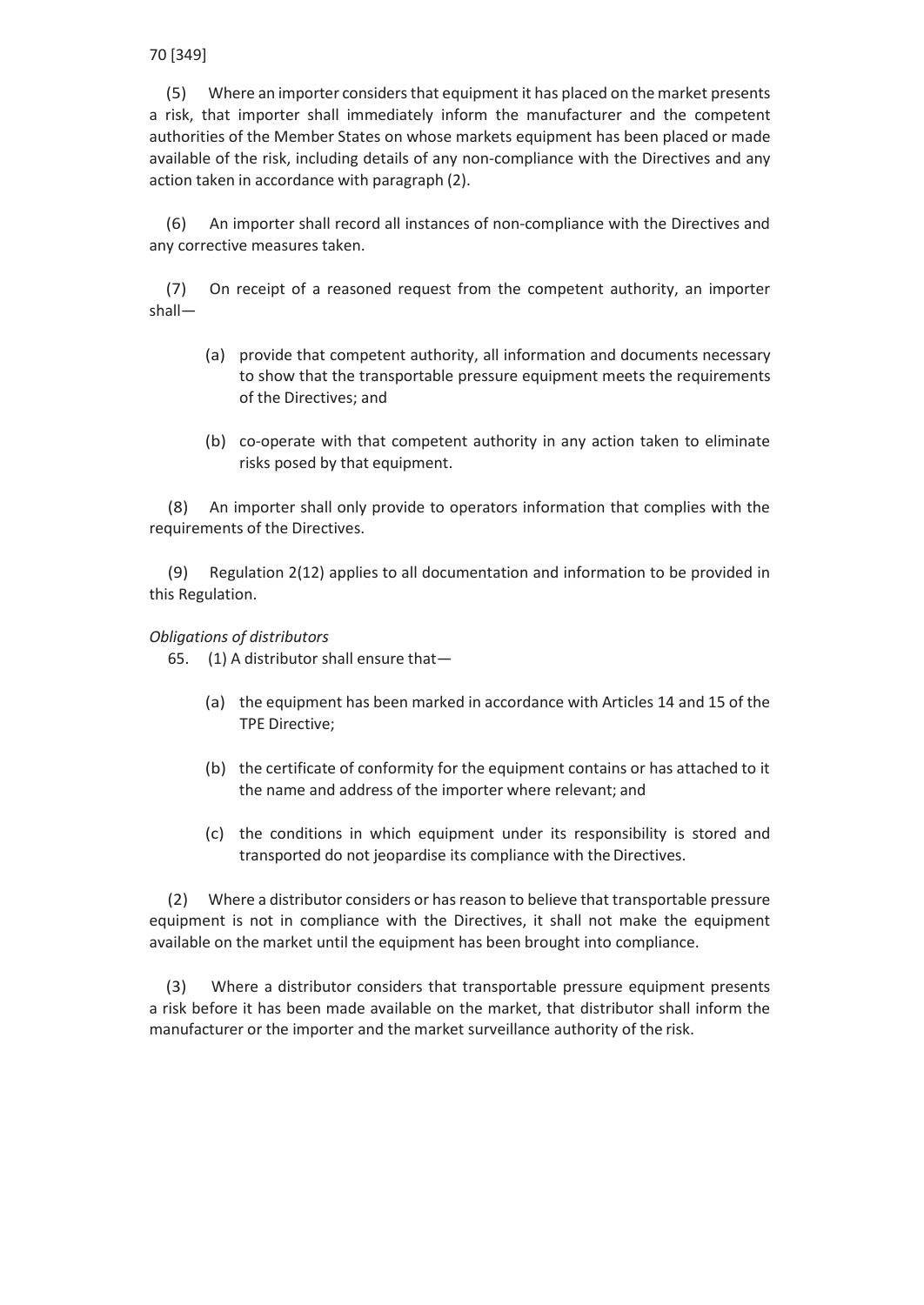(4) Where a distributor knows or has reason to believe that equipment he or she made available on the market does not comply with the Directives, that distributor shall—

- (a) take immediate corrective measures to ensure that the equipment complies with the Directives, and/or
- (b) withdraw the equipment from the market, and/or
- (c) issue a recall of the equipment from the end user.

(5) Where a distributor considers that transportable pressure equipment it has made available on the market presents a risk, that distributor shall immediately inform the manufacturer, the importer and the competent authorities of the Member States on whose markets equipment has been placed or made available of the risk, including details of any non-compliance with the Directives and any action taken in accordance with paragraph (2).

(6) A distributor shall record all instances of non-compliance with the Directives and any corrective measures taken.

(7) On receipt of a reasoned request from the competent authority, a distributor shall—

- (a) provide the competent authority, all information and documents necessary to show that the equipment meets the requirements of the Directives;and
- (b) co-operate with the competent authority in any action takento eliminate risks posed by that equipment.

(8) A distributor shall only provide to operators information that complies with the requirements of the Directives.

(9) Regulation 2(12) applies to all documentation and information to be provided in this Regulation.

### *Obligations of owners*

66. (1) Where an owner considers or has reason to believe that transportable pressure equipment is not in compliance with the Directives, that owner shall not make the equipment available or use it until it has been brought into compliance.

(2) An owner shall ensure that the conditions in which transportable pressure equipment under its responsibility is stored and transported do not jeopardise its compliance with the Directives.

(3) Where an owner considers that its transportable pressure equipment presents a risk, that owner shall inform the manufacturer, importer or distributor and the market surveillance authority of the risk.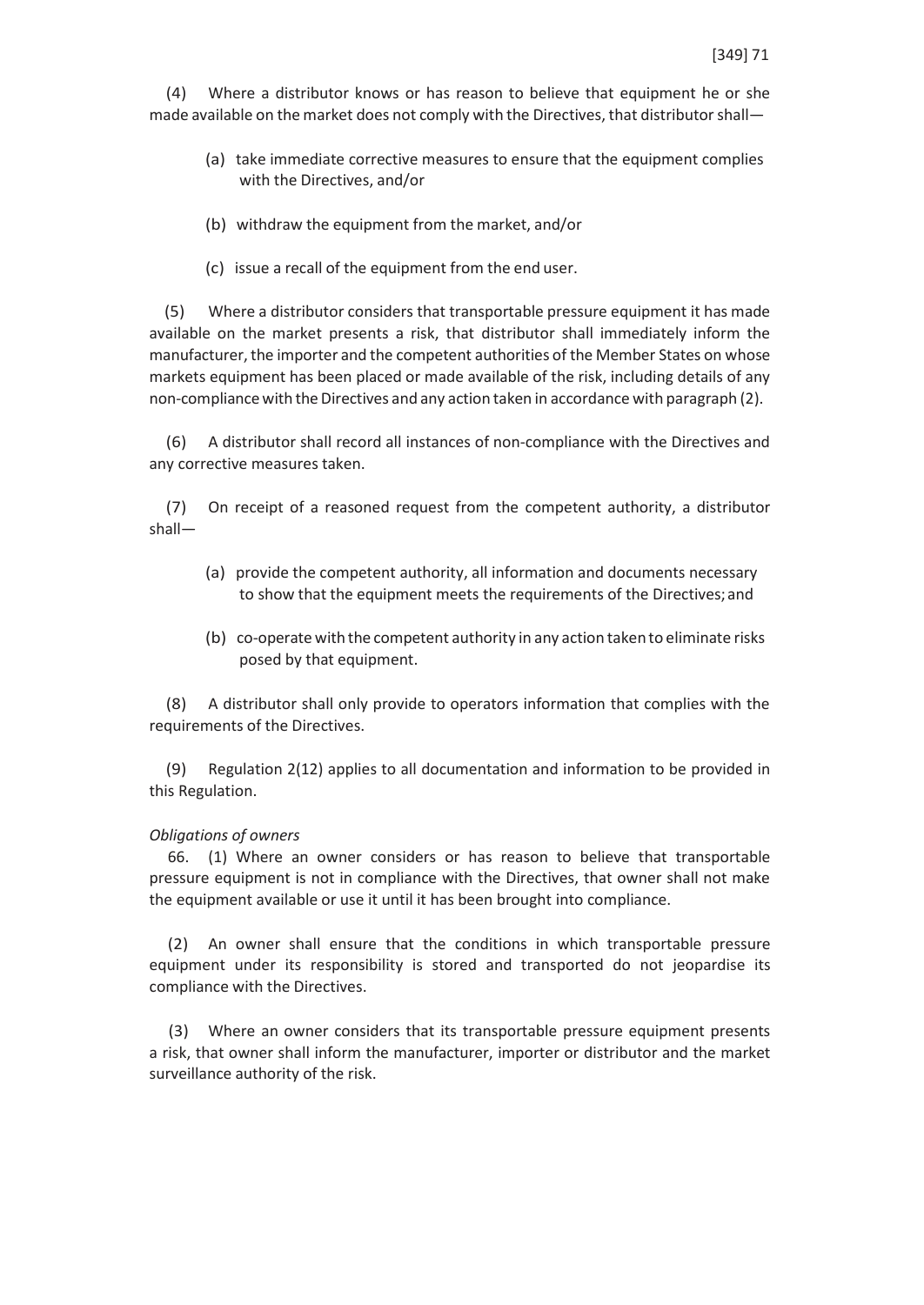(4) An ownershall record all instances of non-compliance with the Directives and any corrective measures taken.

(5) An owner shall only provide to operators information that complies with the requirements of the Directives.

#### *Obligations of operators*

67. Where an operator considers that equipment presents a risk, that operator shall inform the owner and the market surveillance authority of the risk.

### *Misleading and other markings*

68. (1) No person is to affix a marking on transportable pressure equipment which is likely to mislead third parties with regard to the meaning or the graphics of the conformity mark.

(2) Any other marking may be affixed to transportable pressure equipment provided that the visibility and legibility of the conformity mark is not reduced.

#### *[Notifying authority*

**69. ForthepurposesoftheseRegulations,thenotifyingauthority shall beresponsible for setting up and carrying out the necessary proceduresfor the assessment, notification and subsequent monitoring of notified bodies approved in the State.**

#### *Accreditation body*

**70. For the purposes of these Regulations, INAB is responsible for the development and carrying out of procedures for the assessment and monitoring of notified bodies.**

#### *Notified bodies*

**71. (1) The notifying authority shall notify the Commission and the other Member States ofthe conformity assessment bodies and inspection bodies authorised under these Regulations to carry out the conformity assessment, periodic inspection, intermediate inspection, exceptional checks and reassessment of conformity requirements set out in the Annexes to the Directive and the TPE Directive.**

**(2) Only a conformity assessment body or inspection body which has been notified to the European Commission and other Member States in accordance with these Regulations and the TPE Directive, and against whom no objections are raised by the European Commission or other Member States within the time periods set down under Article 22 of TPE Directive,shall be a notified body for the purposes of these Regulations and the TPE Directive.**

**(3) The assessment and monitoring referred to in Article 17(1) and (2) of the TPE Directive shall be carried out by INAB within the meaning of and in accordance with Regulation (EC) No. 765/2008.**

#### *Applications for notification by conformity assessment bodies*

**72. (1) A conformity assessment body or inspection body seeking to become a notified body shall meet the requirements set down in the Annexes to the Directive and the TPE Directive.**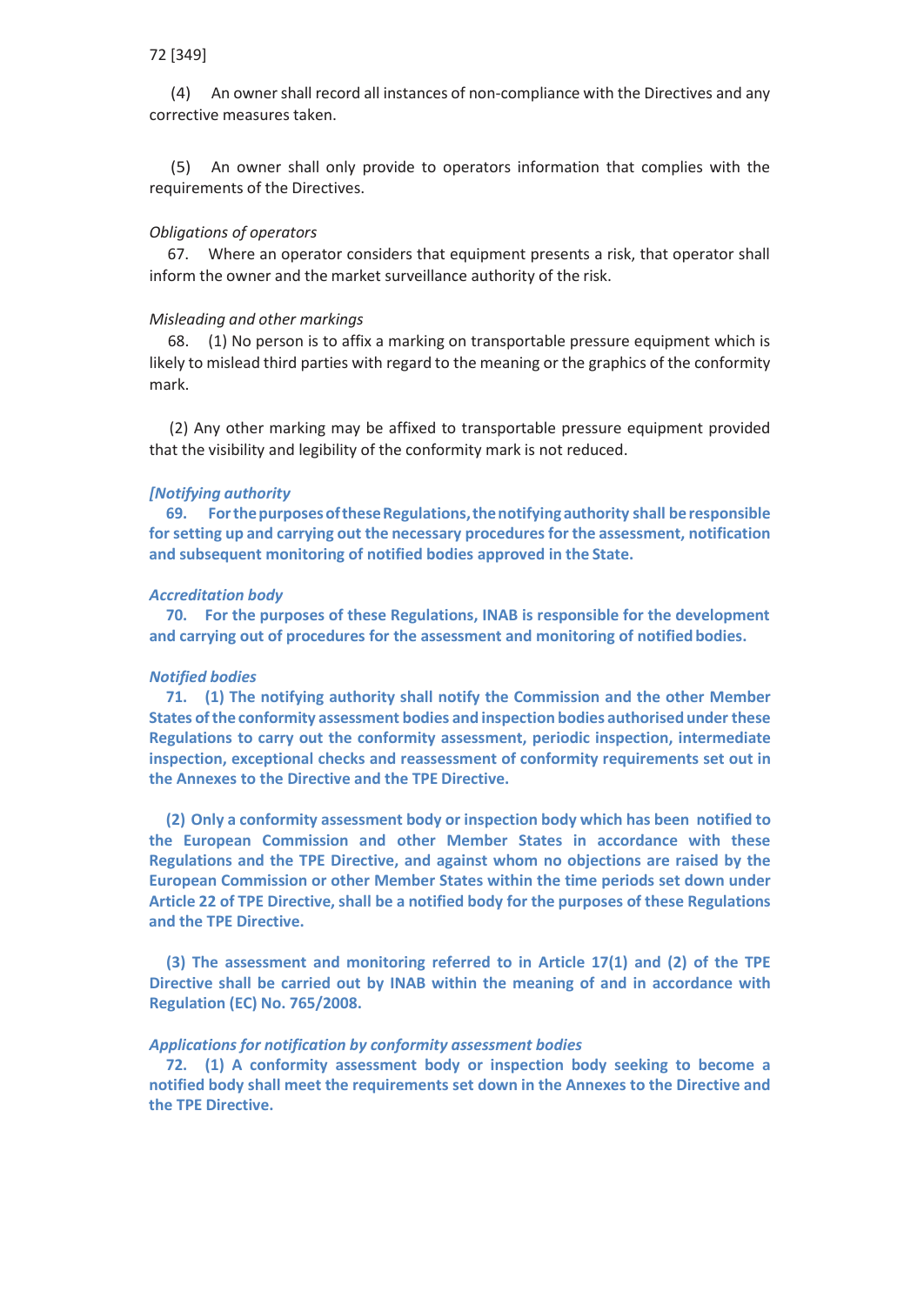**(2) A conformity assessment body or inspection body seeking to become a notified body shall submit to the notifying authority an application, which application shall be in accordance with Article 21 of the TPE Directive and shall be accompanied by the appropriate fee, as may be prescribed by the notifying authority.**

#### *Notification of conformity assessment bodies and inspection bodies*

**73. (1) The notifying authority may only notify a conformity assessment body or inspection body where that body—**

- **(a) has made an application to it in accordance with Article 21 of the TPE Directive,**
- **(b) meets the requirements set out in Article 20 of the TPE Directive, and**
- **(c)meets the minimum criteria specified in subsection 1.8.6.8 of the ADR.**

**(2) Notifications by the notifying authority under paragraph (1) shall be made in accordance with the notification procedure set down in Articles 22 (2), (3) and (4) of the TPE Directive.**

*(3)* **The notifying authority shall notify the European Commission and the other Member States of any subsequent relevant changesto the notification.]** *(S.I. 555 of 2017, 3(2))*

#### *Changes to notification*

**74. (1) Where the notifying authority has ascertained or has been informed that a notified body no longer meets the requirements laid down in Article 20 of the TPE Directive, or that it is failing to fulfil its obligations under Article 26 or 27 of the TPE Directive or under these Regulations, that notifying authority shall restrict, suspend or withdraw notification as appropriate, depending on the seriousness of the failure to meet those requirements or fulfil those obligations.**

**(2) In the event of restriction, suspension or withdrawal of notification, or where the notified body has ceased its activity, the notifying authority shall—**

- **(a) immediately inform the Commission and the other Member States of same, and**
- **(b) take appropriate stepsto ensure thatthe files ofthat notified body are either processed by another notified body or kept available for the responsible notifying and competent authorities at their request.**

**(3) The notifying authority shall inform the notified body concerned of its decision and allow that body an opportunity to make representations to it.**

**(4) The notifying authority shall establish a panel ("appeal panel") for the purposes of considering appeals under this Regulation. An appeal panel shall consist of at least 3 but not more than 5 persons appointed by the notifying authority, one of whom shall be designated by the notifying authority to be chairperson of the panel. An appeal panel shall not consist of any person who decided, or was involved in the decision, to restrict, suspend or withdraw the relevant notification pertaining to a notified body. The notifying authority may establish more than one appeal panel to consider one or more appeals. An appeal panel shall establish its own procedure.**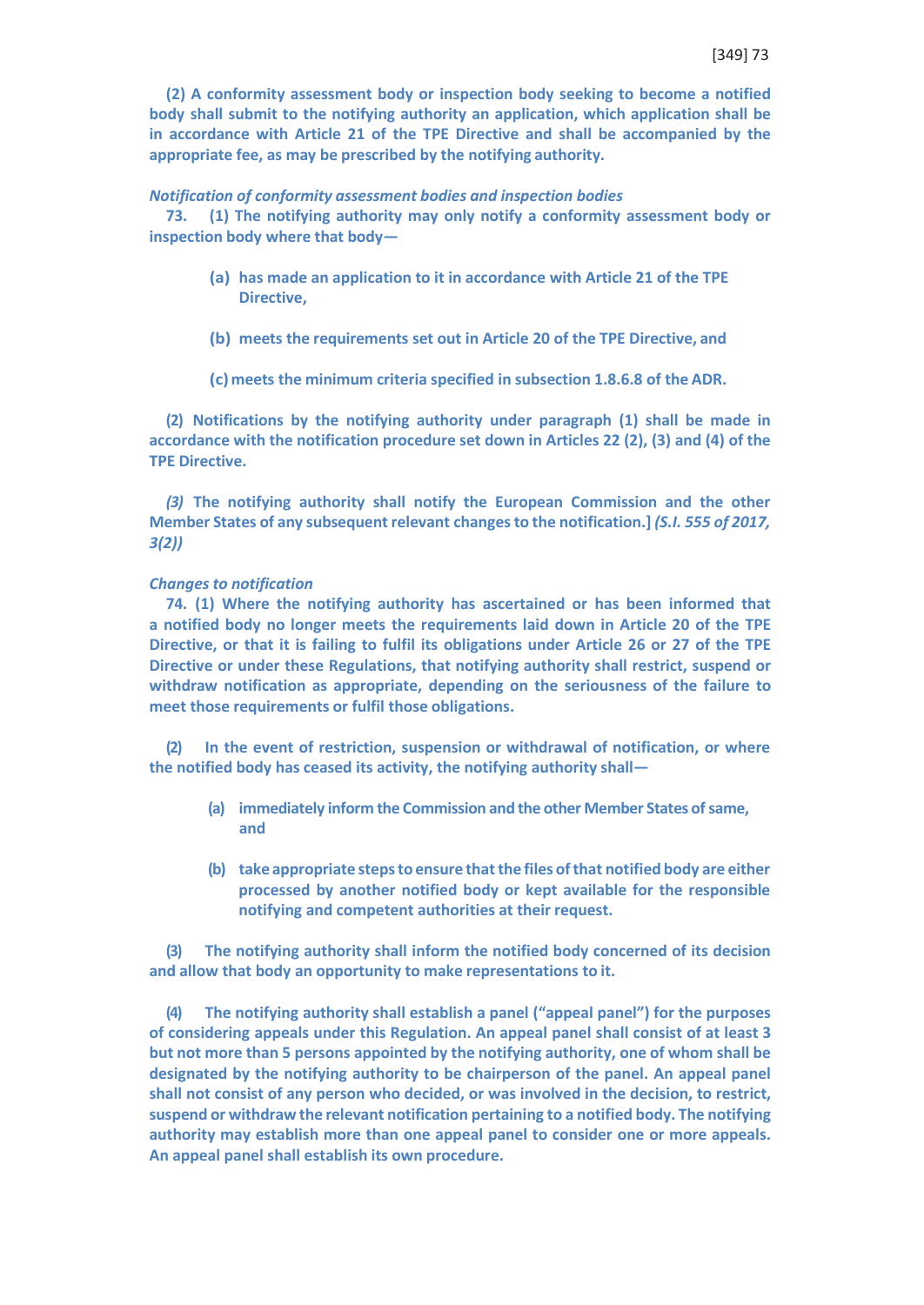**(5) Where the notifying authority decides to restrict, suspend or withdraw notification pertaining to a notified body,the latter may,within 14 days ofthe notification under paragraph (3), appeal to an appeal panel against the restriction, suspension or withdrawal, as the case may be. The notification pertaining to a notified body stands restricted,suspended or withdrawn, asthe case may be, from the date of the notification of the decision under paragraph (3), unless the appeal panel, upon an application to it, decides otherwise, pending the outcome of the appeal. On hearing the appeal the appeal panel may confirm the decision, vary it or allow the appeal and shall notify the appellant of its decision. The decision of the appeal panel is final except that an appeal lies to the High Court on application to it on a specified point of law. Such an application does not affect the decision of the appeal panel and its operation.**

*(6)* **All expenses reasonably incurred by the notifying authority in relation to an appeal before an appeal panel or the High Court shall be borne by the appellant where the appeal panel or the court confirms or confirms with a variation the decisions of the notifying authority. The notifying authority may recover these expenses as a simple contract debt in a court of competent jurisdiction.]** *(S.I. 555 of 2017, 3(3))*

# *[Operational obligations of notified bodies* **74A. A notified body shall—**

- **(a) carry out conformity assessments, periodic inspections, intermediate inspections and exceptional checks in accordance with the terms of their notification and the procedures set out in the Annexes to the Directive,**
- **(b) ensure that reassessments of conformity are carried out in accordance with the provisions of Annex III to the TPE Directive, reproduced here at Schedule 5,**
- **(c) be authorised to carry out work in any other Member State, and**
- **(d) participate in the activities of the notified body coordination group established in accordance with Article 29 of the TPE Directive, and ensure that its assessment personnel are kept informed of, and apply, the relevant guidance and standardisation procedures arising from the work of the group.**

## *Information obligation of notified bodies* **74B. Notified bodies shall—**

- **(a) keep the notifying authority informed;**
	- **(i) of any refusal, restriction, suspension or withdrawal of a type approval certificate issued to an applicant,**
	- **(ii) of any circumstances affecting the scope of and conditions for notification,**
	- **(iii) on request, of activities performed, both within and outside the scope of their notification, including subcontracted tasks and crossborder activities, or**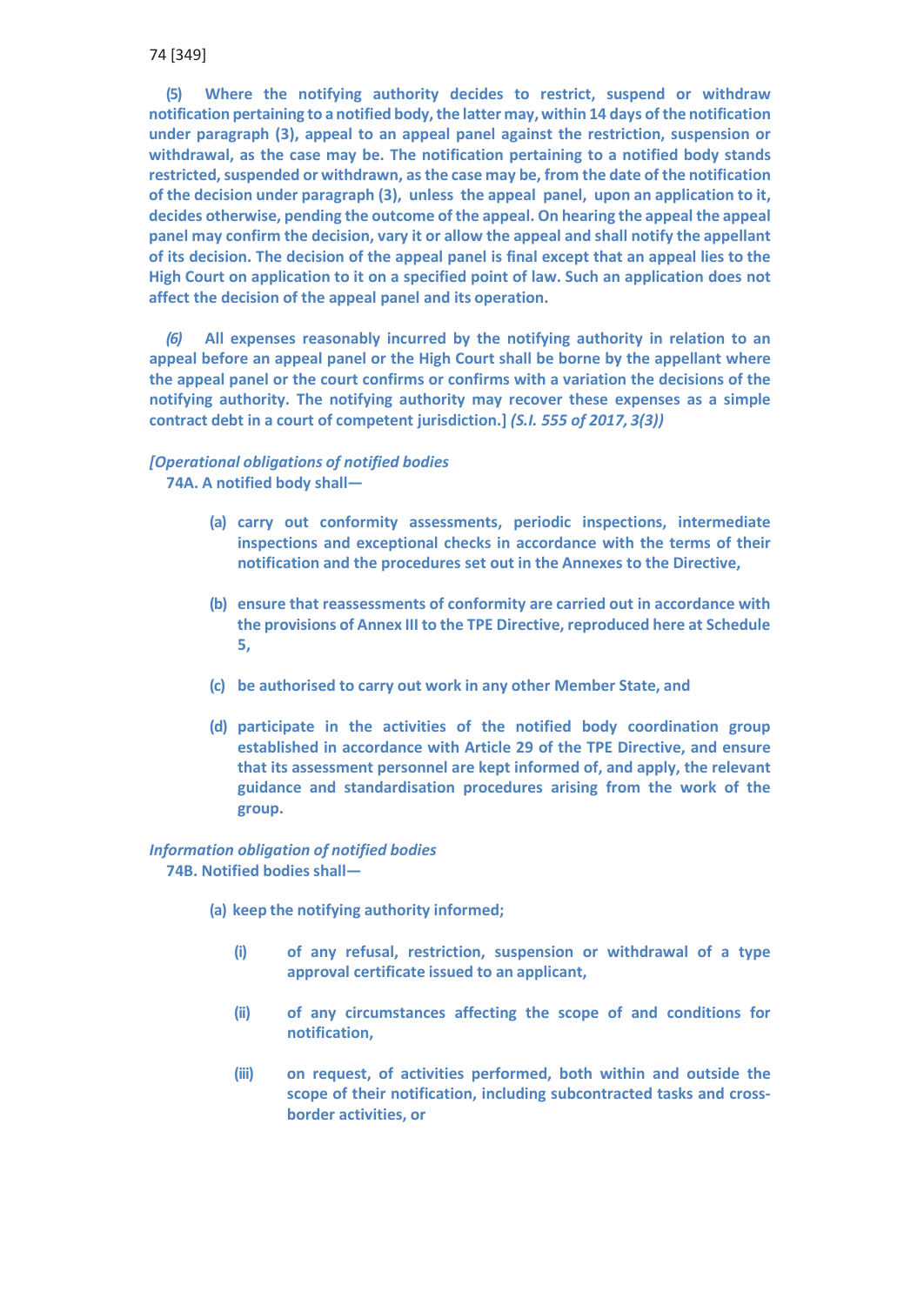**(iv) of any requestsfor information received from marketsurveillance authorities,**

**and**

**(b) provide other notified bodies carrying out activities on the same transportable pressure equipment with relevant information relating to conformity assessment and inspection results.**

#### *Appeals against decisions of notified bodies*

**74C. (1) The notifying authority shall establish one panel per appeal ("appeal panel") for the purposes of considering appeals against restrictions, suspensions or withdrawals rendered by notified bodies under Regulation 74B, arising from the operational obligations of notified bodies as set out in Regulation 74A.**

**(2) An appeal panelshall consist of at least 3 but not more than 5 persons appointed by the notifying authority, one of whom shall be designated by the notifying authority to be chairperson of the panel. An appeal panel shall not consist of any person who decided, or was involved in the decision, to restrict, suspend or withdraw the relevant certificate or approval decision. An appeal panel shall establish its ownprocedure.**

**(3) Where a notified body decides to restrict, suspend or withdraw a certificate held by a manufacturer, the latter may, within 14 days of the notification of a decision under Regulation 74B, appeal to an appeal panel against the restriction, suspension or withdrawal, as the case may be. The certificate or approval decision stands restricted, suspended or withdrawn, as the case may be, from the date of notification of the decision under Regulation 74B, unless the appeal panel, upon an application to it, decides otherwise, pending the outcome of the appeal. On hearing the appeal the appeal panel may confirm the decision, vary it or allow the appeal and shall notify the appellant of its decision. The decision of the appeal panel is final except that an appeal lies to the High Court on application to it on a specified point of law. Such an application does not affect the decision of the appeal panel and its operation.**

### *Transitional Provisions*

**74D (1) Appointments made by the Notifying Authority in accordance with the TPE Directive prior to the coming into effect of these Regulations remain valid until their renewal date.**

*(2)* **Certificates and decisionsissued by conformity assessment bodies under the TPE Directive shall be valid under these Regulations.]** *(S.I. 555 of 2017, 3(4))*

## *Market Surveillance*

75. (1) Where there is sufficient reason to believe that transportable pressure equipment presents a risk to the health and safety of persons or to other aspects of public interest protection, the market surveillance authority may carry out an evaluation of the transportable pressure equipment covering all the requirements laid down in the Directives.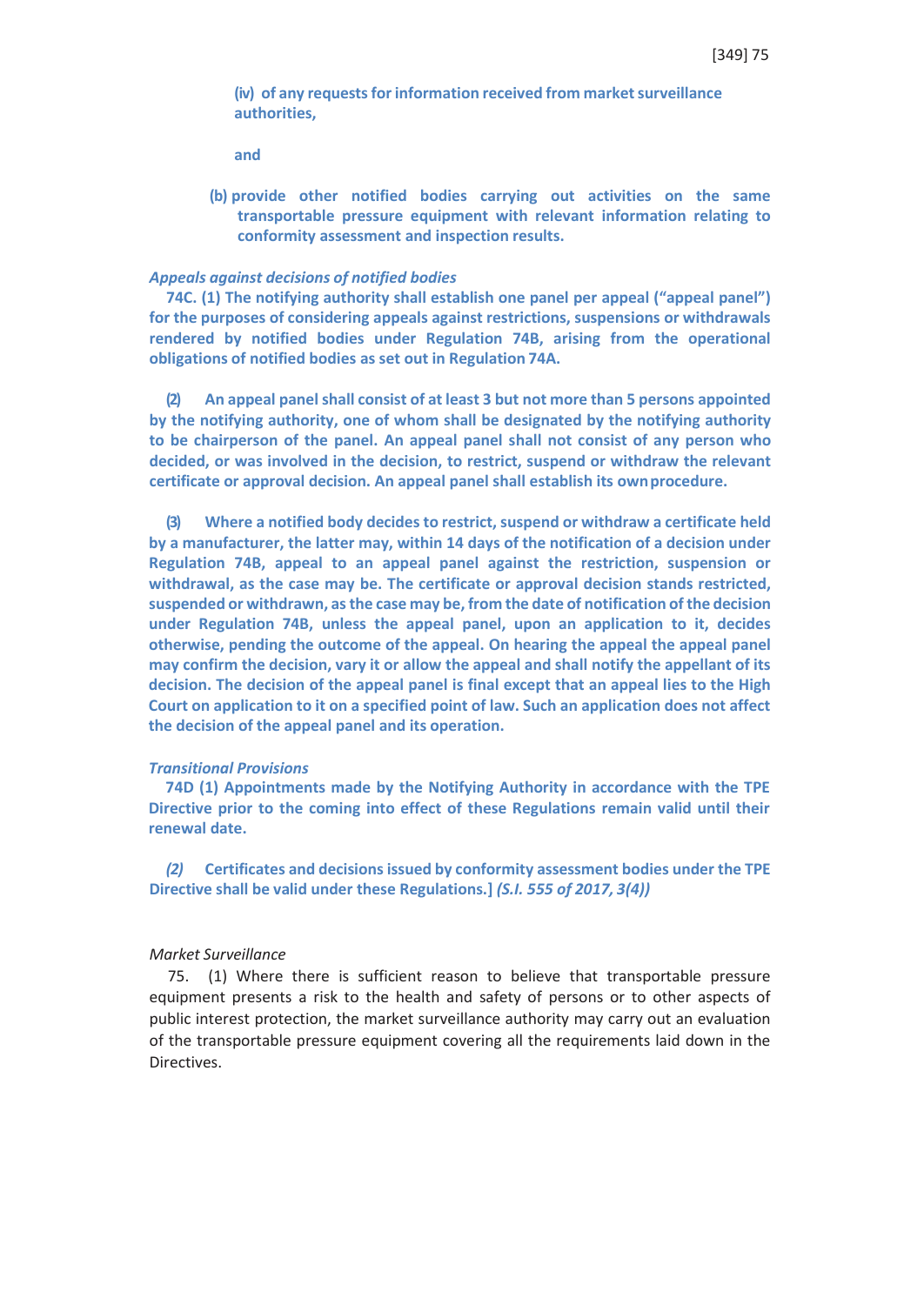- (2) In cases where the transportable pressure equipment is found not to comply with the Directives, the market surveillance authority shall—
	- (a) require the economic operator, within a reasonable period, to:
		- (i) take all appropriate corrective action to bring the equipment into compliance with the Directives, in accordance with Article 21 of the Accreditation and Market Surveillance Regulation, and/or
		- (ii) withdraw the equipment from the market, and/or
		- (iii) issue a recall of the equipment from the end user.
	- (b) inform the relevant notified body.
	- (c) inform the Commission and other Member States in cases where the non-compliance has cross-border effects.

(3) In cases where the transportable pressure equipment is found not to comply with the Directives, and the economic operator does not take adequate corrective action within the meaning of paragraph  $(2)(a)$ , the market surveillance authority shall-

- (a) take provisional measures to:
	- (i) prohibit or restrict the transportable pressure equipment from being made available on the market, and/or
	- (ii) withdraw the equipment from the market, and/or
	- (iii) issue a recall from the end user.
- (b) inform the Commission and other Member States of measures taken.

(4) The information to be provided to the Commission and other Member States referred to in paragraph (3)(*b*) shall include all available details necessary for the identification and origin of the non-complaint transportable pressure equipment, the nature of the risk, the national measures already taken and all communications with the relevant economic operator.

(5) Without prejudice to the generality of paragraph (4), the market surveillance authority shall indicate, in particular, whether the non-compliance of transportable pressure equipment is due to:

- (a) failure of the equipment to meet the requirements of the Directives, or
- (b) shortcomings in the standards and technical codes provided in the Directives.

*Restriction or prohibition by a Competent Authority*

76. (1) Where the results of the evaluation carried out under Regulation 75 indicate that, although the transportable pressure equipment is found to comply with the Directives,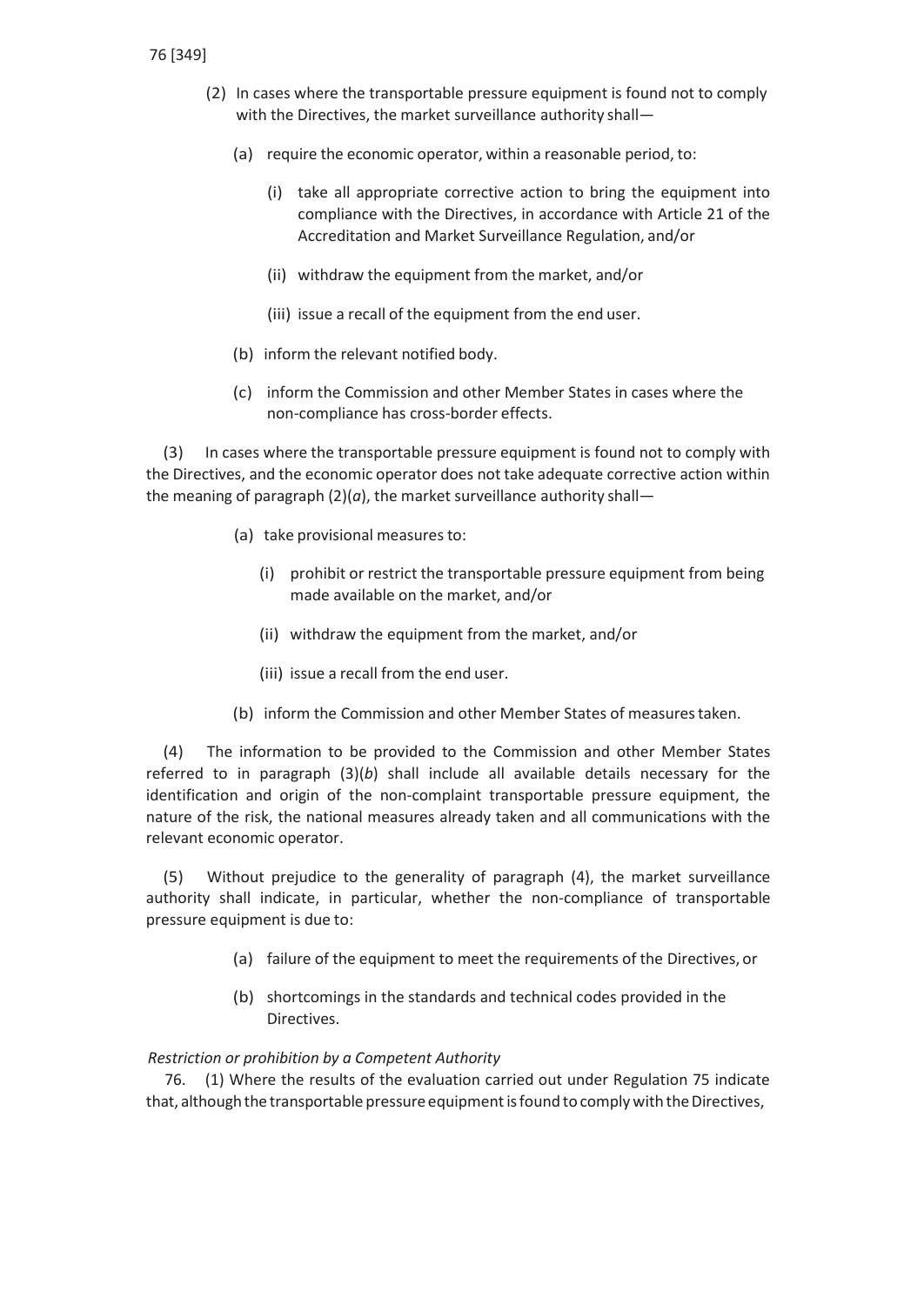it still represents a risk to the health and safety of persons or to other aspects of public interest protection, the competent authority may require the economic operator by notice, within a reasonable period, to:

- (a) take all appropriate corrective action to ensure that the equipment no longer presents a risk before placing it or making it available on the market, and/or
- (b) withdraw the equipment from the market, and/or
- (c) issue a recall of the equipment from the end user.

(2) Where a competent authority establishes that the conformity marking has been affixed to a product unduly, the technical documentation is not available or is incomplete, or the requirements of the Directives have not been complied with, it may direct the relevant economic operator to bring the equipment into conformity with the Directives. Where non-conformity persists, the competent authority may require the relevant economic operator, within a reasonable period, to:

- (a) take all appropriate corrective action to bring the equipment into compliance with the Directives before placing it or making it available on the market, and/ or
- (b) withdraw the equipment from the market, and/or
- (c) issue a recall of the equipment from the end user.

# *Notifications to the Commission and other Member States in respect of application of Regulation 76*

77. (1) The competent authority concerned shall forthwith notify the Commission and other Member States of any restriction, prohibition, requirement or direction made, imposed or given by it under Regulation 76.

(2) The information to be provided to the Commission and other Member Statesreferred to in paragraph (1) shall include all available details necessary for the identification and origin of the transportable pressure equipment concerned, the nature of the risk and the national measures already taken.

# *Publication of information on action taken regarding non-compliant products*

78. Subject to Regulation 24, a competent authority may publish information in respect of action taken by a Member State in respect of non-conformity of transportable pressure equipment with the requirements of the Directives.

# *Sharing of information on application of the Directives*

79. A competent authority may provide information to any EU information network, the Commission or a competent authority of another Member State for sharing information related to the application of the Directives.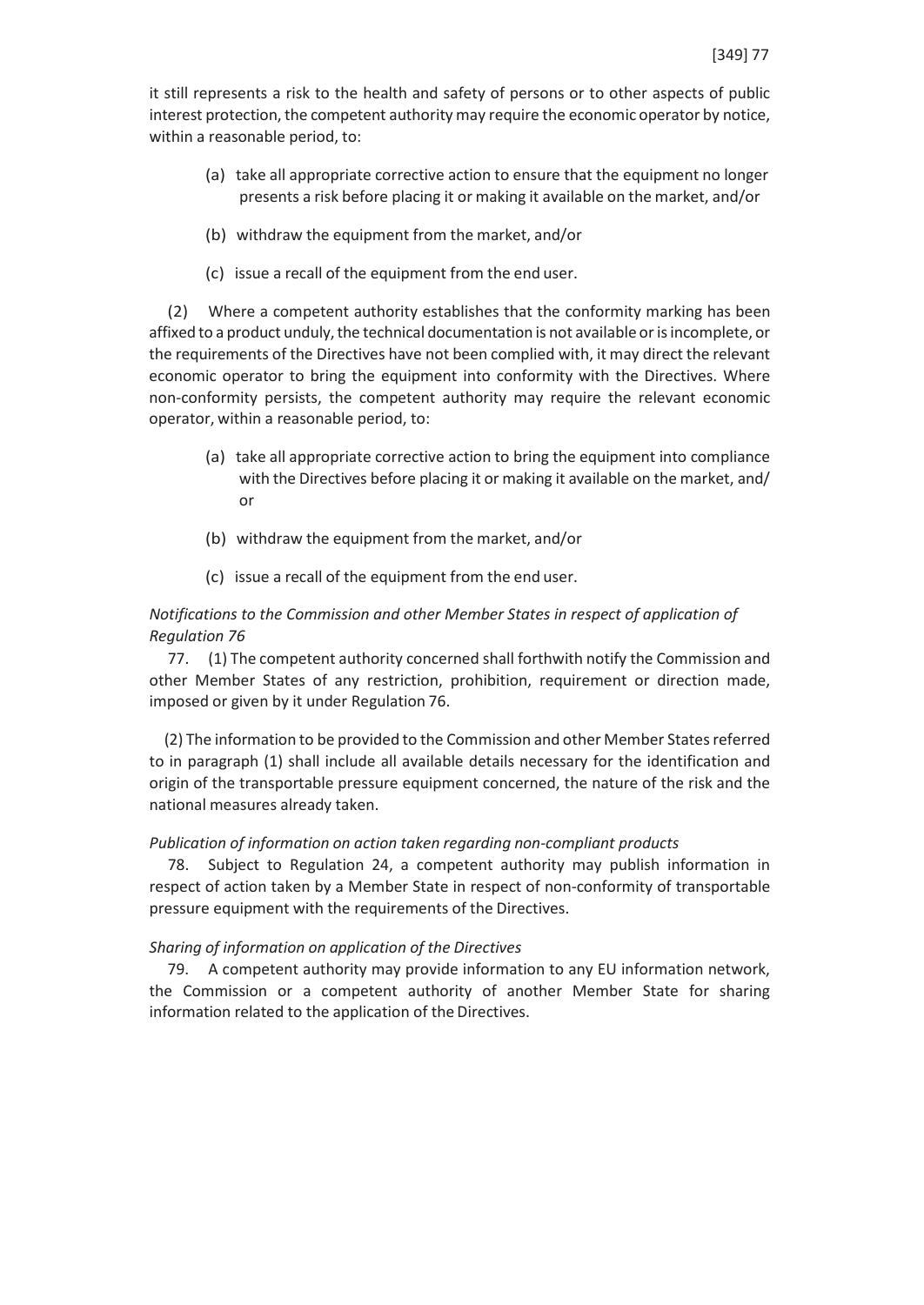# SCHEDULE 1

# **EXISTING ENACTMENTS**

# *Part 1*

# **ENACTMENTS**

| Number and Year<br>(1) | Title<br>(2)                                                                                      |
|------------------------|---------------------------------------------------------------------------------------------------|
| S.I. No. 617 of 2010   | Carriage of Dangerous Goods by Road Regulations 2010                                              |
| S.I. No. 618 of 2010   | Carriage of Dangerous Goods by Road Act 1998<br>(Appointment of Competent Authorities) Order 2010 |
| S.I. No. 619 of 2010   | Carriage of Dangerous Goods by Road Act 1998 (Fees)<br>Regulations 2010                           |

## *Part 2*

# **REGULATIONS MADE UNDER THE EUROPEAN COMMUNITIES ACT 1972 WHICH ARE EXISTING ENACTMENTS**

| Year | Title                                                                                                                                   |
|------|-----------------------------------------------------------------------------------------------------------------------------------------|
| 2004 | European Communities (Transportable Pressure Equipment)<br>Regulations 2004 (S.I. No. 374 of 2004)                                      |
| 2010 | European Communities (Carriage of Dangerous Goods by Road)<br>(ADR Miscellaneous Provisions) Regulations 2010 (S.I. No. 620 of<br>2010) |
| 2010 | European Communities (Carriage of Dangerous Goods by Road Act<br>1998) (Amendment) Regulations 2010 (S.I. No. 616 of 2010)              |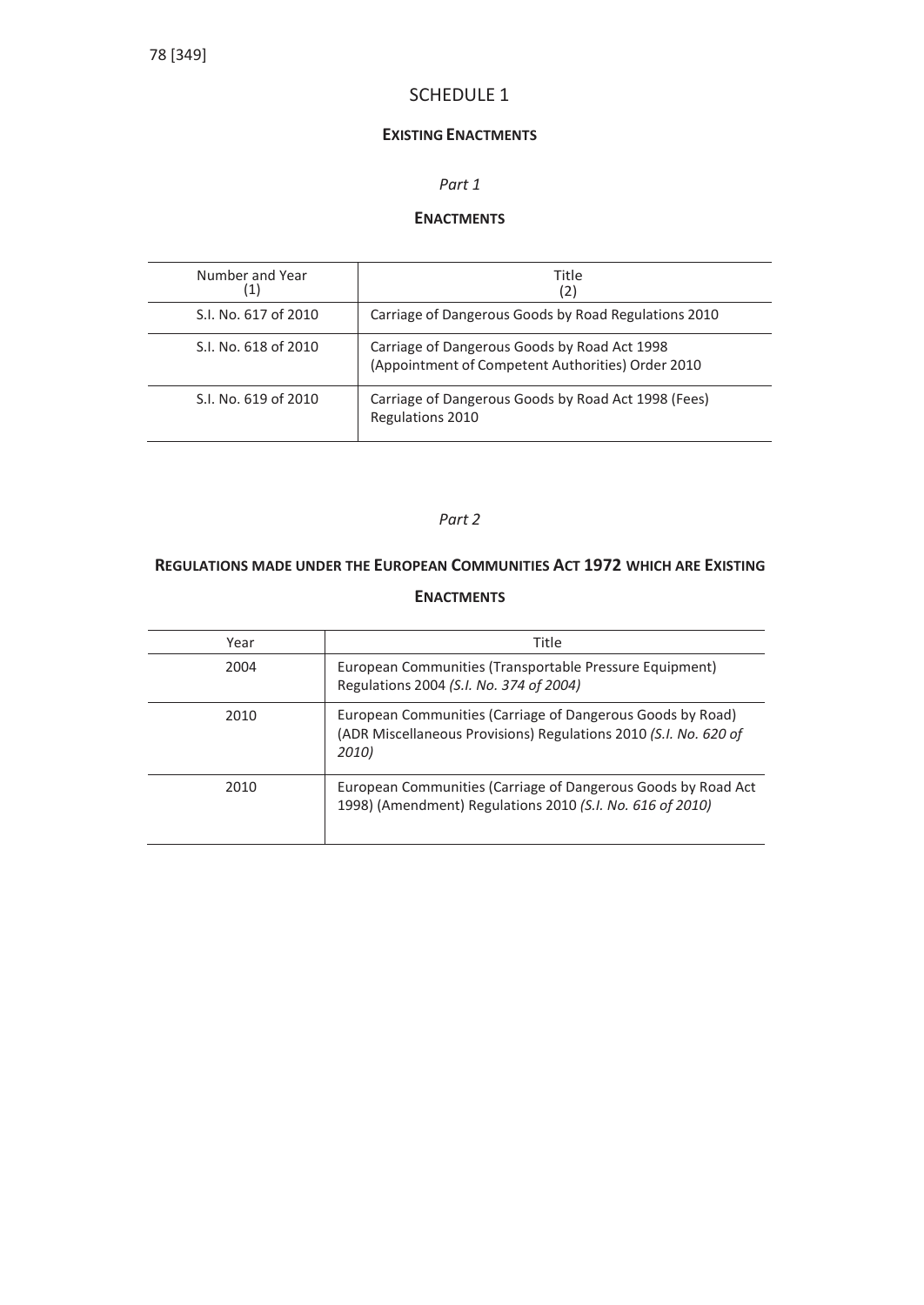*Regulation 28*

# **[**SCHEDULE 2

# Fixed Payment Notices

# *Part 1*

# **OFFENCENUMBER AND SUMMARY TO WHICH REGULATION 28 APPLIES**

| No.            | <b>Offence Summary</b>                                                                                                                     |
|----------------|--------------------------------------------------------------------------------------------------------------------------------------------|
| 1              | Transport document was not given or was not in compliance with the ADR                                                                     |
| $\overline{2}$ | Dangerous goods are prohibited for transport                                                                                               |
| 3              | Dangerous goods not classified and authorised for carriage in accordance with the ADR                                                      |
| 4              | Packaging used is not in compliance with applicable packing provision or applicable<br>packing instructions                                |
| 5              | Non-compliance with test and inspection dates or permitted periods of use for packag-<br>ing, IBC's or large packaging                     |
| 6              | Use of damaged packaging, IBC's or large packaging                                                                                         |
| 7              | Tank used is not permitted or not in compliance with the ADR or these regulations                                                          |
| 8              | Bulk container is not permitted or not in compliance with the ADR                                                                          |
| 9              | Vehicle did not have an appropriate vehicle certificate of approval                                                                        |
| 10             | Driver did not have an appropriate driver training certificate                                                                             |
| 11             | Labelling, marking, placarding or plating not in compliance with the ADR                                                                   |
| 12             | Instructions in writing were not provided or were not in compliance with the ADR                                                           |
| 13             | Prescribed documentation not carried in the vehicle or was not in compliance with the<br><b>ADR</b>                                        |
| 14             | Leakage of dangerous substances or other visual defects not checked                                                                        |
| 15             | Transport equipment is not in compliance with the ADR or these regulations                                                                 |
| 16             | Transport unit was not provided with sufficient suitable portable fire extinguishers                                                       |
| 17             | Portable fire extinguisher provided on the transport unit did not have a seal, or other<br>indication, verifying that it had not been used |
| 18             | Transport unit was not provided with suitable chock                                                                                        |
| 19             | Transport unit was not provided with 2 reflective cones, triangles or flashing amber<br>lights (independent of transport unit)             |
| 20             | Suitable warning vest was not provided for each crew member                                                                                |
| 21             | Suitable pocket lamp was not provided for each crew member                                                                                 |
| 22             | Suitable respirators were not provided for each crew member, where required by the<br>instructions in writing                              |
| 23             | Additional equipment, specified in instructions in writing, was not carried in the vehicle                                                 |
| 24             | Tank used was not inspected or tested or checked within the specified time                                                                 |
| 25             | Damaged package or a package that was not leakproof was loaded onto the vehicle                                                            |
| 26             | Dangerous goods were not properly stowed and secured                                                                                       |
| 27             | Mixed loading not in compliance with the ADR                                                                                               |
| 28             | Foodstuffs, other articles of consumption or animal feedstuffs not loaded in compliance<br>with the ADR                                    |
| 29             | Overpack or package was not correctly marked or labelled                                                                                   |
| 30             | Mixed packing not in compliance with the ADR                                                                                               |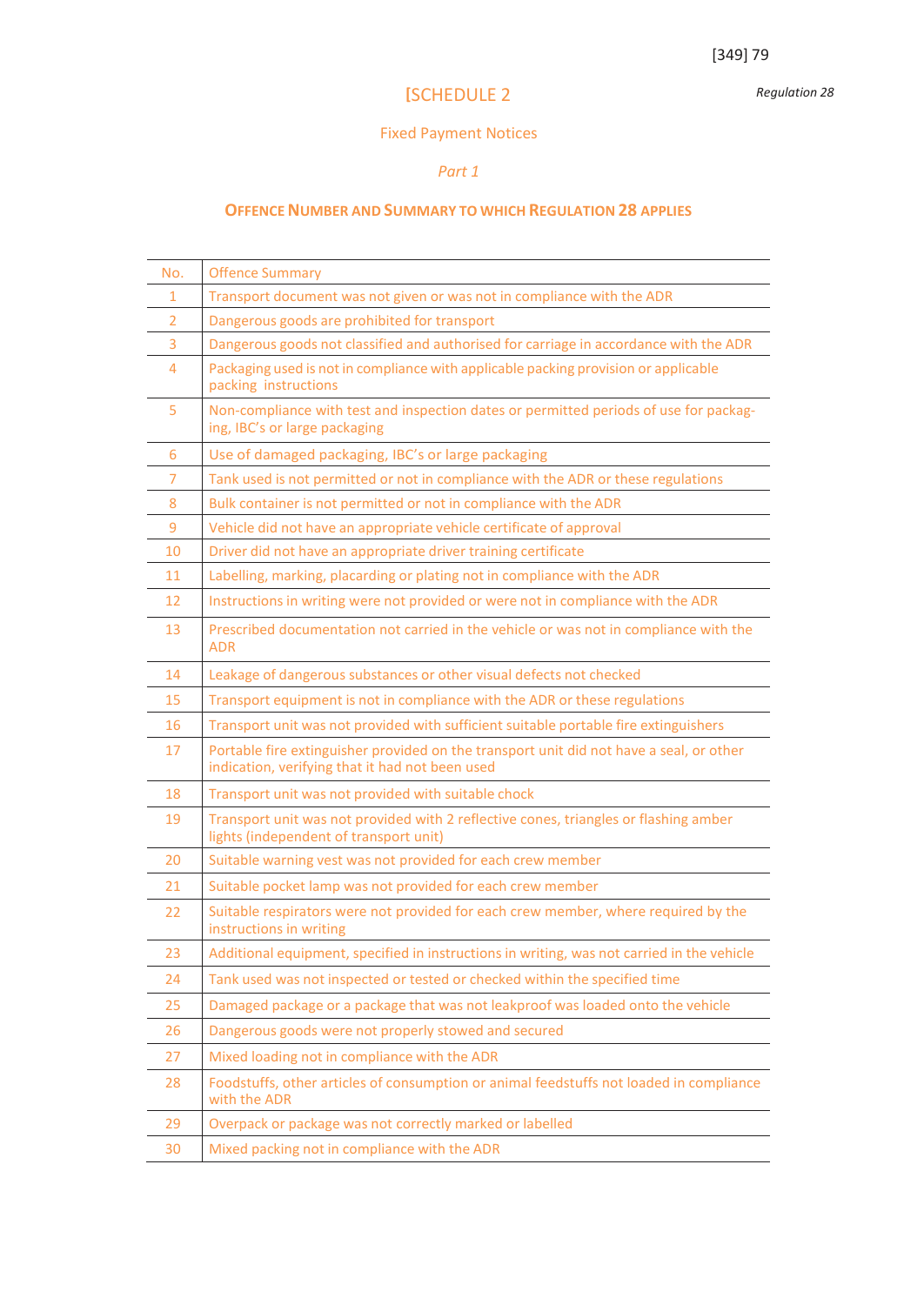| 31 | Tank-container/portable tank not in compliance with the ADR                                                              |
|----|--------------------------------------------------------------------------------------------------------------------------|
| 32 | Tank or package was not filled or packed in compliance with the ADR                                                      |
| 33 | Driver did not have a driver training certificate with him or her while driving the vehicle                              |
| 34 | Required instructions in writing were not kept readily identifiable in driver's cab                                      |
| 35 | Documents were not made available to an inspector or member of the Garda Síochána<br>or were not produced within 10 days |
| 36 | Outlet valves, manlids or dip tube openings were open during transport                                                   |
| 37 | Good electrical connection to earth was not made prior to filling or emptying the trans-<br>port equipment               |
| 38 | A passenger, other than a member of the vehicle crew, was carried in the vehicle                                         |
| 39 | Driver did not shut off the engine during loading or unloading operations                                                |
| 40 | Driver did not apply the parking brakes while the vehicle was parked                                                     |
| 41 | Vehicle not properly supervised or parked                                                                                |
| 42 | No photographic identification available                                                                                 |
| 43 | Smoking during handling operations in vicinity of vehicle or in the vehicle                                              |
| 44 | Fire or unprotected light being used during handling operations in vicinity of vehicle or<br>in the vehicle              |
| 45 | Failure to verify that the correct dangerous goods were unloaded                                                         |
| 46 | Failure to remove dangerous residues after unloading                                                                     |
| 47 | Functions of appointed safety adviser were not performed by him or her                                                   |
| 48 | Annual report was not prepared by the appointed safety adviser                                                           |
| 49 | Accident report was not prepared by the appointed safety adviser                                                         |
| 50 | Non-compliance with relevant safety obligation in Chapter 1.4 of the ADR                                                 |
| 51 | Security training was not given in compliance with the ADR                                                               |
| 52 | Security plan was not available or was not adequate                                                                      |
| 53 | Safety adviser was not appointed                                                                                         |
| 54 | Appointed safety adviser did not hold a valid vocational training certificate                                            |
| 55 | Competent authority was not informed of identity of safety adviser                                                       |
| 56 | Annual report or accident report was not available                                                                       |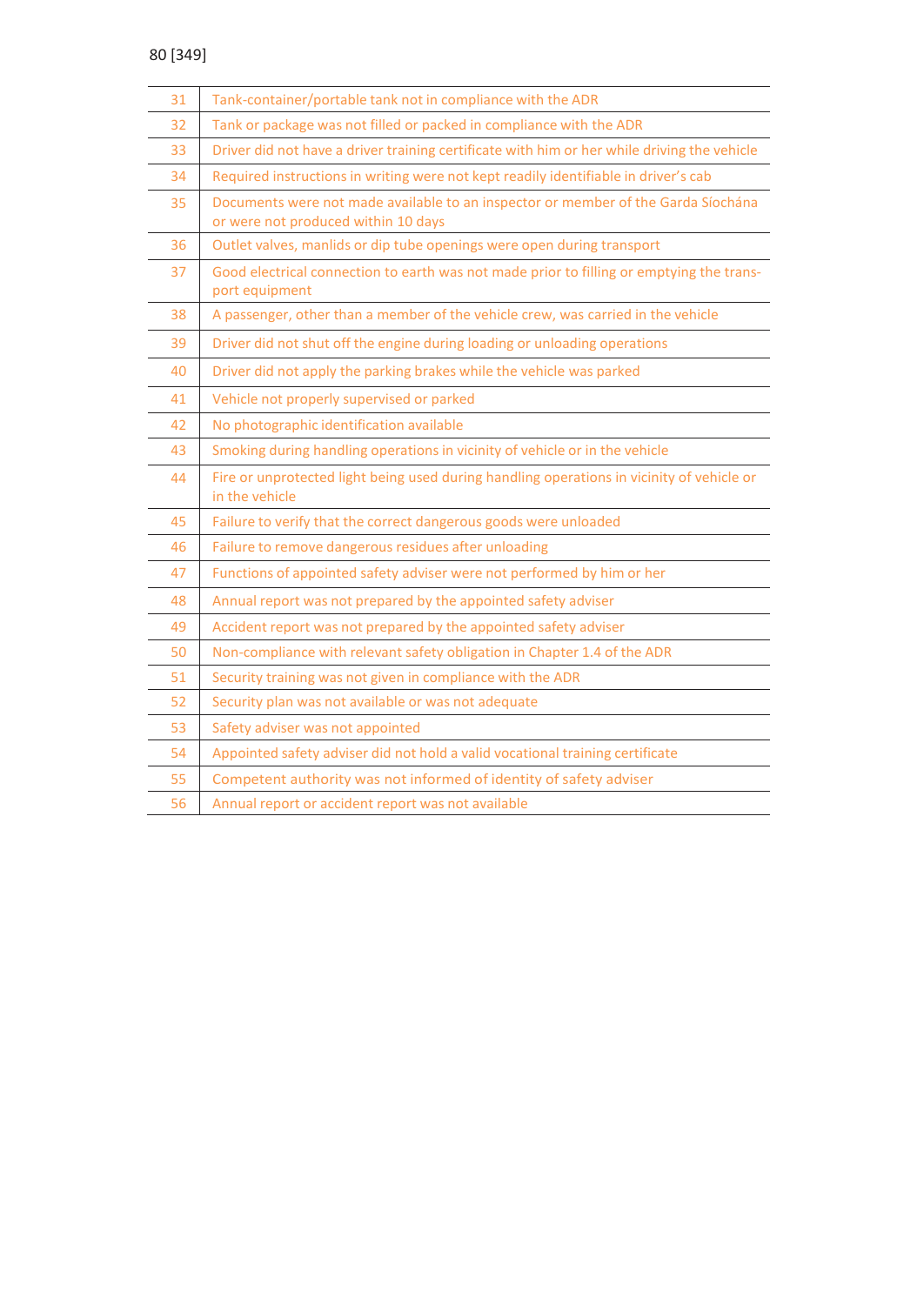*Part 2*

**PRESCRIBED FORM FOR THE PURPOSES OF REGULATION 28 — FIXED PAYMENT NOTICES**

**Competent Authority<sup>1</sup>**

**Notice under Regulation 28 of the [European Communities(Carriage of Dangerous Goods by Road and Use of Transportable Pressure Equipment) Regulations 2011, as amended]** *((S.I. 277 of 2019), 6)*

**Fixed Payment Notice Participant Identifier:**  $\begin{vmatrix} 1 & 1 \\ 1 & 1 \end{vmatrix}$  Serial No.: **Name of Participant:....................................................................................................... Address of Participant:.................................................................................................... ........................................................................................................................................ Spot Check Location: ......................................................................................................**

**It is alleged that as a participant in the transport of dangerous goods \*in relation to a premises inspection on the above date/ \*in relation to the vehicle with the above registration number, at the above location and on the above date, you have committed the offence(s) indicated below, to which Regulation 28 of the [European Communities (Carriage of Dangerous Goods by Road and Use of Transportable Pressure Equipment)**

**Date of Spot Check: ....................... Vehicle Registration Number: ...........................**

**You may pay the total amount of €. ................in respect of the alleged offence(***s***), within 21 days from the date hereunder, which should be accompanied by this Notice, to the competent authority1 .**

| Ottence No. |  |  |  |  |  |  |  |  |  |  |
|-------------|--|--|--|--|--|--|--|--|--|--|
|-------------|--|--|--|--|--|--|--|--|--|--|

**Regulations 2011, as amended]** *(S.I. 277 of 2019), 6)*

**Comment: …………………………………………………………………….**

**You are not obliged to make the paymentspecified in the Notice. A prosecution in respect of the alleged offence(s) will not be instituted during the period of 21 days if the amount specified is paid during that period.**

**Signed: .............................................................................**

**Date: ................................................................................**

**Inspector of the competent authority<sup>1</sup>** 

**[Address of the competent authority to be insertedher] [Insert acceptable means of payment] <sup>1</sup> insert name of competent authority \*Delete as applicable [Notice to be accompanied by Schedule 2, Part 3]**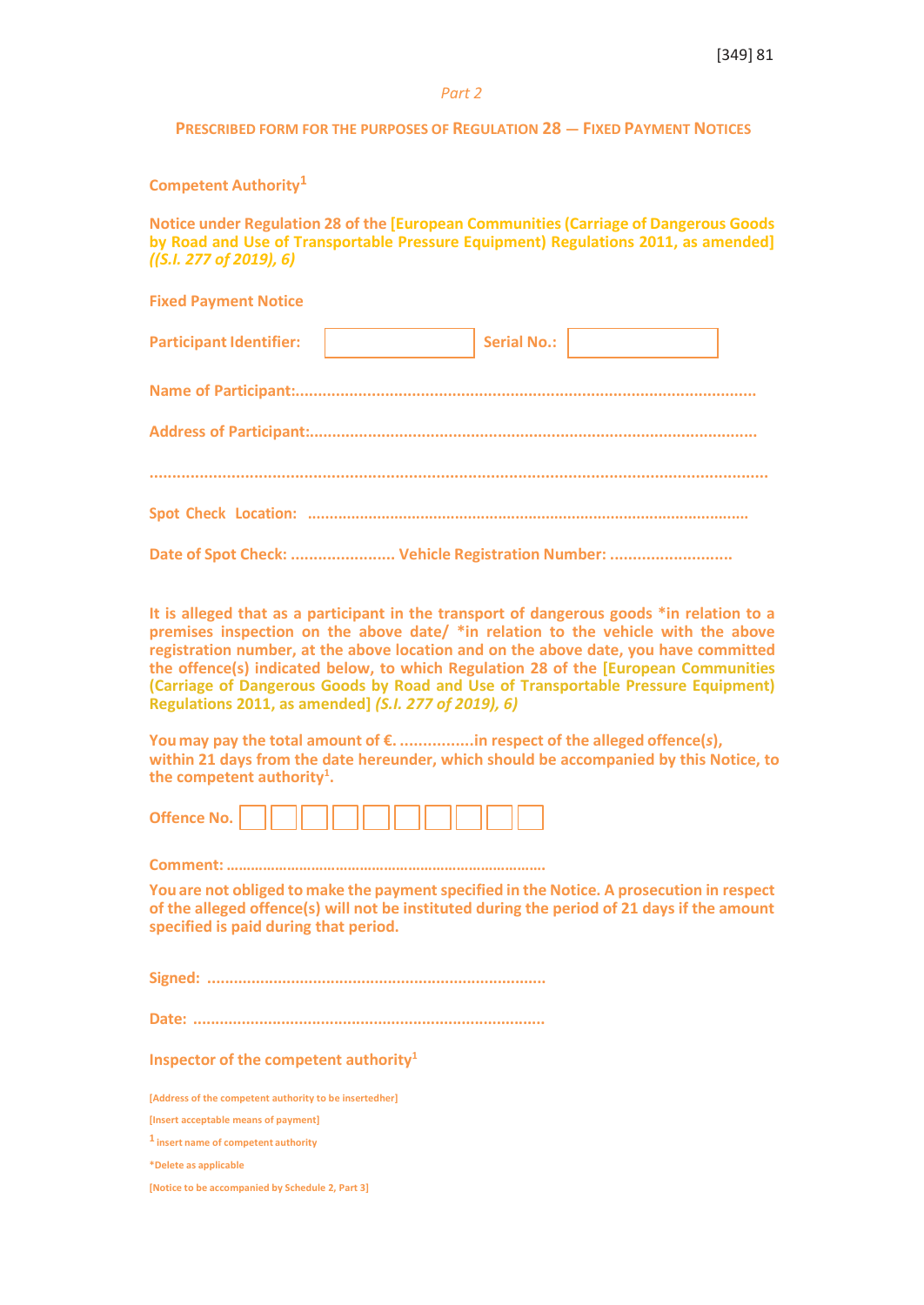## *Part 3*

# **PARTICIPANT IDENTIFIER, OFFENCE NUMBER, IDENTIFICATION AND RISK CATEGORY AND FIXED PAYMENT TABLE**

# Participant Identifier

| Letter | Participant | Letter    | Participant                              |
|--------|-------------|-----------|------------------------------------------|
| Α      | Consignor   | UL        | Unloader                                 |
|        | Carrier     |           | <b>Driver</b>                            |
|        | Filler      |           | Vehicle Crew (other than driver)         |
|        | Loader      |           | <b>Safety Adviser</b>                    |
|        | Packer      | <b>TC</b> | Tank container/portable tank<br>operator |

# Offence Identification

| No. | Identifier         | <b>Highest</b><br>risk<br>category<br>that may be<br>assigned | <b>Offence Summary</b>                                                                                                                        |  |
|-----|--------------------|---------------------------------------------------------------|-----------------------------------------------------------------------------------------------------------------------------------------------|--|
| 1.  | A                  | т                                                             | Transport document was not given or was not in<br>compliance with the ADR                                                                     |  |
| 2.  | A/C/L              | т                                                             | Dangerous goods are prohibited for transport                                                                                                  |  |
| 3.  | A                  | T                                                             | Dangerous goods not classified and authorised for<br>carriage in accordance with the ADR                                                      |  |
| 4.  | A/P                | T                                                             | Packaging used is not in compliance with applicable<br>packing provision or applicable packing instructions                                   |  |
| 5.  | A                  | п                                                             | Non-compliance with test and inspection dates or<br>permitted periods of use for packaging, IBC's or large<br>packaging                       |  |
| 6.  | A                  | п                                                             | Use of damaged packaging, IBC's or large packaging                                                                                            |  |
| 7.  | A                  | Т                                                             | Tank used is not permitted or not in compliance with<br>the ADR or these regulations                                                          |  |
| 8.  | A                  | T                                                             | Bulk container is not permitted or not in<br>compliance with ADR                                                                              |  |
| 9.  | A/C                | T                                                             | Vehicle did not have an appropriate vehicle<br>certificate of approval                                                                        |  |
| 10. | A/C                | T                                                             | Driver did not have an appropriate driver training<br>certificate                                                                             |  |
| 11. | A/L/F/C/<br>D/P/TC | T                                                             | Labelling, marking, placarding or plating not in<br>compliance with the ADR                                                                   |  |
| 12. | C                  | п                                                             | Instructions in writing were not provided or were not<br>in compliance with the ADR                                                           |  |
| 13. | $\mathsf{C}$       | T                                                             | Prescribed documentation not carried in the vehicle or<br>was not in compliance with the ADR                                                  |  |
| 14. | C                  | T                                                             | Leakage of dangerous substances or other visual<br>defects not checked                                                                        |  |
| 15. | $\mathsf{C}$       | Ï                                                             | Transport equipment is not in compliance with the<br>ADR or these regulations                                                                 |  |
| 16. | C                  | П                                                             | Transport unit was not provided with sufficient<br>suitable portable fire extinguishers                                                       |  |
| 17. | C                  | Ш                                                             | Portable fire extinguisher provided on the transport<br>unit did not have a seal, or other indication, verifying<br>that it had not been used |  |
| 18. | Ċ                  | п                                                             | Transport unit was not provided with suitable chock                                                                                           |  |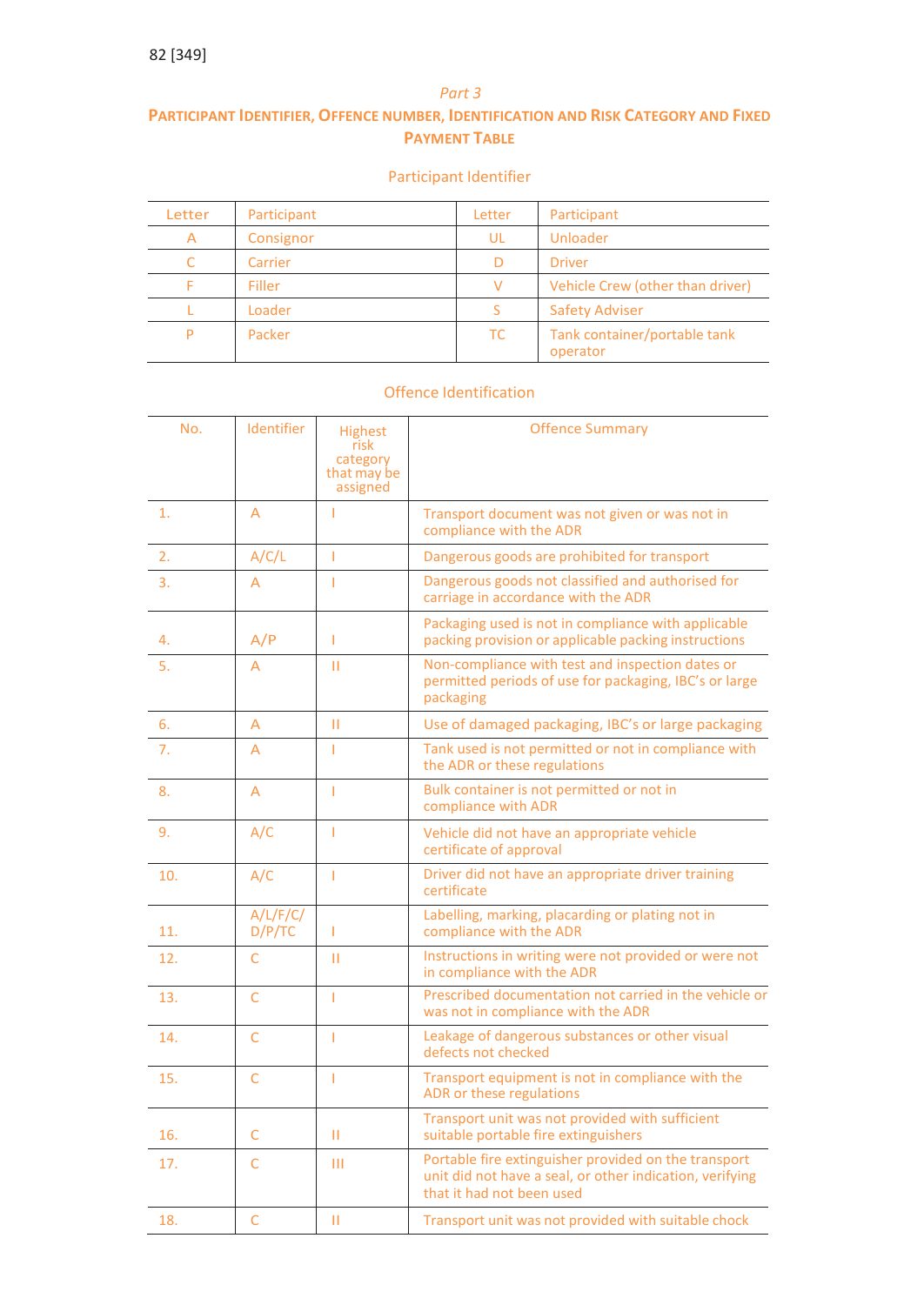| No. | Identifier     | <b>Highest</b><br>risk<br>category<br>that may<br>be<br>assigned | <b>Offence Summary</b>                                                                                                            |  |
|-----|----------------|------------------------------------------------------------------|-----------------------------------------------------------------------------------------------------------------------------------|--|
| 19. | $\mathsf{C}$   | п                                                                | Transport unit was not provided with 2 reflective<br>cones, triangles or flashing amber lights<br>(independent of transport unit) |  |
| 20. | $\mathsf{C}$   | п                                                                | Suitable warning vest was not provided for each<br>crew member                                                                    |  |
| 21. | C              | П                                                                | Suitable pocket lamp was not provided for each<br>crew member                                                                     |  |
| 22. | $\mathsf{C}$   | Ш                                                                | Suitable respirators were not provided for each<br>crew member, where required by the instructions<br>in writing                  |  |
| 23. | C              | п                                                                | Additional equipment, specified in instructions in<br>writing, was not carried in the vehicle                                     |  |
| 24. | C/F/TC         | T                                                                | Tank used was not inspected or tested or<br>checked within the specified time                                                     |  |
| 25. | L              | T                                                                | Damaged package or a package that was not<br>leakproof was loaded onto the vehicle                                                |  |
| 26. | A/C/L/D        | $\mathbf{H}$                                                     | Dangerous goods were not properly stowed and<br>secured                                                                           |  |
| 27. | L              | T                                                                | Mixed loading not in compliance with the ADR                                                                                      |  |
| 28. | L/D            | Ш                                                                | Foodstuffs, other articles of consumption or animal<br>feedstuffs not loaded in compliance with the ADR                           |  |
| 29. | P              | Ш                                                                | Overpack or package was not correctly marked or<br>labelled                                                                       |  |
| 30. | P              | T                                                                | Mixed packing not in compliance with the ADR                                                                                      |  |
| 31. | <b>TC</b>      | T                                                                | Tank-container/portable tank not in compliance<br>with the ADR                                                                    |  |
| 32. | A/P/F          | T                                                                | Tank or package was not filled or packed in<br>compliance with the ADR                                                            |  |
| 33. | D              | Ш                                                                | Driver did not have a driver training certificate with<br>him or her while driving the vehicle                                    |  |
| 34. | D              | Ш                                                                | Required instructions in writing were not kept<br>readily identifiable in driver's cab                                            |  |
| 35. | A/C/D/<br>S/TC | Ш                                                                | Documents were not made available to an<br>inspector or member of the Garda Síochána or<br>were not produced within 10 days       |  |
| 36. | D              | Ш                                                                | Outlet valves, manlids or dip tube openings<br>were open during transport                                                         |  |
| 37. | D/L/F/UL       | Ш                                                                | Good electrical connection to earth was not made<br>prior to filling or emptying the transport equipment                          |  |
| 38. | D              | Ш                                                                | A passenger, other than a member of the vehicle<br>crew, was carried in the vehicle                                               |  |
| 39. | D              | Ш                                                                | Driver did not shut off the engine during loading or<br>unloading operations                                                      |  |
| 40. | D              | Ш                                                                | Driver did not apply the parking brakes while the<br>vehicle was parked                                                           |  |
| 41. | D              | Ш                                                                | Vehicle not properly supervised or parked                                                                                         |  |
| 42. | D/V            | Ш                                                                | No photographic identification available                                                                                          |  |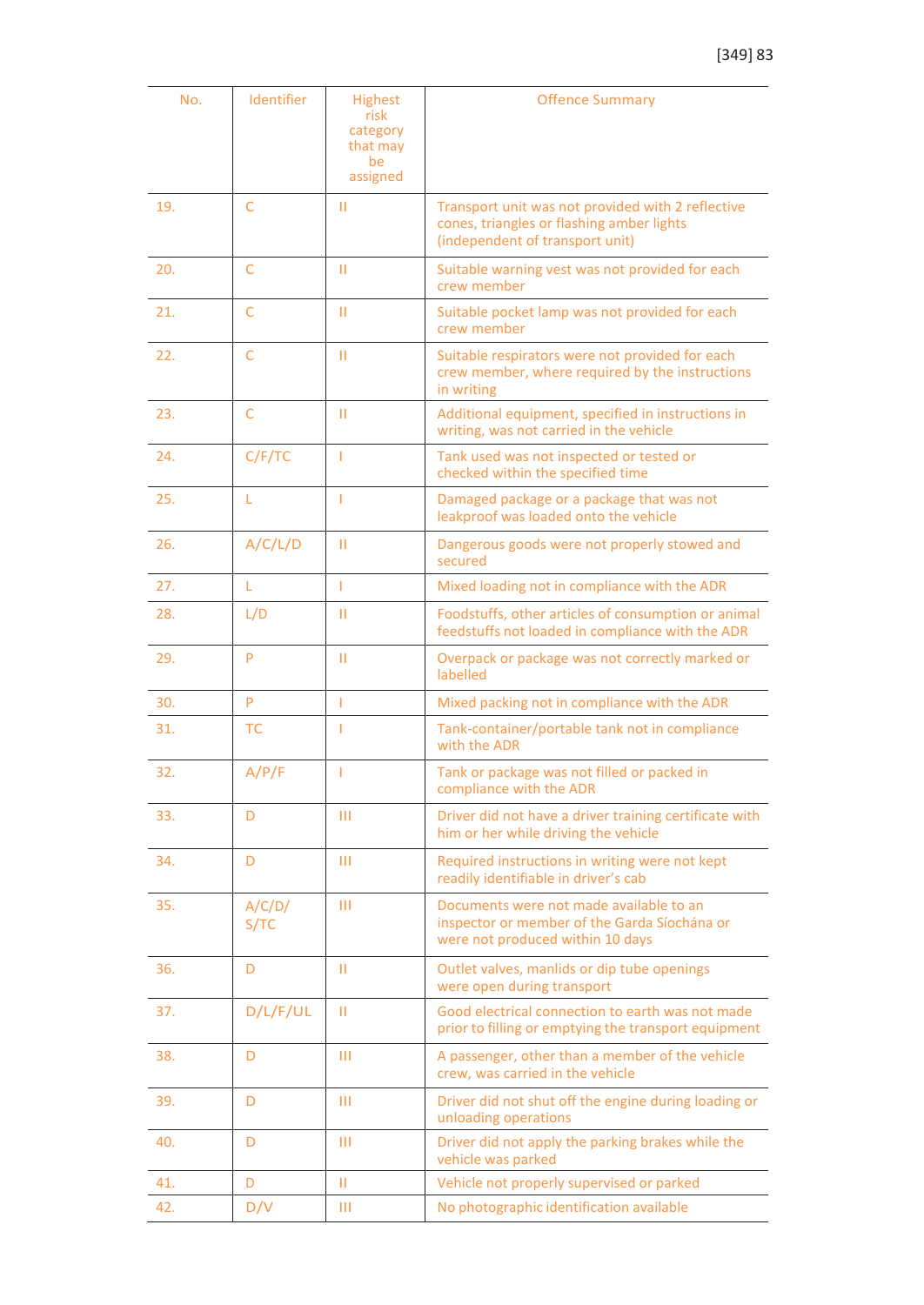| No. | Identifier          | <b>Highest</b><br>risk<br>category<br>that may<br>be<br>assigned | <b>Offence Summary</b>                                                                                         |
|-----|---------------------|------------------------------------------------------------------|----------------------------------------------------------------------------------------------------------------|
| 43. | A/C/D/V/<br>L/F/UL  | ı                                                                | Smoking during handling operations in vicinity of<br>vehicle or in the vehicle                                 |
| 44. | A/C/D/V/<br>L/F/UL  | 1                                                                | Fire or unprotected light being used during<br>handling operations in vicinity of vehicle or in<br>the vehicle |
| 45. | D/UL                | T                                                                | Failure to verify the correct dangerous goods were<br>unloaded                                                 |
| 46. | D/UL                | $\mathbf{H}$                                                     | Failure to remove dangerous residues after<br>unloading                                                        |
| 47. | S                   | T                                                                | Functions of appointed safety adviser were<br>not performed by him or her                                      |
| 48. | S                   | $\mathbf{H}$                                                     | Annual report was not prepared by the<br>appointed safety adviser                                              |
| 49. | S                   | п                                                                | Accident report was not prepared by the appointed<br>safety adviser                                            |
| 50. | A/C/L/P/F/<br>UL/TC | T                                                                | Non-compliance with relevant safety obligation in<br>Chapter 1.4 of the ADR                                    |
| 51. | A/C                 | п                                                                | Security training was not given in<br>compliance with the ADR                                                  |
| 52. | A/C                 | п                                                                | Security plan was not available or was not<br>adequate                                                         |
| 53. | A/C                 | T                                                                | Safety adviser was not appointed                                                                               |
| 54. | A/C/S               | т                                                                | Appointed safety adviser did not hold a valid<br>vocational training certificate                               |
| 55. | A/C/S               | $\mathbf{H}$                                                     | Competent authority was not informed of<br>identity of safety adviser                                          |
| 56. | A/C/S               | П                                                                | Annual report or accident report was not available                                                             |

# Fixed Payment in relation to the Risk Category associated with an alleged offence

| <b>Risk Category</b> | <b>Fixed Payment</b> |
|----------------------|----------------------|
|                      | €500                 |
|                      | £250                 |
| Ш                    | €100                 |

*] (S.I. 238 of 2013, 17)*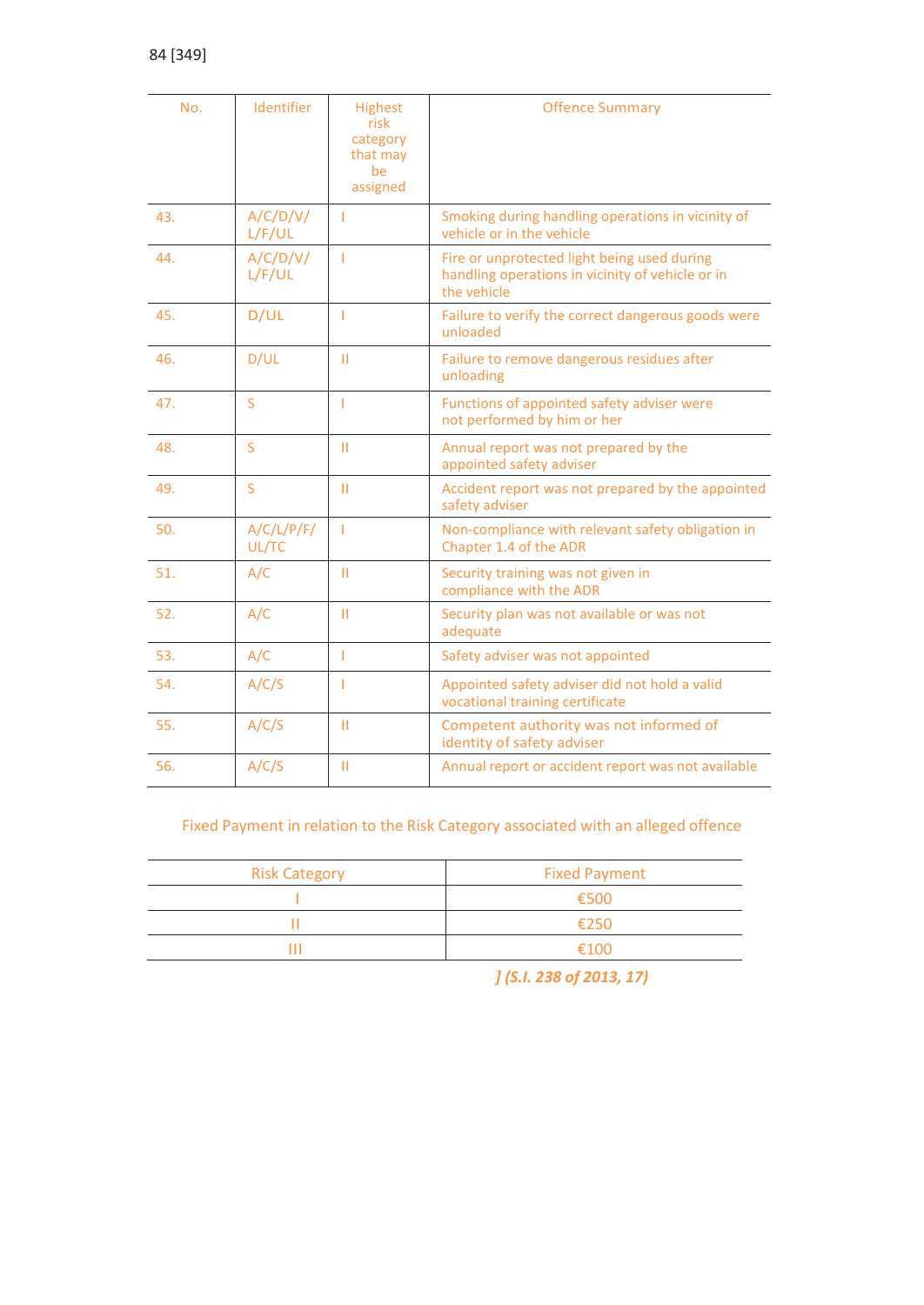# [SCHEDULE 3

## **FORM OF VEHICLE CERTIFICATE OF APPROVAL (NATIONAL TRANSPORT ONLY)***(S.I. 238 of 2013, 18)*

## […] deleting the heading "Part 1" *(S.I. 288 of 2015, 10 (a))*

### Front of Certificate

| <b>CERTAIN DANGEROUS GOODS</b>                                                                                                                                                                                                                                                                                                                                                                                                                                                                                                                                                                                                                                                                                               | <b>CERTIFICATE OF APPROVAL FOR VEHICLES (NATIONAL TRANSPORT ONLY) CARRYING</b><br>This certificate testifies that the vehicle specified below fulfils the conditions prescribed in<br>the [European Communities (Carriage of Dangerous Goods by Road and Use of<br>Transportable Pressure Equipment) Regulations 2011, as amended] ((S.I. 277 of 2019, 7)                                                    |            |                            |                                  |  |  |
|------------------------------------------------------------------------------------------------------------------------------------------------------------------------------------------------------------------------------------------------------------------------------------------------------------------------------------------------------------------------------------------------------------------------------------------------------------------------------------------------------------------------------------------------------------------------------------------------------------------------------------------------------------------------------------------------------------------------------|--------------------------------------------------------------------------------------------------------------------------------------------------------------------------------------------------------------------------------------------------------------------------------------------------------------------------------------------------------------------------------------------------------------|------------|----------------------------|----------------------------------|--|--|
| 1. Certificate No.:                                                                                                                                                                                                                                                                                                                                                                                                                                                                                                                                                                                                                                                                                                          | 2. Vehicle<br>Manufacturer:                                                                                                                                                                                                                                                                                                                                                                                  | 3. Vehicle | <b>Identification No.:</b> | 4. Registration No.:<br>(if any) |  |  |
|                                                                                                                                                                                                                                                                                                                                                                                                                                                                                                                                                                                                                                                                                                                              | 5. Name and business address of carrier, operator or owner:                                                                                                                                                                                                                                                                                                                                                  |            |                            |                                  |  |  |
| 6. Description of vehicle: <sup>1</sup>                                                                                                                                                                                                                                                                                                                                                                                                                                                                                                                                                                                                                                                                                      |                                                                                                                                                                                                                                                                                                                                                                                                              |            |                            |                                  |  |  |
|                                                                                                                                                                                                                                                                                                                                                                                                                                                                                                                                                                                                                                                                                                                              | 7. Vehicle designation(s) according to Chapter 9.1.1.2 of the ADR: <sup>2</sup>                                                                                                                                                                                                                                                                                                                              |            |                            |                                  |  |  |
| EX/II<br>EX/III                                                                                                                                                                                                                                                                                                                                                                                                                                                                                                                                                                                                                                                                                                              | - FL -<br><b>OX</b>                                                                                                                                                                                                                                                                                                                                                                                          | AT         | <b>MEMU</b>                |                                  |  |  |
| 8. Endurance braking system: <sup>3</sup><br>$\Box$ Not applicable                                                                                                                                                                                                                                                                                                                                                                                                                                                                                                                                                                                                                                                           | $\Box$ The effectiveness according to subsection 9.2.3.1.2 of the ADR is sufficient for a total<br>mass of the transport unit of t. <sup>4</sup>                                                                                                                                                                                                                                                             |            |                            |                                  |  |  |
|                                                                                                                                                                                                                                                                                                                                                                                                                                                                                                                                                                                                                                                                                                                              | 9. Description of fixed tank(s)/battery-vehicle (if any):<br>9.1 Manufacturer of tank:<br>9.2 Approval number (if any) of tank/battery-vehicle:<br>9.3 Tank manufacturer's serial number/Identification of elements of battery-vehicle:<br>9.4 Year of manufacture<br>9.5 Tank code according to subsections 4.3.3.1 or 4.3.4.1 of the ADR:<br>9.6 Special provisions according to section 6.8.4 of the ADR: |            |                            |                                  |  |  |
| 10. Dangerous goods authorised for transport:<br>The vehicle fulfils the conditions required for the transport of dangerous goods assigned to<br>the vehicle designation(s) in No. 7.<br>10.1 In the case of an EX/II or EX/III vehicle <sup>3</sup><br>$\Box$ goods of Class 1 including compatibility group J<br>□ goods of Class 1 excluding compatibility group J<br>10.2 In the case of a tank-vehicle/battery-vehicle <sup>3</sup><br>$\Box$ only the substances permitted under the tank code and any special provision specified<br>in No. 9 may be carried <sup>5</sup> , or<br>$\Box$ only the following substances (Class, UN number, and if necessary packing group and<br>proper shipping name) may be carried: |                                                                                                                                                                                                                                                                                                                                                                                                              |            |                            |                                  |  |  |
| Only substances which are not liable to react dangerously with the materials of the shell,<br>gaskets, equipment and protective linings (if applicable) may be carried.                                                                                                                                                                                                                                                                                                                                                                                                                                                                                                                                                      |                                                                                                                                                                                                                                                                                                                                                                                                              |            |                            |                                  |  |  |
| 11. Remarks:                                                                                                                                                                                                                                                                                                                                                                                                                                                                                                                                                                                                                                                                                                                 |                                                                                                                                                                                                                                                                                                                                                                                                              |            |                            |                                  |  |  |
| 12. Valid until:<br>Place,<br>Date,<br>Signature                                                                                                                                                                                                                                                                                                                                                                                                                                                                                                                                                                                                                                                                             |                                                                                                                                                                                                                                                                                                                                                                                                              |            |                            | <b>Stamp of issuing service</b>  |  |  |

<sup>1</sup>According to the definitions for power-driven vehicles and for trailers of categories N and O as defined in Annex 7 of the Consolidated Resolution on the Constructed of Vehicles (R.E.3) or in Directive 97/27/EC.

<sup>2</sup>Strike out what is not appropriate.

3Mark the appropriate.

4Enter appropriate value. A value of 44 tonnes will limit the "registration/in-service maximum permissible mass" indicated in the registration document(*s*).

5Substances assigned to the tank code specified in No. 9 or to another tank code permitted under the hierarchy in Chapters 4.3.3.1.2 or 4.3.4.1.2 of the ADR, taking account of the special provision(s), if any.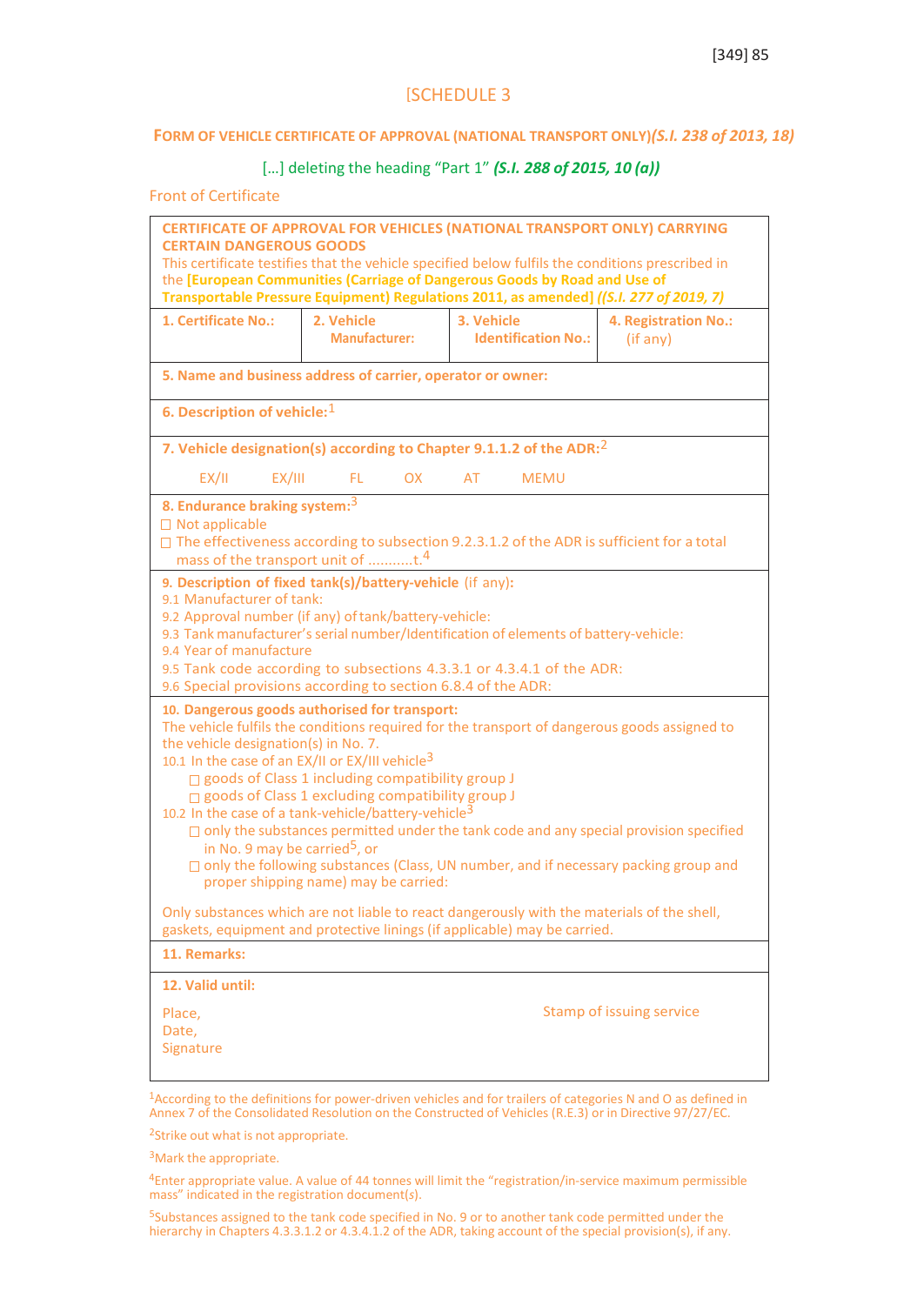Back of Certificate

**13. Extensions of validity:**

**Note: This certificate shall be returned to the issuing service when the vehicle is taken out ofservice; if the vehicle istransferred to another carrier, operator or owner, as specified in No. 5; on expiry of the validity of the certificate; and if there is a material change in one or more essential characteristics of the vehicle.**

*] (S.I. 238 of 2013, 18)*

**[…] deleting Part 2** *(S.I. 288 of 2015, 10 (b))*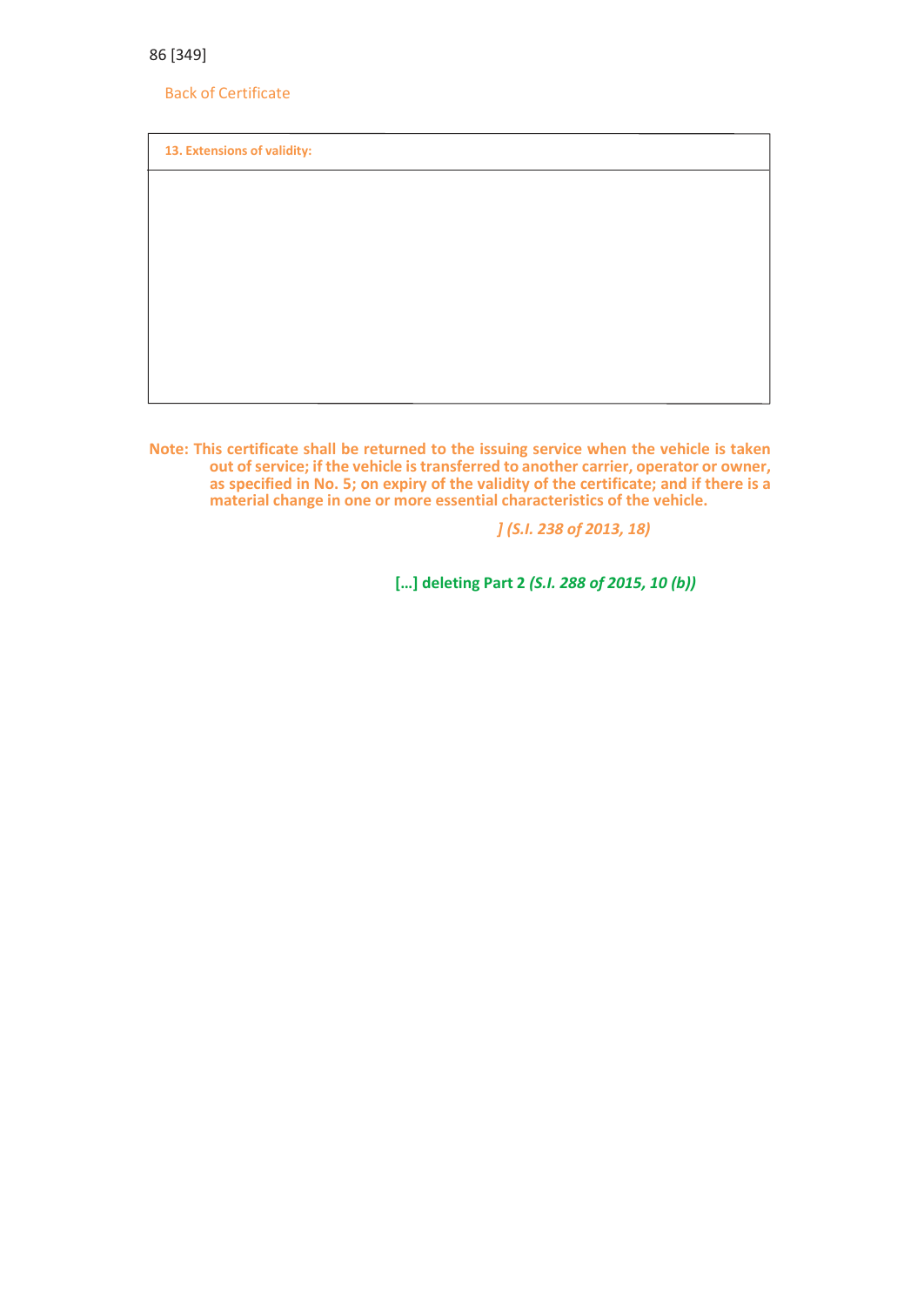*Regulation 54*

### SCHEDULE 4

#### **SPECIFIC REQUIREMENTS RELATING TOTANKS**

*Part 1*

### **MISCELLANEOUS GENERAL PROVISIONS**

1. All practicable steps shall be taken to ensure that a tank (fixed tank, demountable tank, portable tank, tank-container or multi–element gas container (MEGC)) and its fittings—

- (a) are properly designed, of adequate strength, good construction and free from patent defect,
- (b) are constructed of materials that are not chemically incompatible with or liable to react dangerously with the dangerous goods being carried,
- (c) are suitable for the purpose for which they are being used,
- (d) are designed, constructed and maintained so asto prevent any of the contents escaping except that this requirement shall not prevent the fitting of a suitable safety device,
- (e) comply, as appropriate, with ADR—
	- (i) subsection 6.7.2.5, 6.7.3.5, 6.7.4.5, 6.7.5.3 concerning items of equipment(portable tanks and MEGC's),
	- (ii) subsection 6.8.2.1.28, concerning protection of fittings mounted on the upper part of the tank,
	- (iii) subsection 6.8.2.2, 6.8.3.2 and section 6.8.4(*b*), concerning items of equipment (shells made of metallic materials),
	- (iv) section 6.9.3, concerning items of equipment (shells made of fibrereinforced plastics),
	- (v) section 6.10.3, concerning items of equipment (vacuum-operated waste tanks), and
- (vi) section 6.12.5, concerning items of equipment (MEMU's)

#### **Sections 2, 3, 4 and 6 of the LPG ITA Code of Practice 2 of January 1974.**

2. A fixed tank or tank-container, complying with Sections 2, 3, 4 and 6 of the LPG ITA Code of Practice 2 of January 1974, issued by the United Kingdom Liquefied Petroleum Gas Industry Technical Association, and used for the carriage of propane, butane or mixtures of propane and butane of the ADR Class 2 with the UN Numbers UN 1978, UN 1011 and UN 1965, is deemed to comply with paragraph 1 (*a*), (*b*), (*c*) and (*e*) where the tank has been designed, constructed and initially tested in accordance with—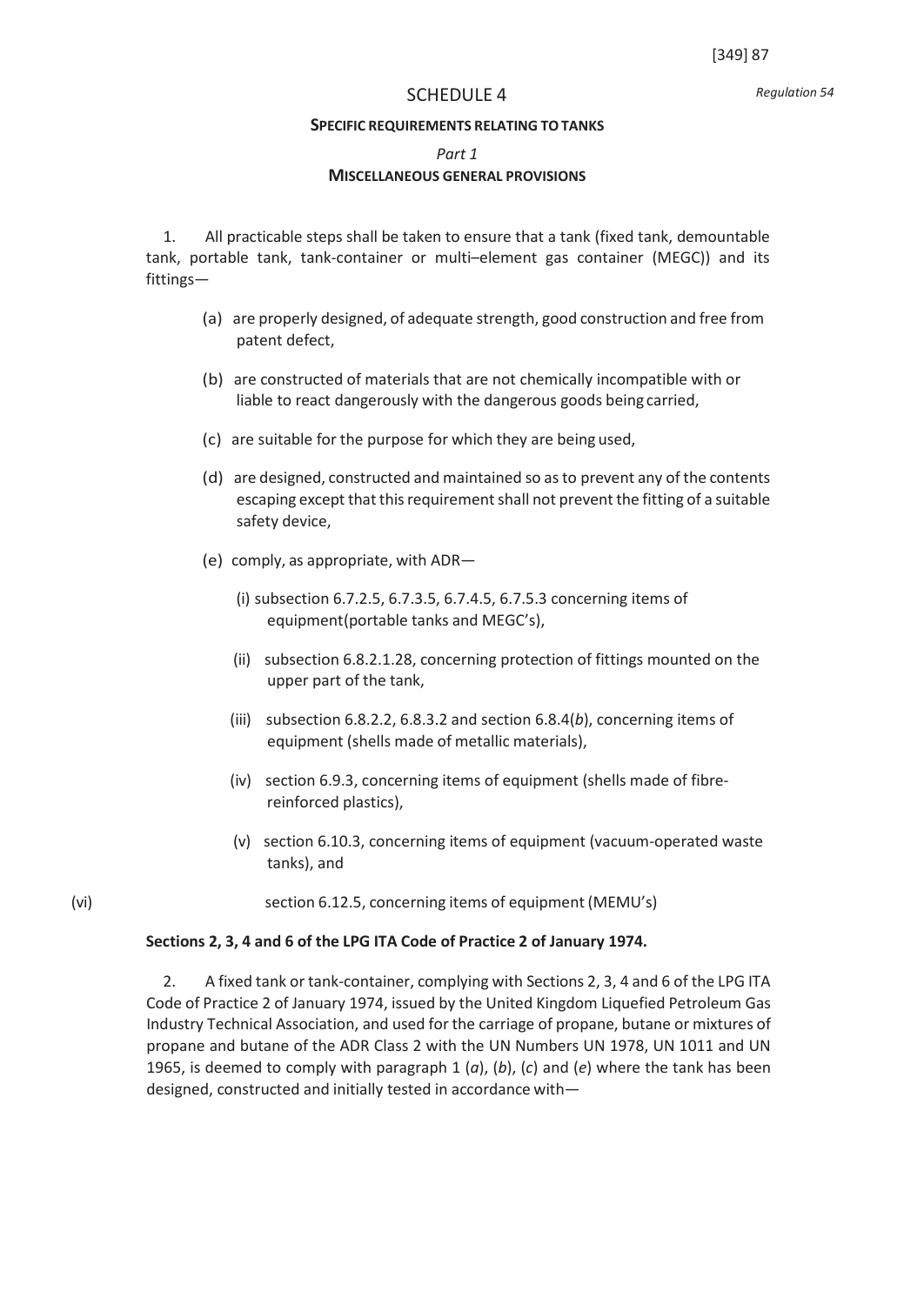- (a) one of the following standards of the 'British Standards Institution'—
	- (i) BS 1500: 1958, entitled 'Fusion Welded Pressure Vessels for General Purpose',
	- (ii) BS 1515: 1965, entitled 'Fusion Welded Pressure Vessels for Use in the Chemical, Petroleum and Allied Industries', or
	- (iii) BS 5500: 1976, entitled 'Specification for Unfired Fusion Welded Pressure Vessels';

or

(b) the 'ASME Boiler and Pressure Vessel Code: 1962: Section VIII, Pressure Vessels' of the 'American Society of Mechanical Engineers'.

# **Examinations, inspections and tests.**

- 3. All practicable steps shall be taken to ensure that a tank and itsfittings—
	- (a) in the case of a fixed tank used for the carriage of substances with the UN Numbers UN 1202, UN 1203 or UN 1223, is thoroughly examined both internally and externally by a competent person every 6 years and after any major repairs which affect the integrity or safety of the said tank,or
	- (b) subject to subparagraph (*a*), undergoes a periodic inspection by a competent person, in the manner (subject to any conditions or requirements of the competent person) set out in and at the intervals specified, as appropriate, in subsections 6.7.2.19, 6.7.3.15, 6.7.4.14, 6.7.5.12, 6.8.2.4, 6.8.3.4, sections 6.8.4(*d*), 6.9.5, 6.10.4 and subsection 6.12.3.2.6 of the ADR and after any major repairs which affect the integrity or safety of the said tank,
	- (c) in the case of a fixed tank used for the carriage of substances with the UN Numbers UN 1202, UN 1203 or UN 1223, is subjected to a leakproofness test by a competent person every 3 yearsin the manner (subject to any conditions or requirements of the competent person) set out in subsection 6.8.2.4 of the ADR, or
	- (d) subject to subparagraph (*c*), is subjected to a leakproofness test by a competent person, in the manner (subject to any conditions or requirements of the competent person) set out in and at the intervals specified, as appropriate, in subsections 6.7.2.19, 6.7.3.15, 6.7.4.14, 6.7.5.12, 6.8.2.4, 6.8.3.4, and section 6.8.4(*d*), 6.9.5, 6.10.4 of the ADR.

# **Certificates of examinations, inspections and tests.**

4. A certificate of the results of every examination, inspection or test referred to below shall be kept available and produced to an inspector on request and to an authorised examiner, in respect of a—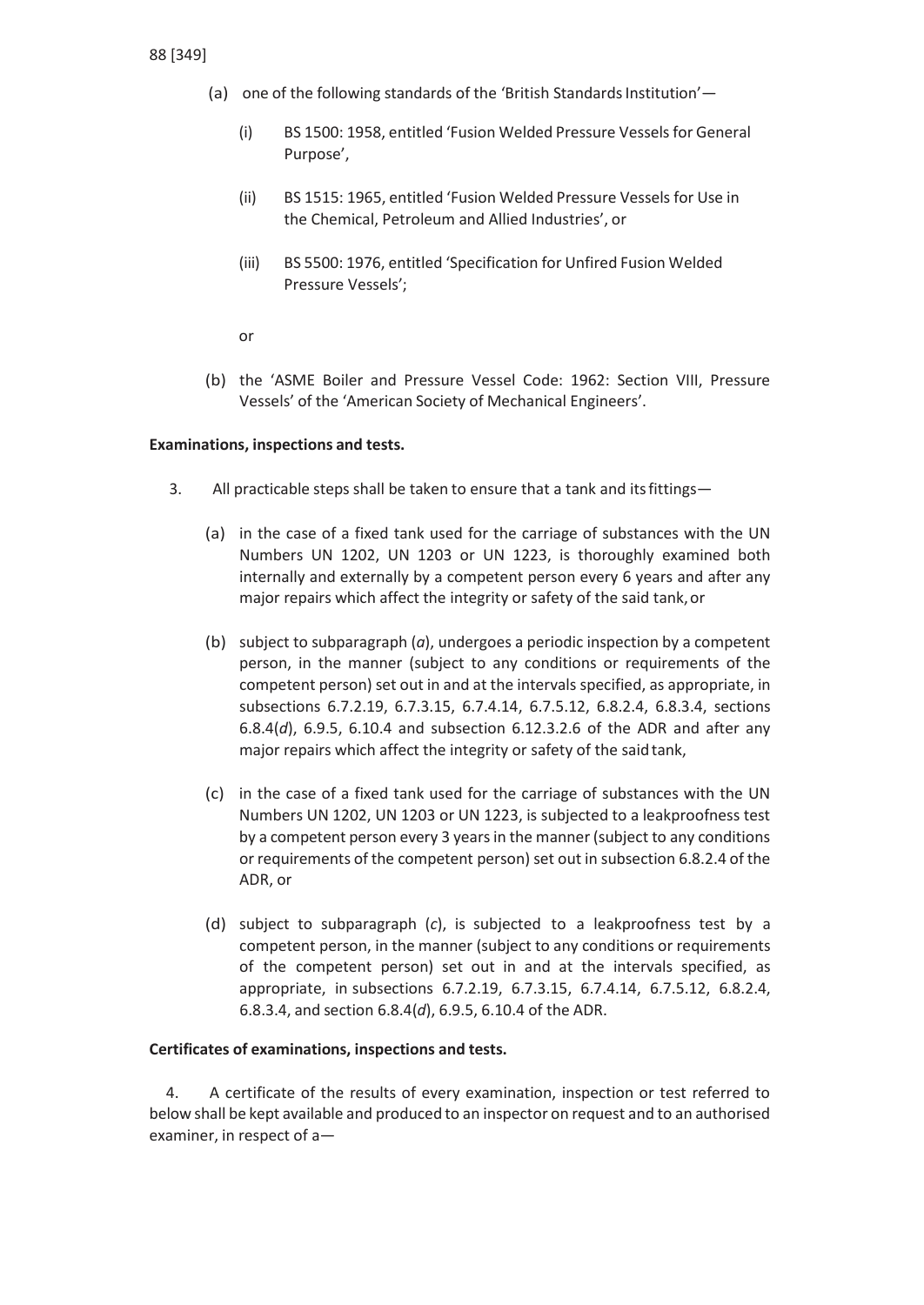- (a) thorough examination carried out in accordance with paragraph 3(*a*) and containing the prescribed particulars as set out in Part 2 of this Schedule and signed by the person making the examination,
- (b) periodic inspection carried out in accordance with paragraph 3(*b*) and containing the prescribed particulars as set out in Part 3 of this Schedule and signed by the person carrying out the periodic inspection, and
- (c) leakproofness test carried out in accordance with paragraph 3(*c*)or (d) and containing the prescribed particulars set out in Part 4 of this Schedule and signed by the person carrying out the leakproofness test.

## *Part 2*

# **PARTICULARS TO BE INCLUDED IN CERTIFICATE OF THOROUGH EXAMINATION OF A TANK**

- 1. Name of owner
- 2. Address of owner
- 3. Serial number
- 4. Vehicle registration number or, where the certificate is required in respect of a trailer or semi-trailer, the chassis number
- 5. Year of manufacture (if known)
- 6. Name of manufacturer (if known)
- 7. Water capacity in litres
- 8. Results of examinations carried out
- 9. Any repairs or modifications required before being put back into service
- 10. Other observations
- 11. Dangerous substances for which the tank is suitable

I/We certify that on (date) I/we—

- (a) thoroughly examined the tank described above externally and internally
- (b) carried out a leakproofness test\*-
	- (i) of the tank, after assembly of equipment, and
	- (ii) of all items of equipment of the tank

and I/we am/are satisfied that the tank and its equipment are operating satisfactorily.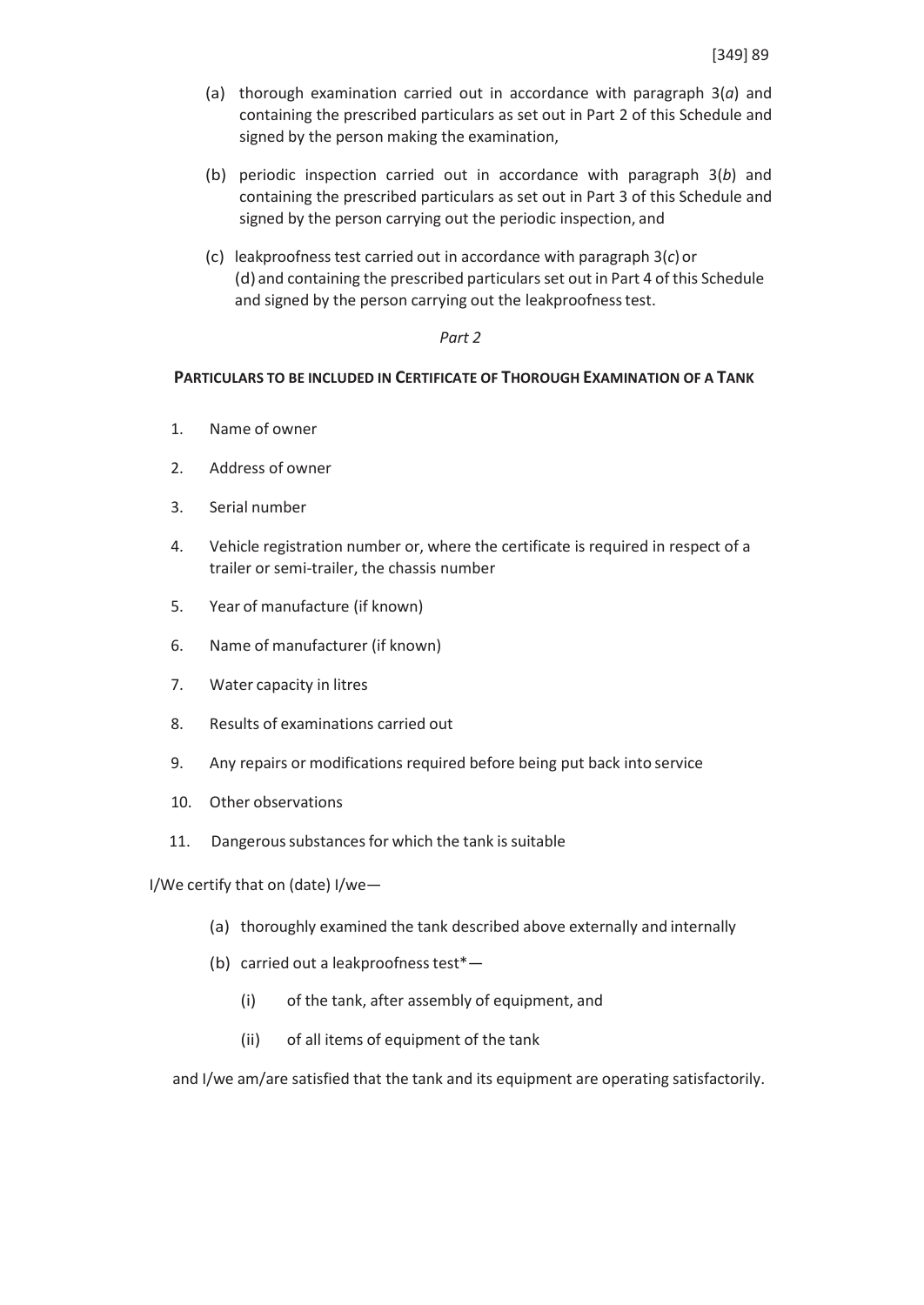Company ........................................................................................................................

Address .........................................................................................................................

*\*The leakproofness test shall be carried out separately on each compartment of a compartmented shell.*

# *Part 3*

# **PARTICULARS TO BE INCLUDED IN CERTIFICATE OF PERIODIC INSPECTION OF TANK**

- 1. Name of owner
- 2. Address of owner
- 3. Serial number
- 4. Vehicle registration number or where the certificate is required in respect of a trailer or semi-trailer the chassis number
- 5. Year of manufacture (if known)
- 6. Name of manufacturer (if known)
- 7. Tare weight including equipment and fittings
- 8. Maximum gross weight in kilograms
- 9. Water capacity in litres
- 10. Design temperature (if above  $+50^{\circ}$ C or below -20 $^{\circ}$ C)
- 11. Maximum working pressure of the tank
- 12. Description of pressure relief devices (if fitted)
- 13. Operating pressure of relief devices
- 14. Results of examinations carriedout
- 15. Any repairs or modifications required before being put back into service
- 16. Other observations
- 17. Dangerous substances for which the tank is suitable
- I/We certify that on (date) I/we—
	- (a) thoroughly examined the tank described above externally and internally,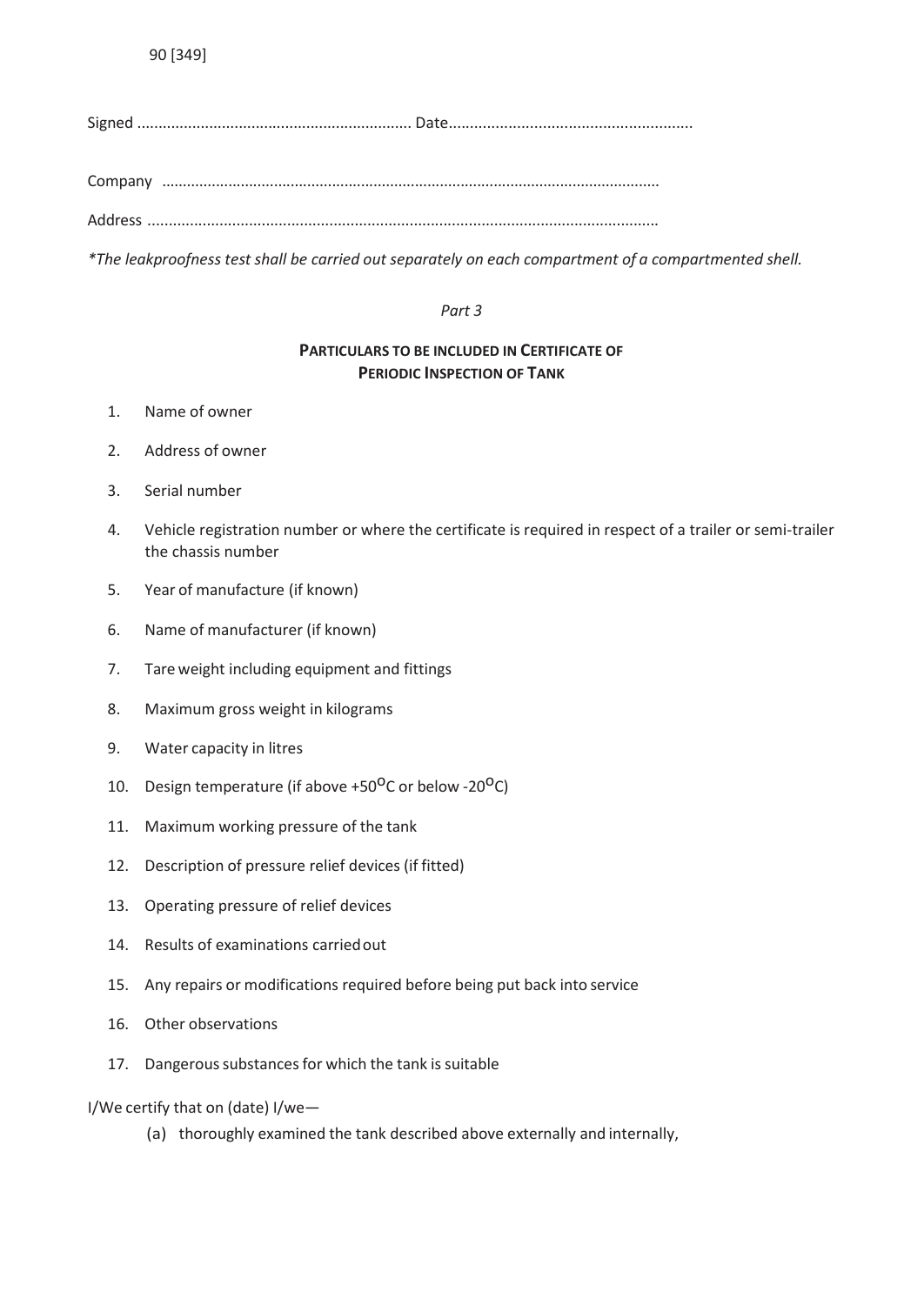|                                                                                                                       | (c) carried out a leakproofness test**-               |
|-----------------------------------------------------------------------------------------------------------------------|-------------------------------------------------------|
|                                                                                                                       | (i) of the tank, after assembly of equipment, and     |
|                                                                                                                       | (ii) of all items of equipment of the tank,           |
|                                                                                                                       | (d) examined the condition of the lining of the tank* |
| and I/we am/are satisfied that the tank, its equipment, and the lining of the tank*, are operating<br>satisfactorily. |                                                       |
|                                                                                                                       |                                                       |
|                                                                                                                       |                                                       |
|                                                                                                                       |                                                       |
|                                                                                                                       |                                                       |
|                                                                                                                       |                                                       |

*\*Delete if not applicable*

*\*\*The leakproofness test shall be carried out separately on each compartment of a compartmented shell.*

### *Part 4*

# **PARTICULARS TO BE INCLUDED IN CERTIFICATE OF LEAKPROOFNESS OF A TANK**

- 1. Name of owner
- 2. Address of owner
- 3. Serial number
- 4. Vehicle registration number or where the certificate is required in respect of a trailer or tank semitrailer the chassis number
- 5. Test pressure applied
- 6. Results of leakproofness test
- 7. Other observations

I/We certify that on (date) I/we—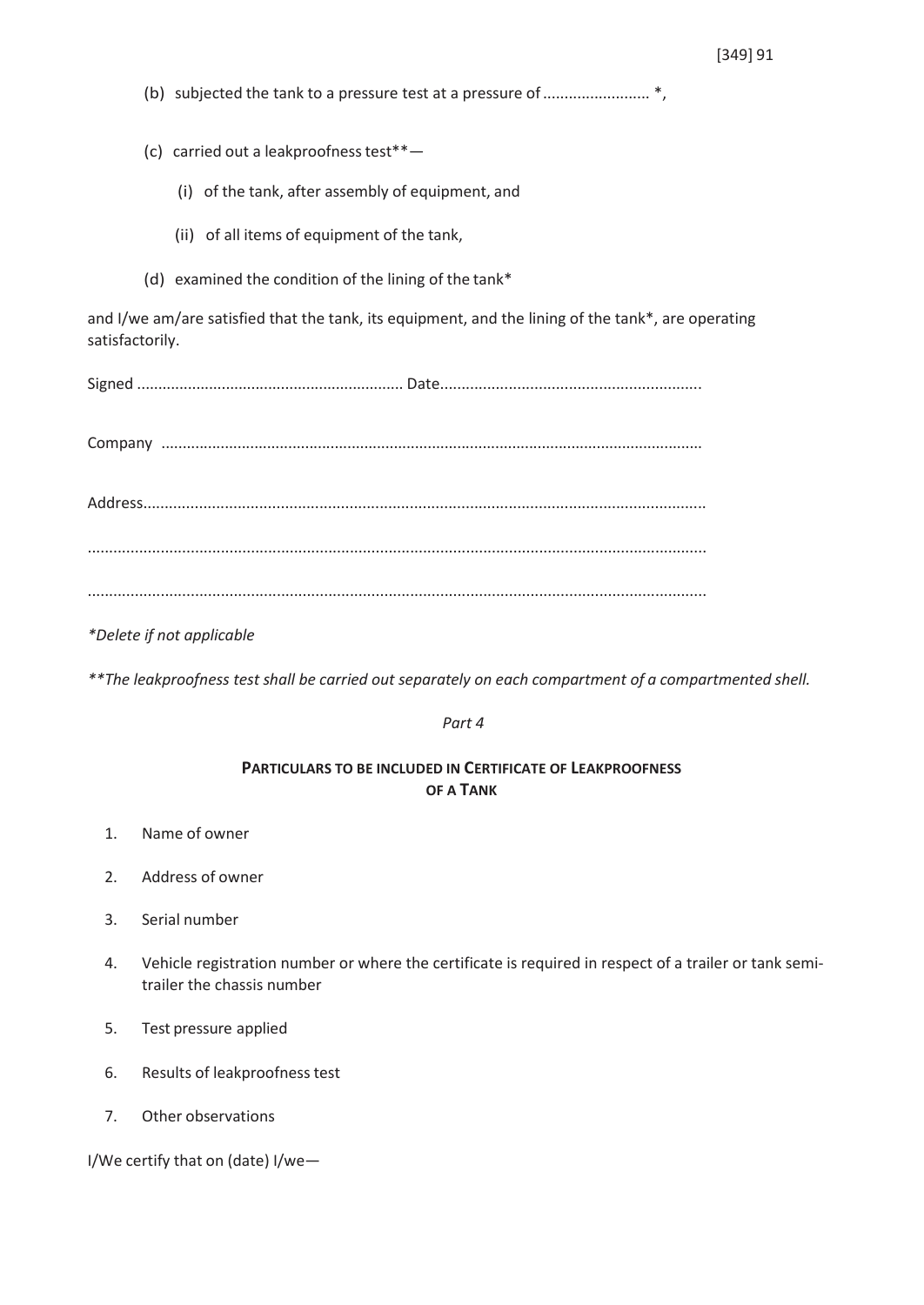- (a) carried out a leakproofness test\* of the tank described above together with all items of equipment, and
- (b) tested all items of equipment of the tank for satisfactory operation, and I/We am/are satisfied that the tank and its equipment are operating satisfactorily.

Signed ......................................................................... Date..................................................

Company .................................................................................................................................

Address ..................................................................................................................................

*\*The leakproofness test shall be carried out separately on each compartment of a compartmented shell.*

# SCHEDULE 5

*[Regulation 74A*

# **TEXT OF ANNEX III OF TPE DIRECTIVE PROCEDURE FOR THE REASSESSMENT OFCONFORMITY**

**1. The method for ensuring that the transportable pressure equipment referred to in Article 1(2)(c) of the TPE Directive manufactured and put into service before the dates of implementation of Directive 1999/36/EC710 complies with the relevant provisions of the Annexes to the Directive and of the TPE Directive as applicable at the time of reassessment shall be as set out in this Schedule.**

**2. The owner or operator must make available to a notified body conforming to EN ISO/IEC 17020:2004 type A, notified for reassessment of conformity, the information regarding the transportable pressure equipment which enables that body to identify the equipment precisely (origin, design rules, and for acetylene cylinders also details of the porous material). The information shall include, where appropriate, any prescribed restrictions on use, and any notes on possible damage or repairs which have been carried out.**

**3. The type A notified body, notified for reassessment of conformity, shall assess whether the transportable pressure equipment affords at least the same degree of safety asthe transportable pressure equipment referred to in the Annexes to the Directive. The assessment shall be carried out on the basis of the information produced in accordance with paragraph 2 and, where appropriate, of further inspections.**

**4. Iftheresultsoftheassessmentinparagraph3are satisfactory,thetransportablepressure equipment** shall be subject to the periodic inspection provided for in the Annexes to the Directive. If the requirements **of that periodic inspection are met the Pi marking shall be applied by or under the surveillance of the notified body responsible for the periodic inspection in accordance with Article 14(1) to (5) of the TPE Directive. The Pi marking shall be followed by the identification number of the notified body responsible for the periodic inspection. The notified body responsible for the periodic inspection shall issue a certificate of reassessment in accordance with paragraph 6.**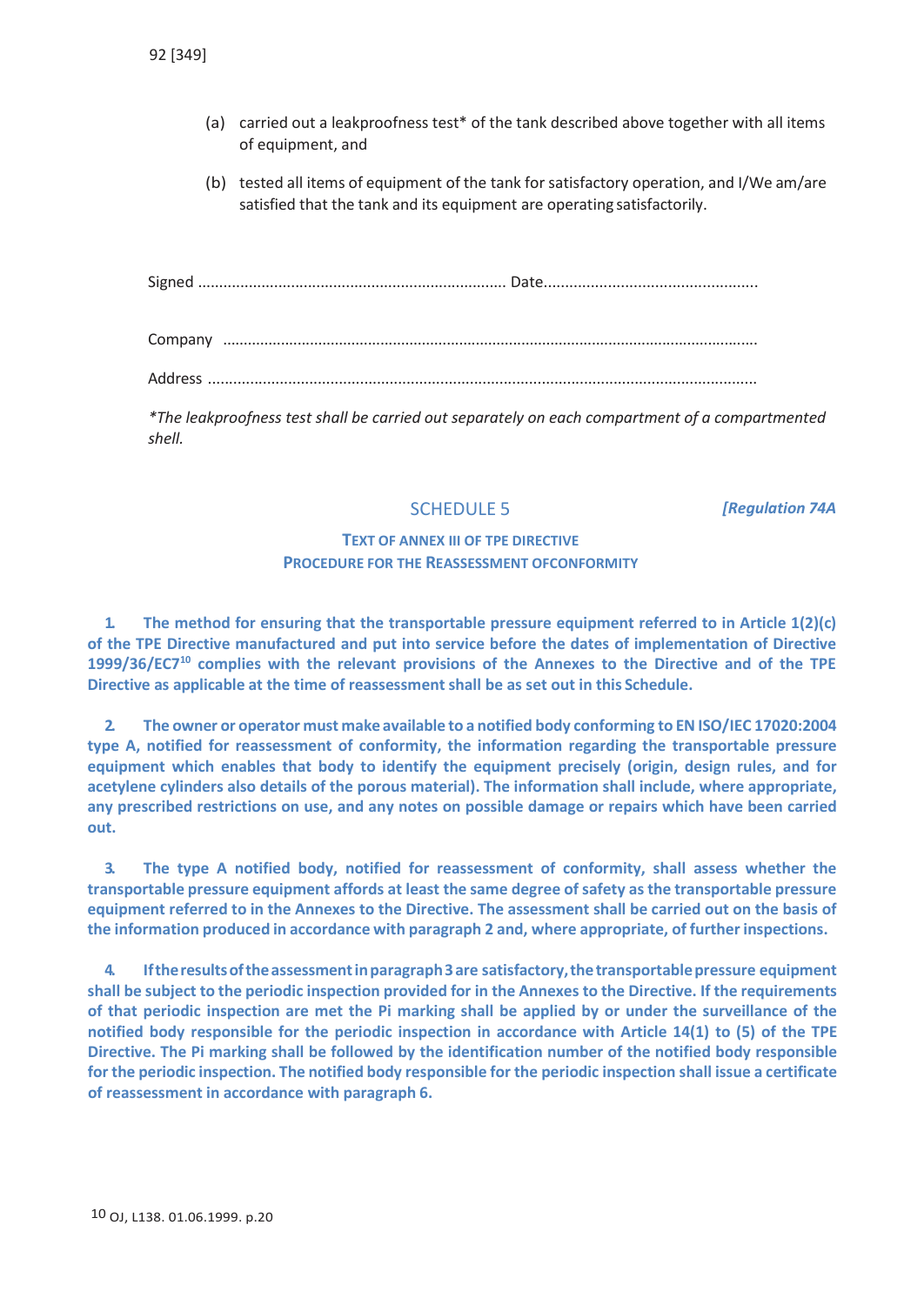**5. Where pressure receptacles were manufactured in series, Member States may authorise the reassessment of conformity of individual pressure receptacles, including their valves and other accessories used for transport, to be carried out by a notified body notified for periodic inspection of the relevant transportable pressure receptacles provided that conformity of the type has been assessed in accordance** with paragraph 3 by a type A notified body, responsible for the reassessment of conformity, and a certificate **of type reassessment issued. The Pi marking shall be followed by the identification number of the notified body responsible for the periodic inspection.**

**6. In all cases the notified body responsible for the periodic inspection shall issue the certificate of reassessment containing as a minimum:**

- **(a) the identification ofthe notified body issuing the certificate, and, if different,the identification number of the type A notified body responsible for the reassessment of conformity in accordance with paragraph 3;**
- **(b) the name and address of owner or operator specified in paragraph 2;**
- **(c) in the case of the application of the procedure in paragraph 5, the data identifying the certificate of type reassessment;**
- **(d) the data for identification of the transportable pressure equipment to which Pi marking has been applied including at least the serial number or numbers; and**
- **(e) the date of issue.**
- **7. A certificate of type reassessment shall be issued.**

**Where the procedure in paragraph 5 is applied the type A body, responsible for the reassessment of conformity, shall issue the certificate of type reassessment containing as a minimum:**

- **(a) the identification of the notified body issuing the certificate;**
- **(b) the name and address ofthe manufacturer and the holder ofthe originaltype approval forthe transportable pressure equipment being reassessedwhen the holderis notthe manufacturer;**
- **(c) the data identifying the transportable pressure equipment belonging to the series;**
- **(d) the date of issue; and**
- **(e) the words: 'this certificate does not authorise manufacture of transportable pressure equipment or parts thereof'.**

**8. By affixing or having affixed the Pi marking, the owner or operator indicates that he takes responsibility for the conformity of the transportable pressure equipment with all applicable requirements** set out in the Annexes to the Directive and in the TPE Directive as applicable at the time of reassessment.

*9.* **Where appropriate, the provisions of Annex II (2) of the TPE Directive shall be taken into account and the cold marking provided for in that Annex shall also be affixed.]** *(S.I. 555 of 2017,3(5))*

Given under my Official Seal, 1 July 2011

RICHARD BRUTON, Minister for Jobs, Enterprise and Innovation.